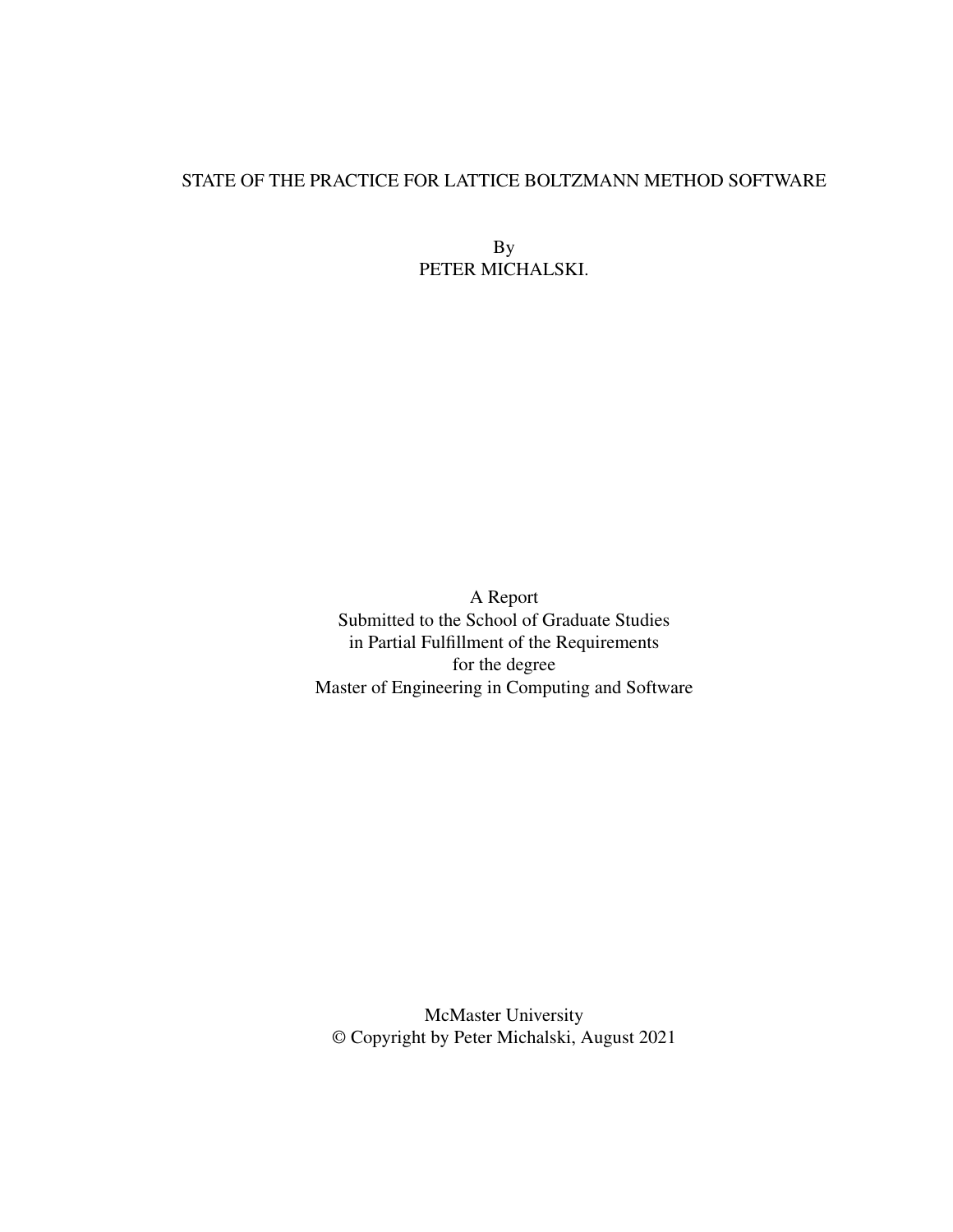TITLE: State of The Practice for Lattice Boltzmann Method Software DEGREE: Master of Engineering (Computing and Software) INSTITUTION: McMaster University AUTHOR: Peter Michalski SUPERVISOR: Dr. Spencer Smith and Dr. Jacques Carette NUMBER OF PAGES: 125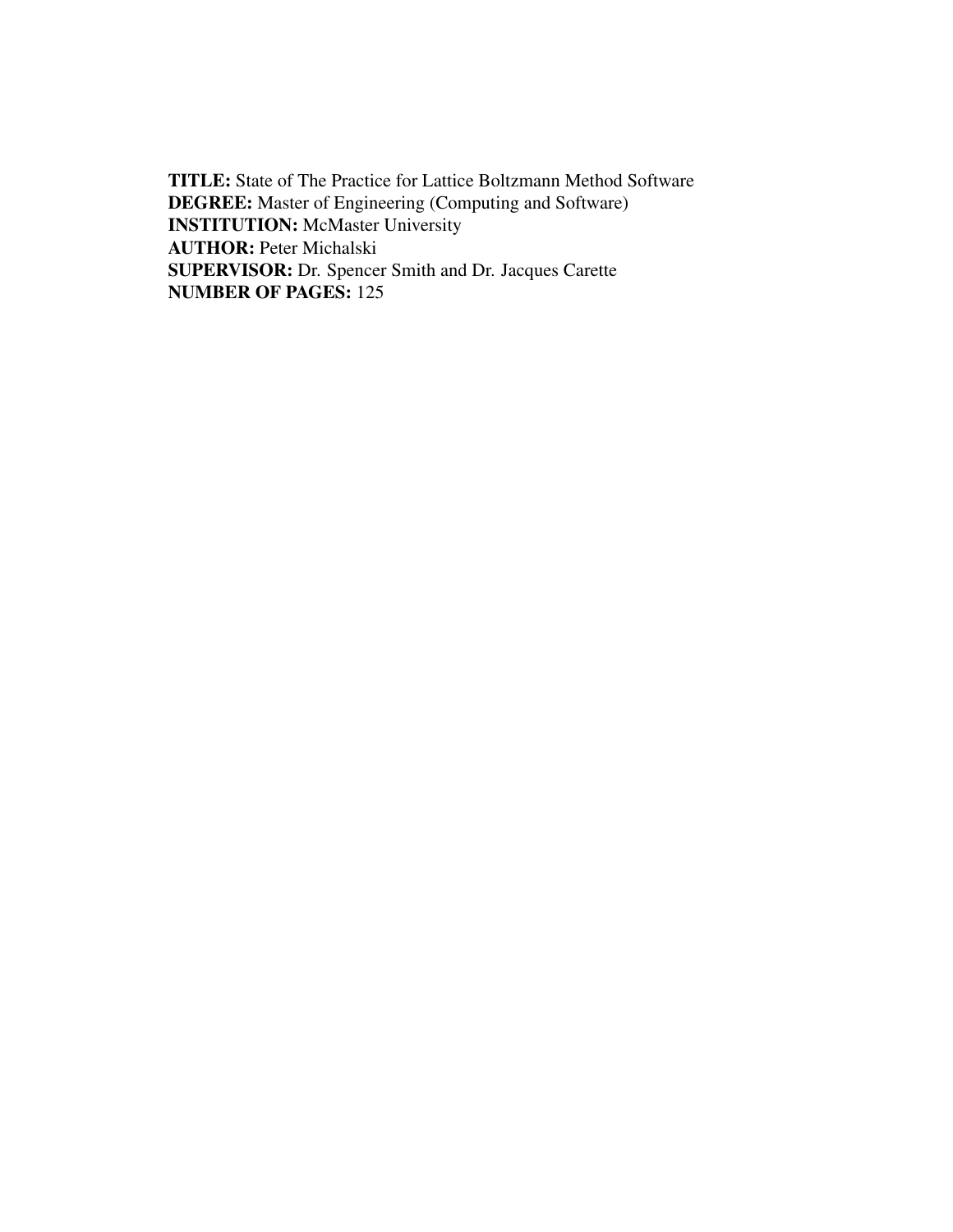### Abstract

We analyze the state of the practice of software development in the Lattice Boltzmann Methods software domain by quantitatively and qualitatively measuring and comparing 23 software packages. We present a general methodology for assessing the state of the practice of software development in scientific computing software domains. We present a domain analysis of the Lattice Boltzmann Methods software family, and identify candidate software packages. We assess these packages to answer software development related research questions to understand how software quality is impacted by software development choices, including principles, processes, and tools. We interview software developers to identify development pain points, and to identify how software quality is ensured. We use quantitative data to rank the software packages using the Analytical Hierarchy Process, and rank Ludwig, ESPResSo, and Palabos as the top three packages. Each of them score high in at least several of the individual qualities that we quantitatively measure. We compare these rankings with rankings from the software development community. We make recommendations, such as providing a detailed user manual and tutorials, explicitly stating the limits of the software, using user-friendly software languages, considering a peer review process, communicating development and contribution information, and using continuous integration and project management tools.

Keywords: Lattice Boltzmann Methods, Scientific Computing, Software Engineering, Software Family, Software Quality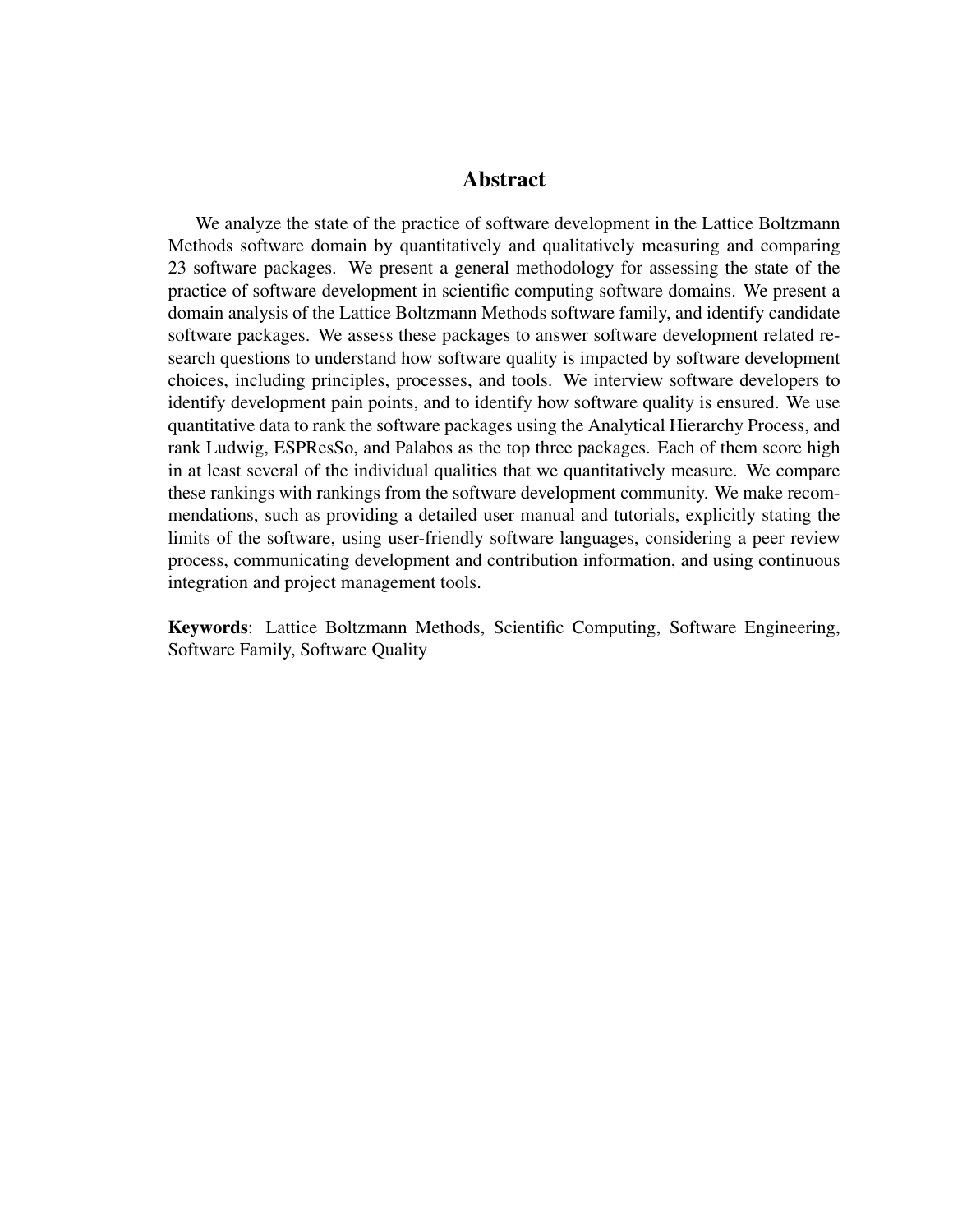# **Contents**

| $\mathbf{1}$            |     | <b>Introduction</b>    |             | $\mathbf{1}$   |
|-------------------------|-----|------------------------|-------------|----------------|
|                         | 1.1 |                        |             | $\overline{2}$ |
|                         | 1.2 |                        |             | $\overline{4}$ |
|                         | 1.3 |                        |             | 5              |
|                         | 1.4 |                        |             | 6              |
| $\overline{2}$          |     | <b>Domain Analysis</b> |             | 8              |
|                         | 2.1 |                        |             | 9              |
|                         | 2.2 |                        |             | 10             |
|                         |     | 2.2.1                  |             | 11             |
|                         |     | 2.2.2                  |             | 13             |
|                         |     | 2.2.3                  |             | 14             |
|                         | 2.3 |                        |             | 14             |
|                         |     | 2.3.1                  |             | 15             |
|                         |     | 2.3.2                  |             | 19             |
|                         |     | 2.3.3                  |             | 19             |
|                         |     | 2.3.4                  |             | 20             |
|                         | 2.4 |                        |             | 21             |
|                         |     | 2.4.1                  |             | 22             |
|                         |     | 2.4.2                  |             | 28             |
|                         |     | 2.4.3                  |             | 28             |
|                         |     | 2.4.4                  |             | 29             |
| $\overline{\mathbf{3}}$ |     | <b>Methodology</b>     |             | 31             |
|                         | 3.1 |                        |             | 32             |
|                         | 3.2 |                        |             | 33             |
|                         |     | 3.2.1                  |             | 33             |
|                         |     | 3.2.2                  |             | 33             |
|                         |     | 3.2.3                  |             | 34             |
|                         |     | 3.2.4                  | Reliability | 34             |
|                         |     | 3.2.5                  |             | 35             |
|                         |     | 3.2.6                  |             | 35             |
|                         |     | 3.2.7                  |             | 35             |
|                         |     | 3.2.8                  |             | 36             |
|                         |     | 3.2.9                  |             | 36             |
|                         |     | 3.2.10                 |             | 36             |
|                         |     | 3.2.11                 |             | 37             |
|                         |     | 3.2.12                 |             | 37             |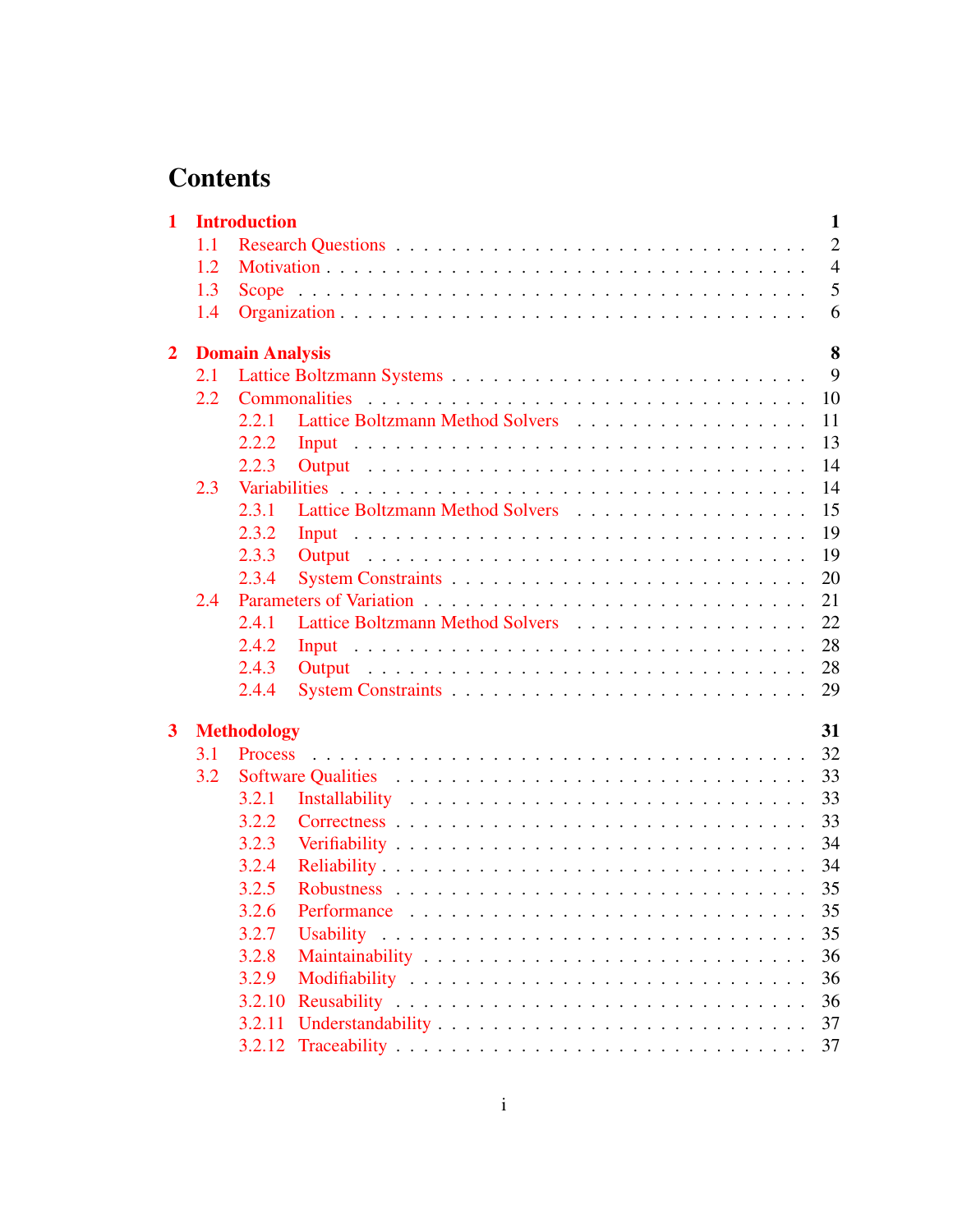|                         | 3.3 |                                                       | 38       |
|-------------------------|-----|-------------------------------------------------------|----------|
|                         | 3.4 |                                                       | 39       |
|                         | 3.5 |                                                       | 42       |
|                         | 3.6 |                                                       | 43       |
| $\overline{\mathbf{4}}$ |     | <b>Quantitative Findings and AHP Results</b>          | 44       |
|                         | 4.1 |                                                       | 44       |
|                         | 4.2 |                                                       | 47       |
|                         | 4.3 |                                                       | 50       |
|                         | 4.4 |                                                       | 51       |
|                         | 4.5 |                                                       | 52       |
|                         | 4.6 |                                                       | 53       |
|                         | 4.7 |                                                       | 55       |
|                         | 4.8 |                                                       | 58       |
|                         | 4.9 |                                                       | 60       |
|                         |     |                                                       | 61       |
|                         |     |                                                       | 63       |
|                         |     |                                                       |          |
|                         |     |                                                       |          |
| 5                       | 5.1 | <b>Qualitative Findings From Developer Interviews</b> | 65<br>65 |
|                         | 5.2 |                                                       | 66       |
|                         | 5.3 |                                                       | 67       |
|                         | 5.4 |                                                       | 68       |
|                         | 5.5 |                                                       | 69       |
|                         | 5.6 |                                                       | 69       |
|                         | 5.7 |                                                       | 70       |
|                         | 5.8 |                                                       |          |
|                         | 5.9 |                                                       |          |
| 6                       |     | <b>Answers To Research Questions</b>                  |          |
|                         | 6.1 |                                                       | 75<br>75 |
|                         |     | 6.1.1                                                 | 77       |
|                         |     | 6.1.2                                                 | 77       |
|                         |     | 6.1.3                                                 | 78       |
|                         | 6.2 |                                                       | 79       |
|                         |     | 6.2.1                                                 | 79       |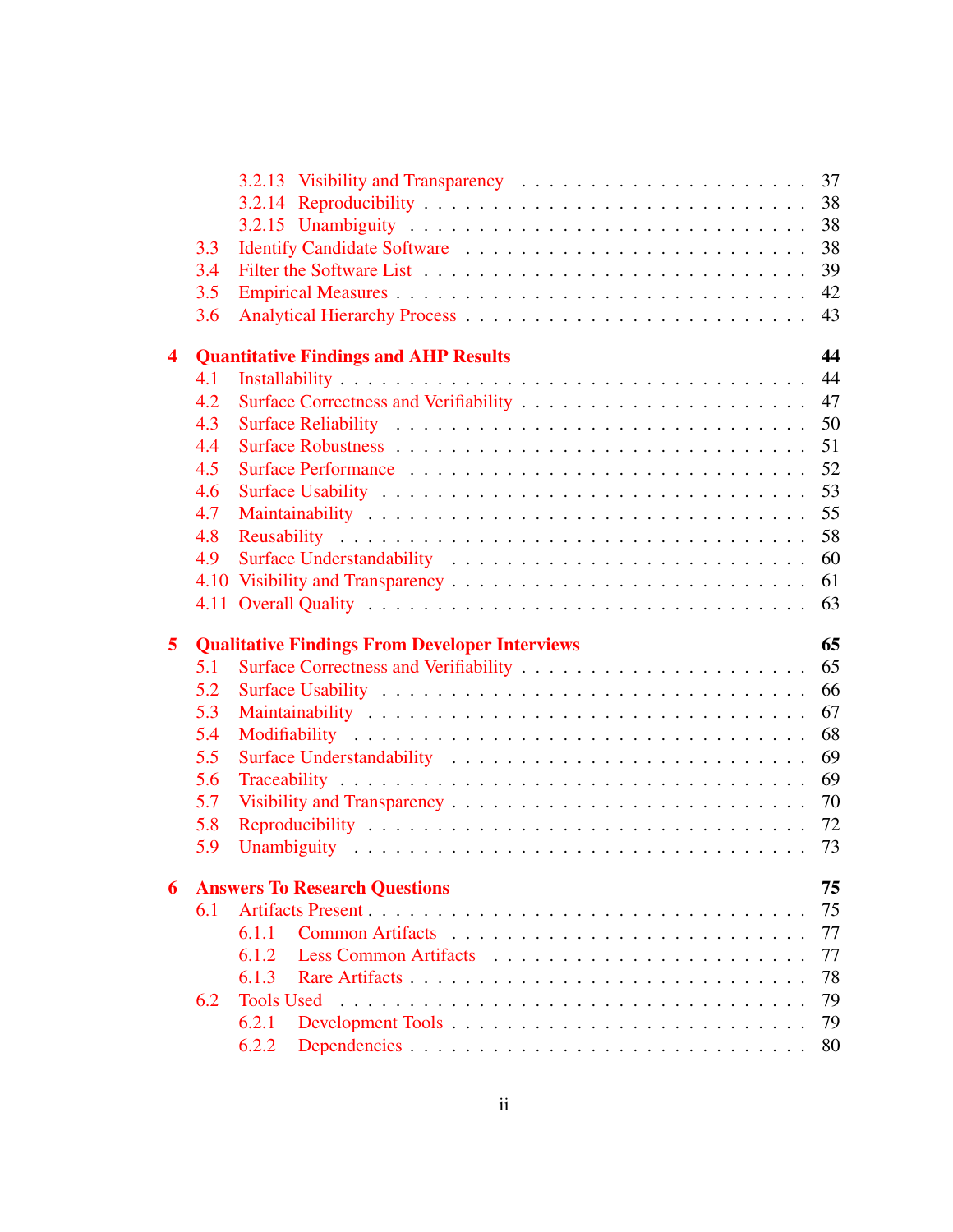|   |                   | 6.4.3             |                                              | 85         |
|---|-------------------|-------------------|----------------------------------------------|------------|
|   |                   | 6.4.4             |                                              | 85         |
|   |                   | 6.4.5             | Parallelization and Continuous Integration   | 86         |
|   |                   | 6.4.6             |                                              | 86         |
|   |                   | 6.4.7             |                                              | 87         |
|   |                   | 6.4.8             |                                              | 88         |
|   |                   | 6.4.9             |                                              | 88         |
|   | 6.5               |                   |                                              | 89         |
|   |                   | 6.5.1             |                                              | 89         |
|   |                   | 6.5.2             |                                              | 90         |
|   |                   | 6.5.3             |                                              | 91         |
|   |                   | 6.5.4             |                                              | 92         |
|   |                   | 6.5.5             |                                              | 92         |
|   |                   | 6.5.6             |                                              | 93         |
|   |                   | 6.5.7             |                                              | 94         |
|   |                   | 6.5.8             |                                              | 95         |
|   |                   | 6.5.9             |                                              | 96         |
|   |                   | 6.5.10            |                                              | 96         |
|   |                   | 6.5.11            |                                              | 97         |
|   |                   | 6.5.12            |                                              | 98         |
|   |                   | 6.5.13            |                                              | 99         |
|   |                   |                   |                                              | 99         |
|   | 6.6               |                   |                                              |            |
|   |                   | 6.6.1             |                                              |            |
|   |                   | 6.6.2             | Domain Expert Recommended Software 102       |            |
|   | 6.7               |                   |                                              |            |
| 7 |                   | <b>Conclusion</b> |                                              | 106        |
|   | 7.1               |                   |                                              | 107        |
|   | 7.2               |                   | Future State Of The Practice Assessments 108 |            |
|   |                   |                   |                                              |            |
|   | <b>Appendices</b> |                   |                                              | <b>110</b> |
|   |                   |                   | <b>A</b> Measurement Template                | 110        |
|   |                   |                   |                                              |            |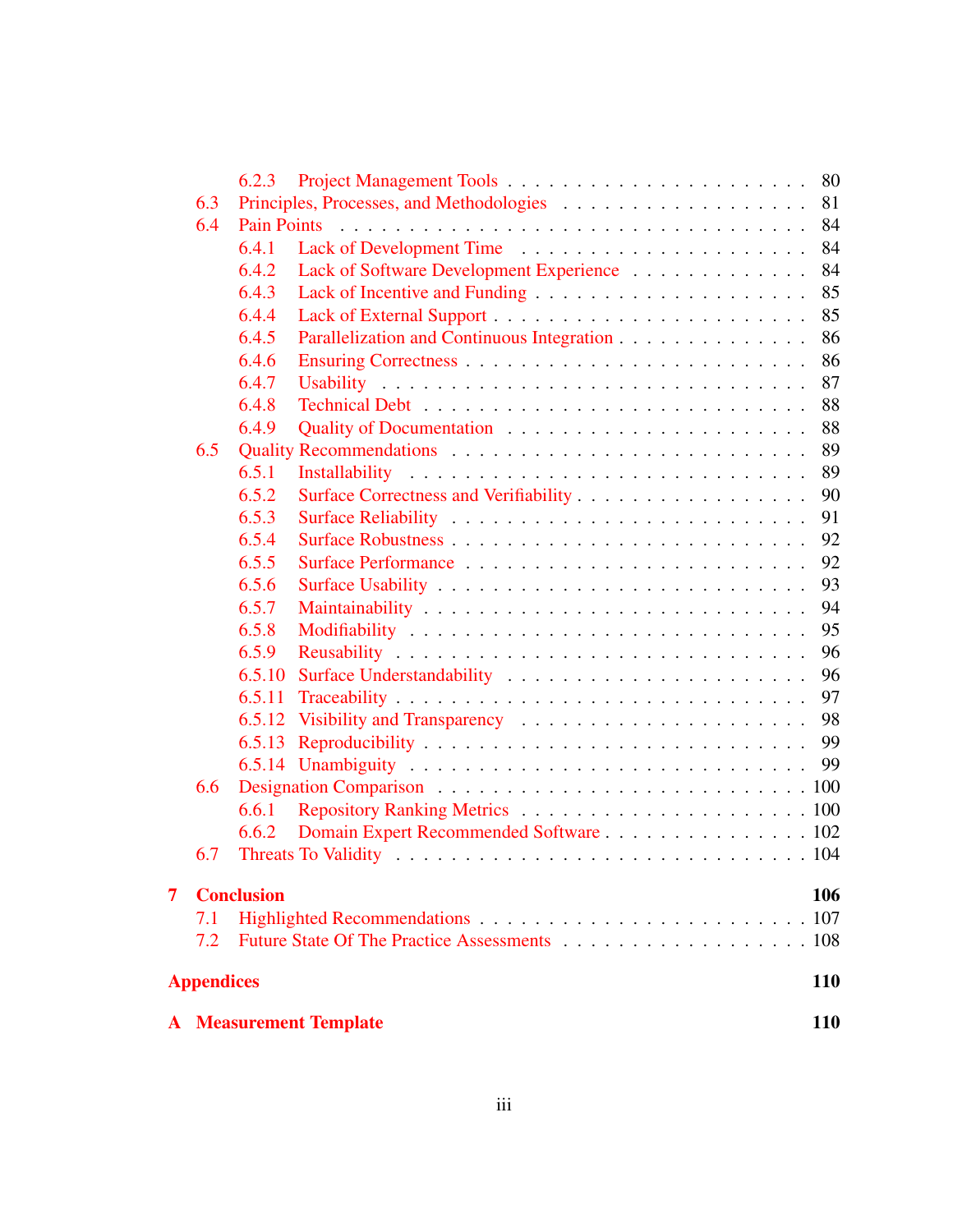| <b>B</b> Developer Interview Questions | 118 |
|----------------------------------------|-----|
| <b>C</b> Grading Template              | 120 |
| <b>D</b> Eliminated Software Packages  | 124 |
| <b>E</b> Ethics Approval               | 125 |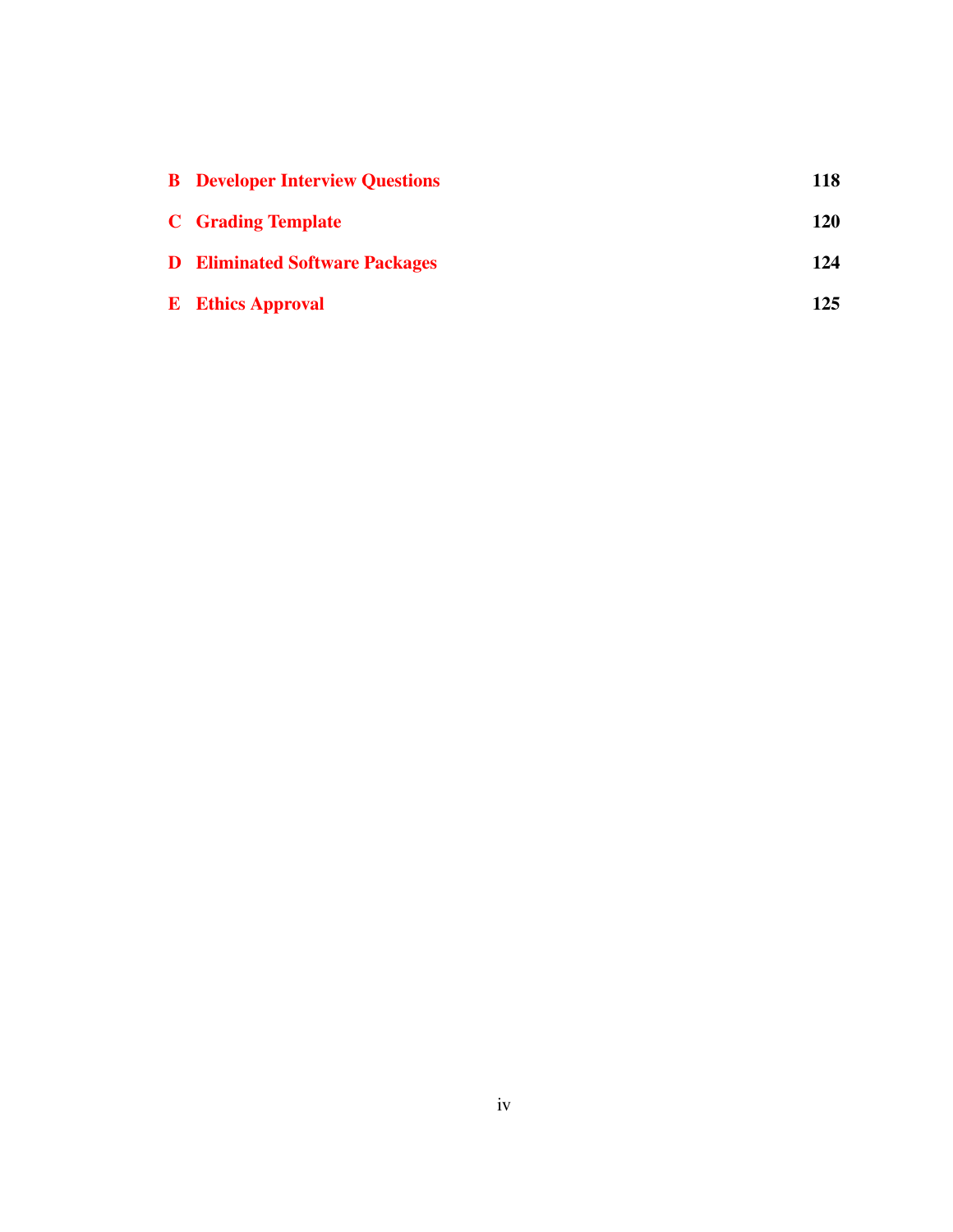# List of Figures

| $\mathbf{1}$   | Streamlines of flow past a stationary circular cylinder at Reynolds number |
|----------------|----------------------------------------------------------------------------|
|                | $\blacksquare$                                                             |
| $\overline{2}$ | Commonly used LBM models in two and three dimensions<br>25                 |
| 3              |                                                                            |
| $\overline{4}$ | AHP Surface Correctness and Verifiability Score 49                         |
| $5^{\circ}$    |                                                                            |
| 6              |                                                                            |
| $7^{\circ}$    |                                                                            |
| 8              |                                                                            |
| 9              |                                                                            |
| 10             |                                                                            |
| <b>11</b>      |                                                                            |
| 12             |                                                                            |

# List of Tables

| 9 <sup>1</sup> |  |
|----------------|--|
|                |  |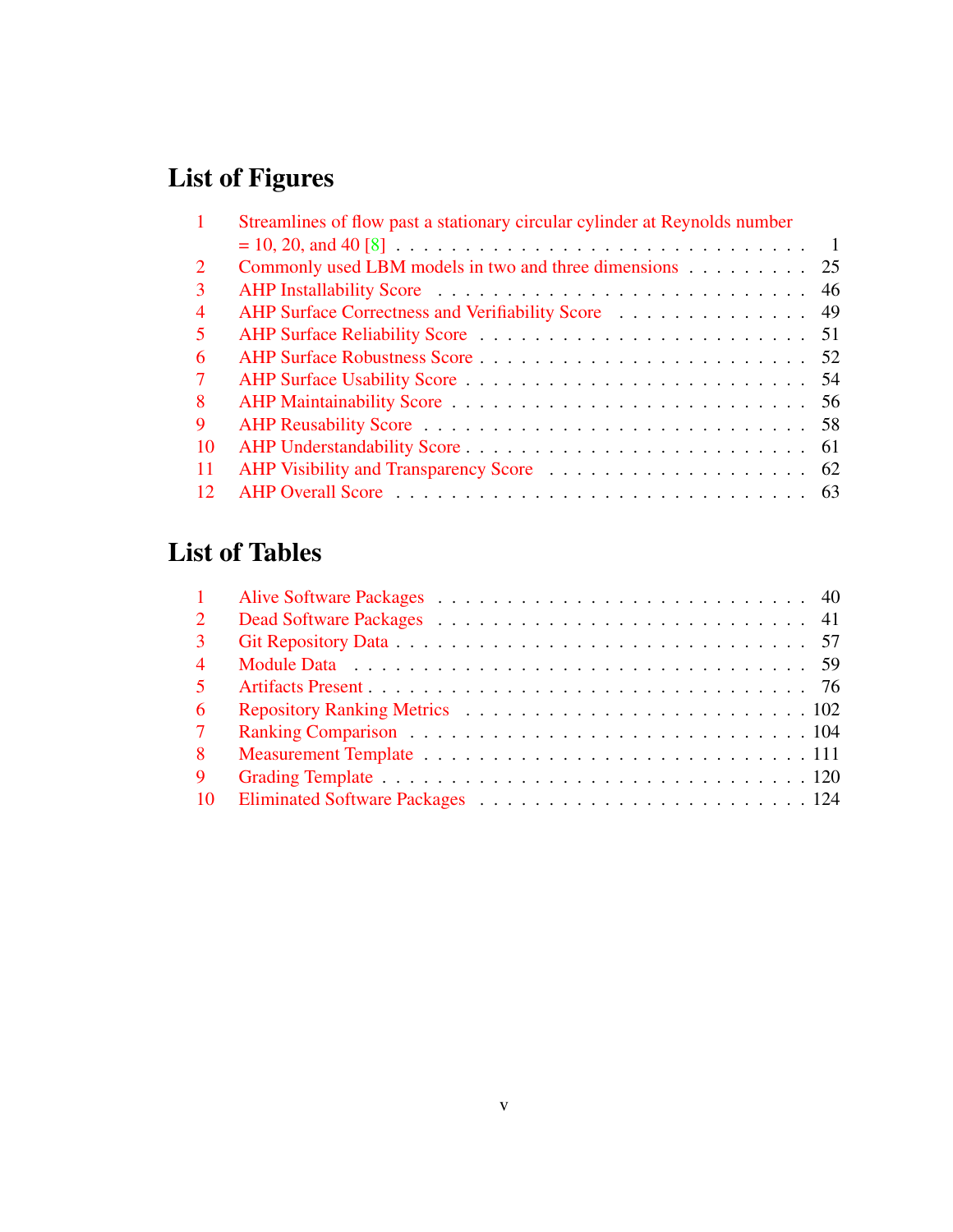# Reference Material

## Software Engineering Related Definitions and Acronyms

AHP: Analytical Hierarchy Process

Commonality: A requirement or goal common to all family members.

CPU: Central Processing Unit

Goal: Goals capture, at different levels of abstraction, the various objectives the system under consideration should achieve [\[45\]](#page-138-0).

GPU: Graphics Processing Unit

LOC: Lines of Code

OS: Operating System

OTS: Off-The-Shelf

Requirements: A software requirement is: *i*) a condition or capability needed by a user to solve a problem or achieve an objective; *ii*) a condition or capability that must be met or possessed by a system or system component to satisfy a contract, standard, specification, or other formally imposed document; or, *iii*) a documented representation of a condition or capability as in the above two definitions [\[43\]](#page-138-1).

SCS: Scientific Computing Software

Software Family: A set of programs with an extensive amount of common properties [\[28\]](#page-137-0).

Variability: A requirement or goal that varies between family members.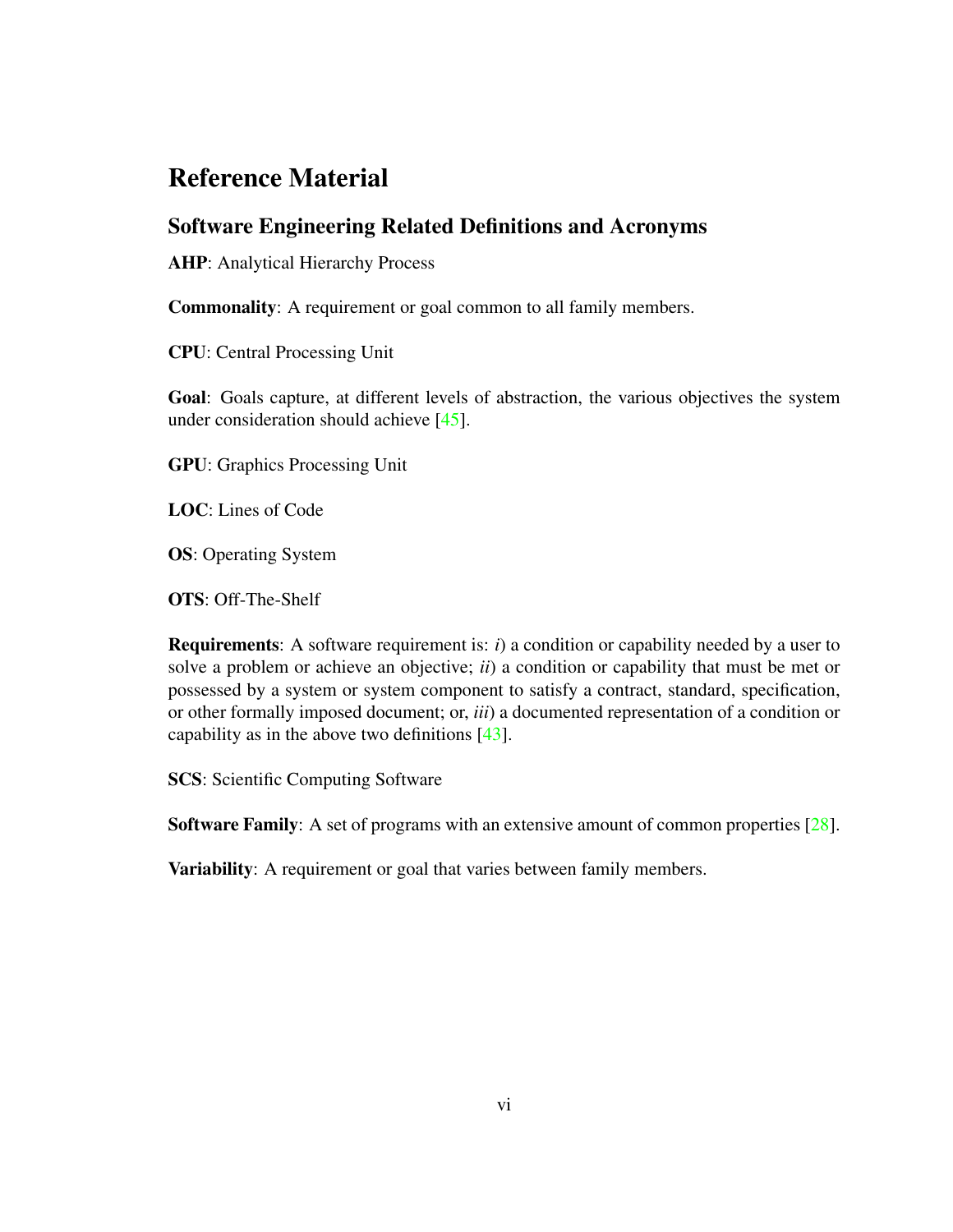## Lattice Boltzmann Related Definitions and Acronyms

1D 1-Dimensional

2D: 2-Dimensional

3D: 3-Dimensional

BGK: Bhatnagar-Gross-Krook [\[5\]](#page-135-1)

CFD: Computational Fluid Dynamics

MRT: Multi-Relaxation-Time

SRT: Single-Relaxation-Time

TRT: Two-Relaxation-Time

LBM: Lattice Boltzmann Methods

LBS: Lattice Boltzmann Solvers

Velocity Directions: The number of links connecting to each lattice node in the chosen model from neighbouring nodes. All nodes in a chosen lattice model will have the same number of links. A single link will connect between two adjacent nodes.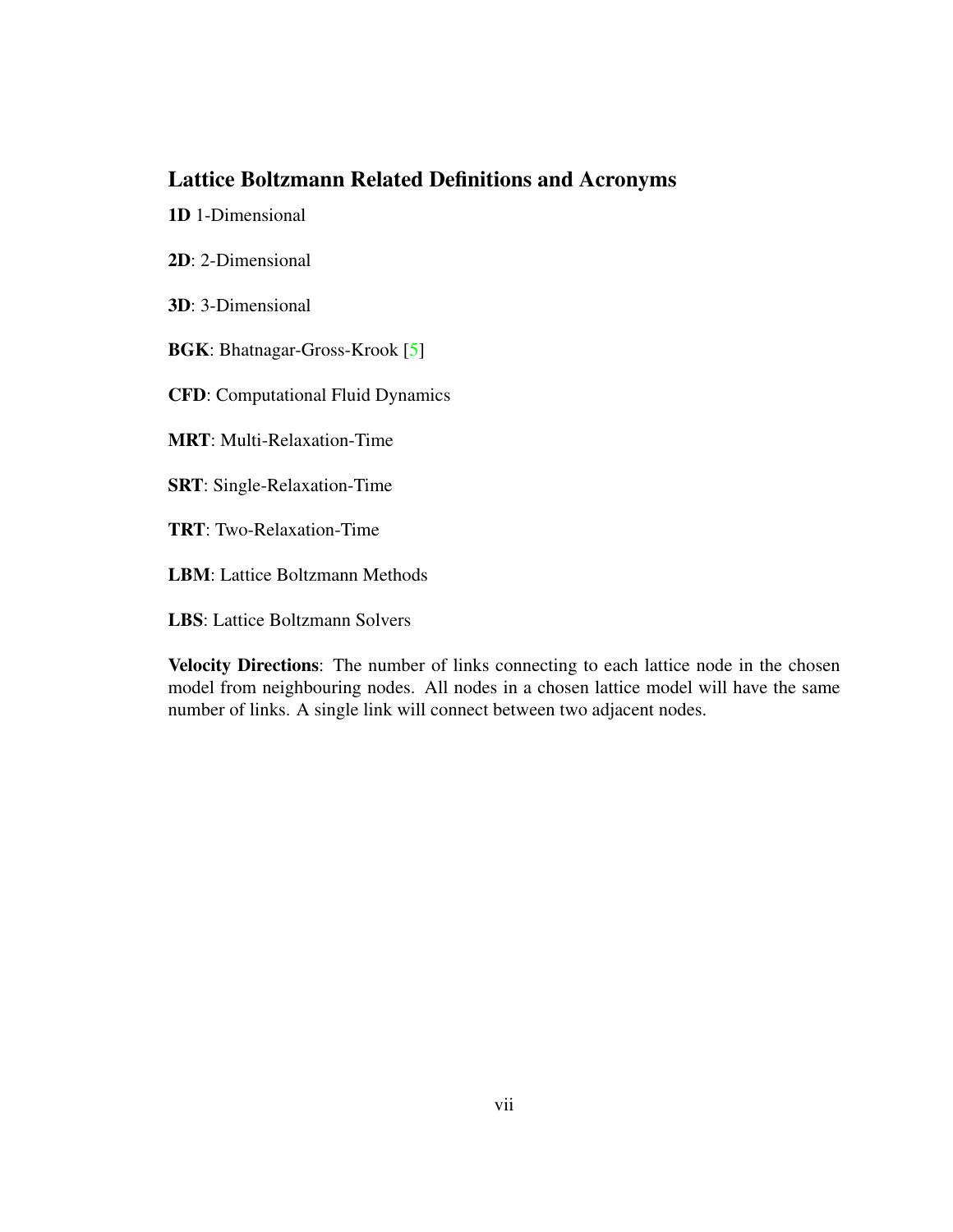## <span id="page-10-0"></span>1 Introduction

We analyze the development of Computational Fluid Dynamics (CFD) software packages that use Lattice Boltzmann Methods (LBM). These LBM algorithms consider the behaviours of a collection of particles as a single unit of an intermediate size, and predict their positional probability as they move through a lattice structure. Figure [1](#page-10-1) presents the streamlines of converged flow past a stationary circular cylinder with varied Reynolds number, a common task of LBM.

<span id="page-10-1"></span>

Figure 1: Streamlines of flow past a stationary circular cylinder at Reynolds number = 10, 20, and 40 [\[8\]](#page-135-0)

LBM have several advantages over conventional CFD methods, including a simple calculation procedure, improved parallelization, and robust handling of complex geometries [\[9\]](#page-135-2). LBM are further detailed in Section [2.](#page-17-0)

Scientific Computing Software (SCS) is defined as the use of computer tools to analyze or simulate mathematical models of real world systems [\[32\]](#page-137-1). Given the importance of such software, scientists and engineers desire methods and tools to sustainably develop it with high quality. This has led to the formation of groups like the Software Sustainability Institute [\(SEI\)](https://www.software.ac.uk/) and Better Scientific Software [\(BSS\)](https://bssw.io/).

The goal of this report is to analyze the current state of development of LBM SCS to provide insight into its best practices and to offer guidance for future development. We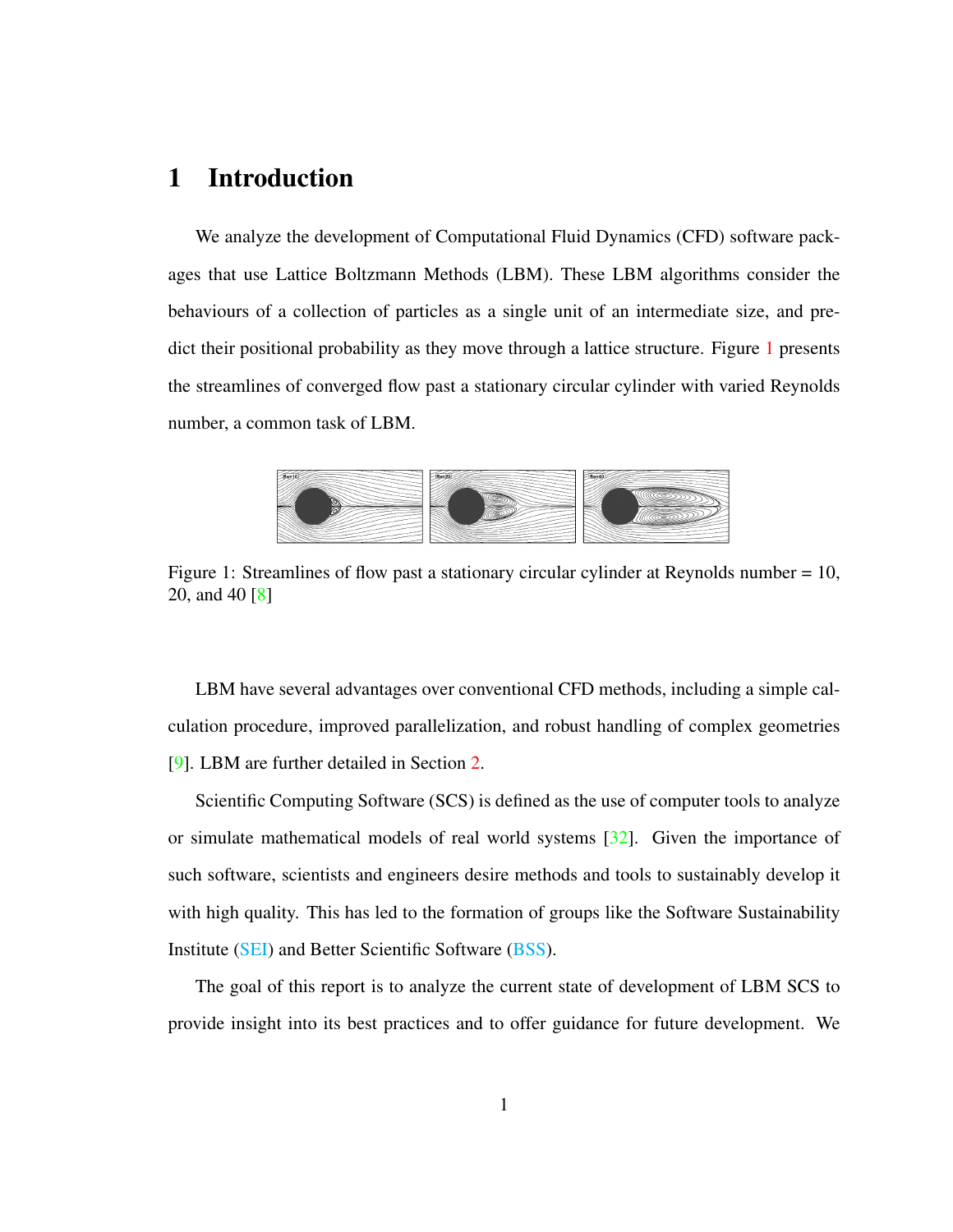want to understand how software quality in the LBM SCS family is impacted by software development choices, including principles, processes, and tools.

In this report red text denotes internally linked sections of this document. Cyan text denotes an external URL link. Green text denotes a link to the bibliography.

### <span id="page-11-0"></span>1.1 Research Questions

The LBM software packages are assessed to answer the following research questions:

- 1. What artifacts are present in current software packages?
- 2. What tools (development, dependencies, project management) are used by current software packages?
- 3. What principles, processes, and methodologies are used in the development of current software packages?
- 4. What are the pain points for developers working on research software projects? What aspects of the existing processes, methodologies and tools do they consider as potentially needing improvement? How should processes, methodologies and tools be changed to improve software development and software quality?
- 5. For research software developers, what specific actions are taken to address the following:
	- (a) installability
	- (b) correctness and verifiability
	- (c) reliability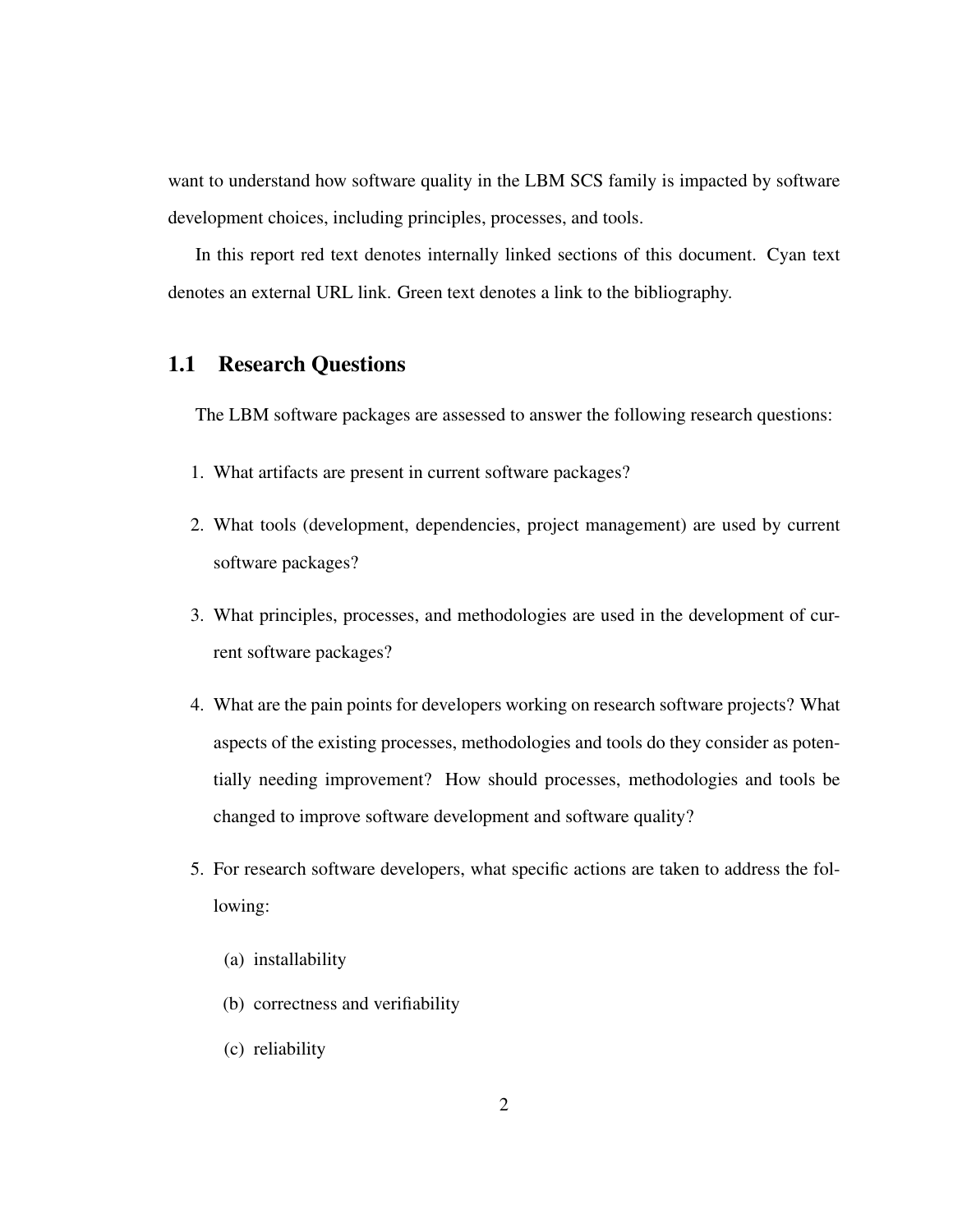- (d) robustness
- (e) performance
- (f) usability
- (g) maintainability
- (h) modifiability
- (i) reusability
- (j) understandability
- (k) traceability
- (l) visibility and transparency
- (m) reproducibility
- (n) unambiguity
- 6. How does software designated as high quality by this methodology compare with top rated software by the community?

The packages are assessed for a given set of quality attributes using quantitative and qualitative data. The qualities are defined in Section [3.2.](#page-42-0) Quantitative data is measured using quality metrics. The findings are presented in Section [4.](#page-53-0) Qualitative data is gathered from interviews with software package developers. The interview findings are presented in Section [5.](#page-74-0) In this context the purposes of the report are as follows:

- Develop and test an updated methodology for assessing the state of the practice of SCS projects
- Describe the specific example of LBM software structure and goals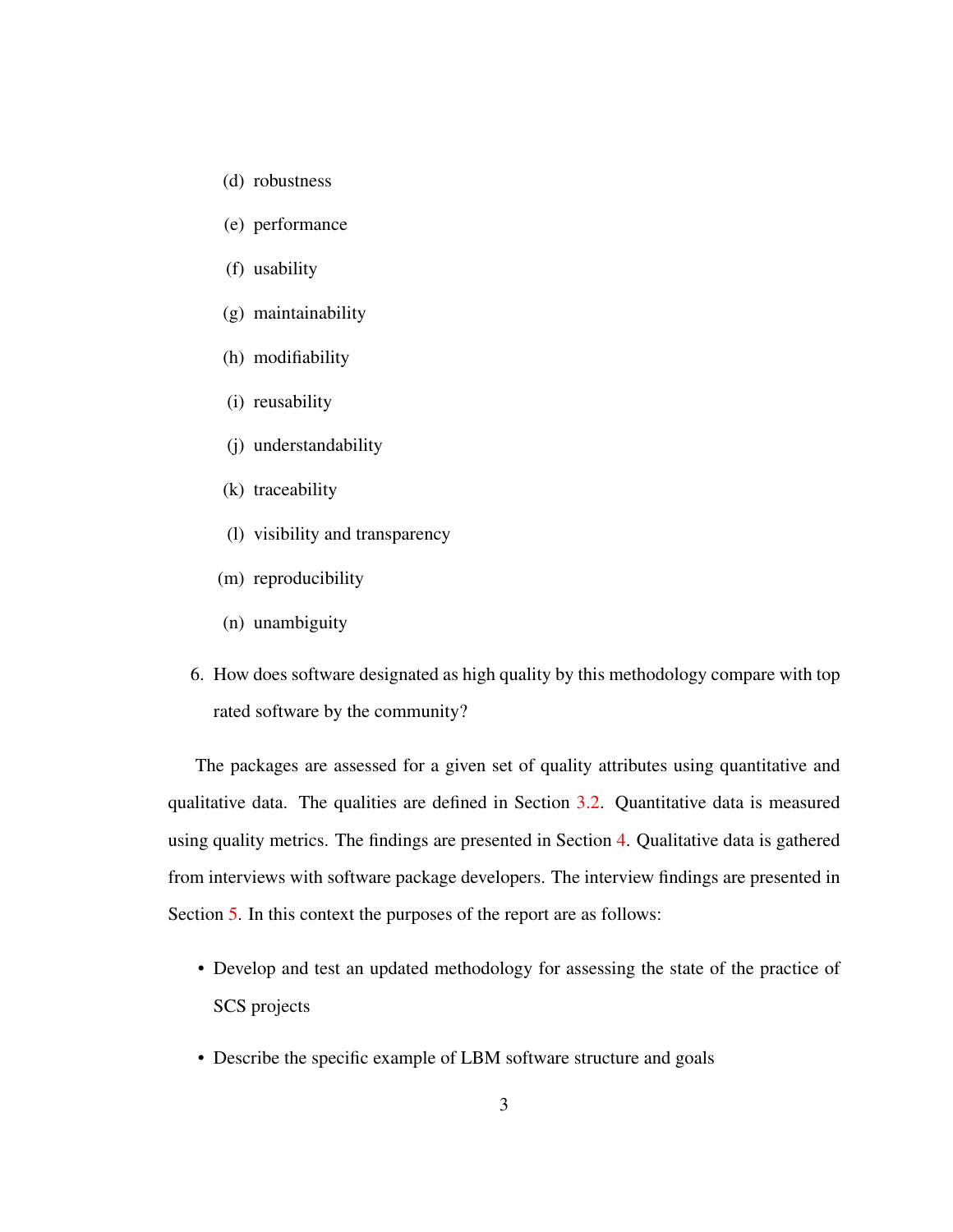- Report on the measure of a subset of LBM software packages along quality metrics
- Evaluate the state of the practice of LBM software development along quality attributes
- Make suggestions for improving LBM software along quality attributes
- Make suggestions for improving state of the practice of SCS assessments

### <span id="page-13-0"></span>1.2 Motivation

The purpose of state of the practice assessments is to understand how software quality is impacted by software development choices, including principles, processes, and tools, within SCS communities. This knowledge can be used to guide future development of SCS, specifically along quality attributes, and to reduce software quality failures. This work reports on the state of the practice of LBM software development and makes suggestions on improving the quality of software in this domain.

This assessment of the state of the practice of LBM software development builds off of prior work on assessing the state of research software development. Updates to the methodology used in prior assessments are detailed below. Those assessments include domains such as Geographic Information Systems [\[39\]](#page-138-2), Mesh Generators [\[38\]](#page-138-3), Oceanographic Software  $[36]$ , Seismology software  $[41]$ , and statistical software for psychology [\[40\]](#page-138-5).

In the course of this assessment we updated the methodology that was used during previous assessments. Details of the new methodology are in [\[33\]](#page-137-3). The previous set of research questions were critically assessed and modified. The updated questions are listed in Section [1.1.](#page-11-0) In this re-boot we collected more quantitative and qualitative data, focused on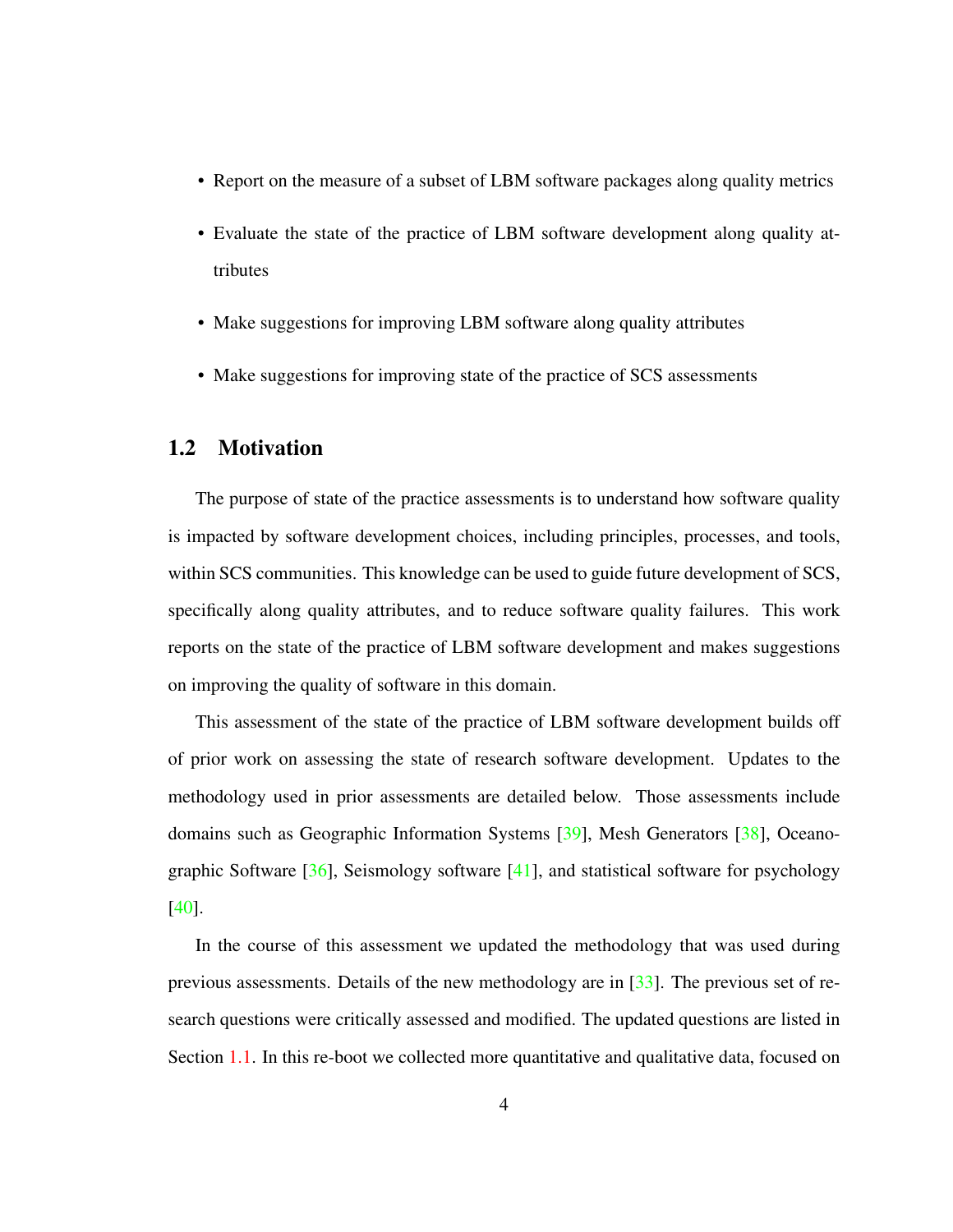software quality attributes, and added more measures, including collecting empirical data and interviewing developers. We have also added a domain analysis to better characterize the functionality provided by the software, and have leveraged the expertise of a domain expert. As in past assessments, the collected data was combined to rank the software using the Analytical Hierarchy Process (AHP). The domain expert was consulted to verify the ordering.

#### <span id="page-14-0"></span>1.3 Scope

We analyze a filtered set of LBM software packages along quantitative and qualitative measures. Many of these measures are captured using surface measurements, which can be categorized as initial and easy to capture measurements, of the underlying quality; they may not represent the true quality of the software. Surface measurements are taken as they allow us to apply the same measurement, with reasonable effort, along all software packages despite technical and functional variabilities among the set of software packages. Not all qualities are quantitatively measured. For example, performance is not measured by running the code. A surface investigation of the documentation of each software package for performance information is conducted instead. The measured software packages are open source. Some recommendations may not apply to closed-source software. Practices surrounding close source software development may differ.

The report addresses what was done during the development of the software packages to address the quality attributes listed in Section [3.2.](#page-42-0) It then provides general guidance on how to improve these qualities when developing LBM software. It does not make suggestions on what should have been done or should be done for any one specific package. Best practices may differ among software packages due to their inherent organizational and technical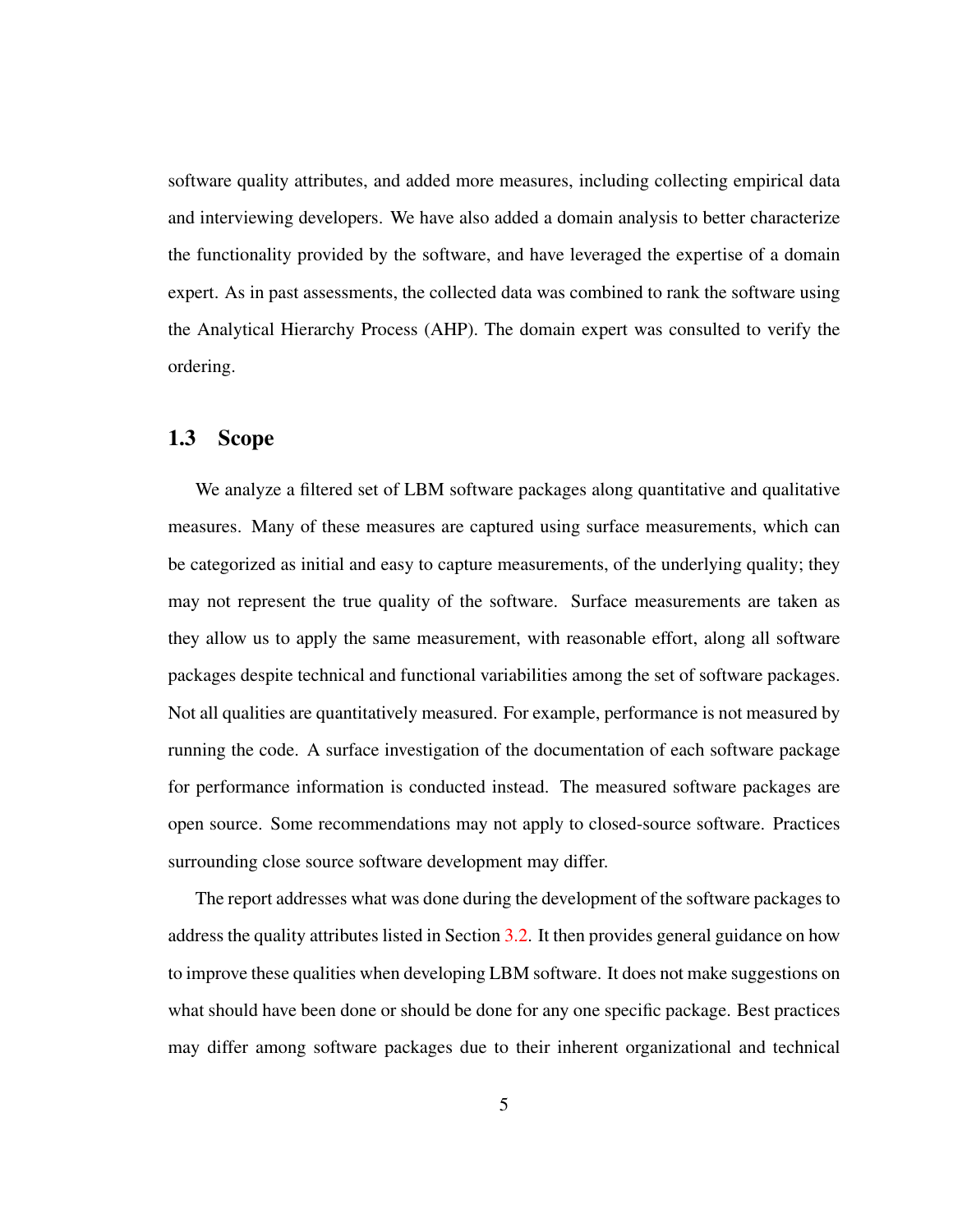differences.

## <span id="page-15-0"></span>1.4 Organization

The report is organized as follows:

- Introduction to the report, including its purpose, motivation, scope, and organization.
- LBM software **Domain Analysis**. A domain analysis consists of systematically identifying and documenting the commonalities, variabilities, and terminology of a soft-ware family [\[47\]](#page-138-6). The purpose of this analysis in this state of the practice assessment is to better classify the different software products based on their functionality.
- Methodology of this state of the practice assessment, including the steps of the methodology, software quality definitions and how these qualities are assessed in this report, an overview of candidate software selection, empirical measures gathered, and the AHP. This follows a general methodology for assessing the state of the practice for SCS domains.
- Quantitative Results.
- Qualitative Results.
- An analysis of the results and Answers To Research Questions.
- Conclusion to the report including comments on suggestions for future state of the practice assessments.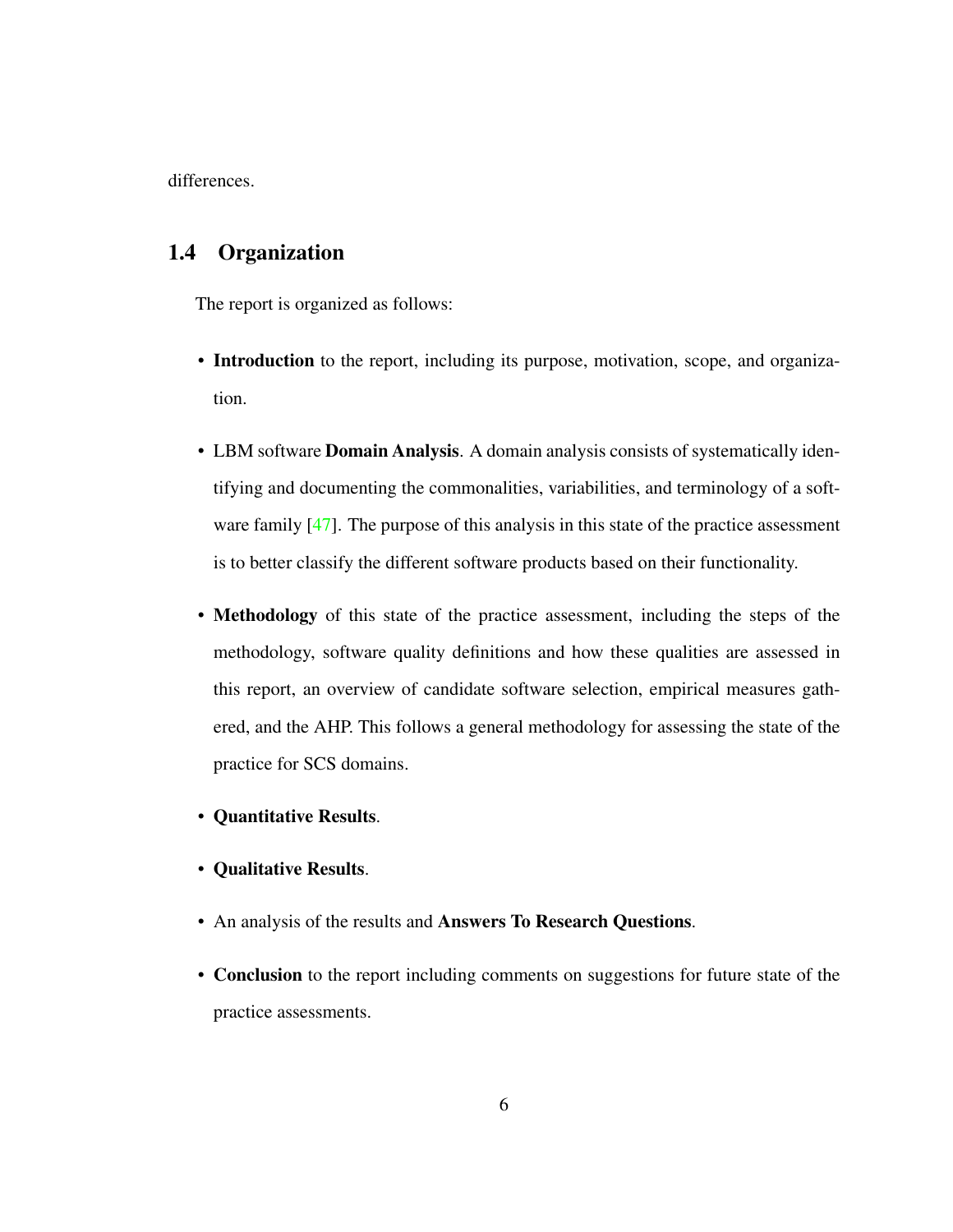• Appendix: This section includes our Research Questions, the Measurement Template, Grading Template, Ethics Approval, and Developer Interview Questions.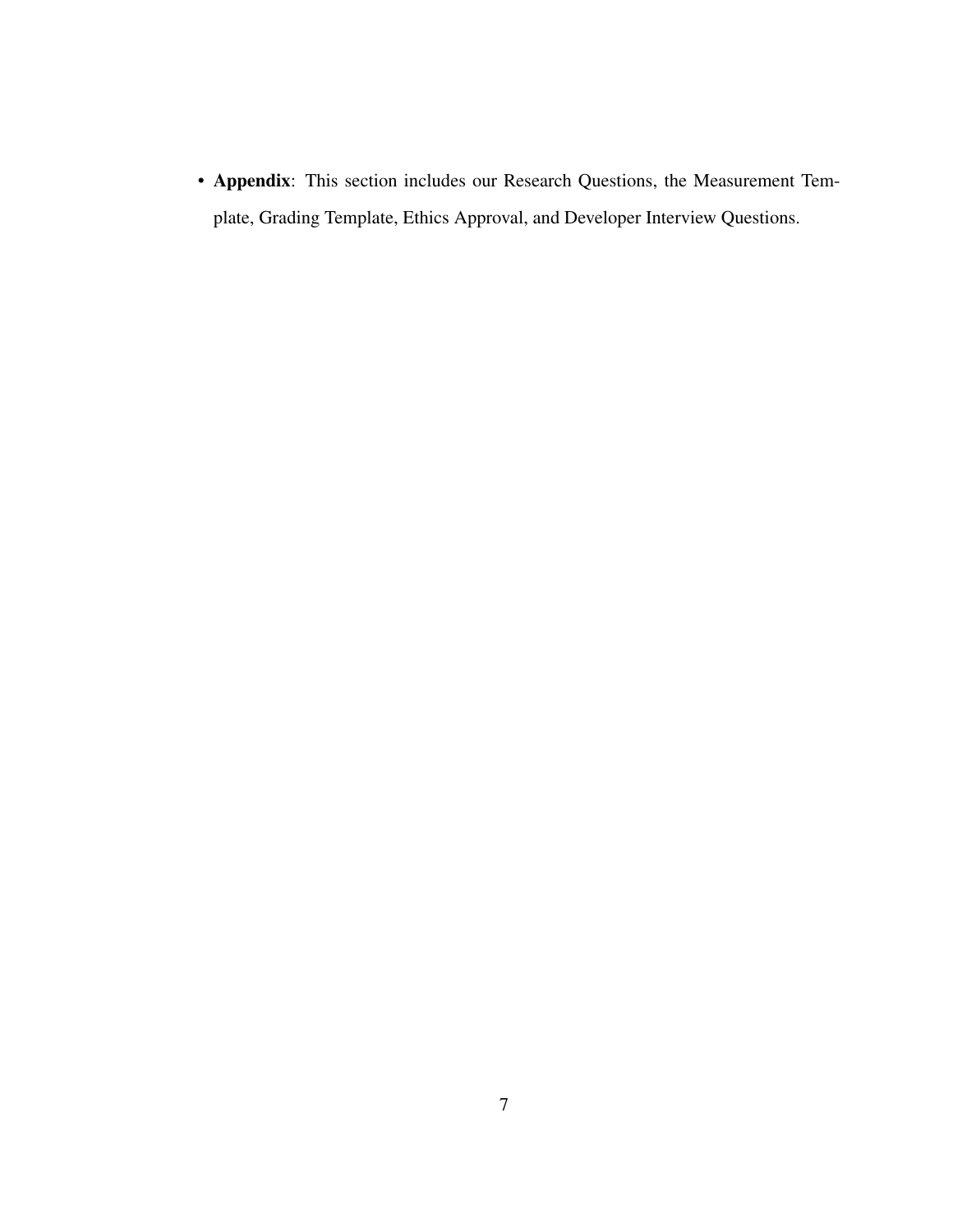## <span id="page-17-0"></span>2 Domain Analysis

A domain analysis consists of systematically identifying and documenting the commonalities, variabilities, and parameters of variation of a software family [\[47\]](#page-138-6). A software family is defined by [\[28\]](#page-137-0) as "a set of programs whose common properties are so extensive that it is advantageous to study the common properties of the programs before analyzing individual members".

We added this domain commonality and variability analysis to our original methodology because the first time we did the State of the Practice exercise we found we weren't comparing "apples to apples". Software packages can have considerable variation, even when the packages appear to be in the same software family. Viewing our final ranking of the software packages as a means for selecting the right tool for a job, functionality is important. A 2D Lattice Boltzmann solver is not a substitute for a 3D Lattice Boltzmann solver when the latter is required. For example, an analysis of a vascular system may require a 3D model to convey all required information to a researcher. This domain analysis helps ensure that the packages that we compare are appropriately similar, and highlights potential differences. This information further helps when analyzing the appropriateness of the final rank of the packages. This exercise seeks to classify the different software products based on their functionality. Nonfunctional qualities are assessed through other means in our process. For instance, through usability experiments as noted in the [Methodology](https://github.com/smiths/AIMSS/blob/master/StateOfPractice/Methodology/Methodology.pdf) [for Assessing the State of the Practice for Domain X](https://github.com/smiths/AIMSS/blob/master/StateOfPractice/Methodology/Methodology.pdf) document. This exercise was not part of the methodology of the previous State of the Practice exercise.

This domain analysis of the LBM SCS family is organized into the four subsection located below. The first subsection reviews the basics of Lattice Boltzmann systems. The next three subsections consist of lists of commonalities, variabilities, and parameters of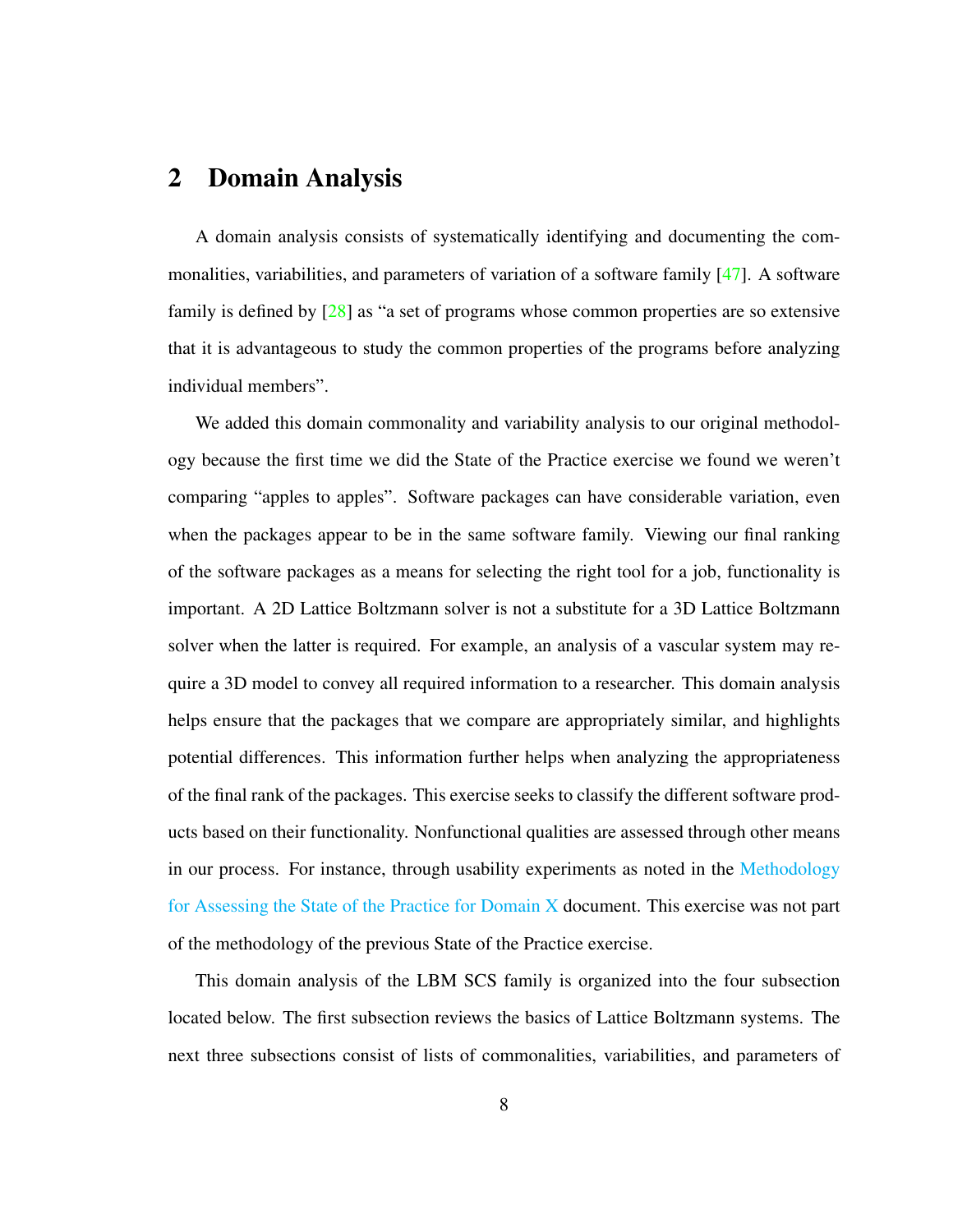variation, respectively. These three sections form the heart of the domain analysis and include an extensive set of cross-references to demonstrate the relationships between the different items.

#### <span id="page-18-0"></span>2.1 Lattice Boltzmann Systems

LBM are a family of fluid dynamics algorithms for simulating single-phase and multiphase fluid flows, often incorporating additional physical complexities [\[7\]](#page-135-3) such as reflective and non-reflective boundaries. They consider the behaviours of a collection of particles as a single unit at the mesoscopic scale, between the nanoscopic and microscopic scales. These methods predict the positional probability of a collection of particles moving through a lattice structure. Off-the-shelf (OTS) Lattice Boltzmann Solvers (LBS) allow for a range of fluid and physical model input parameters, computational parameters, and output parameters.

LBS model fluid dynamics within a boundary using a predefined lattice structure and a two step calculation process. The first process is streaming, where the particles move along the lattice via links. The second process is collision, where energy and momentum is transferred among particles that collide [\[2\]](#page-135-4). There are many standardized lattice models - individual solvers within the family might only use a subset of them. LBM use the initial parameters of the fluid to find the probability of where along the lattice linkages a group of particles are most likely to travel. It then moves the particles into the next node, and transfers the energy and momentum if a collision occurs. Then the process repeats for the duration of the modeling instance.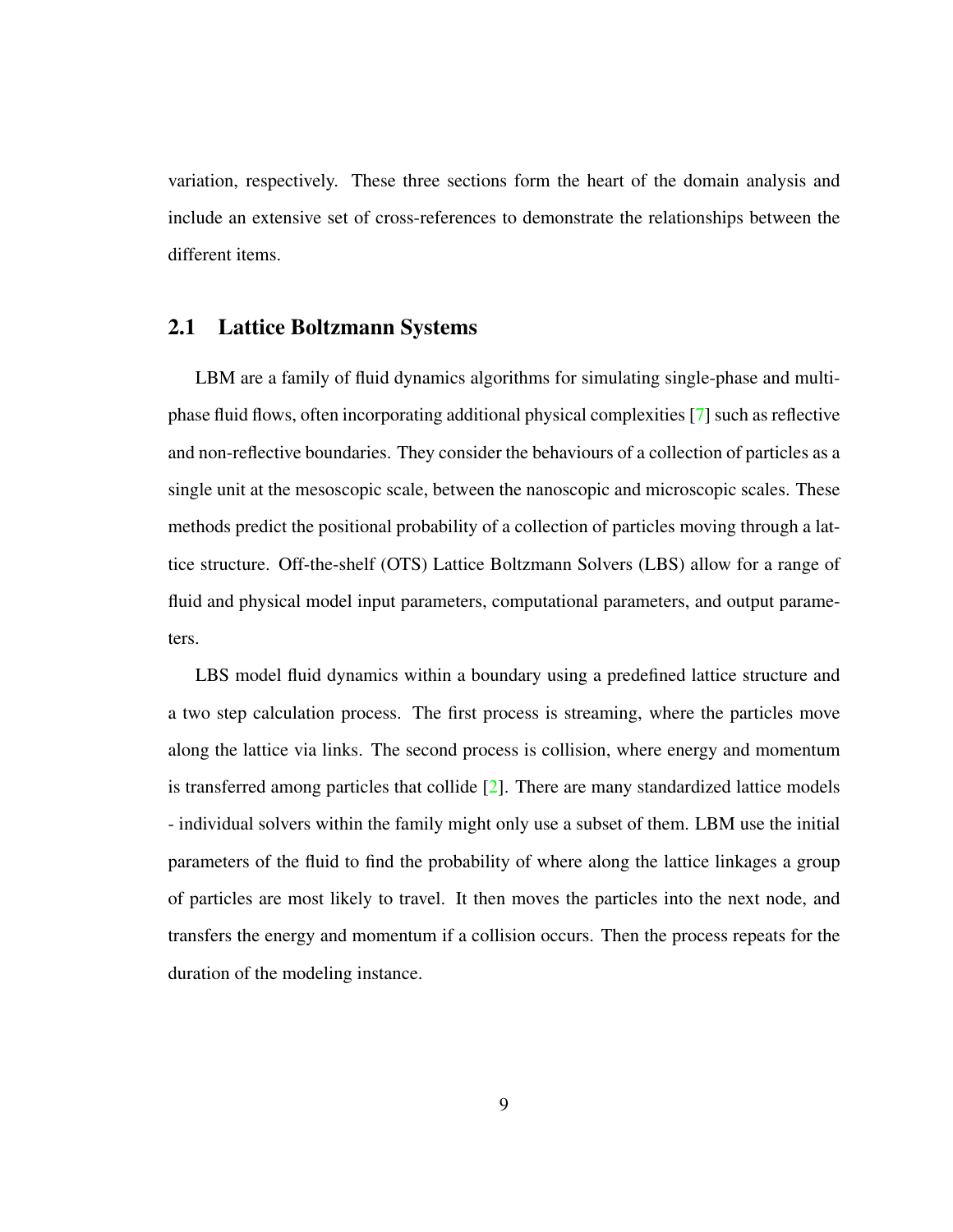#### <span id="page-19-0"></span>2.2 Commonalities

This section lists common features among potential family members. These features were chosen after a review of LBM literature and software package specifications. The commonalities are organized using the following abstraction of the system, which can be used to describe all Lattice Boltzmann systems: input information, generate the simulation, output the results. Section [2.2.1](#page-20-0) describes the commonalities for the simulation step. Section [2.2.2](#page-22-0) highlights the input information that is required for Lattice Boltzmann systems. The next section, Section [2.2.3,](#page-23-0) shows the common features for the output of Lattice Boltzmann systems, such as the requirement that mesh information be written to files. Although the output information could simply be written to the memory, in all practical applications it is desirable to have a persistent record of the output that was created.

Each commonality below uses the same structure. All of the commonalities are assigned a unique item number, which takes the form of a natural number with the prefix "C". Following this, a description of the commonality is provided along with a list of related variabilities, which are given as hyperlinks that allow navigation of the document to the text describing the variability.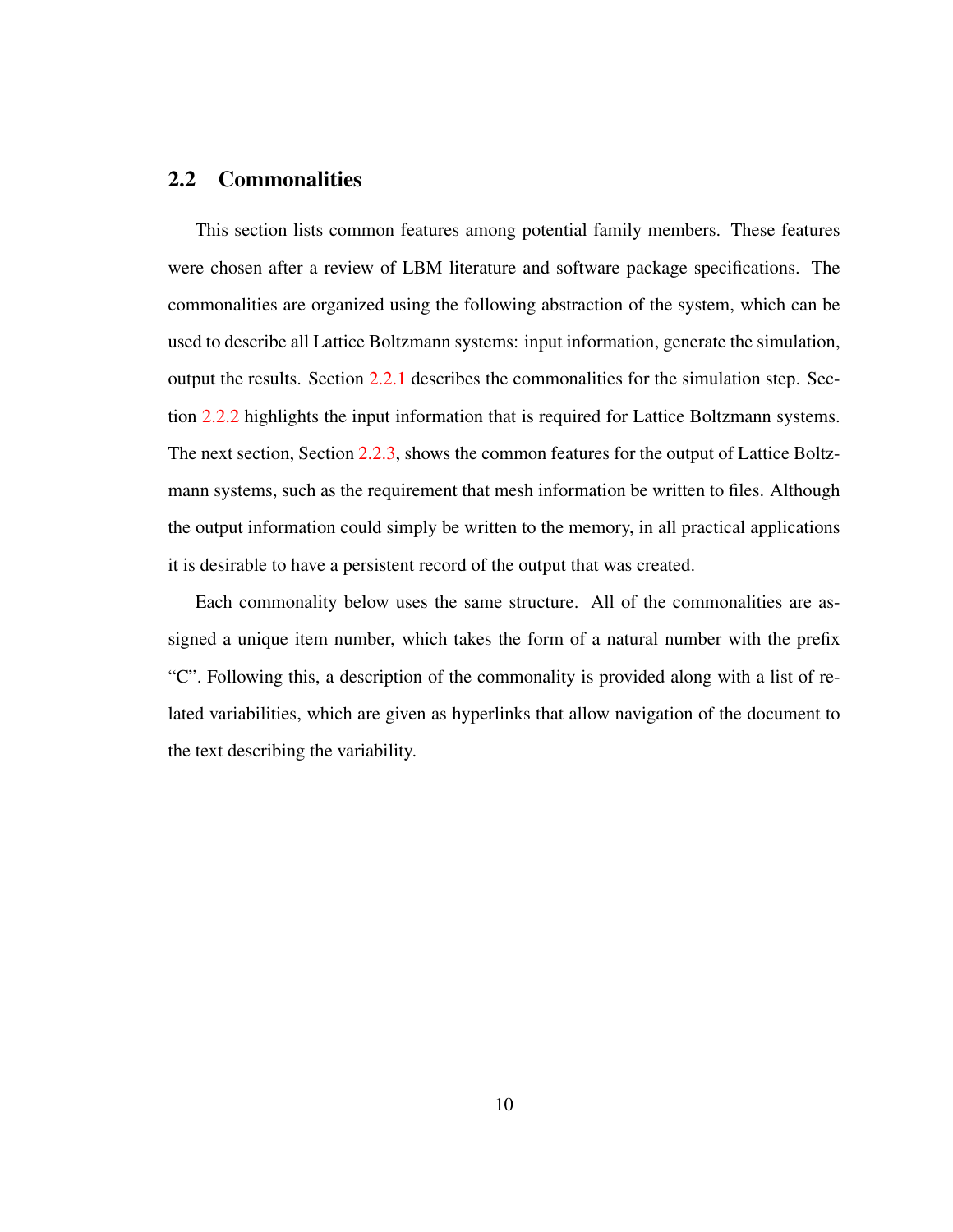<span id="page-20-0"></span>

|  |  | 2.2.1 Lattice Boltzmann Method Solvers |  |  |
|--|--|----------------------------------------|--|--|
|--|--|----------------------------------------|--|--|

<span id="page-20-1"></span>

| <b>Item Number</b>         | C <sub>1</sub>                                                                                                                                                                        |
|----------------------------|---------------------------------------------------------------------------------------------------------------------------------------------------------------------------------------|
| <b>Description</b>         | A lattice discretizes a computational domain into a finite number of<br>points. All LBS discretize the computational domain using a regular,<br>evenly spaced grid within a boundary. |
| <b>Related Variability</b> | V <sub>6</sub> V <sub>7</sub> V <sub>11</sub>                                                                                                                                         |

<span id="page-20-2"></span>

| <b>Item Number</b>         | C <sub>2</sub>                                                                                                                                                                                                                                                                                                                                                                                                                                                                                                                                                    |
|----------------------------|-------------------------------------------------------------------------------------------------------------------------------------------------------------------------------------------------------------------------------------------------------------------------------------------------------------------------------------------------------------------------------------------------------------------------------------------------------------------------------------------------------------------------------------------------------------------|
|                            |                                                                                                                                                                                                                                                                                                                                                                                                                                                                                                                                                                   |
| <b>Description</b>         | All Lattice Boltzmann versions use a collision operator which con-<br>cerns collisions between particles. Collision operators map collisions<br>of particles within the lattice space. The Bhatnagar-Gross-Krook<br>Collision Operator is a common LBM collision operator that pre-<br>serves continuity for a discretized model, for each velocity direction<br><i>i</i> . Its equation is $\Omega_i = \frac{1}{\tau} (f_i^{eq} - f_i)$ , where $\tau$ is the relaxation rate to-<br>wards equilibrium, $f^{eq}$ is the equilibrium particle probability distri- |
|                            | bution function, and $f$ is the particle probability distribution function.                                                                                                                                                                                                                                                                                                                                                                                                                                                                                       |
| <b>Related Variability</b> | V5 V6                                                                                                                                                                                                                                                                                                                                                                                                                                                                                                                                                             |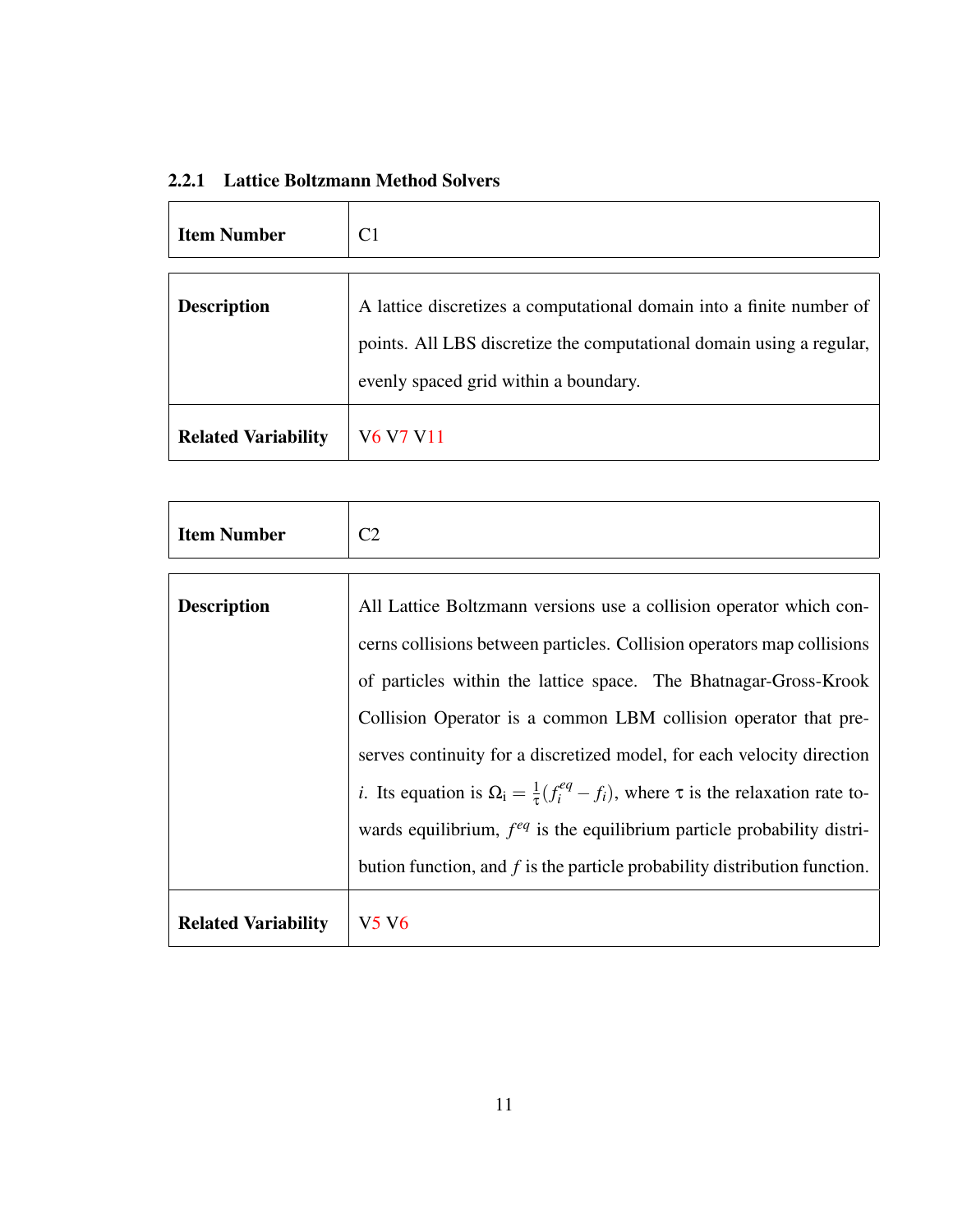<span id="page-21-1"></span>

| <b>Item Number</b>         | C <sub>3</sub>                                                                                                                            |
|----------------------------|-------------------------------------------------------------------------------------------------------------------------------------------|
| <b>Description</b>         | All Lattice Boltzmann versions use a probability density function to<br>give the probability that fluid has moved into a specific domain. |
| <b>Related Variability</b> | V5                                                                                                                                        |

<span id="page-21-0"></span>

| <b>Item Number</b>         | C <sub>4</sub>                                                   |
|----------------------------|------------------------------------------------------------------|
|                            |                                                                  |
| <b>Description</b>         | Every Lattice Boltzmann version uses an equilibrium distribution |
|                            | function to capture the probability distribution of particles.   |
| <b>Related Variability</b> | V <sub>2</sub> V <sub>3</sub> V <sub>4</sub>                     |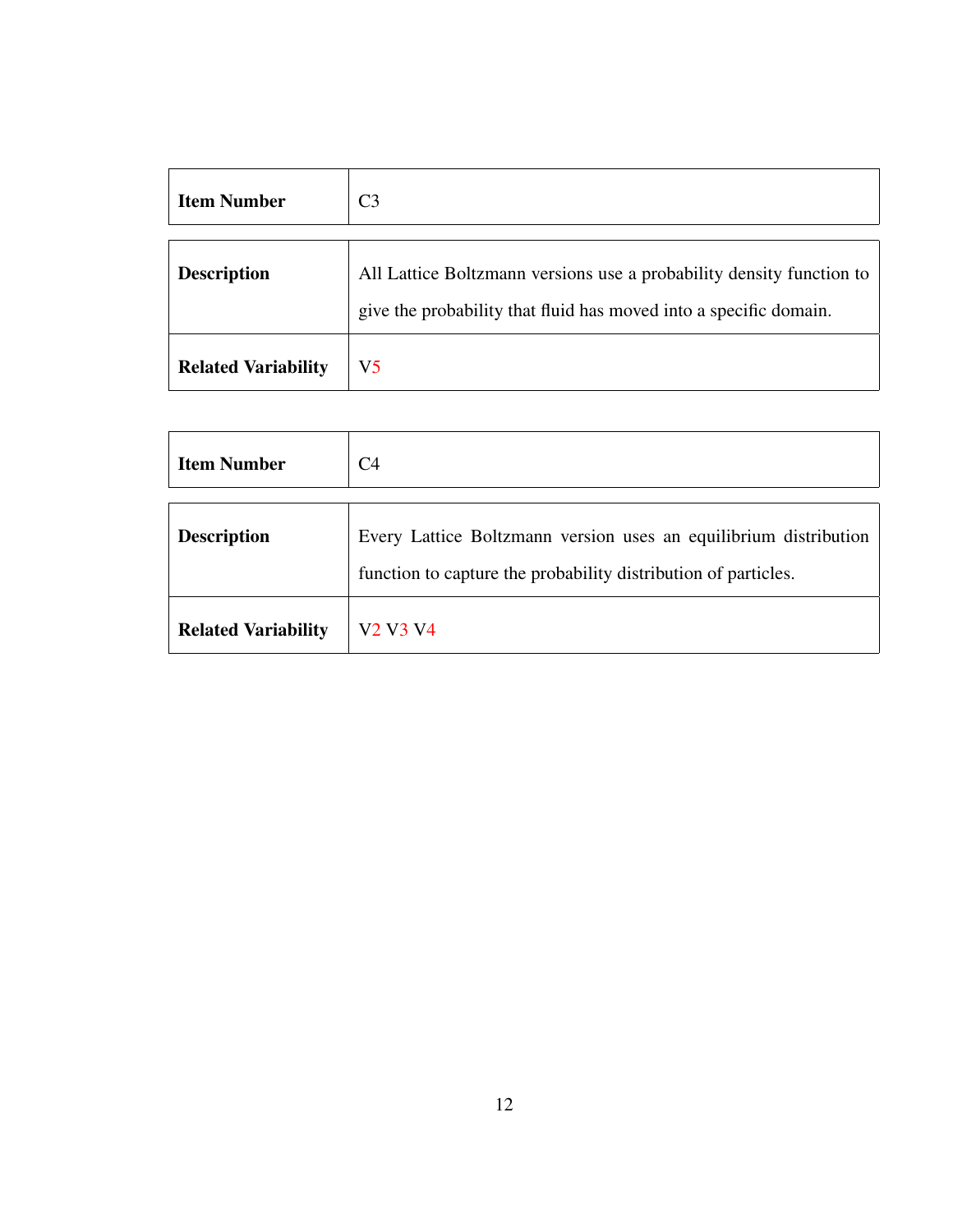<span id="page-22-1"></span>

| <b>Item Number</b>         | C <sub>5</sub>                                                                                                              |
|----------------------------|-----------------------------------------------------------------------------------------------------------------------------|
|                            |                                                                                                                             |
| <b>Description</b>         | Every Lattice Boltzmann version uses a Boltzmann transport equa-                                                            |
|                            | tion to describe the statistical behaviour of a system that does not                                                        |
|                            | have collisions. The equation is $(\frac{d}{dt} + e \cdot \nabla_{x} + \frac{F}{m} \cdot \nabla_{e}) f = \Omega(t)$ , where |
|                            | e is the velocity, $\nabla_x$ is the position vector gradient, F is the force of                                            |
|                            | the fluid, <i>m</i> is the mass, $\nabla_e$ is the velocity gradient, <i>f</i> indicates the                                |
|                            | probability density function, and $\Omega(t)$ is the collision operator as a                                                |
|                            | function of time.                                                                                                           |
| <b>Related Variability</b> | V8                                                                                                                          |

# <span id="page-22-0"></span>2.2.2 Input

<span id="page-22-2"></span>

| <b>Item Number</b>         | C6                                                                                                                                                                                                                                                                                       |
|----------------------------|------------------------------------------------------------------------------------------------------------------------------------------------------------------------------------------------------------------------------------------------------------------------------------------|
| <b>Description</b>         | The LBS require fluid, model, and boundary information for the<br>problem. This includes, but is not limited to, fluid acceleration rate,<br>velocity, and viscosity, as well as the number of dimensions in the<br>lattice model, and the number of velocity directions in the lattice. |
| <b>Related Variability</b> | V <sub>12</sub>                                                                                                                                                                                                                                                                          |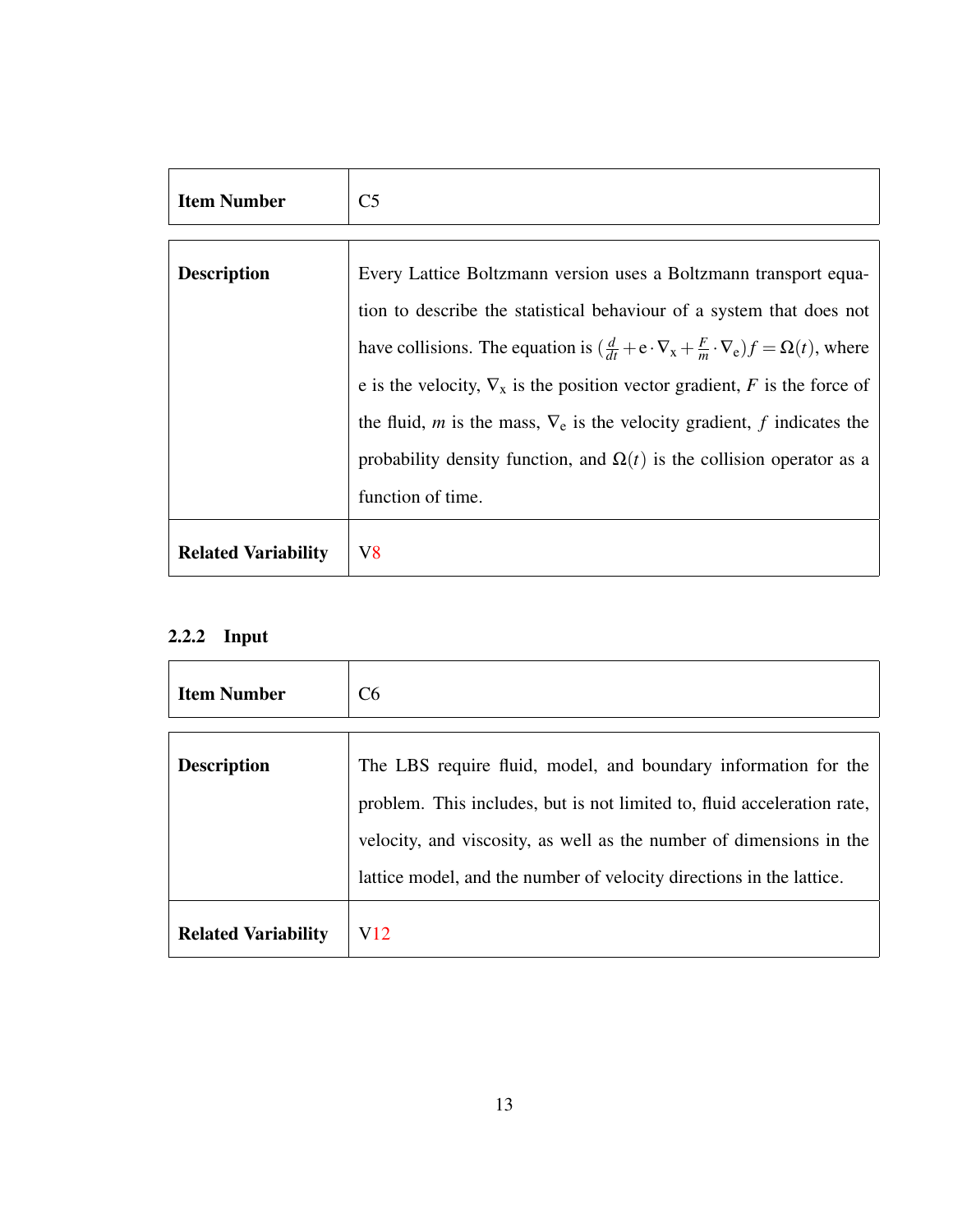#### <span id="page-23-0"></span>2.2.3 Output

<span id="page-23-2"></span>

| <b>Item Number</b>         | C7                                                                                         |
|----------------------------|--------------------------------------------------------------------------------------------|
|                            |                                                                                            |
| <b>Description</b>         | LBS write fluid predictions, such as the output of the transport equa-<br>tion, to memory. |
| <b>Related Variability</b> | V <sub>13</sub> V <sub>14</sub>                                                            |

#### <span id="page-23-1"></span>2.3 Variabilities

This section provides a list of characteristics that may vary among family members. These features were chosen after a review of LBM literature and software package specifications. As in Section [2.2,](#page-19-0) the first three subsections on variabilities are organized into the following sublists: Simulation Models, Input and Output. The final subsection lists variabilities that can be characterized as system constraints.

As for the commonalities, each variability is labelled with a unique item number. In this case the numbers are prepended with the letter "V". The other three headings provided for each variability are: Description, Related Commonality, and Related Parameter. The related commonalities and parameters are given as a set of identifiers that respectively refer back to the previous section on commonalities or refer forward to the next section on parameters of variation.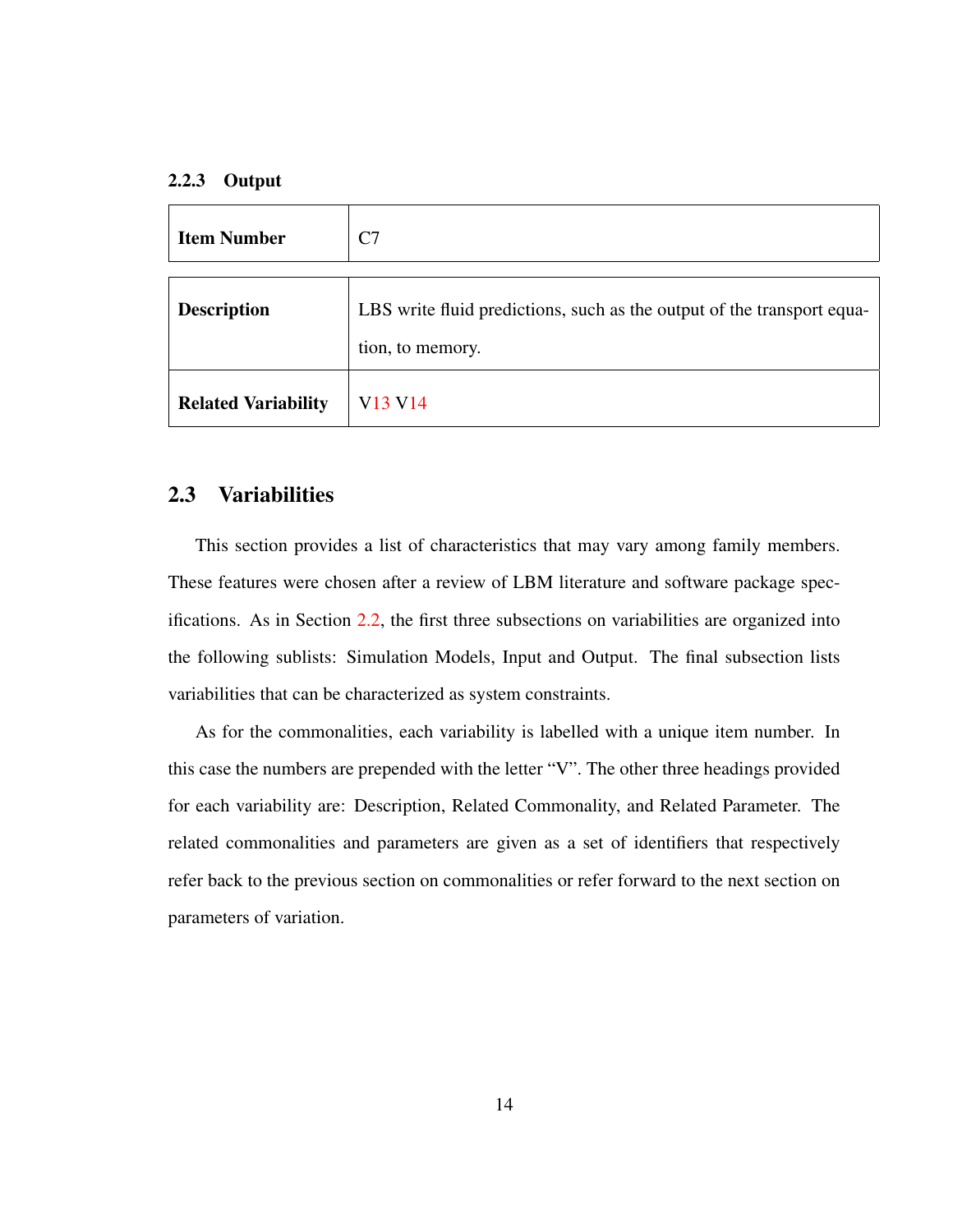## <span id="page-24-0"></span>2.3.1 Lattice Boltzmann Method Solvers

<span id="page-24-3"></span>

| <b>Item Number</b>         | V1                                                            |
|----------------------------|---------------------------------------------------------------|
| <b>Description</b>         | LBS may use a framework for parallel processing of the model. |
| <b>Related Commonality</b> | None                                                          |
| <b>Related Parameter</b>   | P <sub>1</sub>                                                |

<span id="page-24-1"></span>

| <b>Item Number</b>         | V <sub>2</sub>                                                      |
|----------------------------|---------------------------------------------------------------------|
|                            |                                                                     |
| <b>Description</b>         | Different versions of an equilibrium distribution function can cap- |
|                            | ture the probability distribution of particles.                     |
|                            |                                                                     |
| <b>Related Commonality</b> | C4                                                                  |
| <b>Related Parameter</b>   | P <sub>2</sub>                                                      |

<span id="page-24-2"></span>

| <b>Item Number</b>         | V <sub>3</sub>                                      |
|----------------------------|-----------------------------------------------------|
| <b>Description</b>         | Storage patters for distribution function can vary. |
| <b>Related Commonality</b> | C <sub>4</sub>                                      |
| <b>Related Parameter</b>   | P <sub>3</sub>                                      |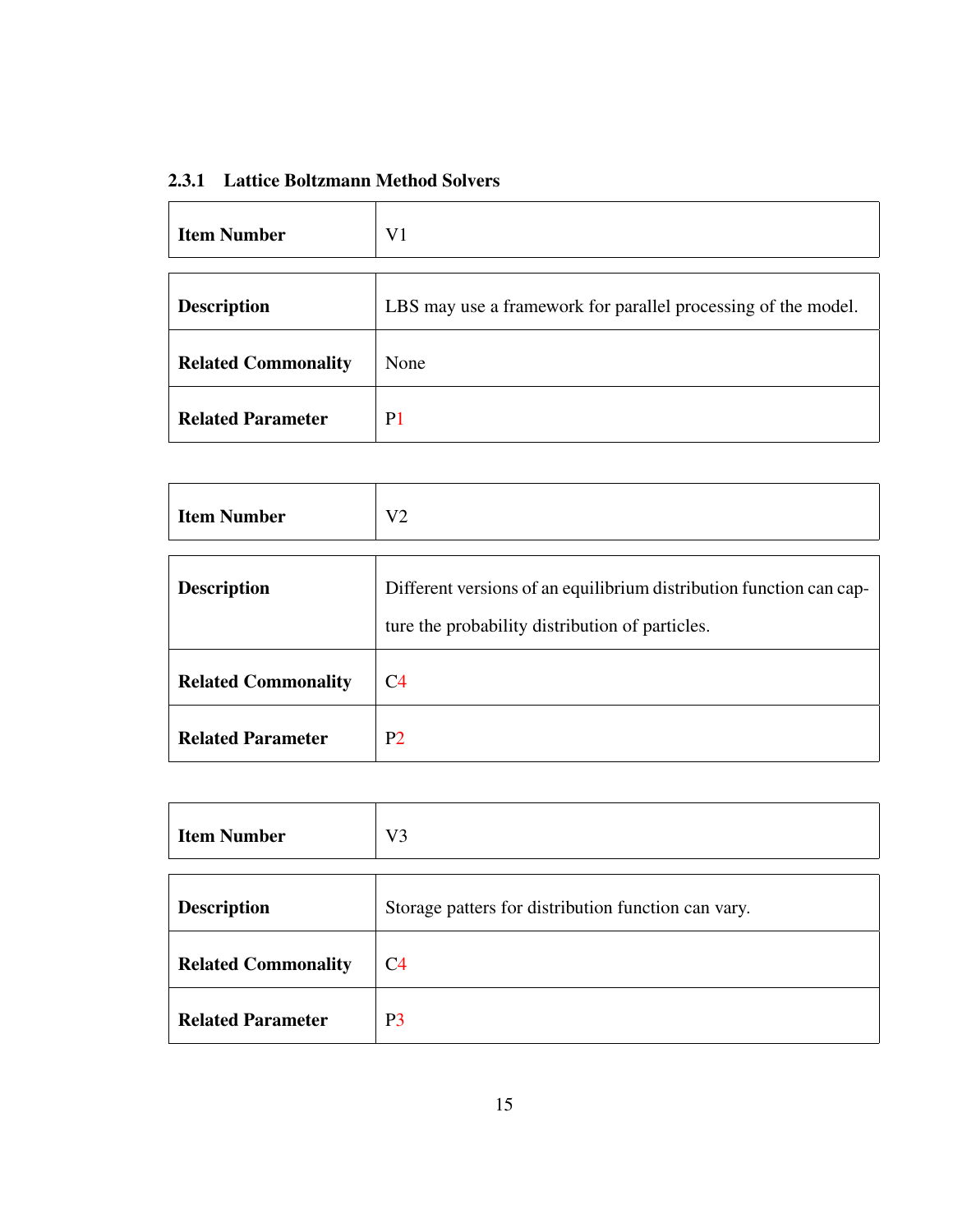<span id="page-25-2"></span>

| <b>Item Number</b>         | V <sub>4</sub>                                                                                                                   |
|----------------------------|----------------------------------------------------------------------------------------------------------------------------------|
| <b>Description</b>         | Coefficients used with the distribution function can vary. These<br>are based on the number of velocity directions in the model. |
| <b>Related Commonality</b> | C <sub>4</sub>                                                                                                                   |
| <b>Related Parameter</b>   | P <sub>4</sub>                                                                                                                   |

<span id="page-25-1"></span>

| <b>Item Number</b>         | V <sub>5</sub>                                                 |
|----------------------------|----------------------------------------------------------------|
| <b>Description</b>         | The number of dimensions in the lattice of the model can vary. |
| <b>Related Commonality</b> | C1C3                                                           |
| <b>Related Parameter</b>   | P <sub>5</sub>                                                 |

<span id="page-25-0"></span>

| <b>Item Number</b>         | V <sub>6</sub>                                                             |
|----------------------------|----------------------------------------------------------------------------|
| <b>Description</b>         | The number of velocity directions in the lattice of the model can<br>vary. |
| <b>Related Commonality</b> | C <sub>1</sub> C <sub>2</sub>                                              |
| <b>Related Parameter</b>   | <b>P6</b>                                                                  |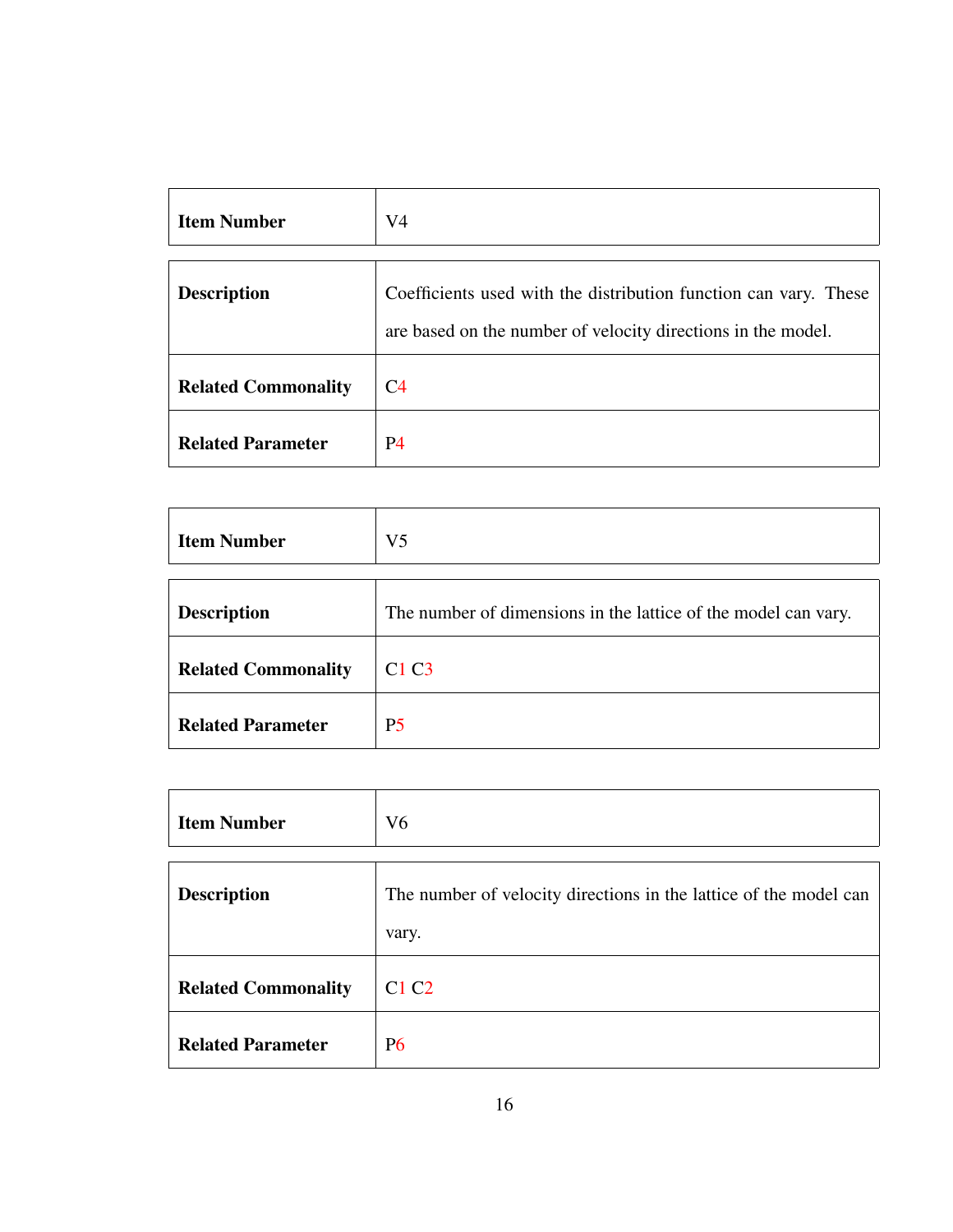<span id="page-26-0"></span>

| <b>Item Number</b>         | V7                                       |
|----------------------------|------------------------------------------|
|                            |                                          |
| <b>Description</b>         | Various collision operators can be used. |
| <b>Related Commonality</b> | C1 C2                                    |
| <b>Related Parameter</b>   | P7                                       |

<span id="page-26-1"></span>

| <b>Item Number</b>         | V <sub>8</sub>                                                                                 |
|----------------------------|------------------------------------------------------------------------------------------------|
| <b>Description</b>         | Various transport equations can be used to describe the statistical<br>behaviour of the system |
| <b>Related Commonality</b> | C <sub>5</sub>                                                                                 |
| <b>Related Parameter</b>   | P <sub>8</sub>                                                                                 |

<span id="page-26-2"></span>

| <b>Item Number</b>         | V <sub>9</sub>                                           |
|----------------------------|----------------------------------------------------------|
|                            |                                                          |
| <b>Description</b>         | The number of fluids allowed in a multifluid simulation. |
| <b>Related Commonality</b> | C6                                                       |
| <b>Related Parameter</b>   | P <sub>9</sub>                                           |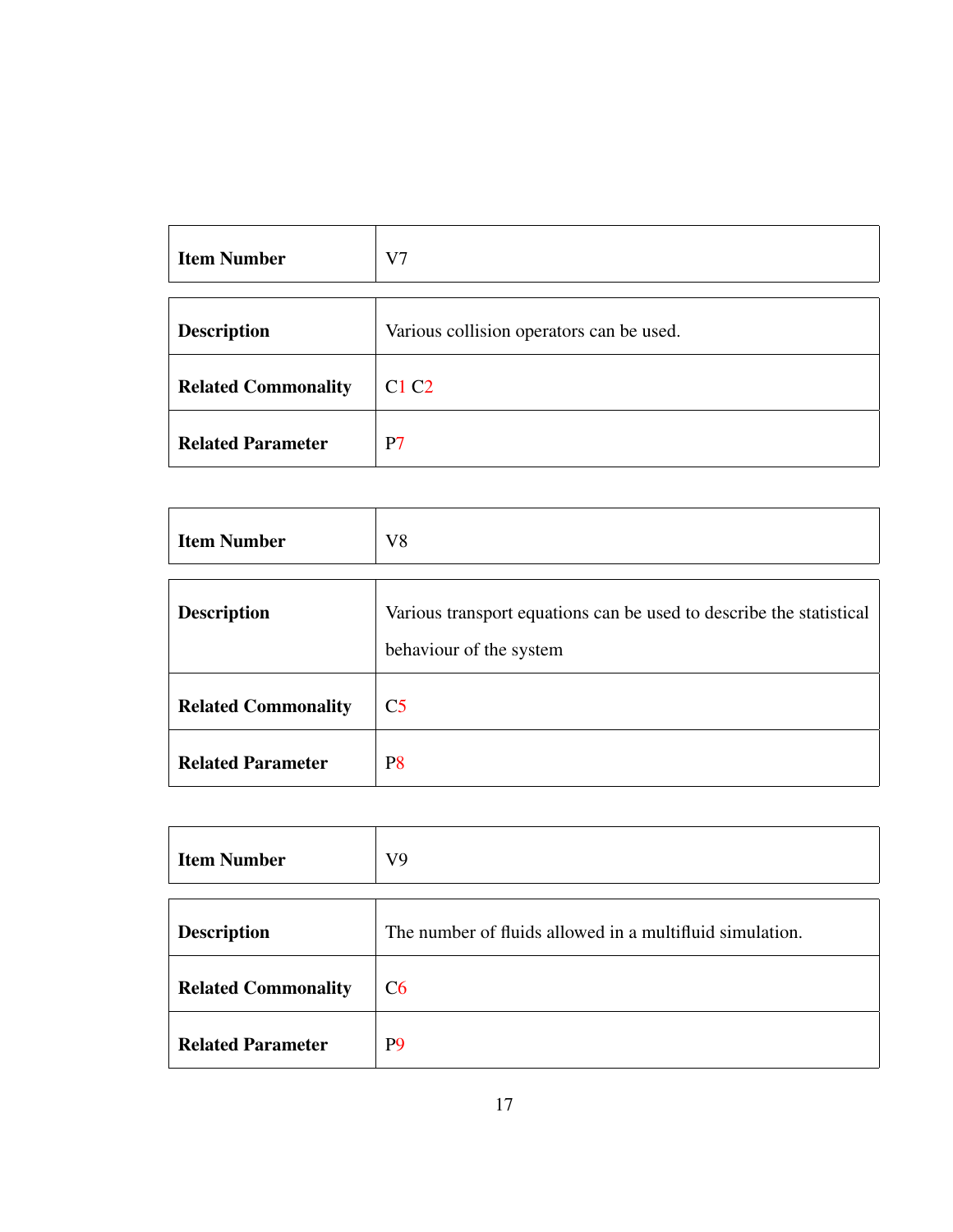| <b>Item Number</b>         | V10                           |
|----------------------------|-------------------------------|
| <b>Description</b>         | The type of fluid parameters. |
| <b>Related Commonality</b> | C6                            |
| <b>Related Parameter</b>   | <b>P10</b>                    |

<span id="page-27-0"></span>

| <b>Item Number</b>         | V11                                                      |
|----------------------------|----------------------------------------------------------|
| <b>Description</b>         | The boundary of the lattice can have various conditions. |
| <b>Related Commonality</b> | C <sub>1</sub>                                           |
| <b>Related Parameter</b>   | <b>P11</b>                                               |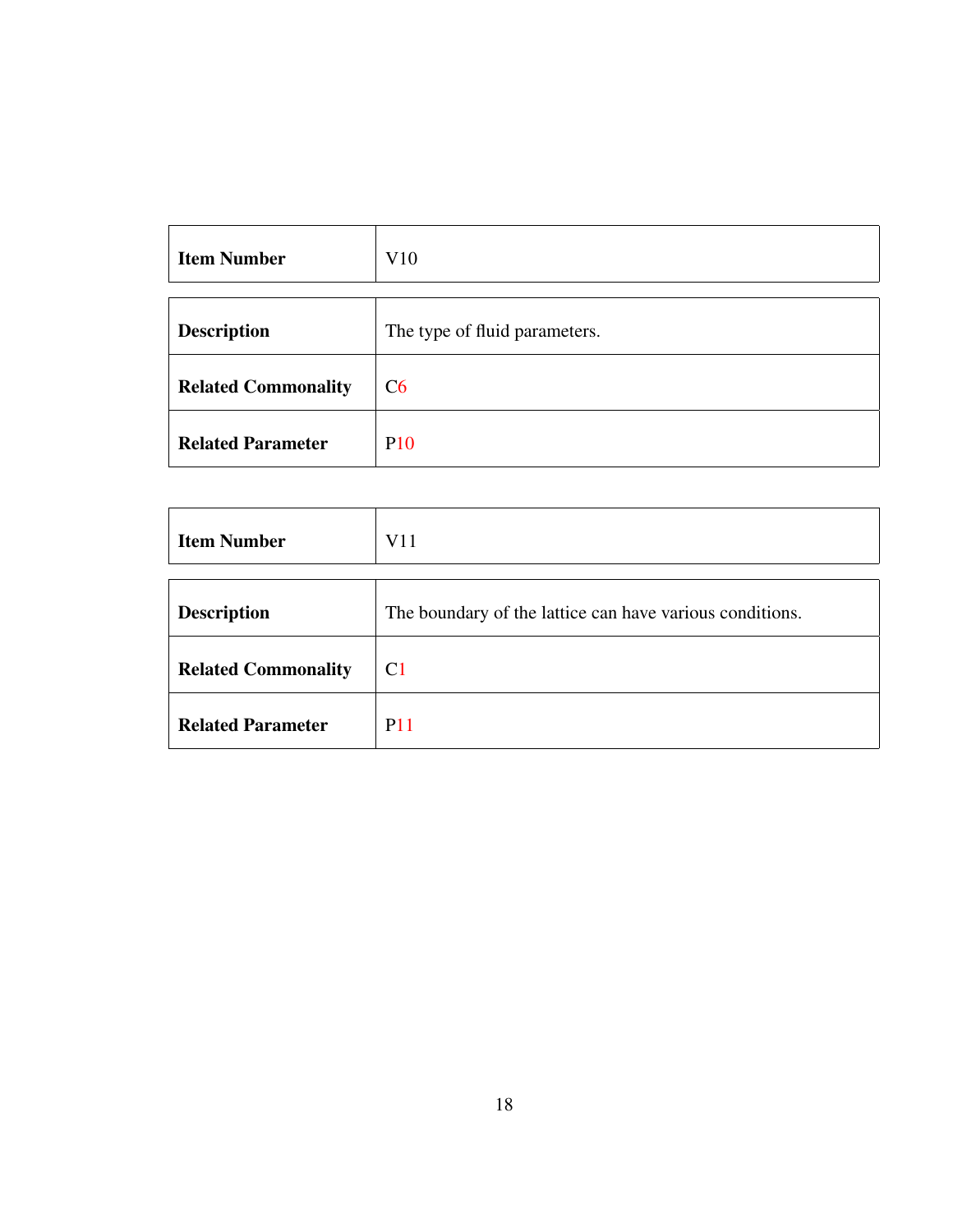## <span id="page-28-0"></span>2.3.2 Input

<span id="page-28-2"></span>

| <b>Item Number</b>         | V12                                       |
|----------------------------|-------------------------------------------|
| <b>Description</b>         | The input interface can vary between LBS. |
| <b>Related Commonality</b> | C6                                        |
| <b>Related Parameter</b>   | P <sub>12</sub>                           |

# <span id="page-28-1"></span>2.3.3 Output

<span id="page-28-3"></span>

| <b>Item Number</b>         | V13                                    |
|----------------------------|----------------------------------------|
|                            |                                        |
| <b>Description</b>         | Visual presentation of the prediction. |
| <b>Related Commonality</b> | C <sub>7</sub>                         |
| <b>Related Parameter</b>   | P <sub>13</sub>                        |

<span id="page-28-4"></span>

| <b>Item Number</b>         | V14                               |
|----------------------------|-----------------------------------|
|                            |                                   |
| <b>Description</b>         | Format of prediction information. |
| <b>Related Commonality</b> | C7                                |
| <b>Related Parameter</b>   | P <sub>14</sub>                   |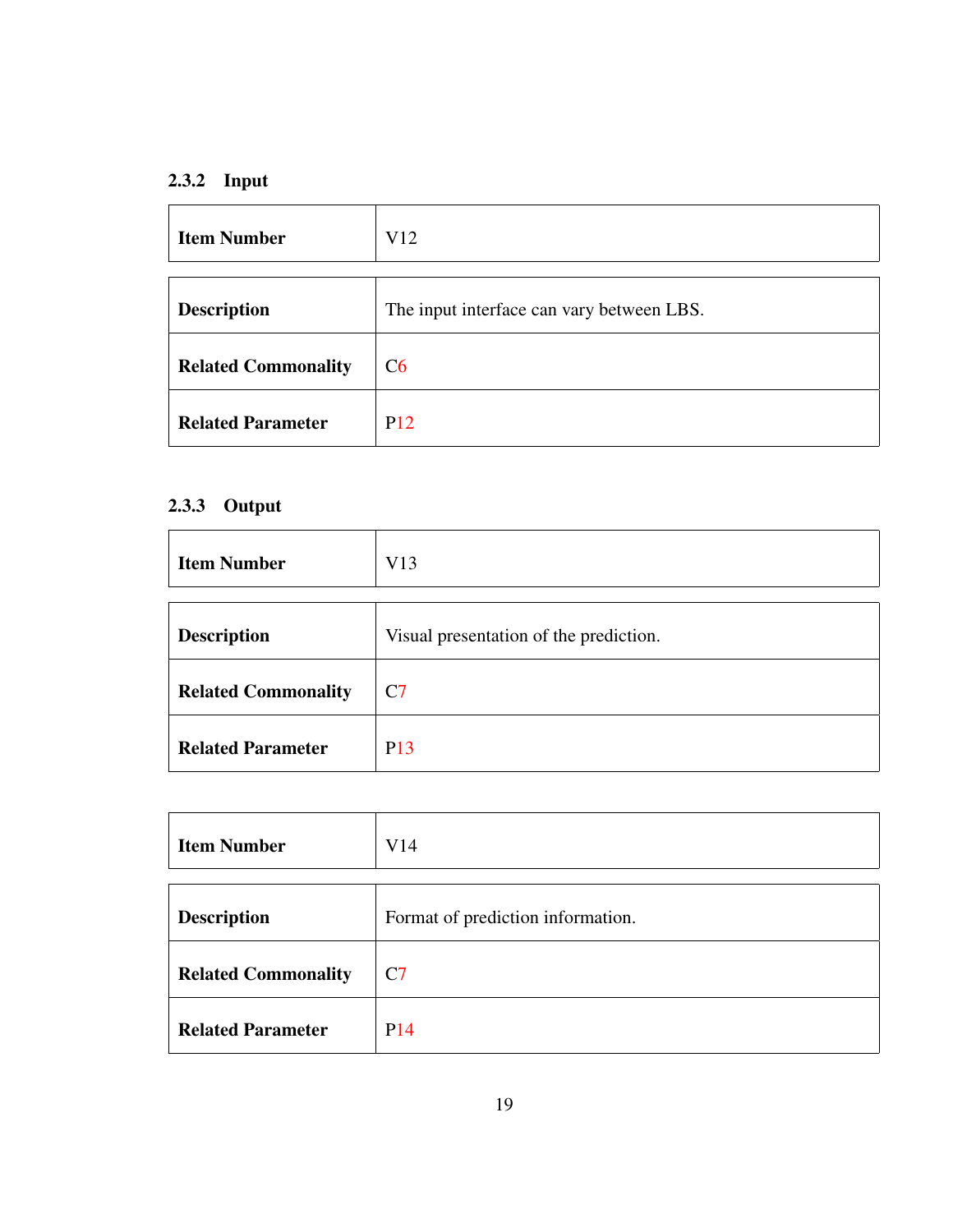## <span id="page-29-0"></span>2.3.4 System Constraints

| <b>Item Number</b>         | V15                                      |
|----------------------------|------------------------------------------|
| <b>Description</b>         | Hardware that processes the calculations |
| <b>Related Commonality</b> | None                                     |
| <b>Related Parameter</b>   | P <sub>15</sub>                          |

| <b>Item Number</b>         | V16                                 |
|----------------------------|-------------------------------------|
| <b>Description</b>         | Operating systems on which LBS run. |
| <b>Related Commonality</b> | None                                |
| <b>Related Parameter</b>   | P <sub>16</sub>                     |

| <b>Item Number</b>         | V17                                              |
|----------------------------|--------------------------------------------------|
| <b>Description</b>         | Amount of storage and memory needed for the LBS. |
| <b>Related Commonality</b> | None                                             |
| <b>Related Parameter</b>   | <b>P17</b>                                       |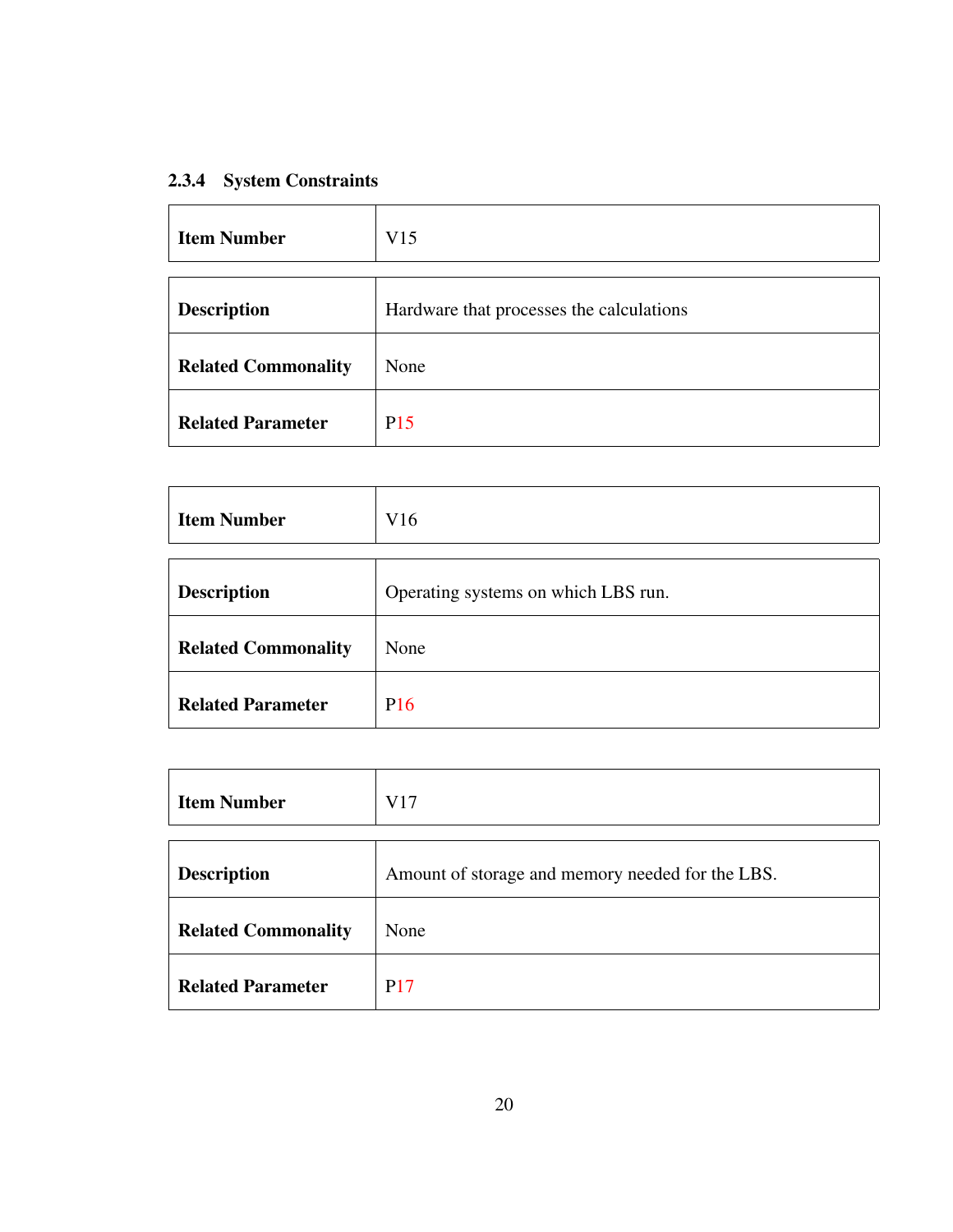#### <span id="page-30-0"></span>2.4 Parameters of Variation

This section specifies the parameters of variation for the variabilities listed in Section [2.3.](#page-23-1) They are organized into the same five subcategories as employed previously: Simulation Models, Input, Output, and System Constraints.

Each parameter of variation is given a unique identifier of the form P followed by a natural number. The corresponding variability is listed and a hyperlink is provided that allows navigation back to the appropriate item in Section [2.3.](#page-23-1) The final entry for each parameter of variation is the binding time, which is the time in the software lifecycle when the variability is fixed. The binding time could be during specification, or during building of the system (build time), or during execution of the system (run time). It is possible to have a mixture of binding times. For instance, a parameter of variation could have a binding time of specification or building to represent that the parameter could be set at specification time, or it could be postponed until the given family member is built. The choice of postponing the decision until the build could be associated with the presence of a domain specific language that would allow postponing decisions on the values of the parameter of variation.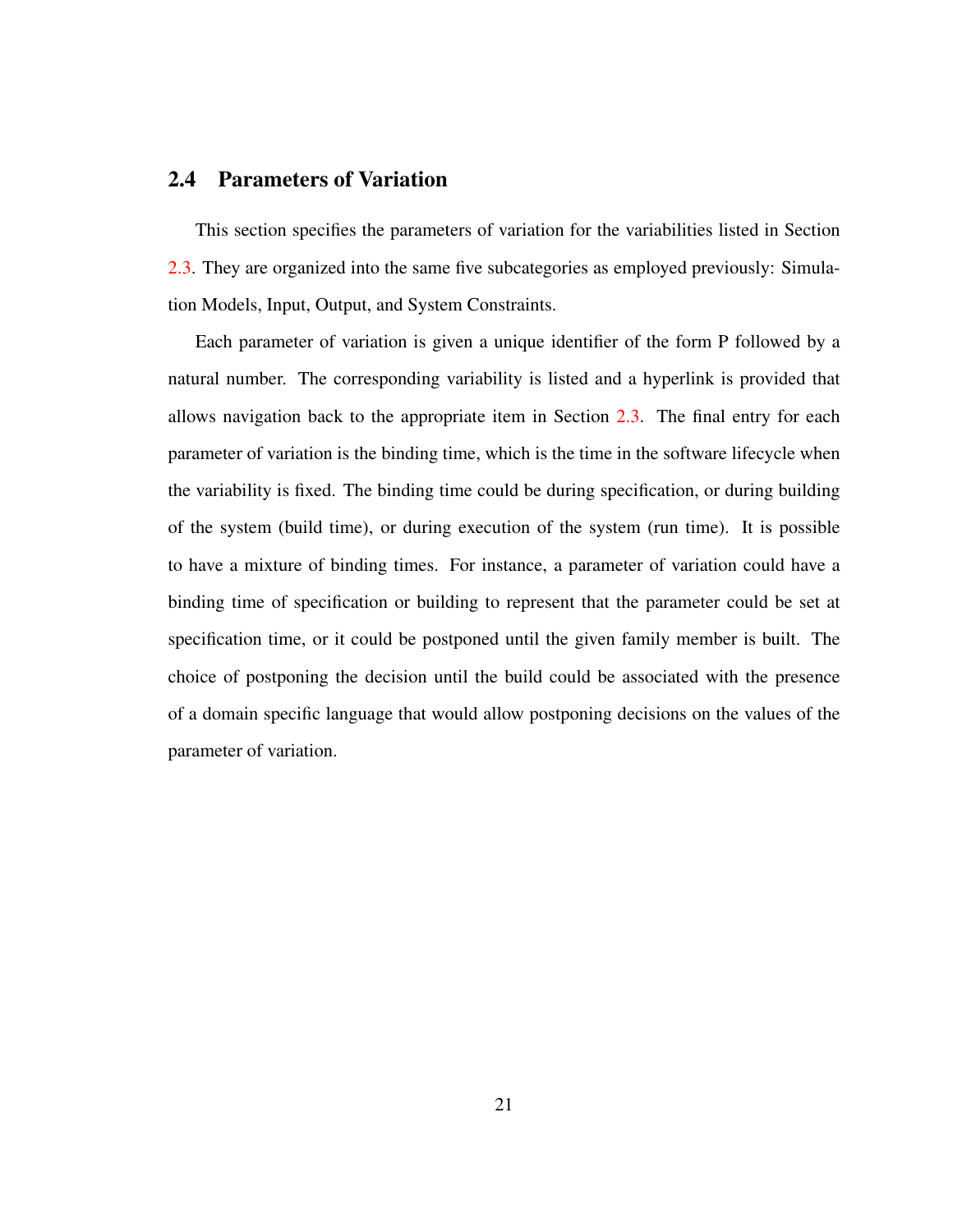## <span id="page-31-0"></span>2.4.1 Lattice Boltzmann Method Solvers

<span id="page-31-1"></span>

| <b>Item Number</b>               | P <sub>1</sub>                                                                     |
|----------------------------------|------------------------------------------------------------------------------------|
| <b>Corresponding Variability</b> | V <sub>1</sub>                                                                     |
| <b>Range of Parameters</b>       | OpenMP, OpenCL, CUDA, MPI are used if the execution of<br>the LBS is parallelized. |
| <b>Binding Time</b>              | <b>Build Time</b>                                                                  |

<span id="page-31-2"></span>

| <b>Item Number</b>               | P <sub>2</sub>                                                                     |
|----------------------------------|------------------------------------------------------------------------------------|
|                                  |                                                                                    |
| <b>Corresponding Variability</b> | V <sub>2</sub>                                                                     |
| <b>Range of Parameters</b>       | Equilibrium approximation varies between incompressible or<br>compressible models. |
| <b>Binding Time</b>              | <b>Build Time</b>                                                                  |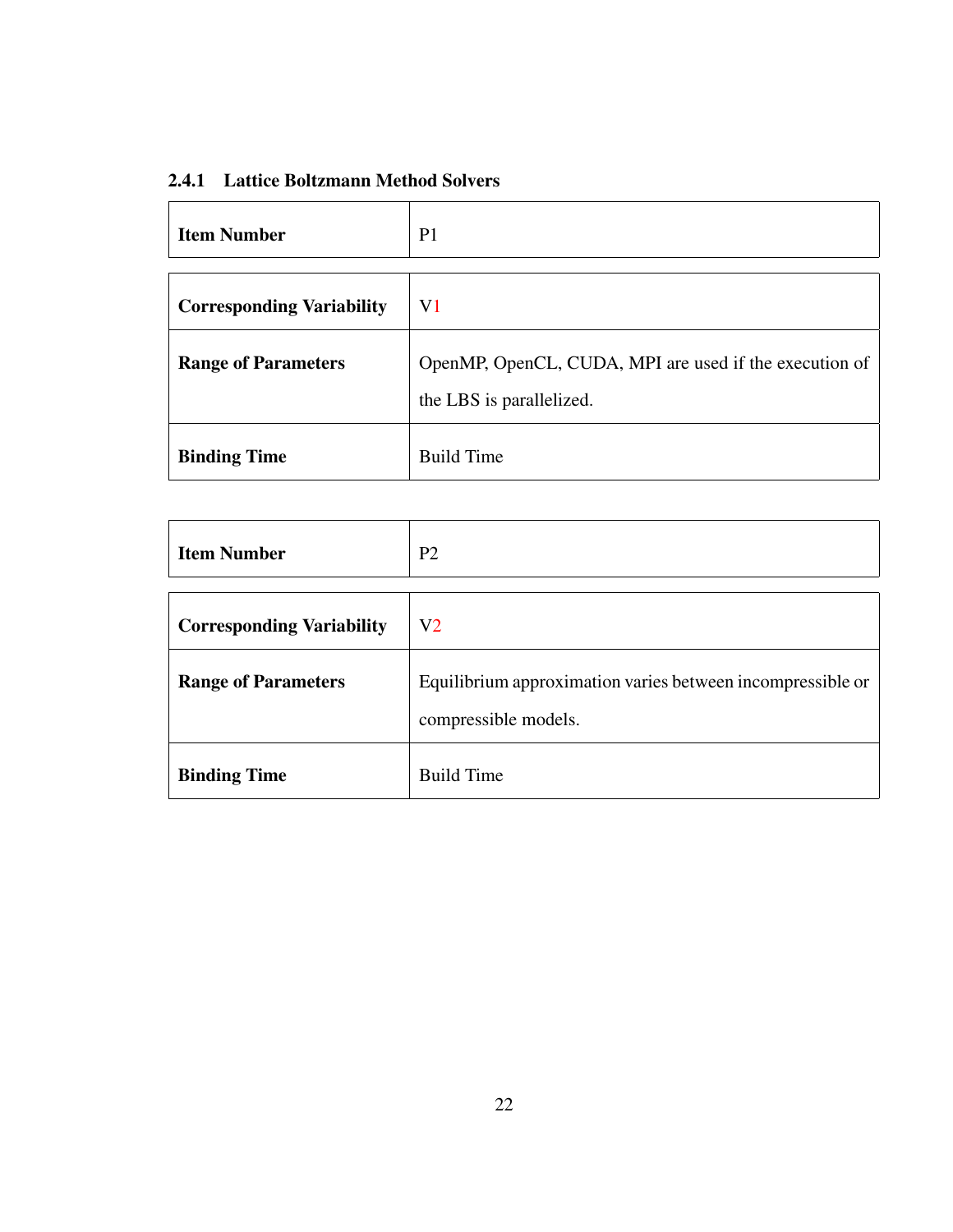<span id="page-32-0"></span>

| <b>Item Number</b>               | P <sub>3</sub>                                                                                              |
|----------------------------------|-------------------------------------------------------------------------------------------------------------|
|                                  |                                                                                                             |
| <b>Corresponding Variability</b> | V <sub>3</sub>                                                                                              |
| <b>Range of Parameters</b>       | Various data structures can be used to store function output,                                               |
|                                  | including single and multi-dimensional arrays, depending on<br>the problem model and developer preferences. |
| <b>Binding Time</b>              | <b>Build Time</b>                                                                                           |

<span id="page-32-1"></span>

| <b>Item Number</b>               | <b>P4</b>                                                                                                                                                                                      |
|----------------------------------|------------------------------------------------------------------------------------------------------------------------------------------------------------------------------------------------|
| <b>Corresponding Variability</b> | V <sub>4</sub>                                                                                                                                                                                 |
| <b>Range of Parameters</b>       | Numerous coefficients for equilibrium distribution function<br>based on number of velocity directions. The number of ve-<br>locity directions is typically $2, 3, 5, 9, 13, 15, 19,$ or $27$ . |
| <b>Binding Time</b>              | <b>Build Time</b>                                                                                                                                                                              |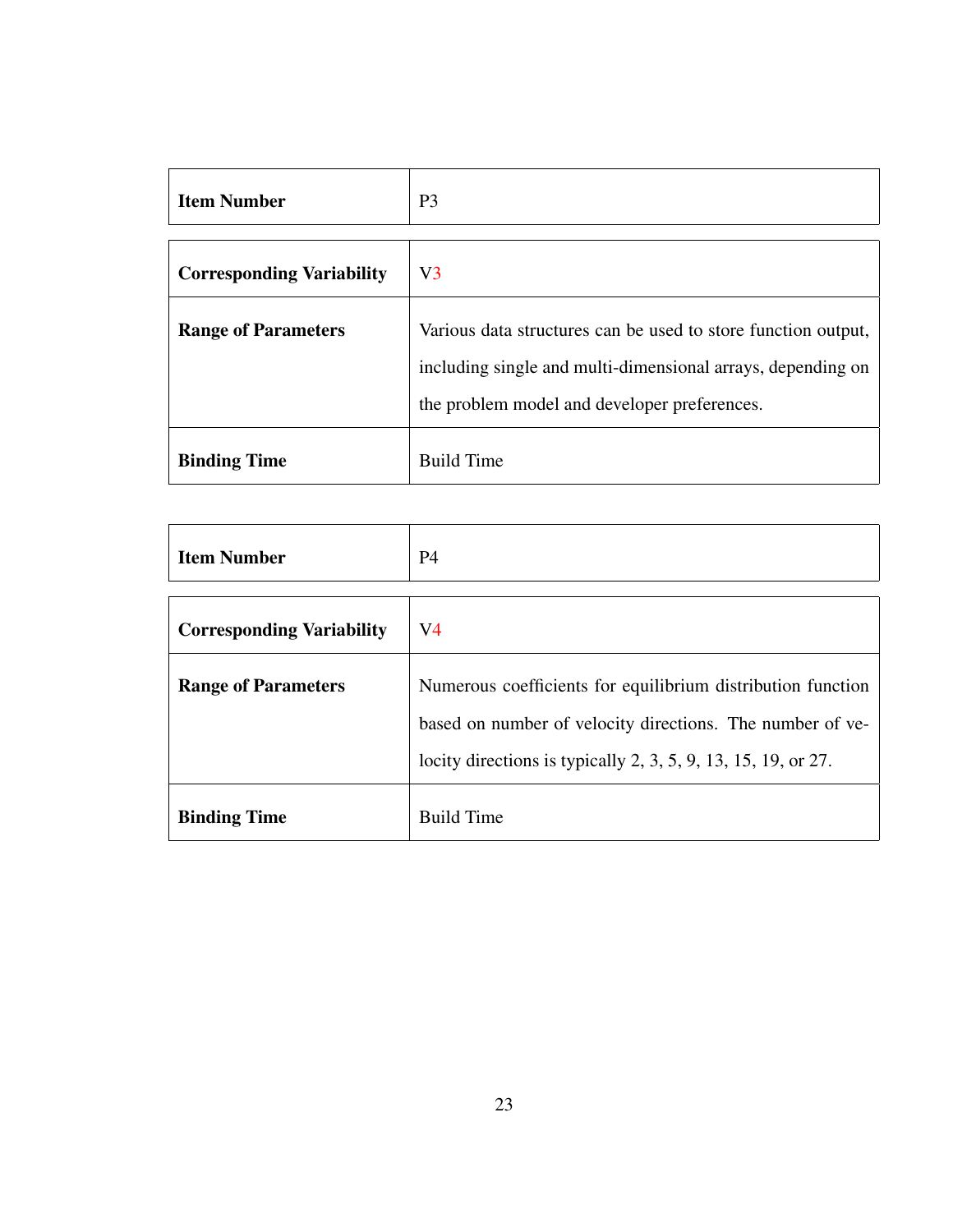<span id="page-33-0"></span>

| <b>Item Number</b>               | P <sub>5</sub>                       |
|----------------------------------|--------------------------------------|
|                                  |                                      |
| <b>Corresponding Variability</b> | V <sub>5</sub>                       |
| <b>Range of Parameters</b>       | LBS model has 1, 2, or 3 dimensions. |
| <b>Binding Time</b>              | Build Time or Run Time               |

<span id="page-33-1"></span>

| <b>Item Number</b>               | <b>P6</b>                                                                                                                    |
|----------------------------------|------------------------------------------------------------------------------------------------------------------------------|
| <b>Corresponding Variability</b> | V6                                                                                                                           |
| <b>Range of Parameters</b>       | One dimensional models include options of 2, 3, and 5 veloc-<br>ity directions. Two dimensional models include options of 9, |
|                                  | 13, and 15 velocity directions. Three dimensional models in-                                                                 |
|                                  | clude options of 15, 19, and 27 velocity directions. Figure<br>2 from [44] illustrates two commonly used LBM models in       |
|                                  | two and three dimensions.                                                                                                    |
| <b>Binding Time</b>              | Build Time or Run Time                                                                                                       |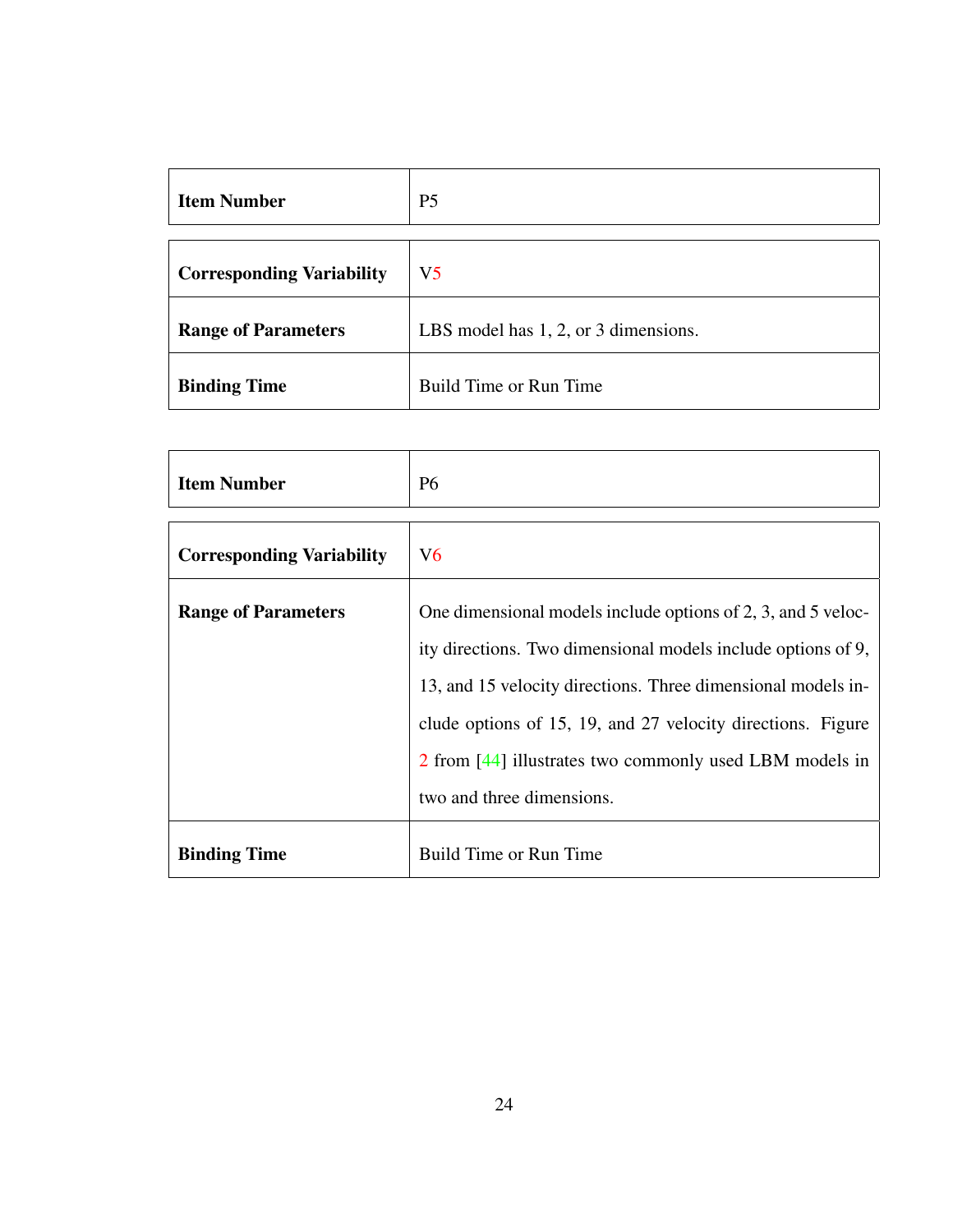<span id="page-34-0"></span>

Figure 2: Commonly used LBM models in two and three dimensions

<span id="page-34-1"></span>

| <b>Item Number</b>               | P7                                      |
|----------------------------------|-----------------------------------------|
|                                  |                                         |
| <b>Corresponding Variability</b> | V7                                      |
| <b>Range of Parameters</b>       | SRT, TRT, MRT, BGK collision operators. |
| <b>Binding Time</b>              | <b>Build Time</b>                       |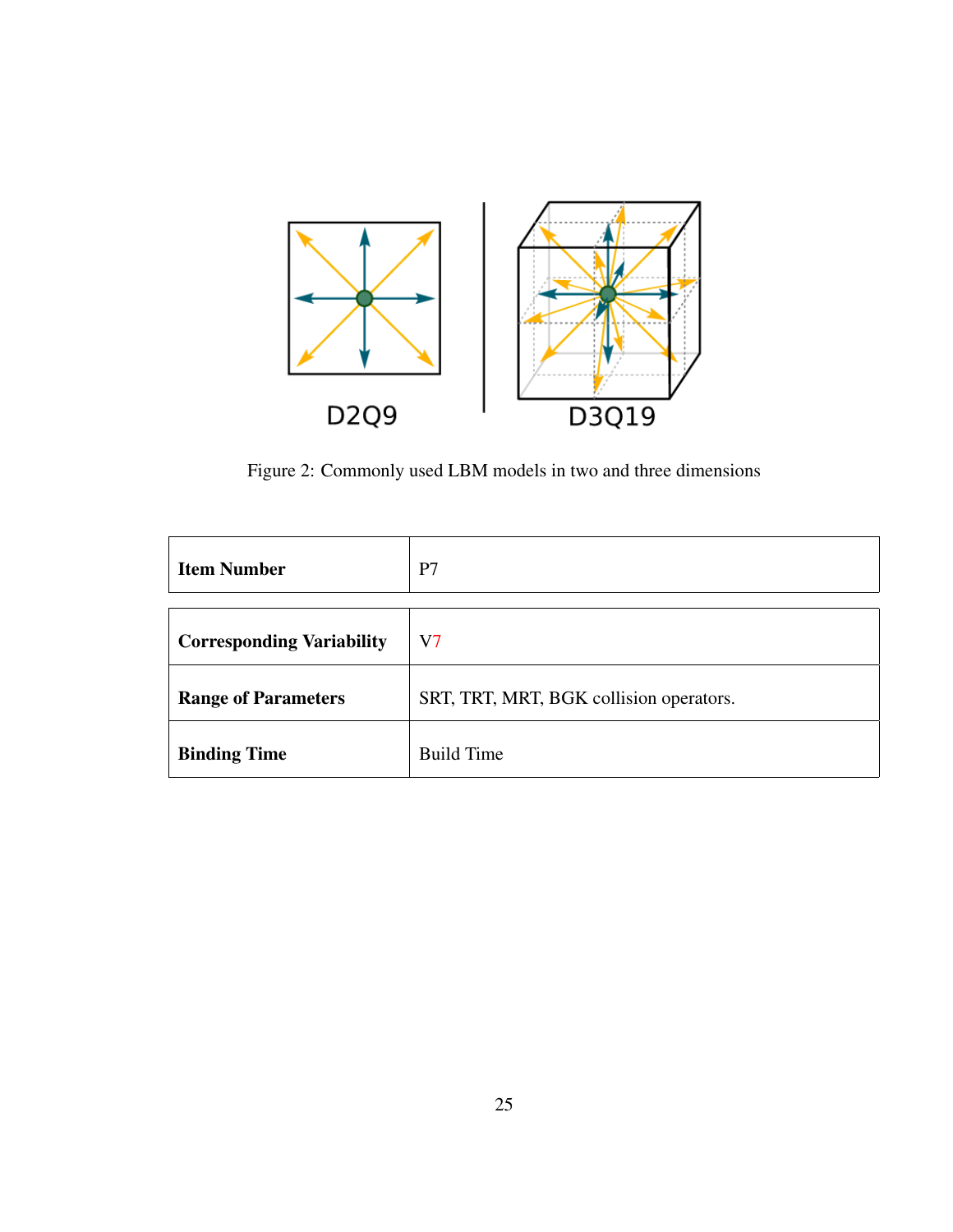<span id="page-35-0"></span>

| <b>Item Number</b>               | P8                                                                                                                                                                                                                                                        |
|----------------------------------|-----------------------------------------------------------------------------------------------------------------------------------------------------------------------------------------------------------------------------------------------------------|
| <b>Corresponding Variability</b> | V <sub>8</sub>                                                                                                                                                                                                                                            |
| <b>Range of Parameters</b>       | Collision and collision free transport equations. LBS some-<br>times use one or the other, often the collision transport equa-<br>tion. A Boolean parameter could be used to select between<br>these equations in systems that can apply either equation. |
| <b>Binding Time</b>              | <b>Build Time</b>                                                                                                                                                                                                                                         |

<span id="page-35-1"></span>

| <b>Item Number</b>               | P <sub>9</sub>                            |
|----------------------------------|-------------------------------------------|
| <b>Corresponding Variability</b> | V <sub>9</sub>                            |
| <b>Range of Parameters</b>       | LBS can model a natural number of fluids. |
| <b>Binding Time</b>              | <b>Build Time</b>                         |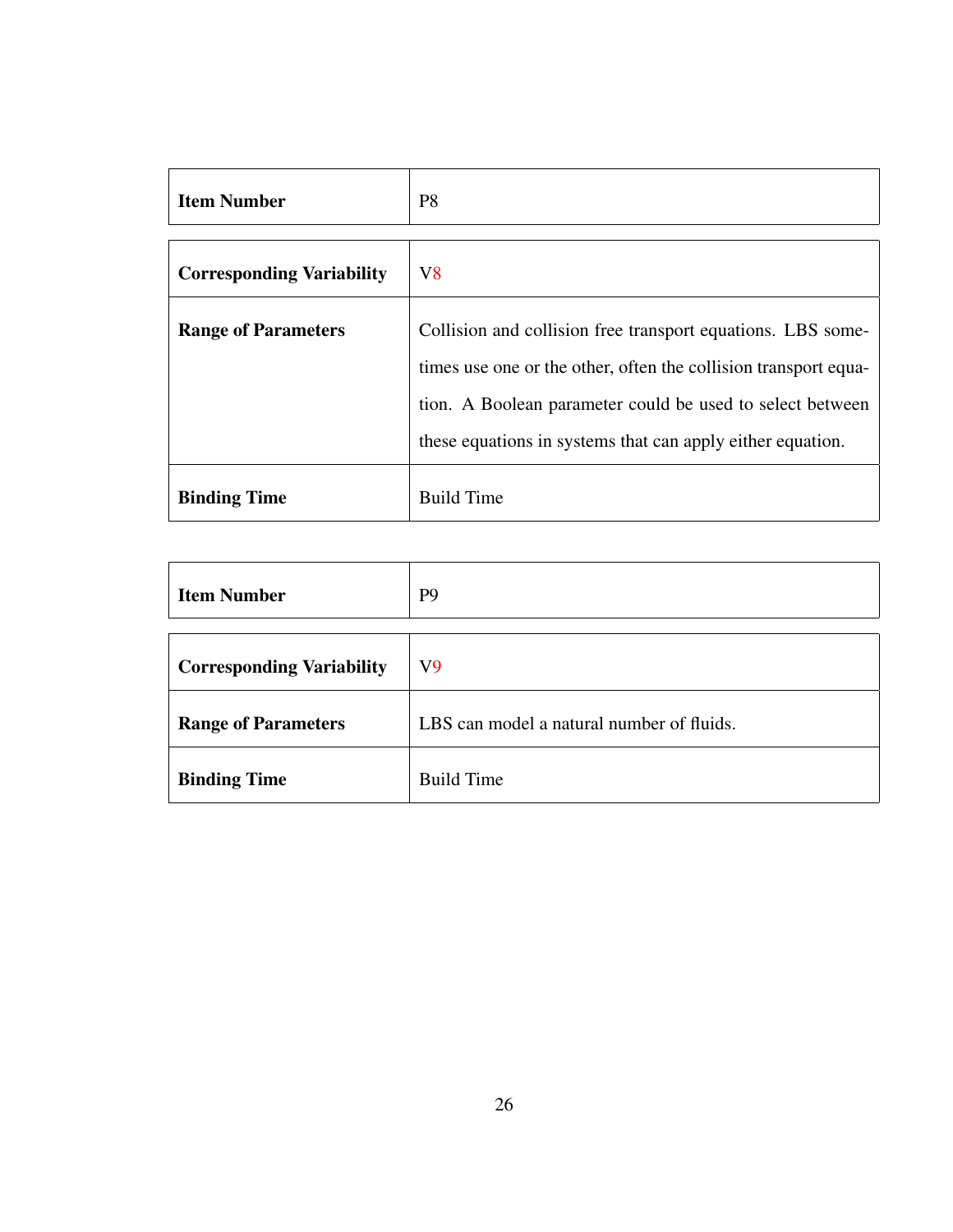| <b>Item Number</b>               | <b>P10</b>                                                                                                                                                                                       |
|----------------------------------|--------------------------------------------------------------------------------------------------------------------------------------------------------------------------------------------------|
|                                  |                                                                                                                                                                                                  |
| <b>Corresponding Variability</b> | V10                                                                                                                                                                                              |
| <b>Range of Parameters</b>       | LBS fluid parameters include Reynolds Number, density, vis-<br>cosity, time, pressure, force, direction, relaxation rate, turbu-<br>lence. All of these parameters have the type of real number. |
| <b>Binding Time</b>              | <b>Build Time</b>                                                                                                                                                                                |

| <b>Item Number</b>               | <b>P11</b>                                                     |  |  |  |
|----------------------------------|----------------------------------------------------------------|--|--|--|
|                                  |                                                                |  |  |  |
| <b>Corresponding Variability</b> | V <sub>11</sub>                                                |  |  |  |
| <b>Range of Parameters</b>       | Lattice boundary can have reflective or non-reflective condi-  |  |  |  |
|                                  | tions. Some LBS will only model reflective or non-reflective   |  |  |  |
|                                  | conditions. If there is a choice then this can be indicated by |  |  |  |
|                                  | a Boolean parameter.                                           |  |  |  |
| <b>Binding Time</b>              | <b>Build Time</b>                                              |  |  |  |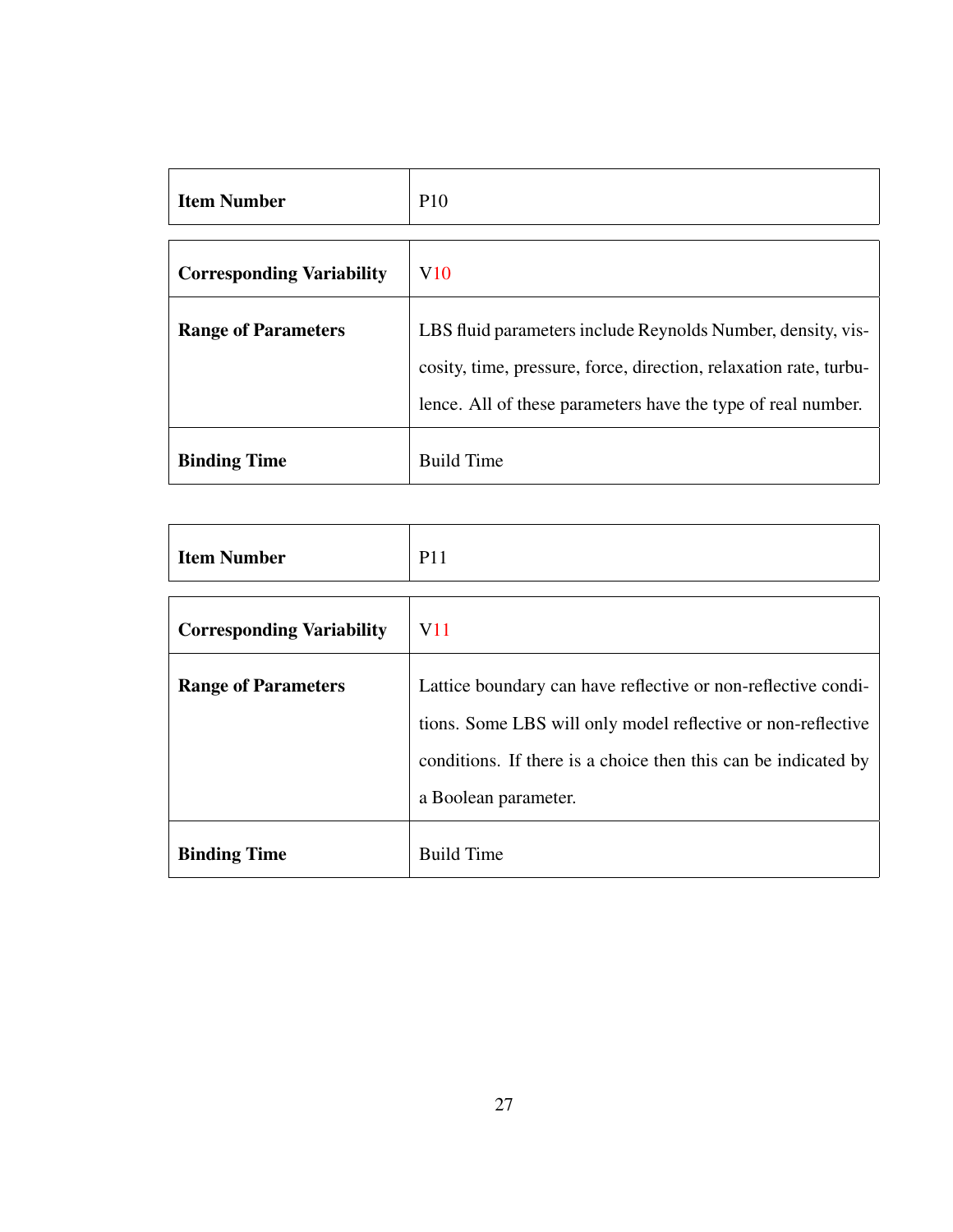# 2.4.2 Input

| <b>Item Number</b>               | P <sub>12</sub>                       |
|----------------------------------|---------------------------------------|
| <b>Corresponding Variability</b> | V <sub>12</sub>                       |
| <b>Range of Parameters</b>       | Input can be graphical, text or file. |
| <b>Binding Time</b>              | <b>Build Time</b>                     |

# 2.4.3 Output

| <b>Item Number</b>               | P <sub>13</sub>                                        |
|----------------------------------|--------------------------------------------------------|
| <b>Corresponding Variability</b> | V13                                                    |
| <b>Range of Parameters</b>       | LBS can provide 1D, 2D, and 3D rendering of the model. |
| <b>Binding Time</b>              | Build Time or Run Time                                 |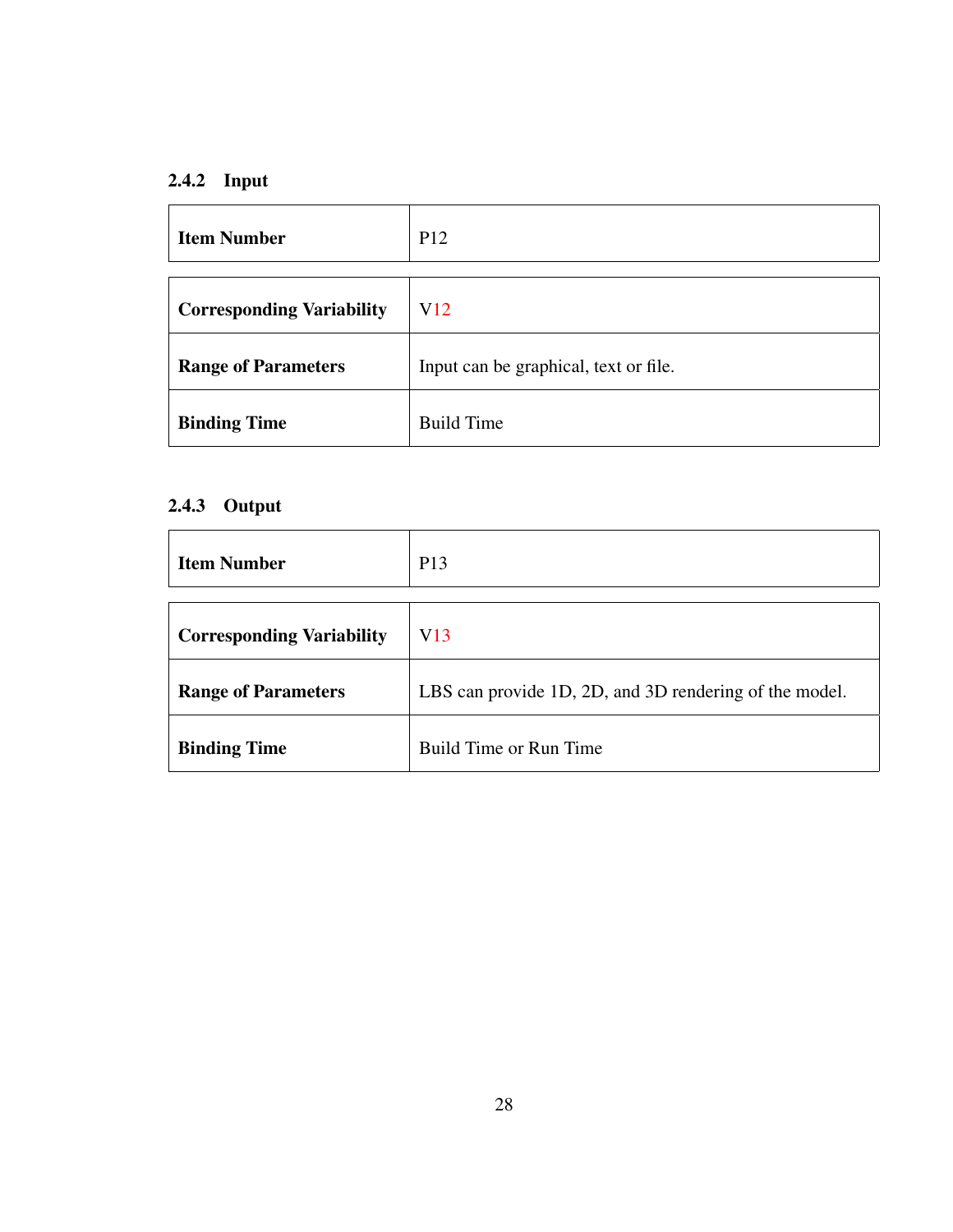| <b>Item Number</b>               | P14                                                                      |
|----------------------------------|--------------------------------------------------------------------------|
|                                  |                                                                          |
| <b>Corresponding Variability</b> | V <sub>14</sub>                                                          |
| <b>Range of Parameters</b>       | LBS prediction information is output in either text or binary<br>format. |
| <b>Binding Time</b>              | <b>Build Time</b>                                                        |

# 2.4.4 System Constraints

| <b>Item Number</b>               | P <sub>15</sub>                                    |
|----------------------------------|----------------------------------------------------|
|                                  |                                                    |
| <b>Corresponding Variability</b> | V15                                                |
| <b>Range of Parameters</b>       | The LBS model can be calculated on the CPU or GPU. |
| <b>Binding Time</b>              | <b>Build Time</b>                                  |

| <b>Item Number</b>               | P <sub>16</sub>                                      |
|----------------------------------|------------------------------------------------------|
|                                  |                                                      |
| <b>Corresponding Variability</b> | V16                                                  |
| <b>Range of Parameters</b>       | LBS can be run on Windows, MacOS, or Linux versions. |
| <b>Binding Time</b>              | <b>Build Time</b>                                    |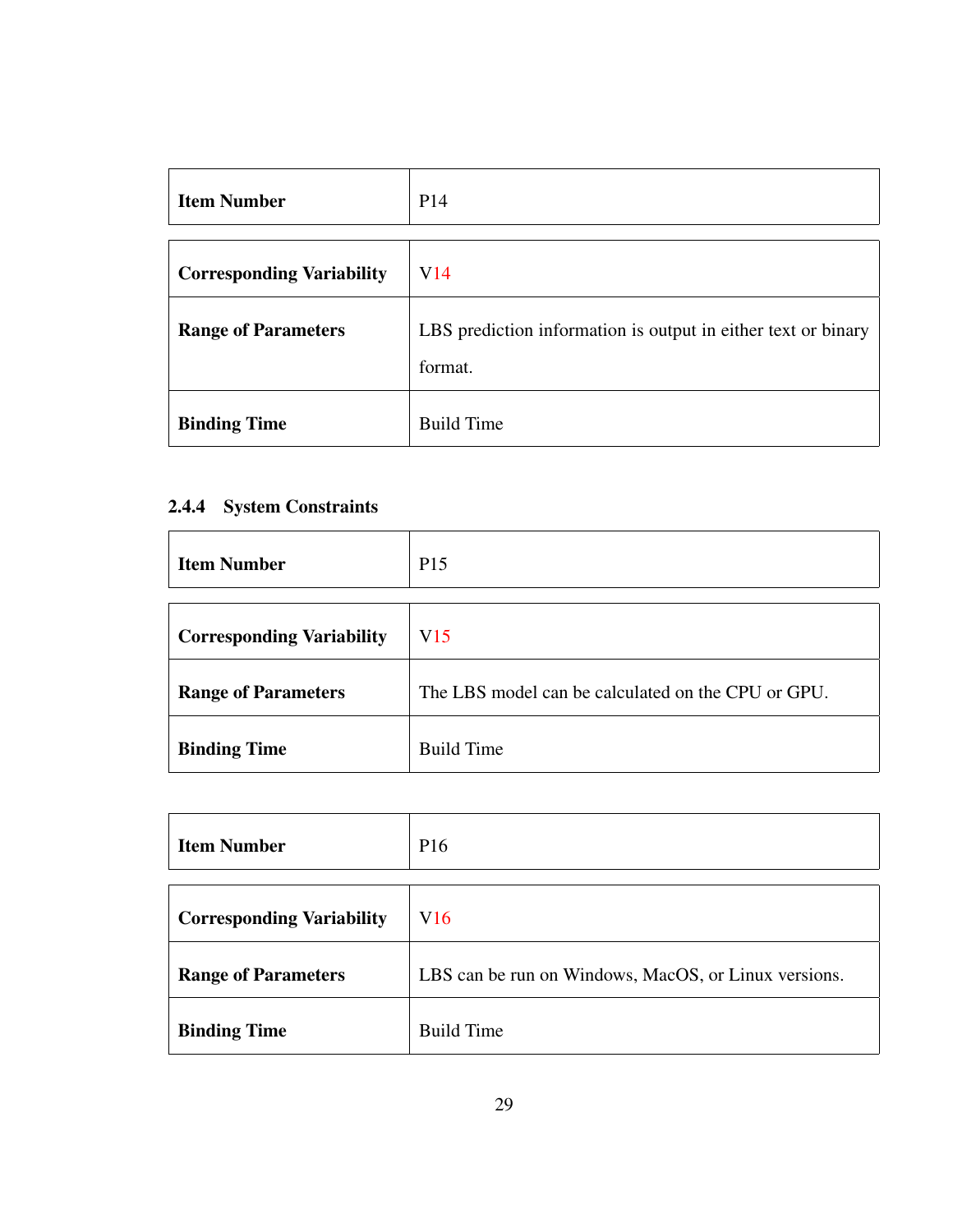| <b>Item Number</b>               | P <sub>17</sub>                                      |
|----------------------------------|------------------------------------------------------|
|                                  |                                                      |
| <b>Corresponding Variability</b> | V17                                                  |
| <b>Range of Parameters</b>       | The amount of memory and storage varies between LBS. |
| <b>Binding Time</b>              | Run Time                                             |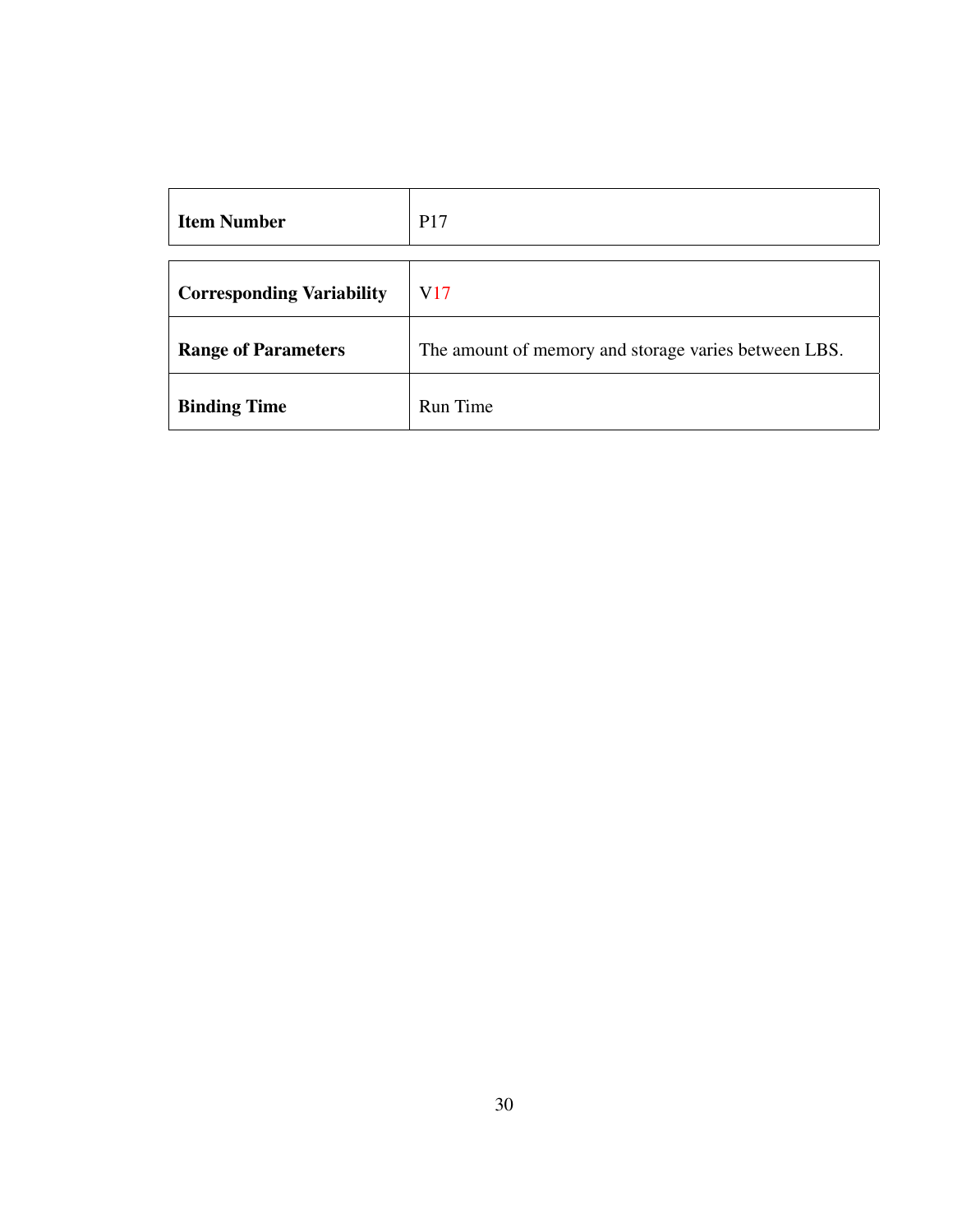# 3 Methodology

In this project we set out to answer the research questions listed in Section [1.1](#page-11-0) for the LBM SCS domain. The process involved systematically measuring and analyzing members of this software family along the quality attributes listed in the research questions and described in Section [3.2.](#page-42-0) The methodology includes gathering quantitative and qualitative measurements. A goal of the project is to produce a quality assessment for LBM software packages.

The methodology used in this LBM software assessment is a general state of the practice methodology that can be applied to any SCS domain. It was developed as an update to previous state of the practice exercises.

We collected quantitative data using the measures found in the measurement template in Appendix [A.](#page-119-0) Some of this was empirical software engineering related data, such as the number of files, number of lines of code (LOC), percentage of issues that are closed, etc. Most of the data was gathered by manually investigating the software, its source code, and its artifacts, while some was gathered using the empirical measurement tools discussed in Section [3.5.](#page-51-0)

We also collected qualitative data by interviewing the software package developers and asking them the questions found in Appendix  $\overline{B}$ . Ethics clearance information can be found in Appendix  $E$ . Furthermore, we solicited the assistance of domain experts to better assess each software package by leveraging their experience to assess the functional and nonfunctional requirements for the software domain.

This section begins by describing the steps of the overall process we used to select, measure and compare LBM software. This is followed by quality definitions and how these qualities were assessed in our project. The rest of the section provides an overview of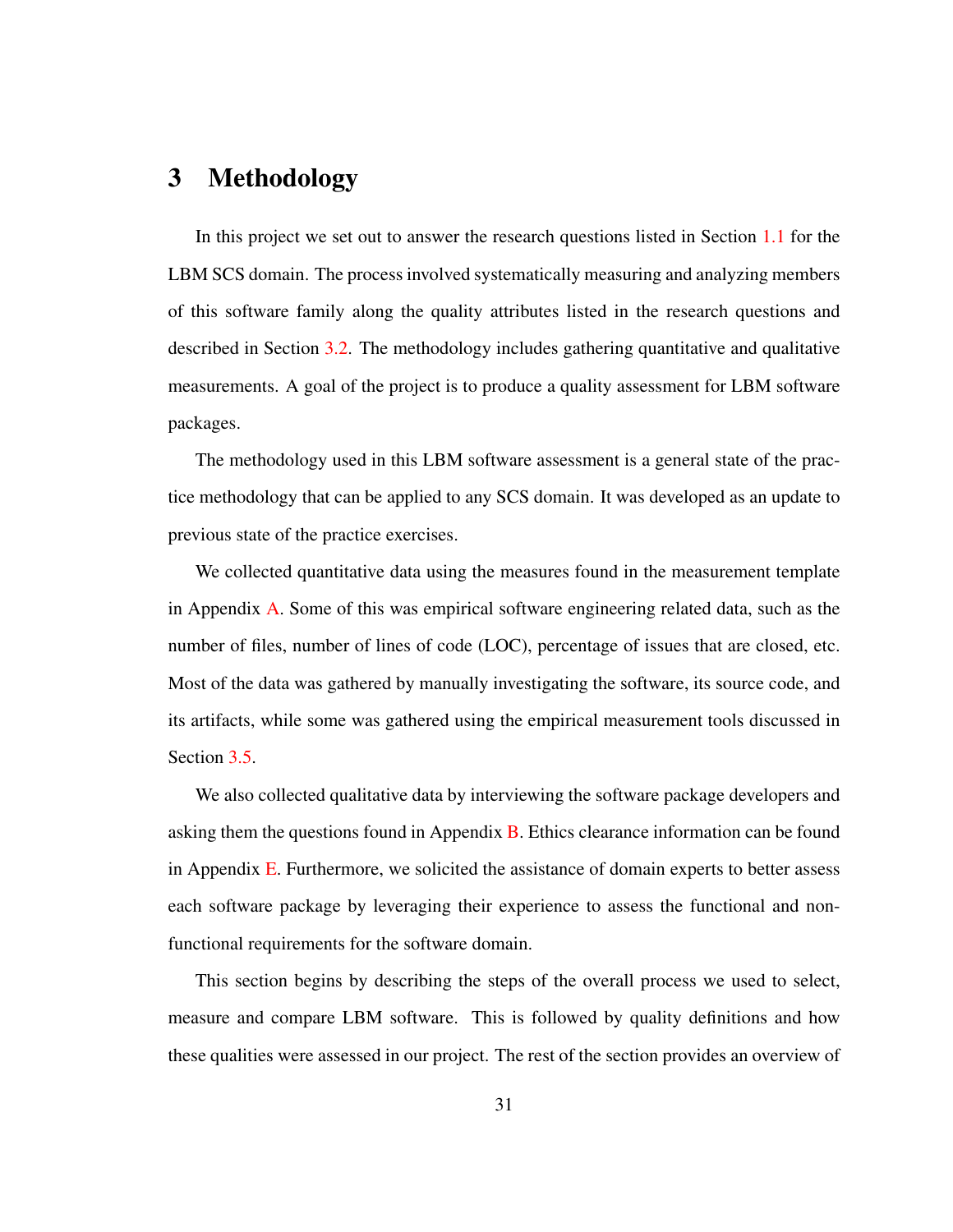how candidate software packages were selected and filtered, the empirical measurements and software tools that were used, and the AHP.

## 3.1 Process

The following steps provide an overview of how the assessment was conducted:

- 1. List candidate software packages for the domain. This is discussed in Section [3.3.](#page-47-0)
- 2. Filter the software package list. This is discussed in Section [3.4.](#page-48-0)
- 3. Gather the source code and documentation for each software package.
- 4. Collect empirical measures. This is discussed in Section [3.5.](#page-51-0)
- 5. Measure using the measurement template. This is discussed in Section [3.5.](#page-51-0) The measurement template can be found in Appendix [A.](#page-119-0)
- 6. Survey the developers. The developers of each software package in the filtered software list were contacted for voluntary interviews. The interview questions can be found in Appendix [B.](#page-127-0)
- 7. Use AHP to rank the software packages. This is discussed in Section [3.6.](#page-52-0)
- 8. Analyze the results and answer the research questions. The answers can be found in Section [6.](#page-84-0)

These steps are further detailed in the [Methodology for Assessing the State of the Prac](https://github.com/smiths/AIMSS/blob/master/StateOfPractice/Methodology/Methodology.pdf)[tice for Domain X](https://github.com/smiths/AIMSS/blob/master/StateOfPractice/Methodology/Methodology.pdf) document.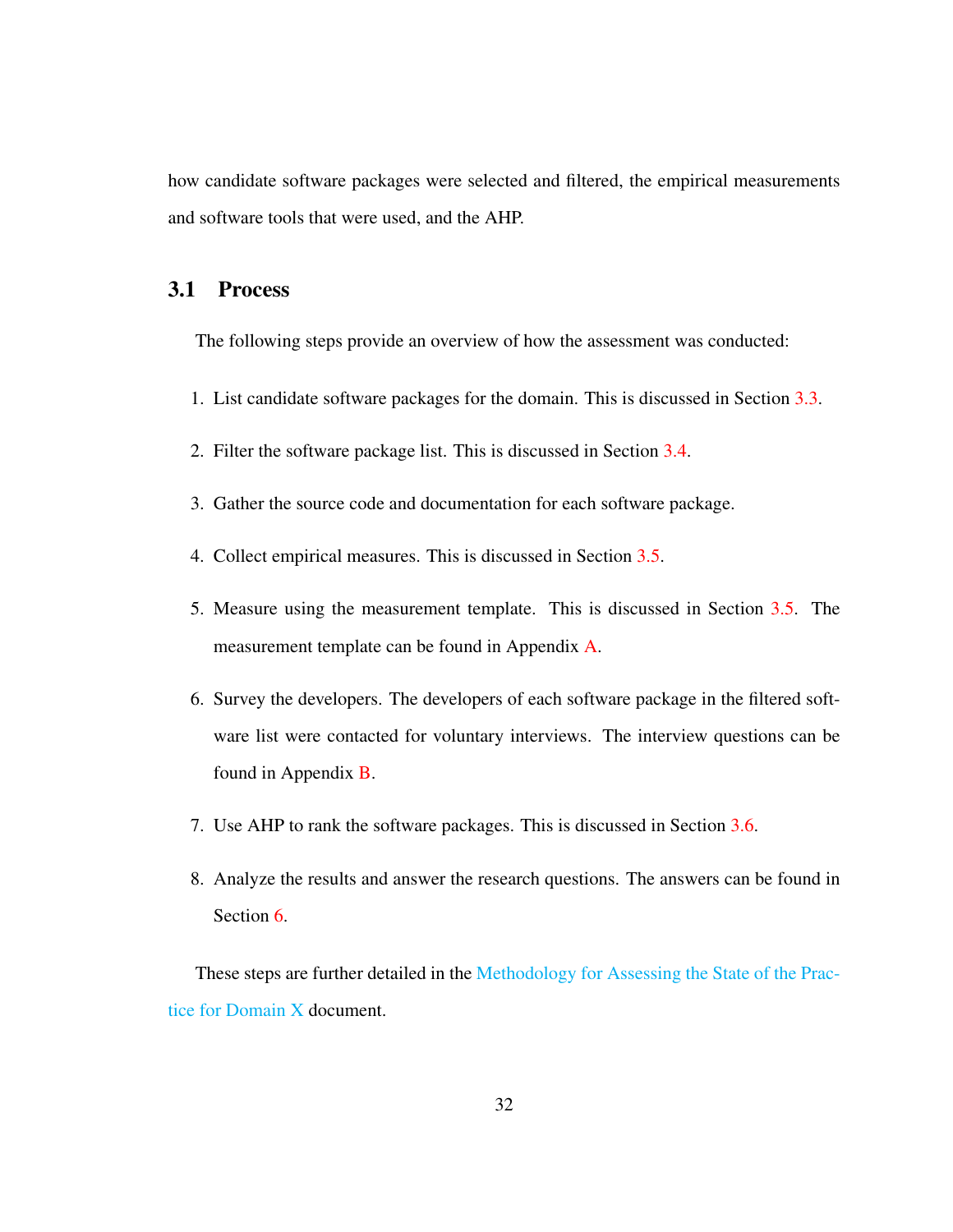## <span id="page-42-0"></span>3.2 Software Qualities

Software quality attributes facilitate the measurement and comparison of software packages in this state of the practice assessment. We adopt software quality definitions from various researchers and subject matter expert entities. Some of the definitions are from [\[34\]](#page-137-0). The quality measurement results are found in Section [4](#page-53-0) of this report. Section [6.5](#page-98-0) lists recommendations to address software qualities in LBM software packages. The following are the software quality definitions used in this state of the practice exercise, along with comments regarding their quantitative and qualitative measurement.

#### 3.2.1 Installability

Installability is measured by the effort required for the installation, uninstallation or reinstallation of a software product in a specified environment  $[19]$   $[23]$ . A good measure of installability correlates with scenarios when low or moderate effort is required to gather and prepare software for its general use on a system for which it was designed. In this case effort includes the time spent finding and understanding the installation instructions, the man-time and resources spent performing the installation procedure, and the absence or ease of overcoming system compatibility issues. The ability to reasonably validate the installation procedure also has a positive effect on the measure of installability. Similarly, the ease of uninstallation has an affect on the measure of installability.

#### 3.2.2 Correctness

A software program is correct if it behaves according to its stated specifications [\[12\]](#page-136-2). This requires that the specification is available. Software is unlikely to have a formal specification if it is not developed by seasoned or professional software developers. Since some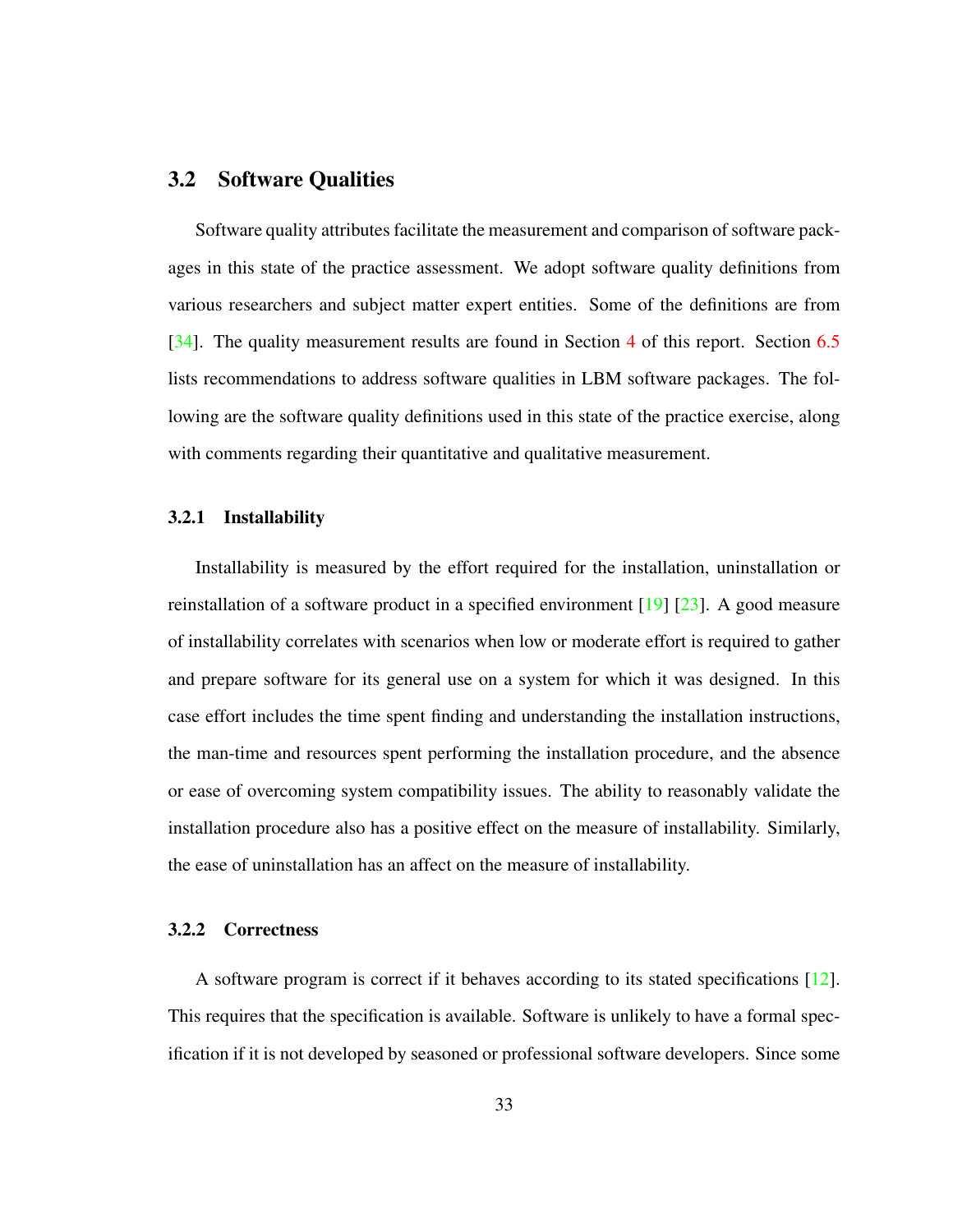software does not have a specification available, the correctness of software cannot always be verified. Despite an absent specification, the correctness of the output of scientific computing software can sometimes be manually verified by applying domain knowledge. A good measure of correctness correlates with the availability of a requirements specification and reference to domain theory, as well as the explicit use of tools or techniques for building confidence of correctness, such as documentation generators and software analysis tools.

#### 3.2.3 Verifiability

Verifiability is measured by the extent to which a set of tests can be written and executed to demonstrate that the delivered system meets the specification  $[42]$ . Similarly to correctness, verifiability is correlated with the availability of a specification and with reference to domain knowledge. A good measure of verifiability is further correlated with the availability of well written tutorials that include expected output, with software unit testing documentation, and with evidence of continuous integration during the development process.

### 3.2.4 Reliability

Reliability is measured by the probability of failure-free operation of a computer program in a specified environment for a specified time, i.e. the average time interval between two failures also known as the mean time to failure (MTTF)  $[12]$   $[26]$ . Reliability is thus positively correlated with the absence of errors during installation and use. Recoverability from errors also improves reliability.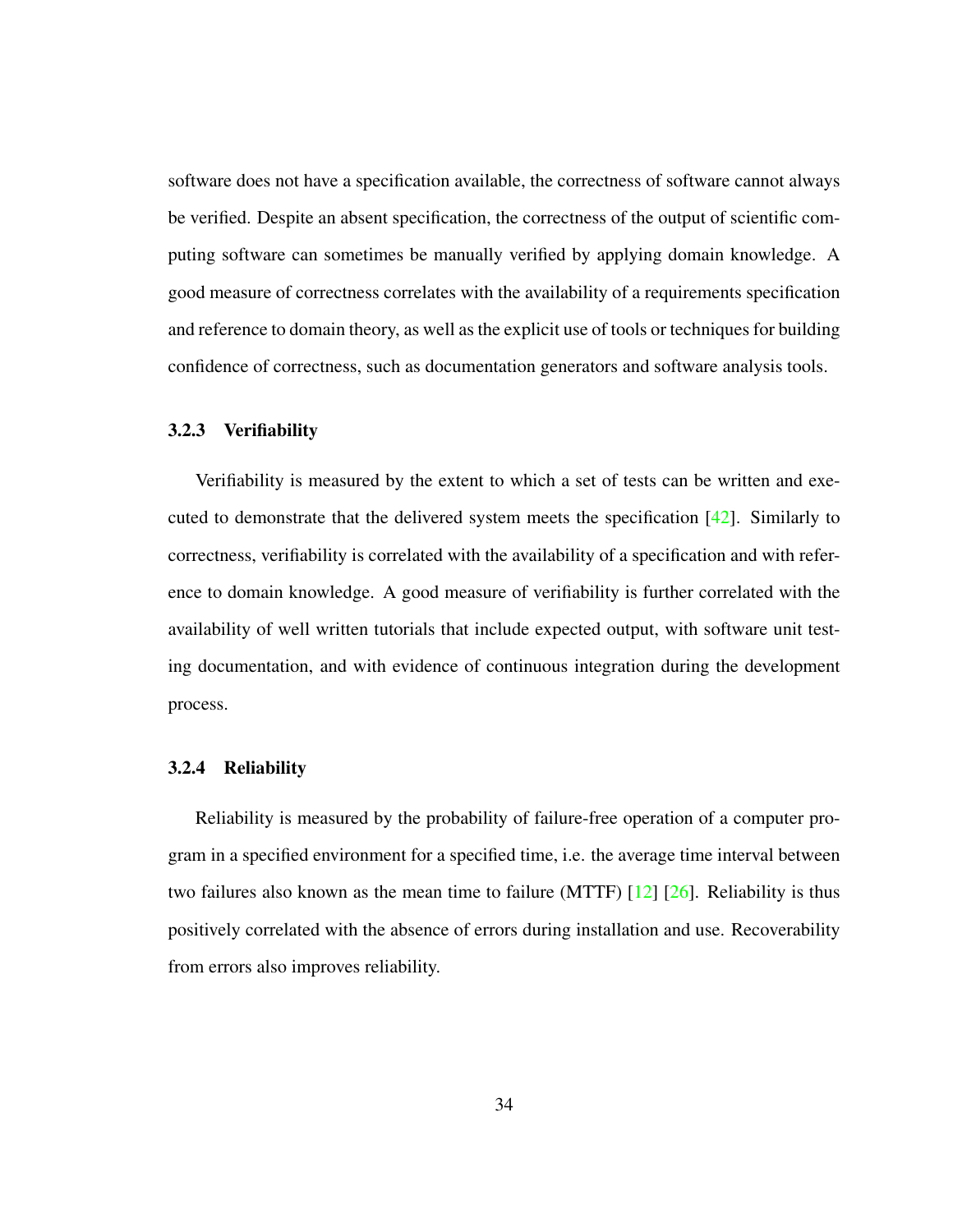#### 3.2.5 Robustness

Software possesses the characteristic of robustness if it behaves reasonably in two situations: i) when it encounters circumstances not anticipated in the requirements specification; and ii) when the assumptions in its requirements specification are violated  $[6]$  [\[11\]](#page-135-1). A good measure of robustness correlates with a reasonable reaction to unexpected input, including data of the wrong type, empty input, or missing files or links. A reasonable reaction includes an appropriate error message and the ability to recover the system.

#### 3.2.6 Performance

Performance is measured by the degree to which a system or component accomplishes its designated functions within given constraints, such as speed (database response times, for instance), throughput (transactions per second), capacity (concurrent usage loads), and timing (hard real-time demands) [\[16\]](#page-136-3) [\[48\]](#page-138-1). In this state of the practice assessment performance was not quantitatively measured. Instead the documentation of each software package was observed for information that alludes to a consideration of performance, such as parallelization tools.

#### 3.2.7 Usability

Usability is measured by the extent to which a software product can be used by specified users to achieve specified goals with effectiveness, efficiency, and satisfaction in a specified context of use  $[27]$ . A good measure of usability correlates with the presence of documentation, including tutorials, manuals, and defined user characteristics, and user support. Preferably the user support model has avenues to contact developers and report issues.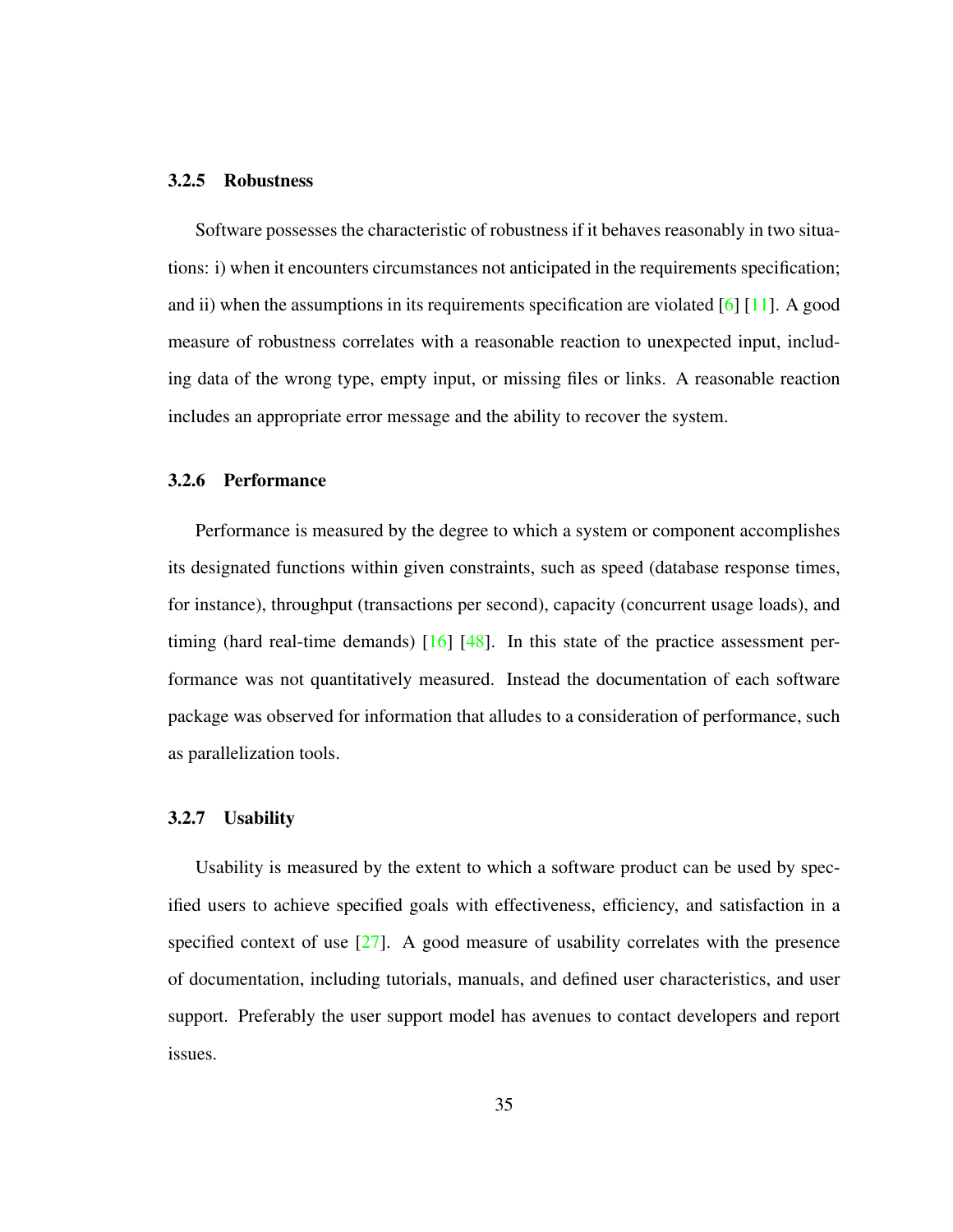#### 3.2.8 Maintainability

A measure of maintainability is the effort with which a software system or component can be modified to correct faults, improve performance or other attributes, and satisfy new requirements  $[16]$  [\[6\]](#page-135-0). In this state of the practice analysis maintainability is measured by the quality of documentation artifacts, and the presence of version control and issue tracking. These artifacts can greatly decrease the effort needed to modify software. There are many documentation artifacts that can improve maintainability, including user and developer manuals, specifications, README files, change logs, release notes, publications, forums, and instructional websites.

### 3.2.9 Modifiability

Modifiability refers to the ease with which stable changes can be made to a system and the flexibility of the system to adopt such changes  $[1]$ . This state of the practice assessment did not quantitatively measure modifiability. Developers were asked in interviews if they considered the ease of future changes when developing the software packages, specifically changes to the structure of the system, modules and code blocks. A follow up question asked if any measures had been taken.

### 3.2.10 Reusability

Reusability refers to the extent to which components of a software package can be used with or without adaptation in other software packages  $[20]$ . A good measure of reusability results from a large number of easily reusable components. Increased software modularization, defined as the presence of smaller components with well defined interfaces, is important. For this state of the practice assessment, a good measure of reusablity correlates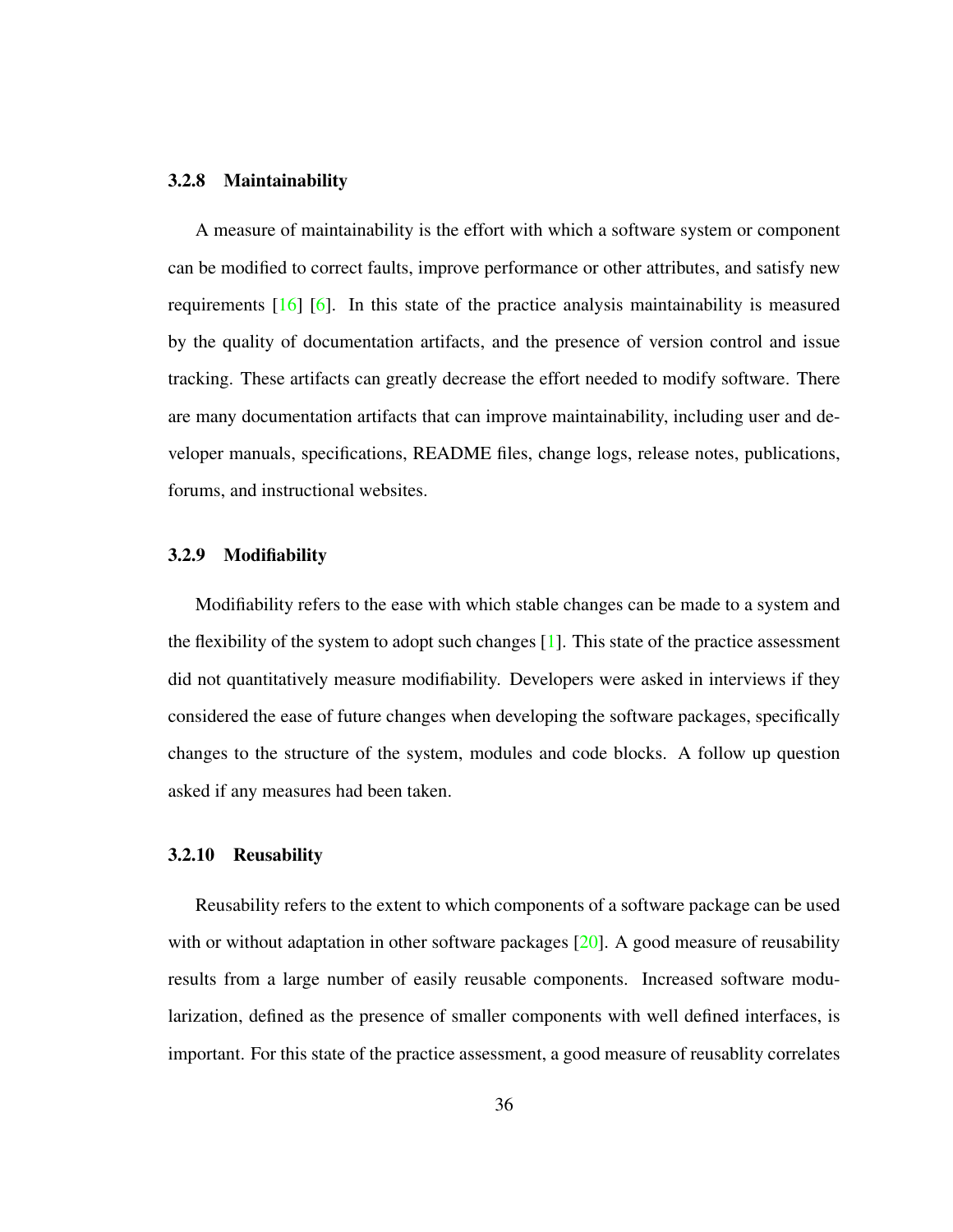with an increased number of code files, and the availability of API documentation.

#### 3.2.11 Understandability

Understandability is measured by the capability of the software package to enable the user to understand its suitability and function  $[18]$ . It is an artifact-dependent quality. Understandability is different for the user-interface, source code, and documentation. In this state of the practice analysis, understandability focuses on the source code. It is measured by the consistency of a formatting style, the extend of modularization, the explicit identification of coding standards, the presence of meaningful identifiers, and clarity of comments.

#### 3.2.12 Traceability

Traceability refers to the ability to link the software implementation and the software artifacts, especially the requirement specification  $[25]$ . Similar to the quality of correctness, this requires some form of specification to be available. The quality refers to keeping track of information as it changes forms or relates between artifacts. This state of the practice assessment did not quantitatively measure traceability. Developers were asked in interviews how documentation fits into their development process.

#### 3.2.13 Visibility and Transparency

Visibility and transparency refer to the extent to which all of the steps of a software development process, and the current status of it, are conveyed clearly [\[11\]](#page-135-1). In this state of the practice assessment a good measure of visibility and transparency correlates with a well defined development process, the presence of development process and environment documentation, and software package version release notes.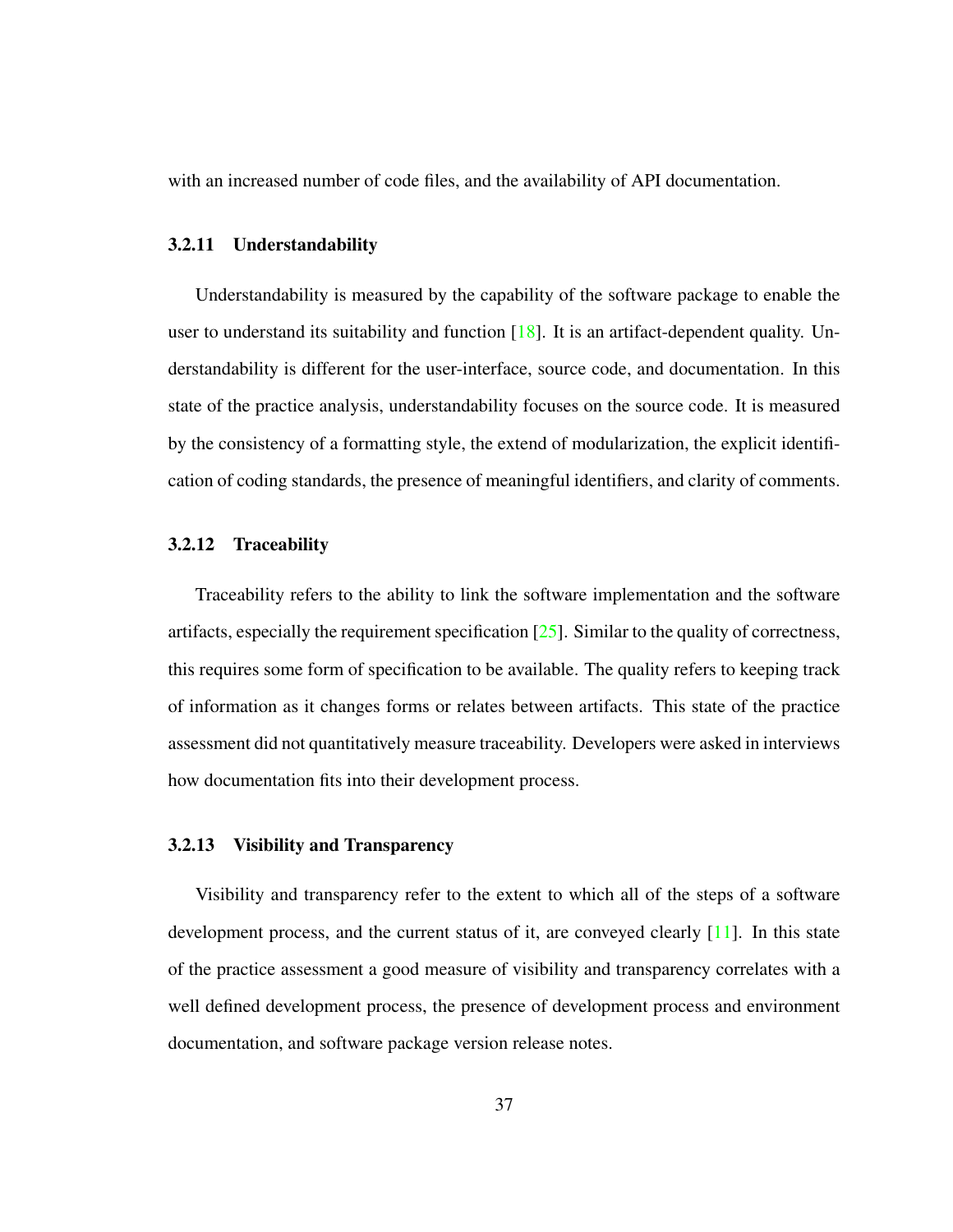#### 3.2.14 Reproducibility

Software achieves reproducibility if another developer can take the requirements documentation and re-obtain the same software artifacts  $[4]$ . This includes the output of the software, where the scientific results are compared between software implementations, or between software implementations and manually calculated results. This state of the practice assessment did not quantitatively measure reproducibility. Developers were asked in interviews if they have any concern that their computational results won't be reproducible in the future, and if they have taken any steps to ensure reproducibility.

#### 3.2.15 Unambiguity

Unambiguity refers to the extent to which two readers have similar interpretations when reading software artifacts. In other words, artifacts are unambiguous if, and only if, they only have one interpretation  $[17]$ . This state of the practice assessment did not quantitatively measure unambiguity. Developers were asked in interviews if they think that the current documentation can clearly convey all necessary knowledge to the users, and how they achieved this or what improvements are needed to achieve it.

## <span id="page-47-0"></span>3.3 Identify Candidate Software

The candidate software was found through search engine queries targeting authoritative lists of software. We found LBM software listed on the websites GitHub and swMATH, as well as through articles found in scholarly journals and databases. Software packages that are not on the authoritative lists that we used were not assessed. Packages that fit our criteria but were found after data collection and analysis was conducted, such as Musubi,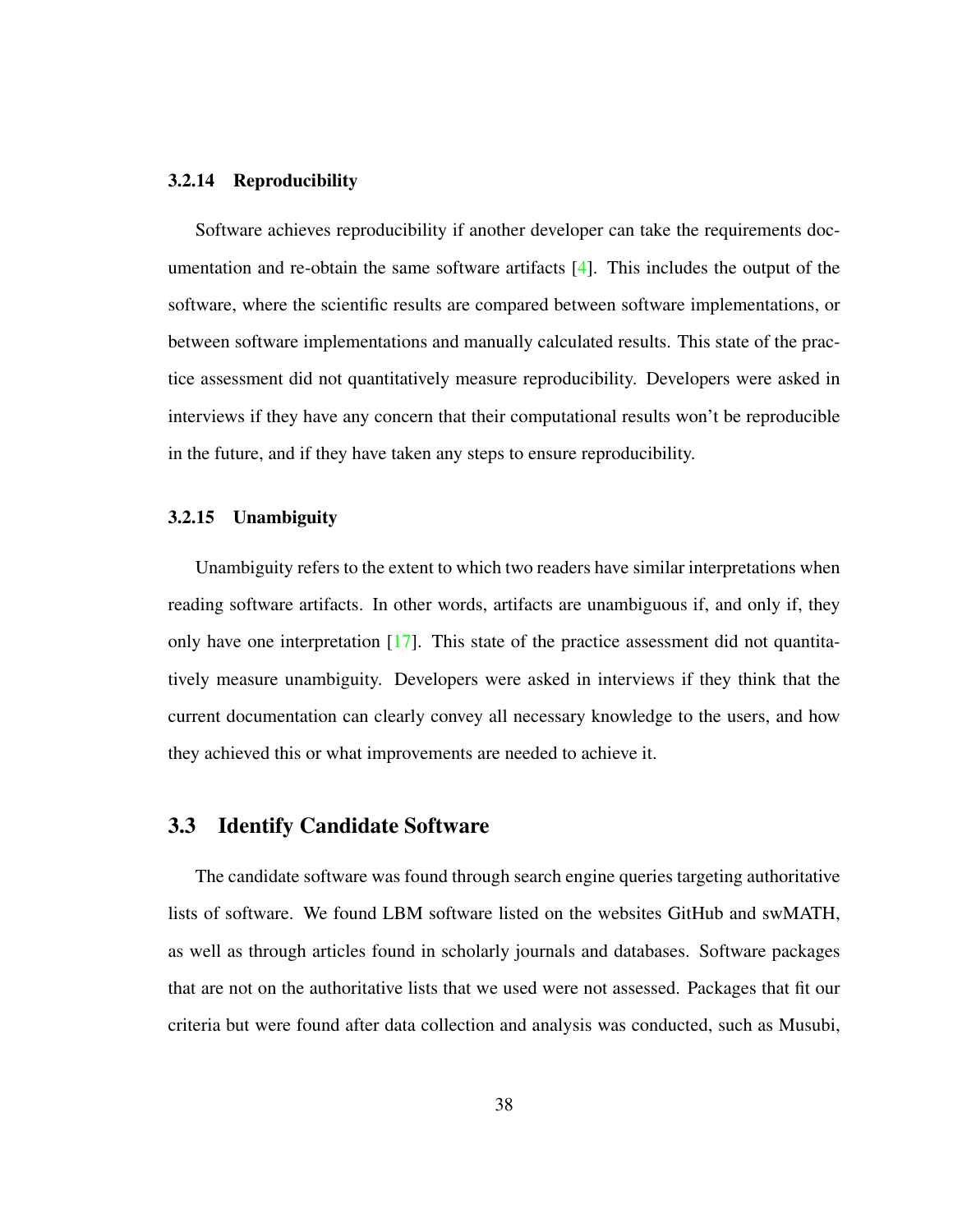will need to be added to future SOP assessments.

The following properties were considered when creating the list and reviewing the candidate software:

- 1. The software functionality must fall within the identified domain.
- 2. The source code must be viewable.
- 3. The empirical measures should be available, which implies a preference for GitHubstyle repositories.
- 4. The software cannot be marked as incomplete or in an initial development phase.

The initial list had 45 packages, including a few packages that were later found to not have publicly available source code, or to be in an incomplete state of development.

# <span id="page-48-0"></span>3.4 Filter the Software List

To reduce the number of members in the candidate software list to a manageable size, the following filters were applied. The filters were applied in the priority order listed.

- 1. Scope: Software is removed by narrowing what functionality is considered to be within the scope of the domain.
- 2. Usage: Software packages were eliminated if their installation procedure was missing or not clear and easy to follow.
- 3. Age: The older software packages (age being measured by the last date when a change was made) were eliminated, except in the cases where an older software package appears to be highly recommended and currently in use.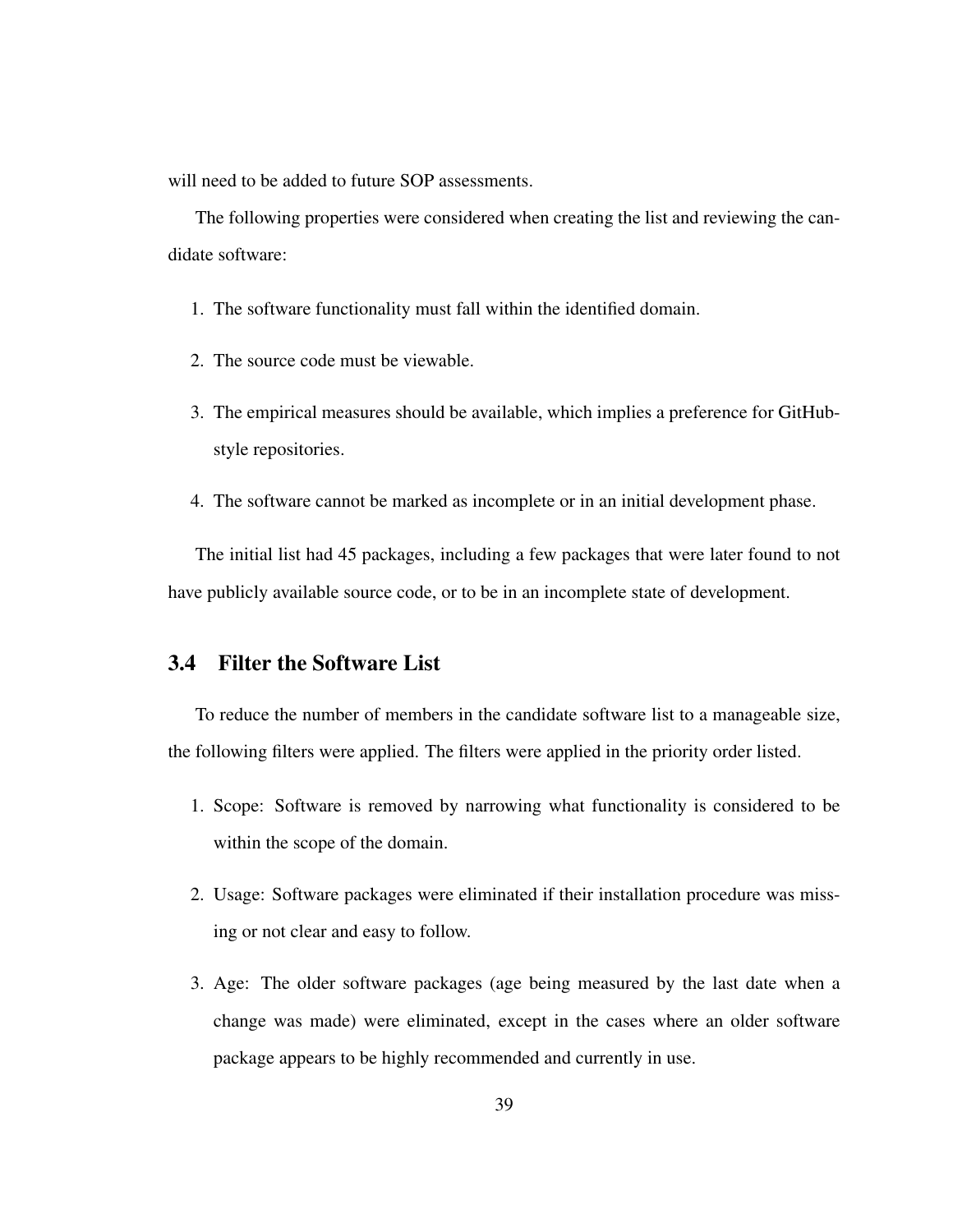For the third item in the above filter, software packages were characterized as 'alive' if their related documentation had been updated within the last 18 month. Packages were categorized as 'dead' if the last update of this information was more than 18 month ago.

| Name            | Released        | Updated  |
|-----------------|-----------------|----------|
| DL_MESO (LBE)   | unclear         | 2020 Mar |
| <b>ESPResSo</b> | <b>2010 Nov</b> | 2020 Jun |
| ESPResSo++      | 2011 Feb        | 2020 Apr |
| <i>lbmpy</i>    | unknown         | 2020 Jun |
| lettuce         | 2019 May        | 2020 Jul |
| Ludwig          | 2018 Aug        | 2020 Jul |
| <b>LUMA</b>     | 2016 Nov        | 2020 Feb |
| MechSys         | 2008 Jun        | 2020 Jul |
| OpenLB          | 2007 Jul        | 2019 Oct |
| Palabos         | unclear         | 2020 Jul |
| pyLBM           | 2015 Jun        | 2020 Jun |
| Sailfish        | 2012 Nov        | 2019 Jun |
| <b>TCLB</b>     | 2013 Jun        | 2020 Apr |
| waLBerla        | 2008 Aug        | 2020 Jul |

<span id="page-49-0"></span>Table 1: Alive Software Packages

While the initial list had 45 packages, filtering by scope, usage, and age decreased the size of the list to 23 packages. Many of the 22 packages that were removed could not be tested as there was no installation guide, they were incomplete, source code was not publicly available, a license was needed, or the project was out of scope or not up to a standard that would support incorporating them into this study. These eliminated software packages are listed in the Appendix in Section [D.](#page-133-0) Of the remaining 23 packages that were studied, some were kept on the list despite being marked as dead due to their prevalence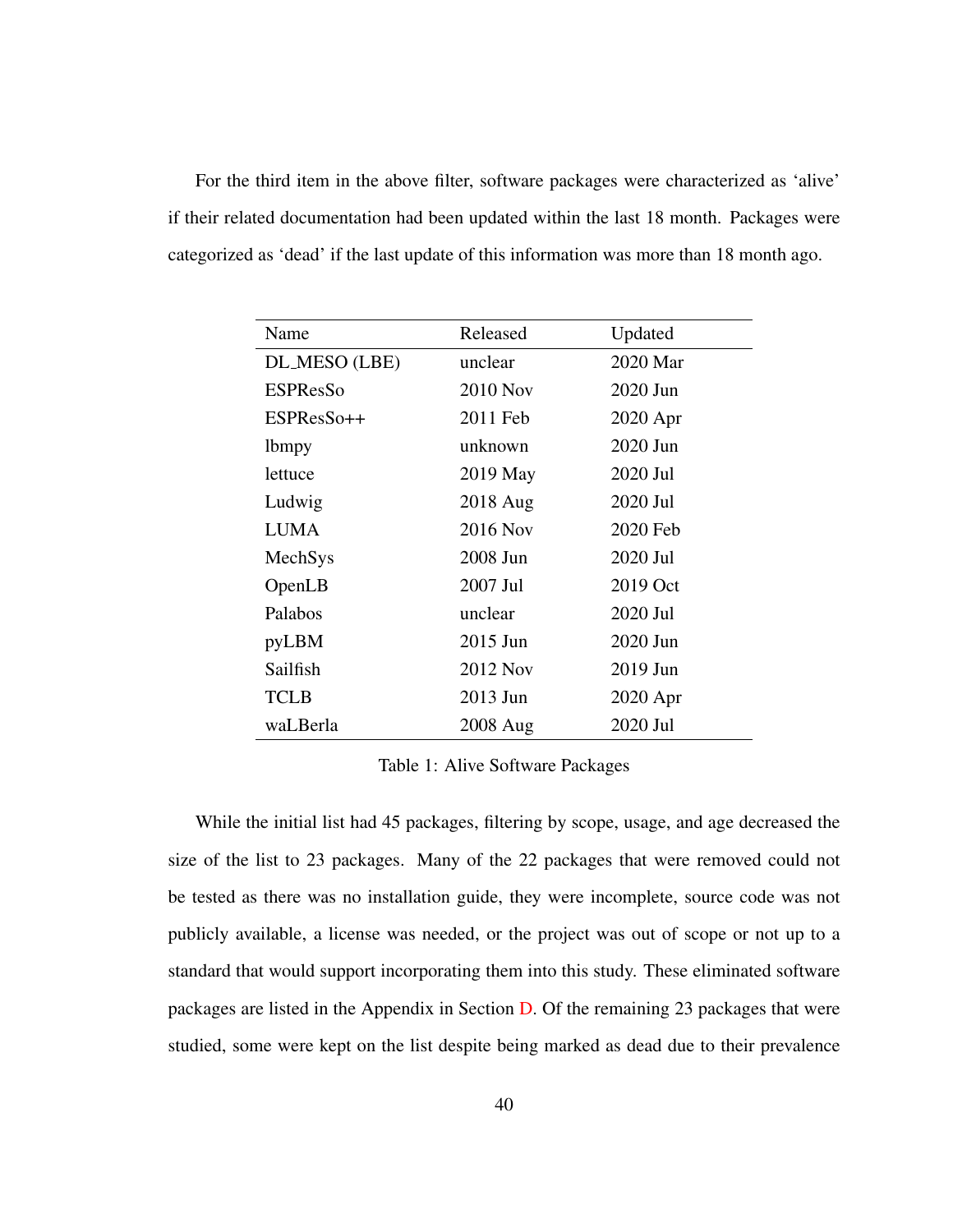on authoritative lists on LBM software and due to their surface excellence, specifically the considerable time that was put into these projects.

The final list of software packages that were analyzed in this project can be found in the following two tables. Table [1](#page-49-0) lists packages that fell into the 'alive' category as of mid 2020, and Table [2](#page-50-0) lists packages that were 'dead' at that time.

| Name              | Released        | Updated  |
|-------------------|-----------------|----------|
| HemeLB            | 2007 Jun        | 2018 Aug |
| laboetie          | 2014 Nov        | 2018 Aug |
| LatBo.jl          | 2014 Aug        | 2017 Feb |
| LB2D-Prime        | 2005            | 2012 Apr |
| LB <sub>3</sub> D | unclear         | 2012 Mar |
| LB3D-Prime        | 2005            | 2011 Oct |
| <b>LIMBES</b>     | <b>2010 Nov</b> | 2014 Dec |
| <b>MP-LABS</b>    | 2008 Jun        | 2014 Oct |
| SunlightLB        | 2005 Sep        | 2012 Nov |

<span id="page-50-0"></span>Table 2: Dead Software Packages

There is considerable variation among these software packages, including their intended purpose, size, user interfaces, and software languages used. For example, the OpenLB software package is predominantly a C++ package that makes use of hybrid parallelization and was designed to address a range of CFD problems  $[15]$ . The software package pyLBM is an all-in-one Python language package for numerical simulations [\[13\]](#page-136-8). ESPResSo is an extensible simulation package that is specifically for research on soft matter, and is written in  $C_{++}$  and Python [\[46\]](#page-138-2). The HemeLB package is used for efficient simulation of fluid flow in several medical domains, and is written predominantly in C,  $C_{++}$ , and Python  $[24]$ .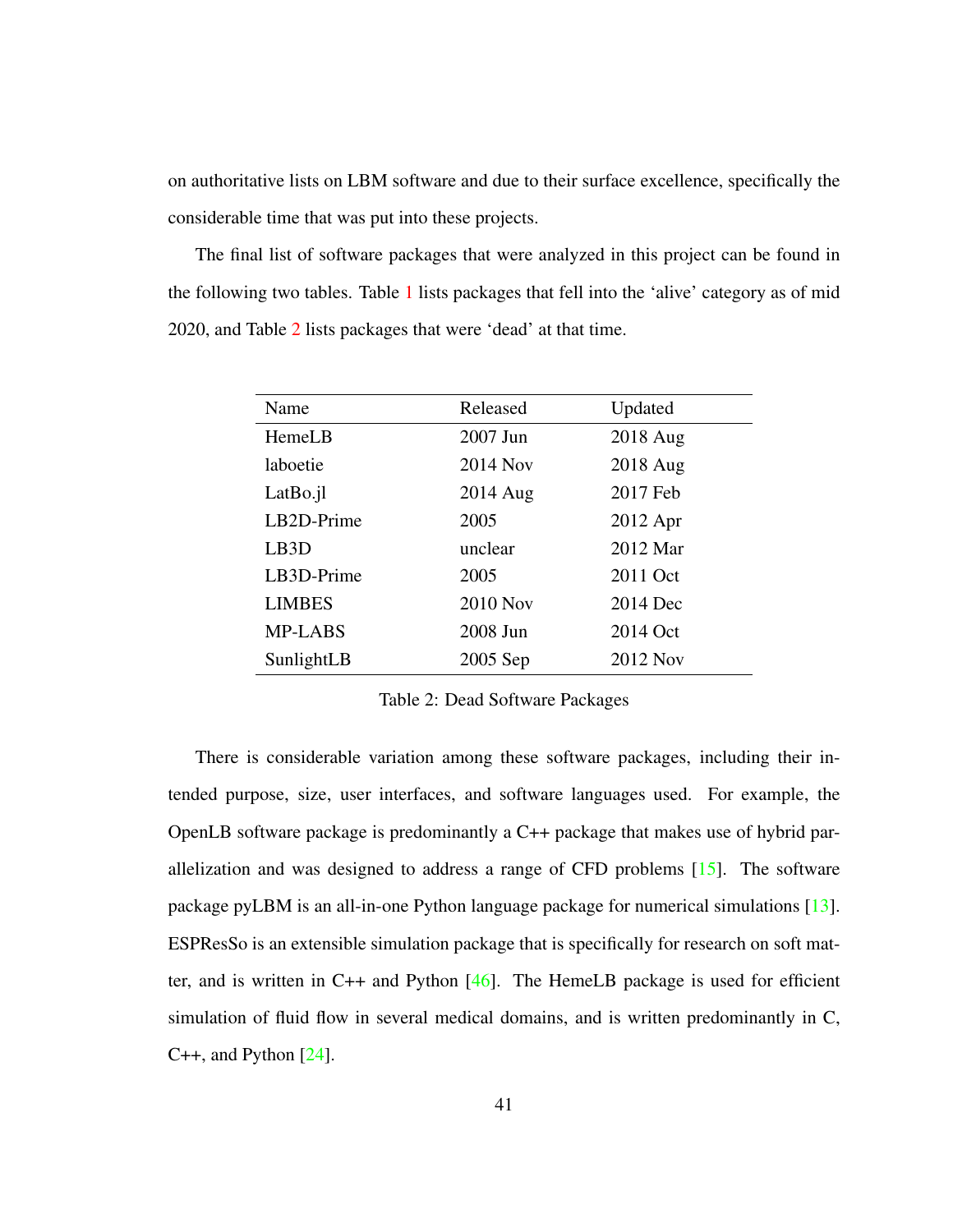## <span id="page-51-0"></span>3.5 Empirical Measures

The quality measurements in this assessment rely on the gathering and analyzing of raw and processed empirical data related to the research questions listed in Section [1.1.](#page-11-0)

All of the quality measurements that are part of the AHP analysis are empirical measurements. Qualitative data gathered during interviews with developers is not part of the AHP analysis. This part of the assessment focuses on data that is reasonably easy to collect. Much of the data was gathered by manually reviewing the artifacts of each software package, while some was gathered using the freeware tools discussed below. The data that was gathered is listed in the measurement template found in Appendix [A.](#page-119-0) Some of the data required processing other data within the template, including the status of the software package, which relied on the last commit date; the percentage of issues that are closed, which relied on the number of open and closed issues; and the percentage of code that is comments, which relied on the number of total lines and comment lines in text-based files. The complete measurement template data was then analyzed using the grading template found in Appendix [C,](#page-129-0) the output of which was analyzed using the AHP described in Section [3.6.](#page-52-0)

Most of the measurement template data was gathered by observing GitHub repository metrics and software package artifacts, or by processing data gathered using freeware tools. Data in the final three sets of the measurement template was collected using these tools. The tool [GitStats](https://github.com/tomgi/git_stats) was used to measure each software package's GitHub repository for the number of binary files, the number of added and deleted lines, and the number of commits over varying time intervals. The tool [Sloc Cloc and Code \(scc\)](https://github.com/boyter/scc) was used to measure the number of text based files as well as the number of total, code, comment, and blank lines in each GitHub repository. Details on installing and running these tools can be found in the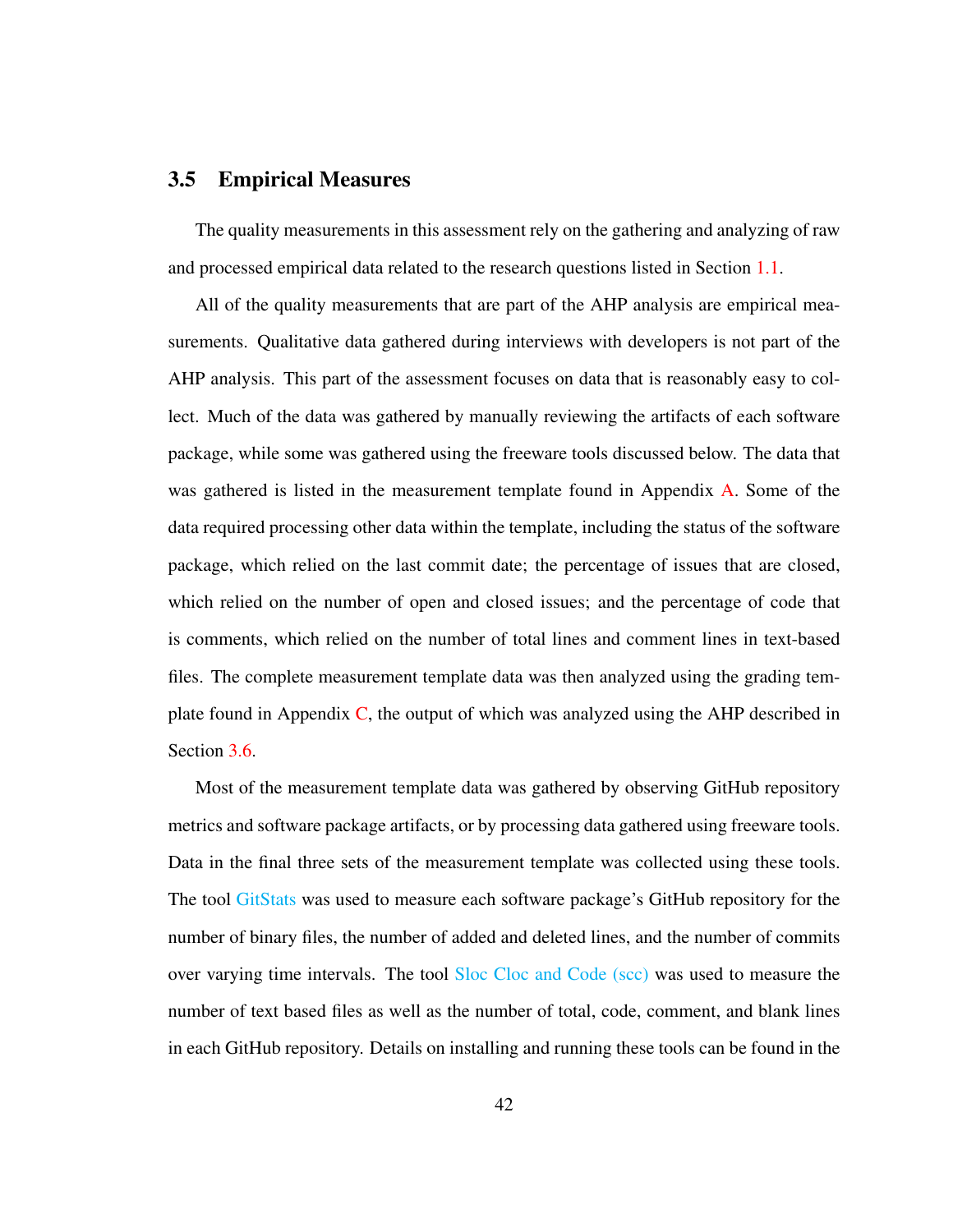[Guide to Empirical Measures](https://github.com/smiths/AIMSS/blob/master/StateOfPractice/Methodology/A Guide to Empirical Measures.pdf) file in the AIMSS repository.

# <span id="page-52-0"></span>3.6 Analytical Hierarchy Process

The Analytical Hierarchy Process (AHP) is a decision-making technique that is used to compare multiple options by multiple criteria. In our work AHP was used for comparing and ranking the LBM software packages using the overall impression quality scores that were gathered in the measurement template found in [A](#page-119-0)ppendix A using the grading template found in Appendix  $C$ . AHP performs a pairwise analysis using a matrix and generates an overall score as well as individual quality scores for each software package. Smith et al. (2016) shows how the AHP is applied to ranking software based on quality measures [\[38\]](#page-138-3).

This project used a tool for conducting this process. The tool includes a sensitivity analysis that was used to ensure that the software package rankings are appropriate with respect to the uncertainty of the quality scores. The [README](https://github.com/smiths/AIMSS/blob/master/StateOfPractice/AHP2020/LBM/README.txt) file of the tool includes requirements and usage information.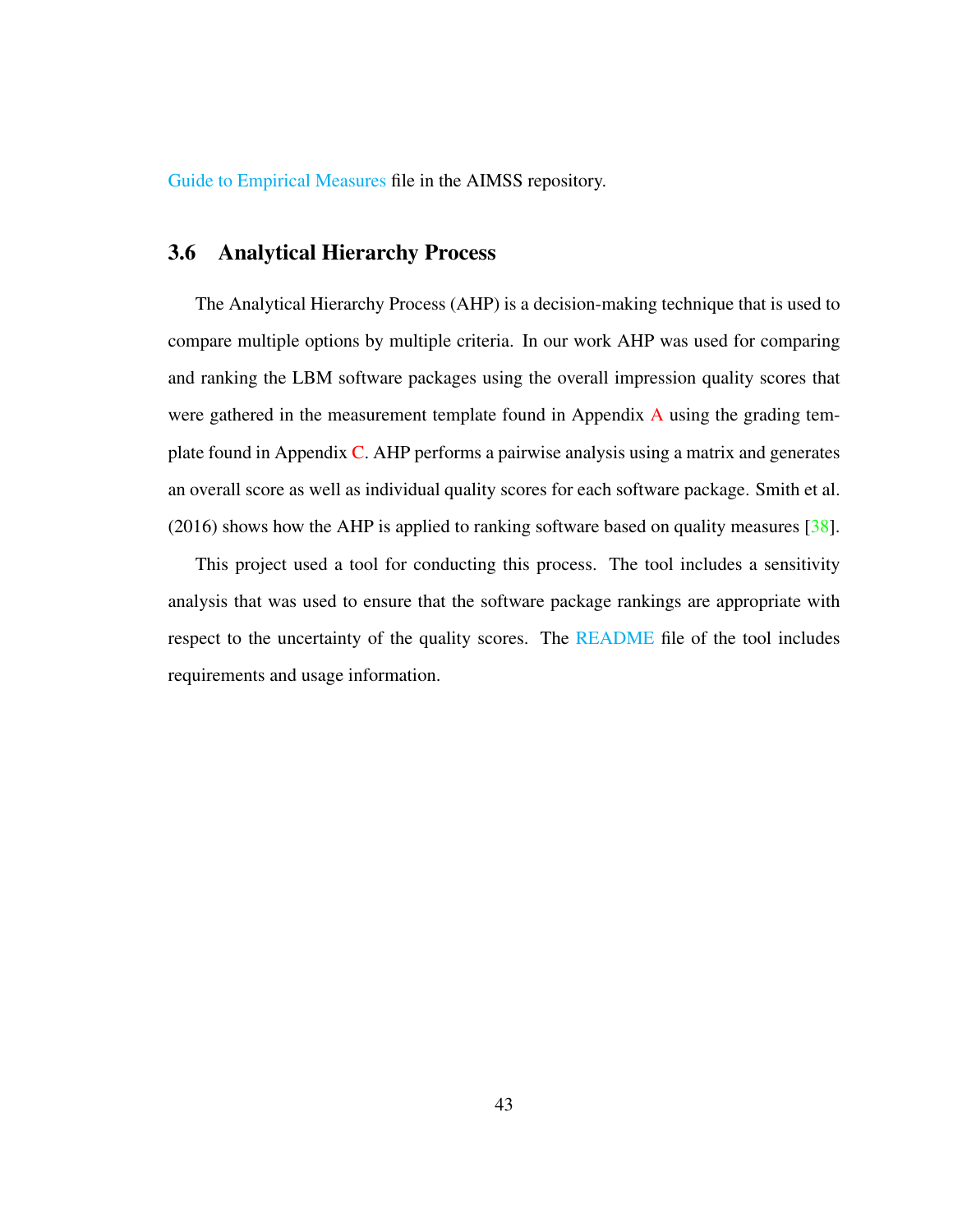# <span id="page-53-0"></span>4 Quantitative Findings and AHP Results

This section presents the quantitative findings from data that was gathered using the measurement template found in Section [A](#page-119-0) for qualities listed in Section [3.2.](#page-42-0) The results of the AHP analysis based on that data are also presented in this section.

## 4.1 Installability

All of the 23 software packages that were tested have installation instructions. As noted previously, many of the 23 software packages that were part of the original long list of 45 packages were removed due to not including documentation or installation instructions.

All 23 packages on the short list can be installed on some Unix-like systems. Seven packages could be installed on Windows, and five on macOS. Operating system compatibility is found in the documentation of 19 software packages. All but one of the software packages, TCLB, were tested on Ubuntu for this state of the practice assessment. TCLB was tested on CentOS, since this operating system is mentioned in its installation instructions.

Of the software packages that were tested, most installation instructions are located in one place, often in an instruction manual or on a web-page. Sometimes, like with Ludwig, incomplete installation instructions are found on a home page, with more detailed instructions located on another web-page, or within the documentation. Maintainability and correctness of these instructions could be improved if all the instructions were in one location.

All but one of the software packages (LatBo.jl) have automated at least some of the installation process. Most of these packages, such as waLBerla and SunlightLB, use Make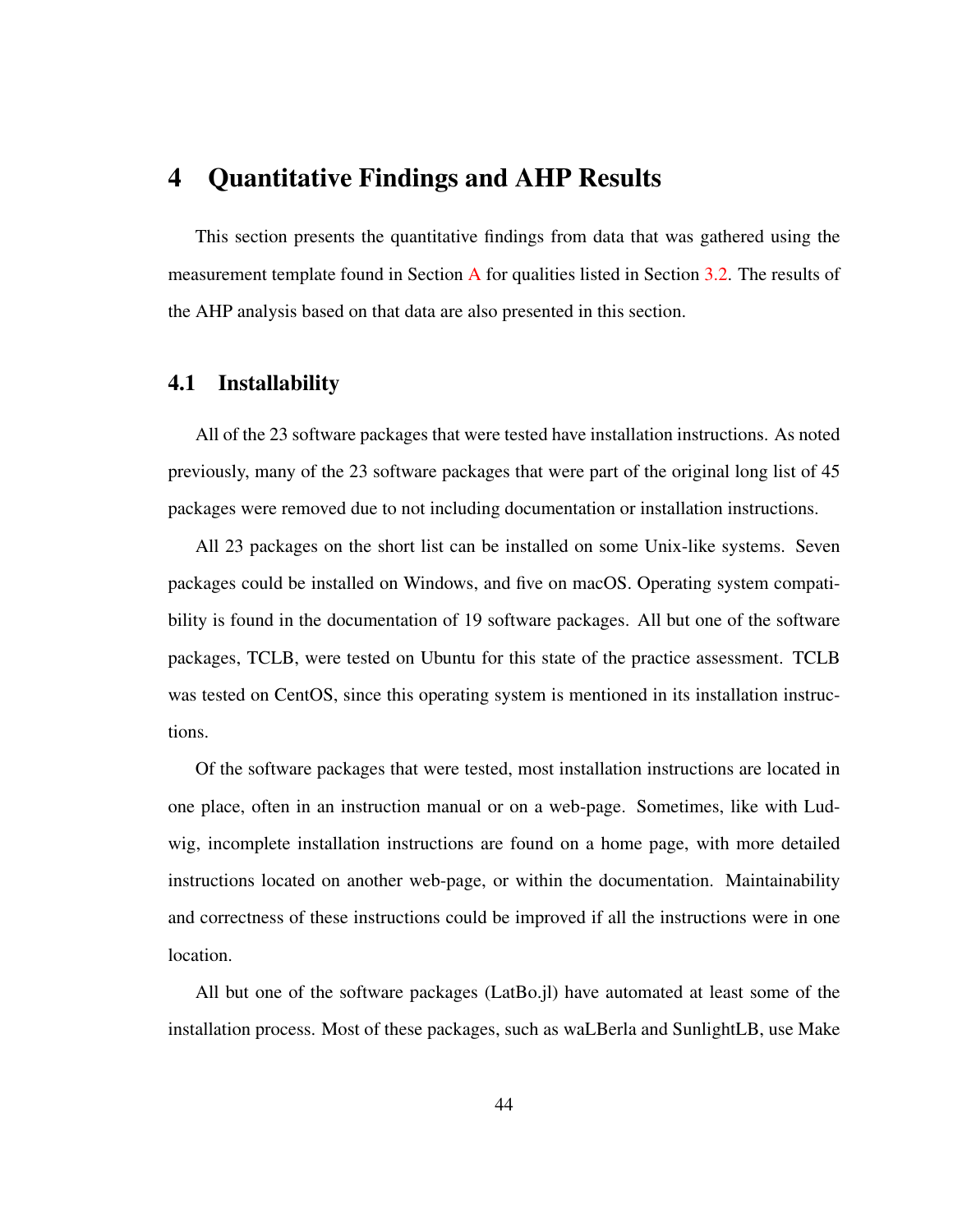to automate the installation, and a few of them, like lbmpy, use custom scripts.

Errors encountered during the installation process were often quickly fixed thanks to descriptive error messages. Systems that provided vague error messages, such as messages that did not specify which action or file was at fault, were more difficult to troubleshoot. Only three software packages (HemeLB, LB3D, lbmpy) that displayed a descriptive error message were not recoverable, and most of these instances were due to hardware and operating system incompatibility, such as the requirement of CUDA. Fourteen software packages definitively broke during installation. Some packages, such as LB2D-Prime and LB3D-Prime, did not provide a definitive message of the success or failure of installation. In these instances, validating the installation required performing a tutorial or running a script, as described below, if these were available.

About half of the installation instructions are written as if the person doing the installation has none of the dependent packages installed. It is common for software packages to not list all of their dependencies despite listing some. This was the case for many packages, including ESPResSo++, Ludwig, and LUMA. Sometimes only an error message during the installation process informs the user of the requirement of these additional packages. A detailed rewrite of the installation instructions from the point of view of installation on a clean operating system is suggested. A clean environment can be achieved for testing purposes by using a virtual machine.

Sixteen software packages require less than 10 dependencies to be installed. All but one software package (LatBo.jl) require less than 20 dependencies. Some packages may automatically install additional dependencies in the background. Eighteen of the software packages do not explicitly indicate software dependency versions. Some software package installation issues, specifically those occurring when manual installation of dependencies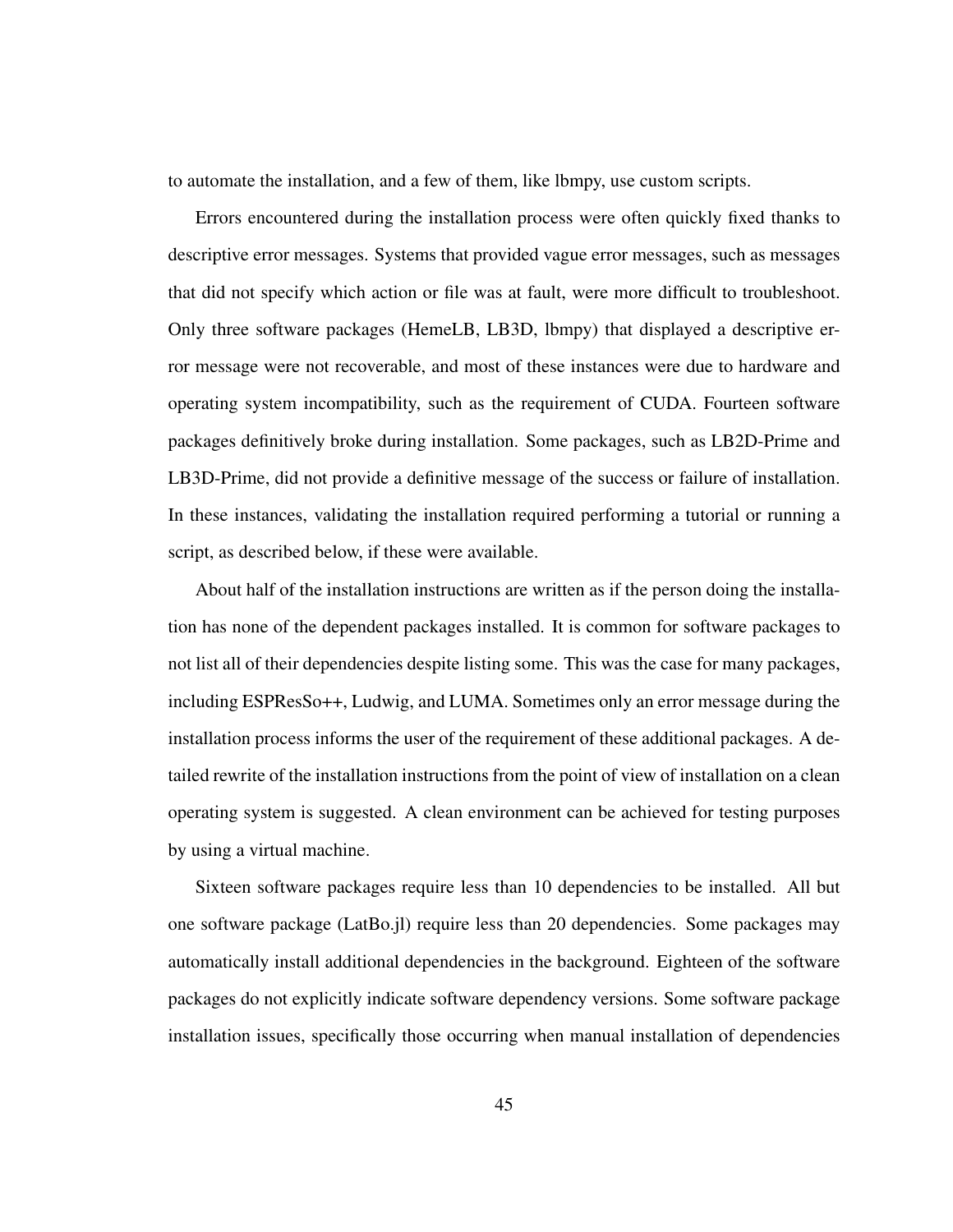is required, may be avoided if versions of dependencies are specified. Fifteen software packages do not have detailed instructions for installing dependencies.

Sixteen software packages have less than 10 manual installation steps. If dependencies are installed in one command then none of the software packages take more than 20 steps to install. The average number of steps is about eight, and the fewest is two (LB3D-Prime).

All but six (ESPResSo, HemeLB, laboetie, LB3D-Prime, lbmpy, waLBerla) of the software packages have a way to specifically verify the installation. Most have some sort of tutorial examples that can be run by the user. Some other ways of installation validation include validation scripts (LB2D-Prime, lettuce, Ludwig, LUMA), automatic validation after the installation (LatBo.jl), and instructions to manually review the file system (LIMBES).

<span id="page-55-0"></span>

Uninstallation instructions were found for only one of the software packages, pyLBM.

Figure 3: AHP Installability Score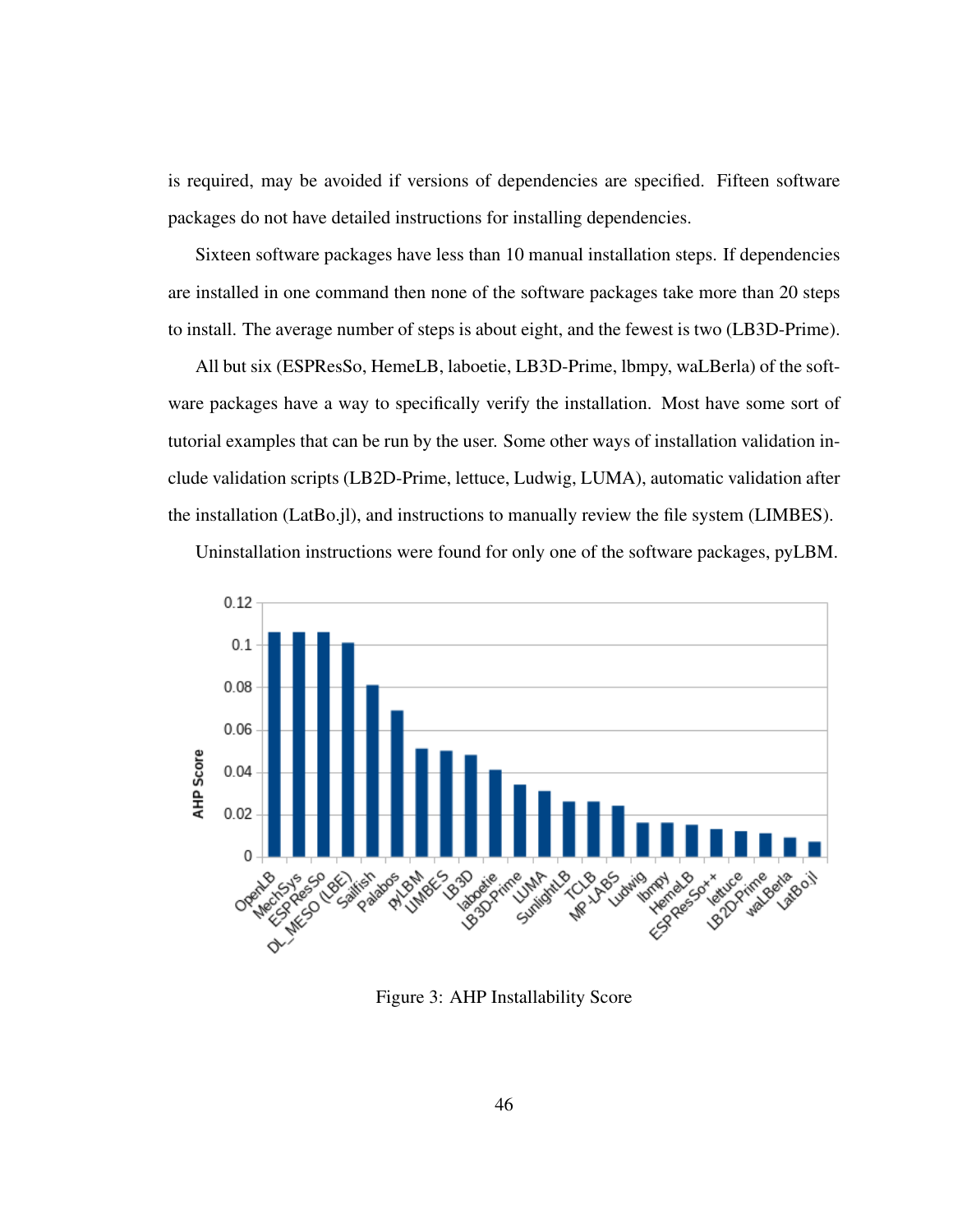Figure [3](#page-55-0) shows the installability ranking of the software packages using AHP. Software packages with a higher score (MechSys, Palabos, ESPResSo, OpenLB) tend to have one set of linear installation instructions that are written as if the person doing the installation has none of the dependencies installed. The instructions often list compatible operating system versions and include instructions for the installation of dependencies. The top ranked packages often incorporate some sort of automation of the installation process and have fewer manual installation steps. The number of dependencies a package has does not correlate with a higher score. The ability to validate the installation process, often through tutorials or test examples that include expected output, is correlated with a higher score. Furthermore, the top six ranked packages are noted as being alive.

Many software packages would benefit from a rewrite or reorganization of installation instructions. A single location for installation instructions would improve their maintainability and correctness. Listing compatible operating system and dependency versions would decrease installation time and errors, as would adding instructions on installing dependencies. Installation process errors should prompt the system to display detailed messages. Once a software package is installed, either an automatic validation needs to be performed or the user needs to be able to perform a manual validation using test examples that include expected output. Finally, uninstallation instructions should be included in the documentation.

## 4.2 Surface Correctness and Verifiability

Sixteen of the software packages include a requirements specification artifact or explicitly reference domain theory, often only the latter. Software packages that distribute requirements specification information, such as DL MESO (LBE), generally keep it brief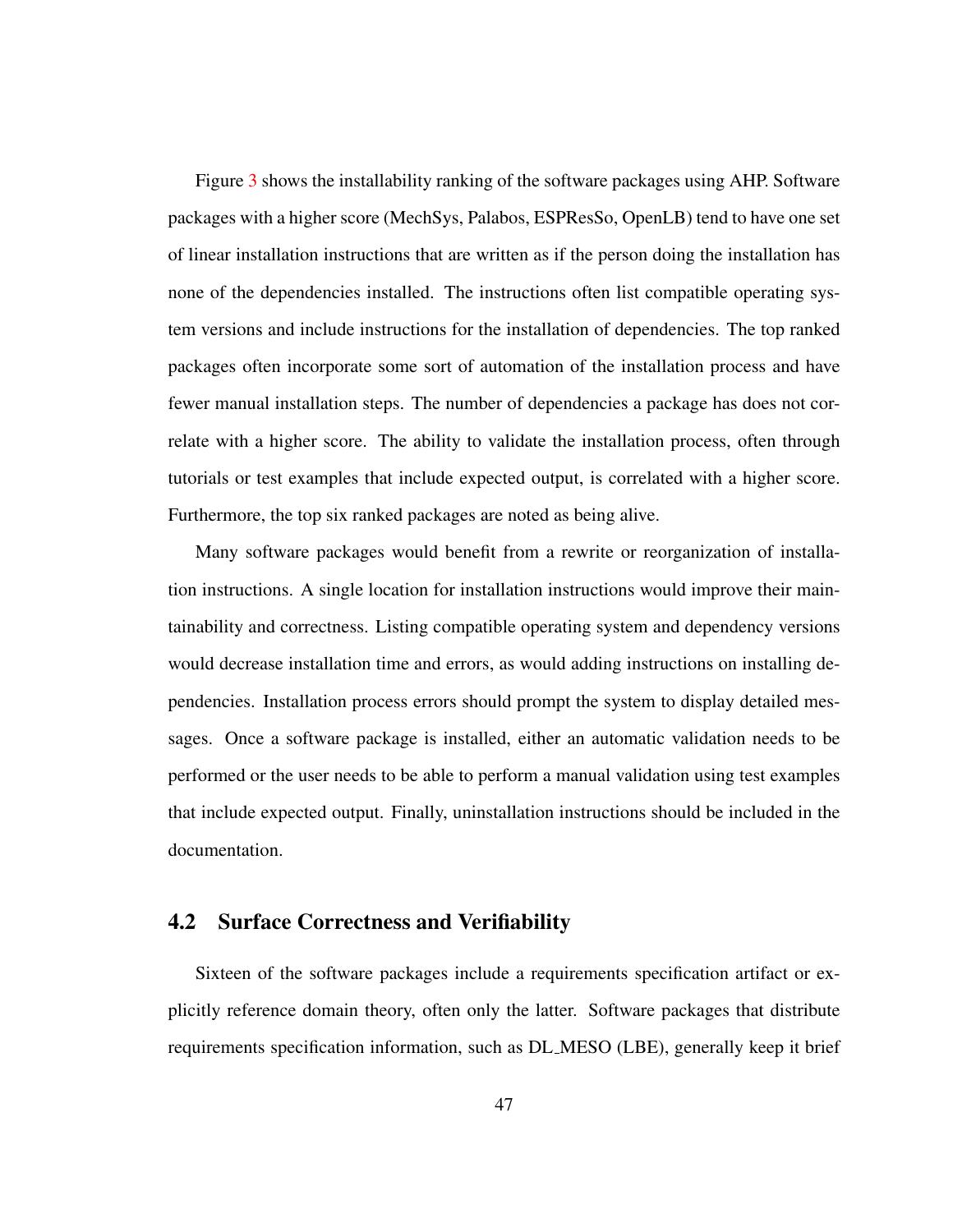and include it within other documentation. This artifact is often found within a user manual, on a web-page, or is mentioned in related publications. In the latter case the user may need to spend significant time to find this information.

Document generation tools are explicitly used by 12 software packages. Sphinx is used by eight of them, and Doxygen is used by seven. Several of the packages use both.

Tutorials are available for 18 of the software packages. Generally they are linearly written and easy to follow. However, only eight tutorials provide an expected output. It is not possible to verify the correctness of the output of the software packages that are missing this key information. In these cases the user may need to assume correctness if there are no visible errors.

Unit tests are only explicitly available for one of the software packages, Ludwig. Code modularization of most packages allow for users to create tests with varying degrees of effort. These tests allow developers and users to verify the correctness of fragments of the source code, and in doing so better assess the correctness of the entire package.

The use of continuous integration tools and techniques alludes to a more refined development process where faults are isolated and better recognized. Only two of the packages (ESPResSo, Ludwig) mentioned applying the practice of continuous integration in their development process.

Figure [4](#page-58-0) shows the surface correctness and verifiability ranking of the software packages using AHP. Software packages with a higher score tend to have a visible requirements specification or references to theory documentation. They also explicitly use at least one document generation tool that builds confidence of correctness. The top ranked software packages all include an easy to follow getting started tutorial, and most of these include expected output. Only the top ranked package, Ludwig, provided unit testing. It and the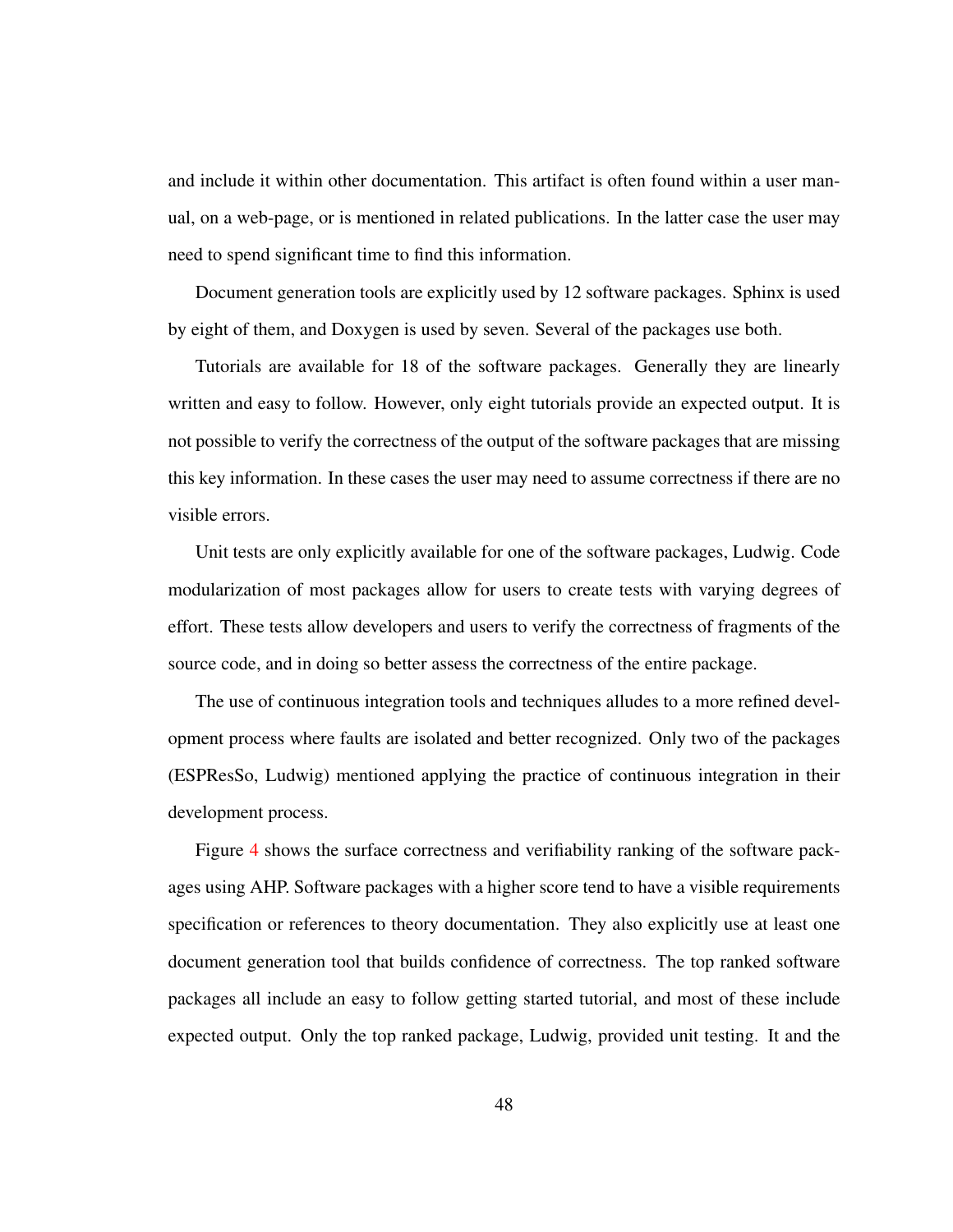<span id="page-58-0"></span>

Figure 4: AHP Surface Correctness and Verifiability Score

second ranked package, ESPResSo, explicitly incorporated continuous integration in the development process. Furthermore, eight of the top 10 ranked packages are noted as being alive.

The inclusion of requirements specification and theory documentation greatly benefits the correctness and verifiability of software packages. The use of document generation tools can help build confidence in correctness. The addition of easy to follow tutorials further helps users verify the software and have confidence in its correctness. Unit testing documentation and capability, as well as the use of continuous integration tools and techniques such as Bamboo, Jenkins, and Travis CI, help verify correctness.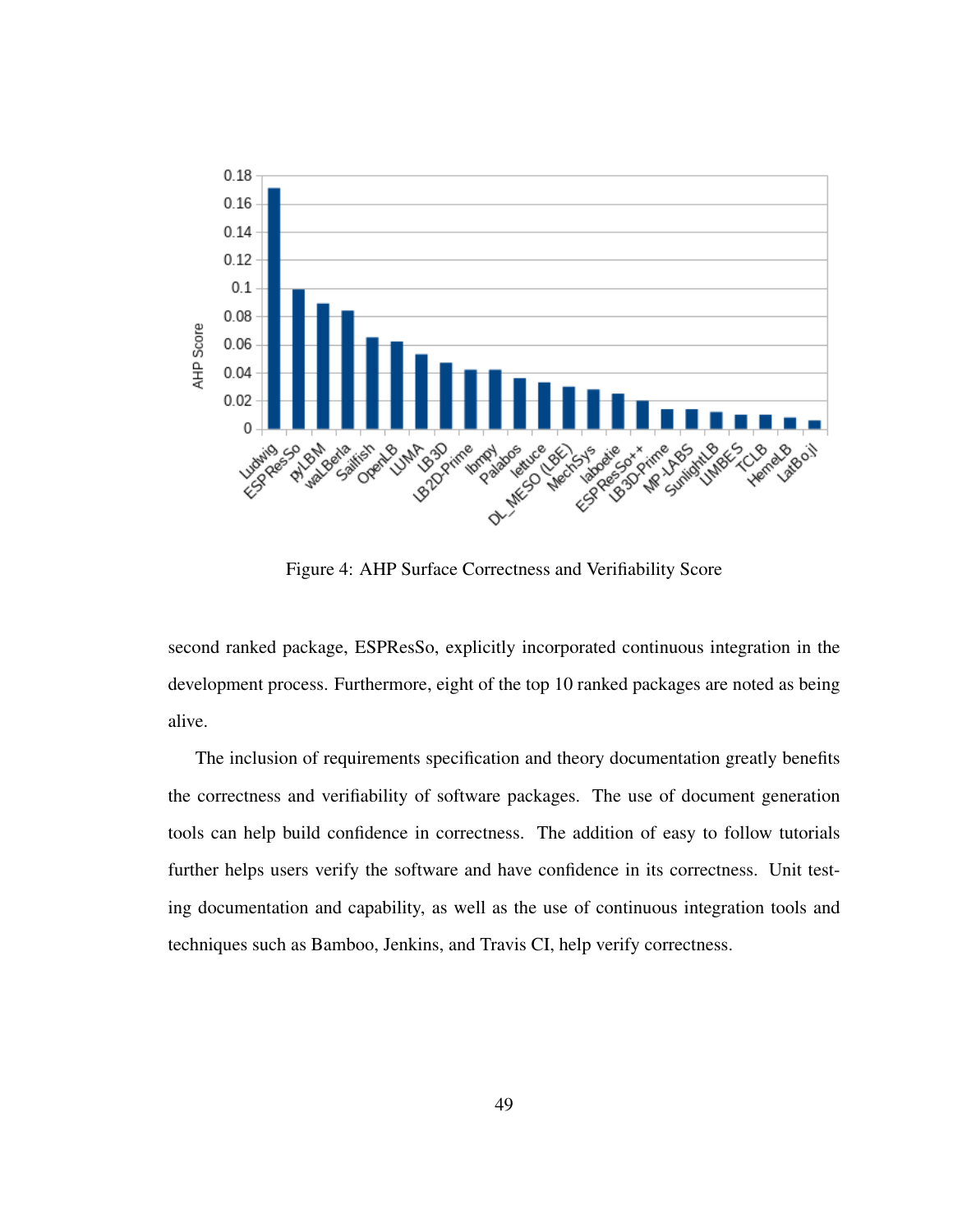# 4.3 Surface Reliability

The analysis of surface reliability focused on package installation and tutorials. Errors occurred when installing 16 of the software packages. Every instance prompted an error message. These messages indicated unrecognized commands (even when following the installation guide), missing links, missing dependencies, syntax errors in code files. In some instances the error messages were vague. Several automatic installation processes could not find and load dependencies. In these instances the installation tried to access outdated external repositories. Seven of the installations were recovered and verified, and one of the installations (LB3D-Prime) was assumed to be recovered due to the absence of any way to verify it. The installation of eight of the software packages could not be recovered. Most of these broken installations could not find external dependencies, encountered system incompatibilities, or displayed vague error messages.

Of the 13 software packages that installed correctly and also have tutorials, four (pyLBM, ESPResSo++, LIMBES, Ludwig) broke during tutorial testing. All of these instances resulted in an error message being displayed. One error (pyLBM) was due to a missing tutorial dependency, another (Ludwig) was due to an invalid command despite following the tutorial, and the final two errors were vague execution errors. Of the four broken tutorial instances, only the one that was missing a dependency was recoverable.

Figure [5](#page-60-0) shows the surface reliability ranking of the software packages using AHP. Software packages with a high score either did not break during installation, or the broken installation was recoverable. All of the top five ranked packages have tutorials. One of these packages, pyLBM, broke during tutorial testing, but a descriptive error message helped in recovery. Furthermore, nine of the top 10 ranked packages are noted as being alive.

Overall, lower ranked software packages are lacking clear documentation, testing or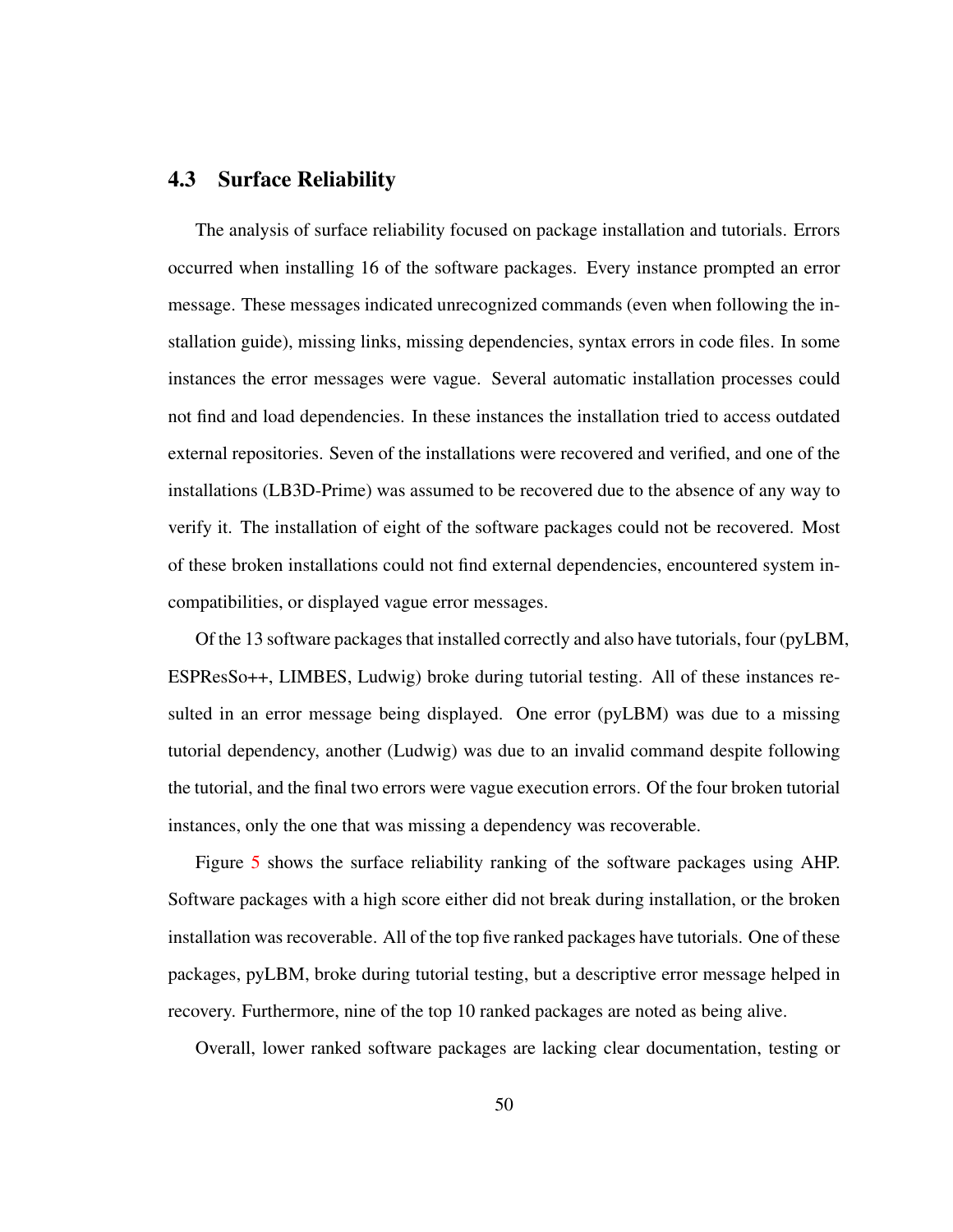<span id="page-60-0"></span>

Figure 5: AHP Surface Reliability Score

tutorial examples, and descriptive error messages, and have broken dependencies. Thus, regarding surface reliability, software packages would benefit from clear up-to-date documentation that specifies all dependencies, the inclusion of testing and tutorial examples, and the assurance of descriptive error messages during fault conditions.

## 4.4 Surface Robustness

The software packages were tested for handling unexpected input, including incorrect data types, empty input, and missing files or links. Success predicated on a reasonable response from the system, including appropriate error messages and an absence of unrecoverable system failures.

Figure [6](#page-61-0) shows the surface robustness ranking of the software packages using AHP.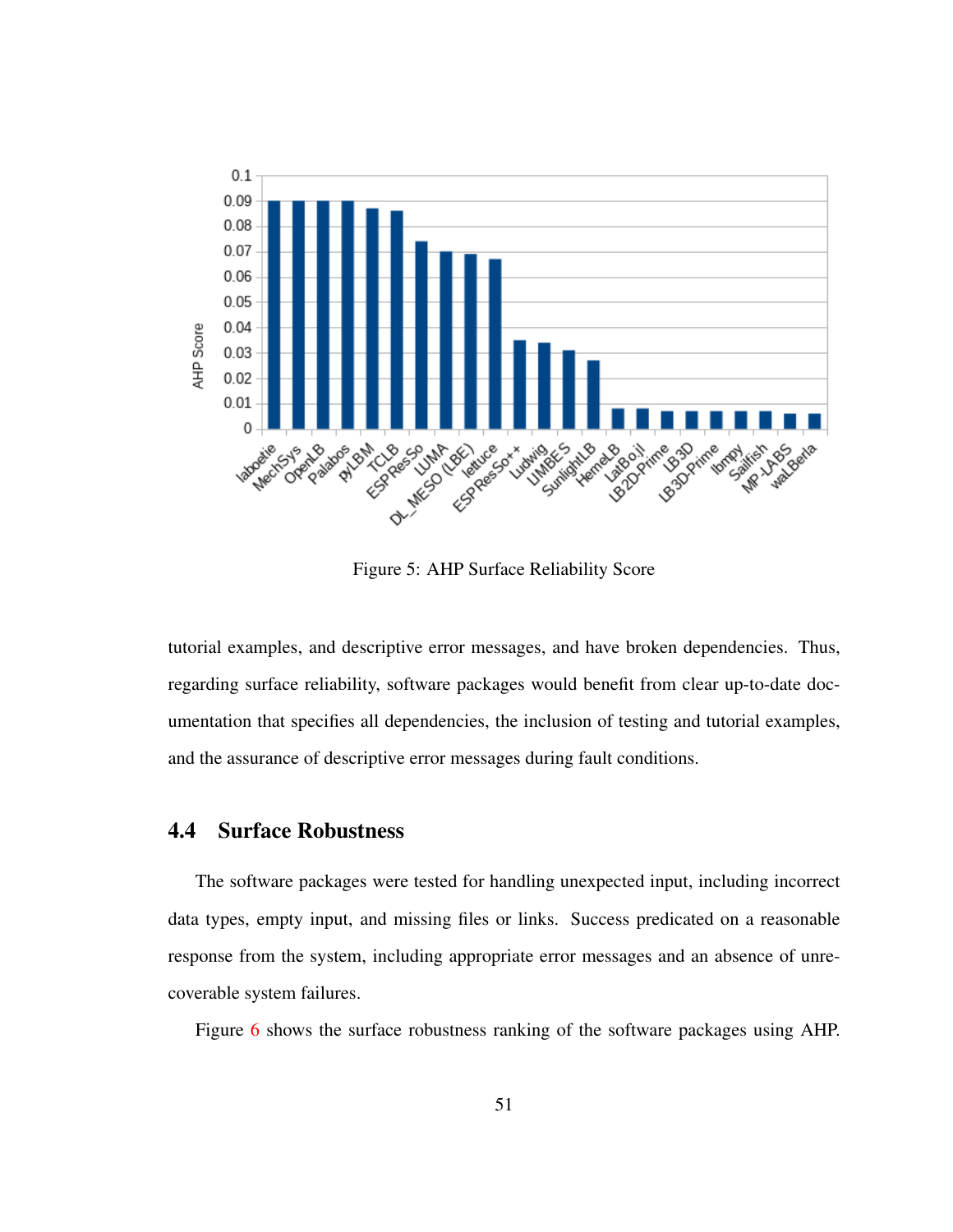<span id="page-61-0"></span>

Figure 6: AHP Surface Robustness Score

Software packages with a high score behaved reasonably in response to unexpected input as described above. All of the software packages that installed correctly passed this test. They output descriptive error messages or did not crash. Software packages with a lower surface robustness score had not installed correctly, so their robustness score may not be a true reflection of runtime robustness. Similarly, all software packages that installed correctly and require plain text input files correctly handled an unexpected change to these input files, including a replacement of new lines with carriage returns. Furthermore, nine of the top 10 ranked packages are noted as being alive. LIMBES is noted as being dead.

# 4.5 Surface Performance

Although the software packages all apply LBM to solve scientific computing problems, the packages focus on varied CFD problems, with varying parameters, and are technically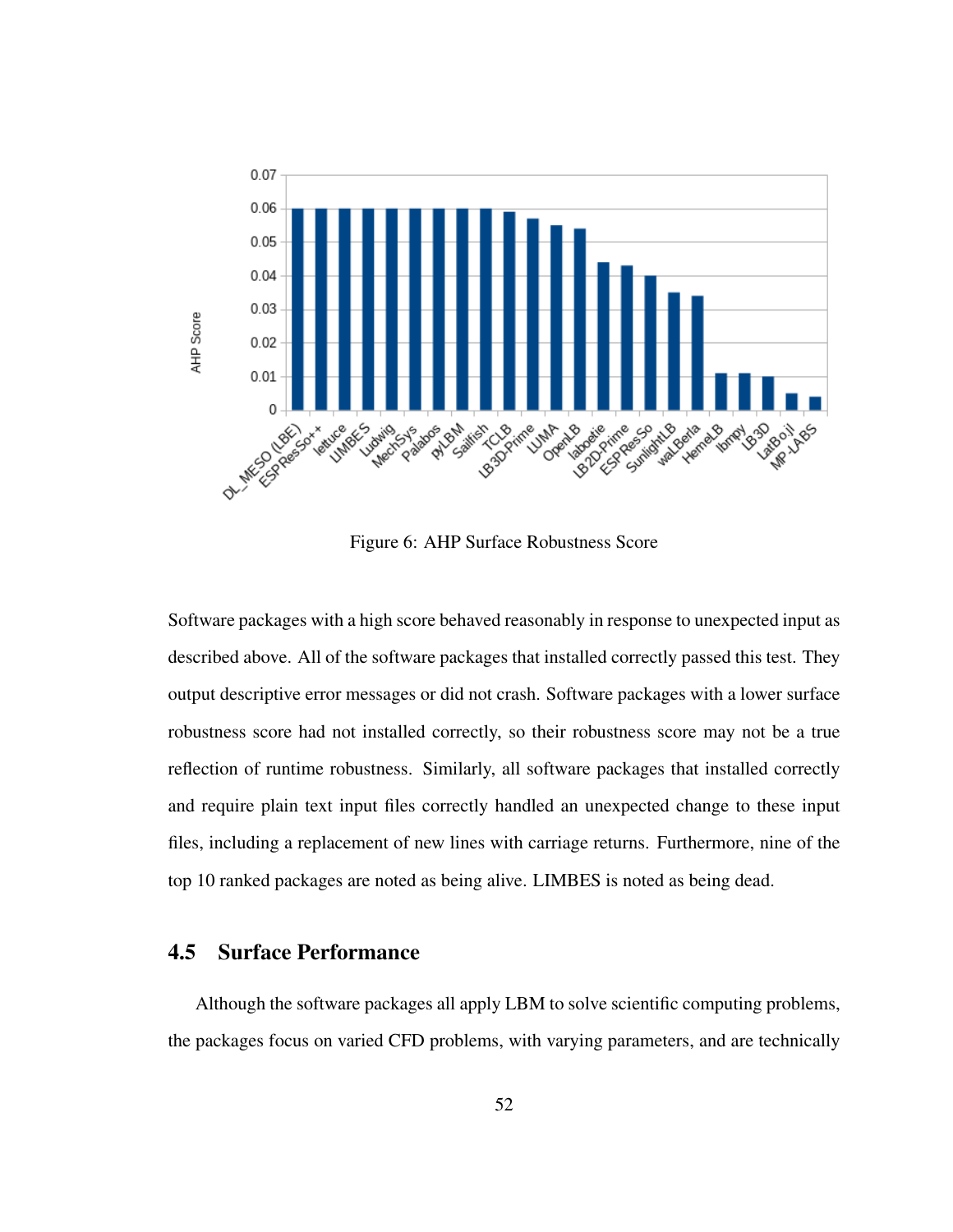different from each other. Due to this, a comparison of performance is not appropriate. In this project we instead looked through each software package's artifacts for evidence that performance was considered. The artifacts of 17 software packages mentioned parallelization. This included GPU processing and the CUDA parallel computing platform, which were mentioned in the artifacts of 6 packages (ESPResSo, lbmpy, lettuce, pyLBM, Sailfish, TCLB). GPUs provide superior processing power and speed compared to CPUs, and are often used for scientific computing when a large amount of data is involved. The software package TCLB is implemented in a highly efficient multi-GPU code to achieve performance suitable for model optimization [\[29\]](#page-137-5). In the Ludwig package, a so-called mixed mode approach is used where fine-grained parallelism is implemented on the GPU, and MPI is used for even larger scale parallelism [\[14\]](#page-136-9). While one software package (Sailfish) required CUDA and GPU processing, some (ESPResSo, lbmpy, lettuce, pyLBM, TCLB) have the option of using either the GPU or the CPU. The packages that require GPU and CUDA have better performance at the expense of installability and surface reliability.

### 4.6 Surface Usability

Software package artifacts were reviewed for the presence of a tutorial, a user manual, documented user characteristics, and a user support model. In total 18 software packages have a tutorial, 13 have a user manual, and 11 have both. The tutorials vary in scope and substance, and eight include an expected output. Most user manuals are in the form of a file that can be downloaded, while some are rendered on a web-page. Some packages (waLBerla) do not have a user manual, but do have useful documentation distributed on their web-pages. Expected user characteristics are documented in four software packages (laboetie, LIMBES, Ludwig, Palabos). Users are typically scientists or engineers. Their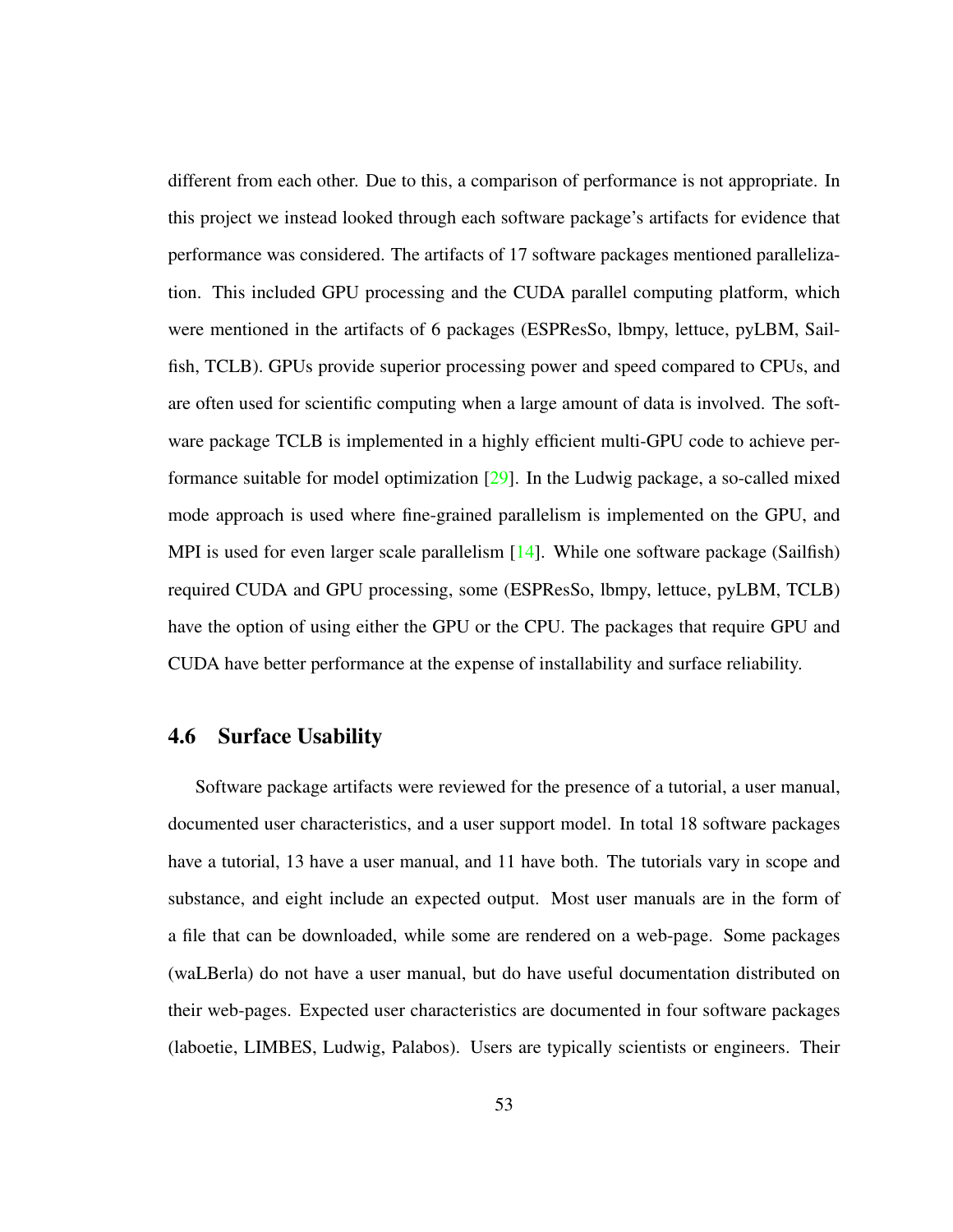background is often physics, chemistry, biophysics, or mathematics. All but one of the packages (LIMBES) have a user support model, and many of them have multiple avenues of user support. The most popular avenue of support is Git, followed by email and forums. One software package (OpenLB) has an FAQ page.

<span id="page-63-0"></span>

Figure 7: AHP Surface Usability Score

Figure [7](#page-63-0) shows the surface usability ranking of the software packages using AHP. Software packages with a high score have a tutorial and user manual, sometimes have documented user characteristics, and have at least one user support model. Many packages have several user support models. Furthermore, four of the top five ranked packages are noted as being alive.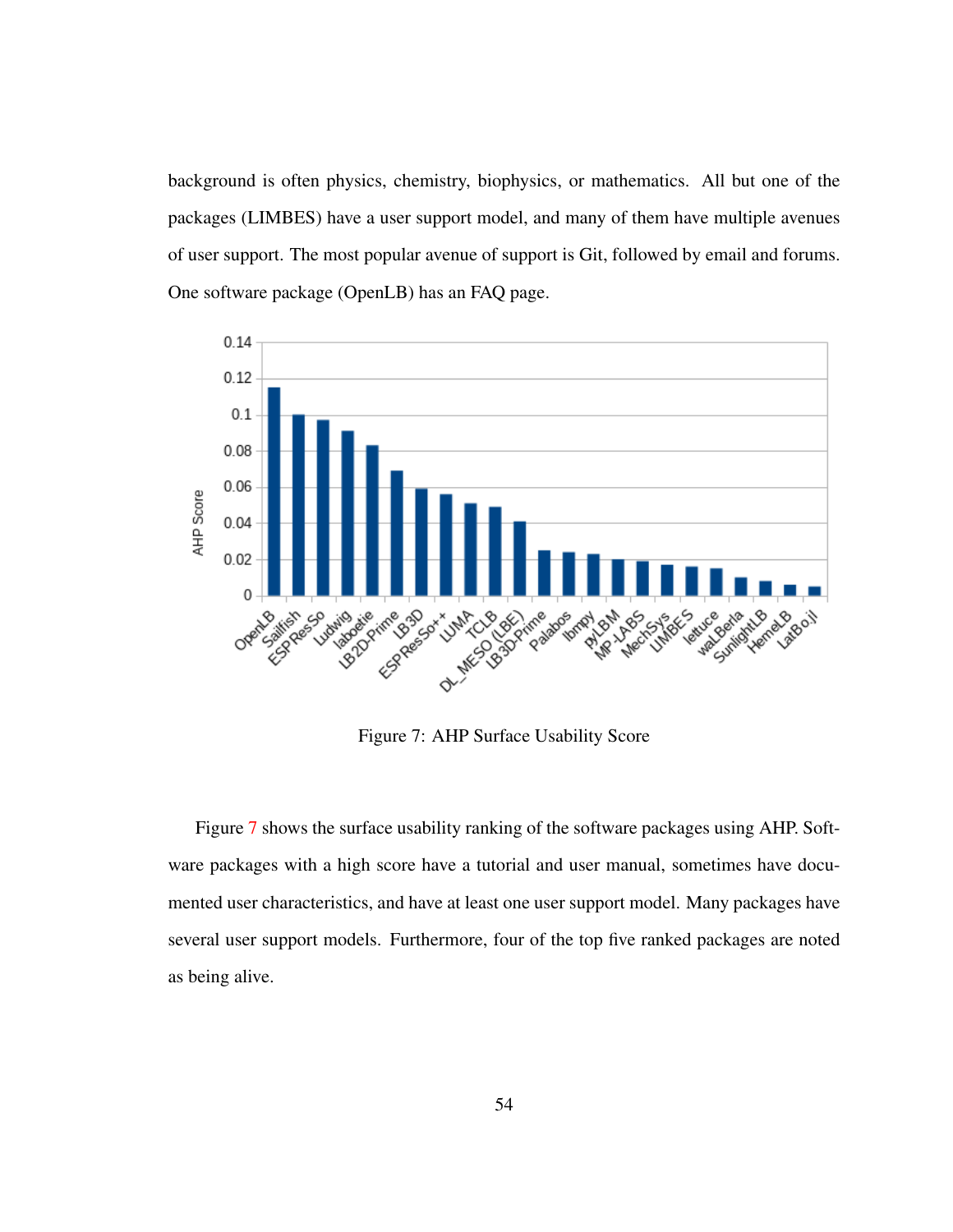## 4.7 Maintainability

Software packages were reviewed for the presence of artifacts. Every type of artifact or file that is not a code file was recorded. The software packages were also reviewed for software release and documentation version numbers. This information could be used to better troubleshoot issues and organize documentation. All but three software packages (LatBo.jl, LB3D-Prime, MechSys) have source code release and documentation version numbers.

Information on how code is reviewed, or how to contribute to the project was also noted. In total, 11 software packages have this information, which was found in various artifacts, including in developer guides, contributor guides, user guides, developer web-pages, and README files.

Issue tracking is used in 22 software packages, 15 of which use Git, six use email, and one (SunlightLB) uses SourceForge. Most software packages that use Git have most of their issues closed, and only three (laboetie, lettuce, Sailfish) have less than 50 percent of their issues closed. Four of the top five overall ranked packages (Ludwig, ESPResSo, Palabos, LUMA) have most of their issues closed. Fourth ranked LUMA does not use Git. Alive packages (11 use Git issue tracking) have 64% of their issues closed, while dead packages (3 use Git issue tracking) have 71% of their issues closed. This information is presented in Table [3.](#page-66-0) Furthermore, 13 packages that use Git for issue tracking use GitHub as a version control system, while two (Palabos, waLBerla) use GitLab. Of the other packages, one package (SunlightLB) uses CVS for issue tracking, and seven packages do not appear to use any issue tracking system.

Software package code files were further measured for the percentage of code that is comments. The findings are presented in Table [3.](#page-66-0) Packages with a higher percentage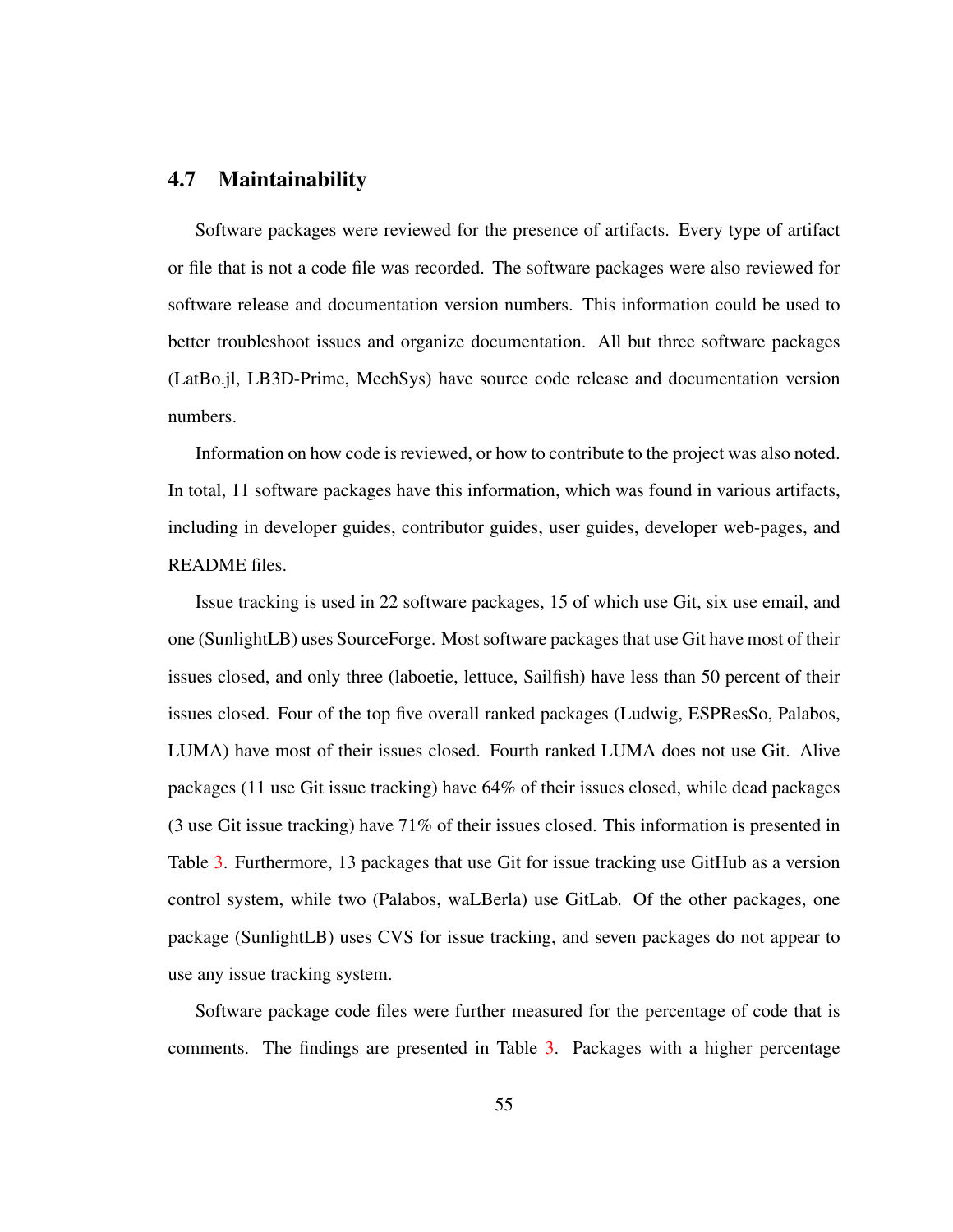of comments were designated as more maintainable. Comments represent more than 10 percent of code files in 15 packages, and the average percentage of code comments is about 14 percent. Four of the top five overall ranked packages (Ludwig, ESPResSo, Palabos, OpenLB) have more than the average. Fifth ranked LUMA has only 0.2 percent comments, the fewest of any package. The package has the most lines of source code, with over four million. The next largest package is ESPResSo<sup>++</sup> with one million.

<span id="page-65-0"></span>

Figure 8: AHP Maintainability Score

Figure [8](#page-65-0) shows the maintainability ranking of the software packages using AHP. Software packages with a high score provide version numbers on documents and source code releases, have an abundance of high quality artifacts, and use an issue tracking tool and version control system. These packages also appear to reasonably handle tracked issues, having most of their issues closed. Their code files are well commented with more than 10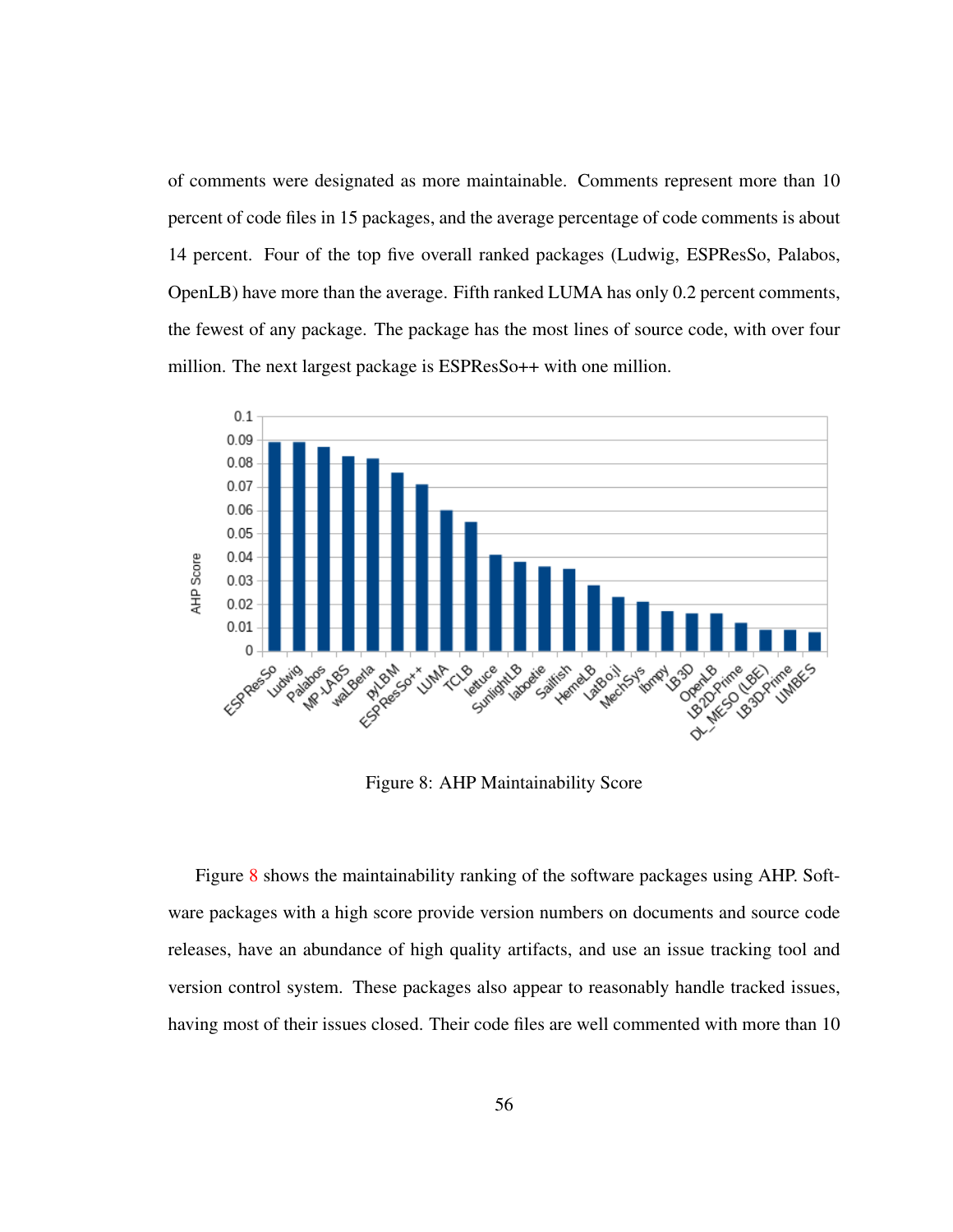| Name              | % Issues Closed | % Code Comments | <b>Status</b> |
|-------------------|-----------------|-----------------|---------------|
| DL_MESO (LBE)     | Not Git         | 8.06            | Alive         |
| <b>ESPResSo</b>   | 89.26           | 21.78           | Alive         |
| ESPResSo++        | 66.28           | 17.10           | Alive         |
| HemeLB            | No Issues       | 16.68           | Dead          |
| laboetie          | 18.75           | 2.47            | Dead          |
| LatBo.jl          | 93.33           | 0.40            | Dead          |
| LB2D-Prime        | Not Git         | 13.61           | Dead          |
| LB <sub>3</sub> D | Not Git         | 13.76           | Dead          |
| LB3D-Prime        | Not Git         | 14.34           | Dead          |
| lbmpy             | 58.33           | 2.03            | Alive         |
| lettuce           | 33.33           | 8.19            | Alive         |
| <b>LIMBES</b>     | Not Git         | 17.39           | Dead          |
| Ludwig            | 60.00           | 20.70           | Alive         |
| <b>LUMA</b>       | 85.71           | 0.20            | Alive         |
| MechSys           | Not Git         | 15.11           | Alive         |
| MP-LABS           | 100.00          | 26.67           | Dead          |
| OpenLB            | Not Git         | 22.43           | Alive         |
| Palabos           | 89.47           | 17.76           | Alive         |
| pyLBM             | 66.67           | 16.12           | Alive         |
| Sailfish          | 22.22           | 9.26            | Alive         |
| SunlightLB        | Not Git         | 17.67           | Dead          |
| <b>TCLB</b>       | 60.32           | 6.02            | Alive         |
| waLBerla          | 72.90           | 22.62           | Alive         |

percent of the code being comments. Furthermore, nine of the top 10 ranked packages are noted as being alive. MP-LABS is noted as being dead.

<span id="page-66-0"></span>Table 3: Git Repository Data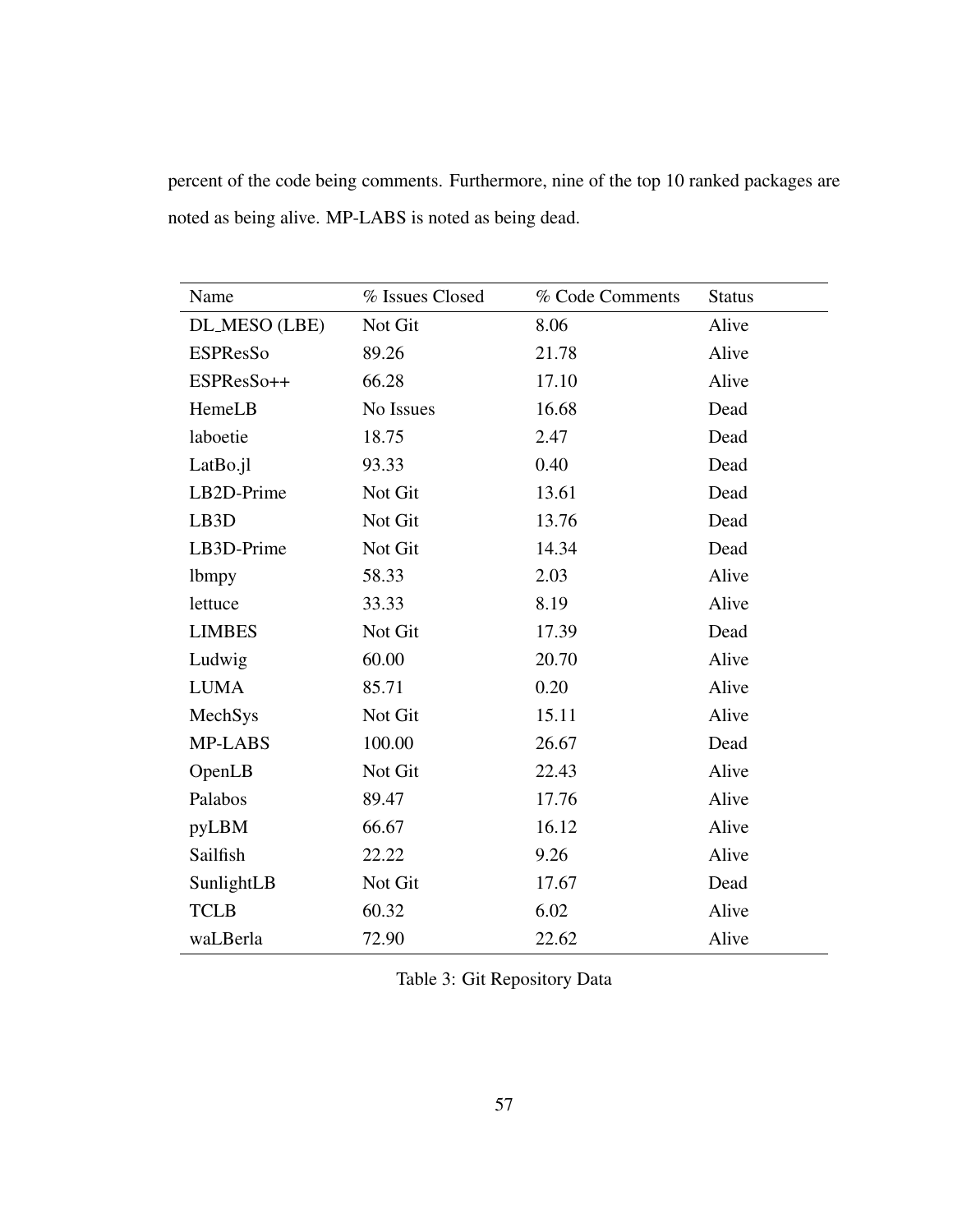## 4.8 Reusability

Each software package was measured for the total number of source code files. A larger number of source files was associated with increased reusability due to increased modularization. Some packages have more features than others, consequently contributing to reusablility since they have more source code that can be reused. The software packages were also reviewed for the presence of API documentation, which indicates that a software package was developed with interaction between other software applications in mind.

<span id="page-67-0"></span>

Figure 9: AHP Reusability Score

Figure [9](#page-67-0) shows the reusability ranking of the software packages using AHP. Software packages with a high score have thousands of source code files and API documentation. The highest scoring packages, ESPResSo and waLBerla, have extensive functionality, in-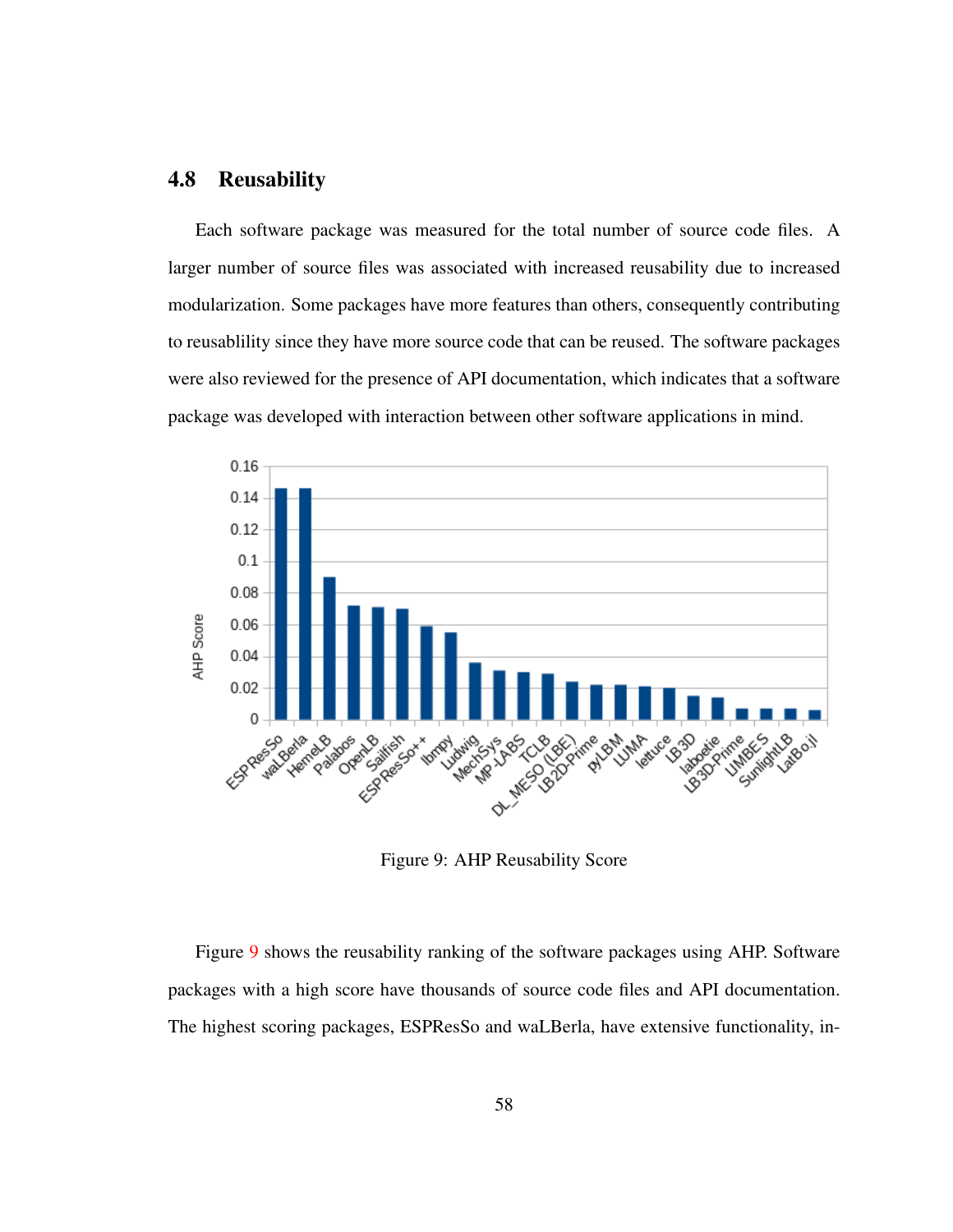cluding graphical visualizations as well as modeling that does not use LBM. For this reason a comparison with other software packages is not on a level field. However, these packages do have an abundance of reusable components. Furthermore, nine of the top 10 ranked packages are noted as being alive. HemeLB is noted as being dead.

| Name              | <b>Text Files</b> | <b>Binary Files</b> | LOC     | LOC /<br>Avg.    |
|-------------------|-------------------|---------------------|---------|------------------|
|                   |                   |                     |         | <b>Text File</b> |
| DL_MESO (LBE)     | 310               | 51                  | 170223  | 549              |
| <b>ESPResSo</b>   | 1309              | 86                  | 186700  | 143              |
| ESPResSo++        | 5328              | 66                  | 969196  | 182              |
| HemeLB            | 1065              | 48                  | 95104   | 89               |
| laboetie          | 133               | $\mathbf{1}$        | 48403   | 364              |
| LatBo.jl          | 41                | $\boldsymbol{0}$    | 42172   | 1029             |
| LB2D-Prime        | 82                | 19                  | 54755   | 668              |
| LB <sub>3</sub> D | 99                | 76                  | 39766   | 402              |
| LB3D-Prime        | 23                | 6                   | 12944   | 563              |
| lbmpy             | 201               | 28                  | 46489   | 231              |
| lettuce           | 62                | $\boldsymbol{0}$    | 5529    | 89               |
| <b>LIMBES</b>     | 26                | $\mathbf{1}$        | 4872    | 187              |
| Ludwig            | 859               | 32                  | 109811  | 128              |
| <b>LUMA</b>       | 312               | 19                  | 4370670 | 14000            |
| MechSys           | 324               | 3                   | 85543   | 264              |
| MP-LABS           | 307               | 3                   | 43124   | 140              |
| OpenLB            | 1104              | 5                   | 209034  | 189              |
| Palabos           | 1829              | 67                  | 547623  | 299              |
| pyLBM             | 258               | 85                  | 32314   | 125              |
| Sailfish          | 632               | 11                  | 69398   | 110              |
| SunlightLB        | 36                | $\mathbf{1}$        | 7646    | 212              |
| <b>TCLB</b>       | 535               | 7                   | 43226   | 81               |
| waLBerla          | 2395              | 67                  | 848146  | 353              |

<span id="page-68-0"></span>Table 4: Module Data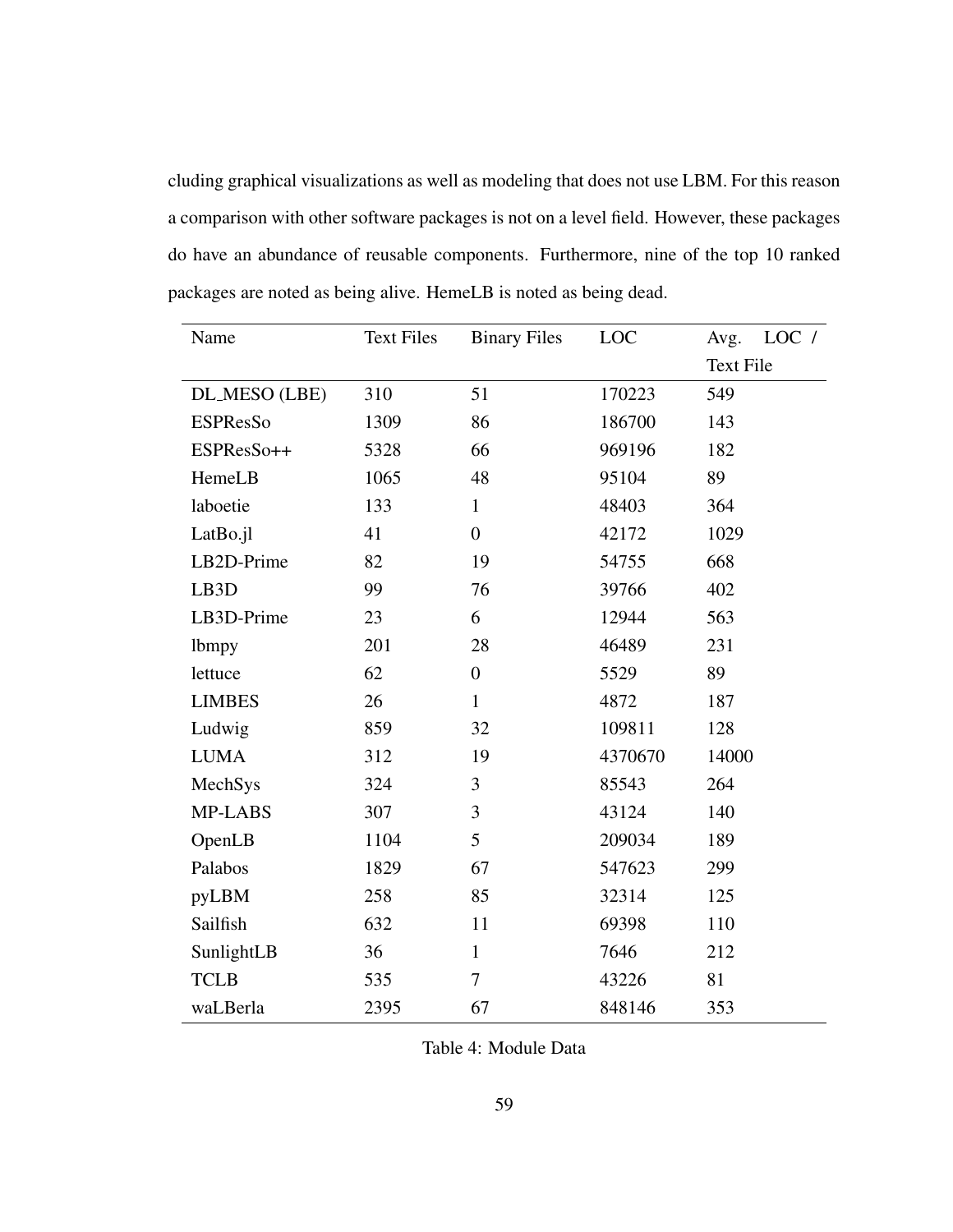Table [4](#page-68-0) shows file and line of code data of the software packages. Packages with a high reusability score do not have many LOC per text file, generally having a few hundred lines or less. This suggests that the source code of these packages is likely functionally modularized, and modules could be reused in other projects.

There was a strong focus on modularity when designing the waLBerla framework to enhance productivity, reusability, and maintainability [\[3\]](#page-135-4). Its software design has enabled waLBerla to be successfully applied in several projects as a basis for various extensions [\[3\]](#page-135-4).

# 4.9 Surface Understandability

Ten random source code files of each software package were reviewed for several measures. This assessment of surface understandability may not perfectly reflect each package due to the practical limitation of only being able to test 10 files.

All of the packages appear to have a consistent indentation and formatting style. Only LUMA and HemeLB explicitly identify coding standards that are used during development. Generally, the software packages use consistent, distinctive, and meaningful code identifiers. Only four packages (LB2D-Prime, LB3D-Prime, LIMBES, MP-LABS) appear to use vague identifiers, such as single letters for variables. Symbolic constants were observed in the source code of 12 packages. The constants are used for various parameters, mathematical constants, and matrix definitions. All of the packages are well commented and the comments clearly indicate what is being done. Domain algorithms are noted in the source code of 11 packages. Table [4](#page-68-0) suggests that the software packages are modularized to various degrees. When observing the source code files, it was found that 13 of the packages have a consistent style and order of function parameters.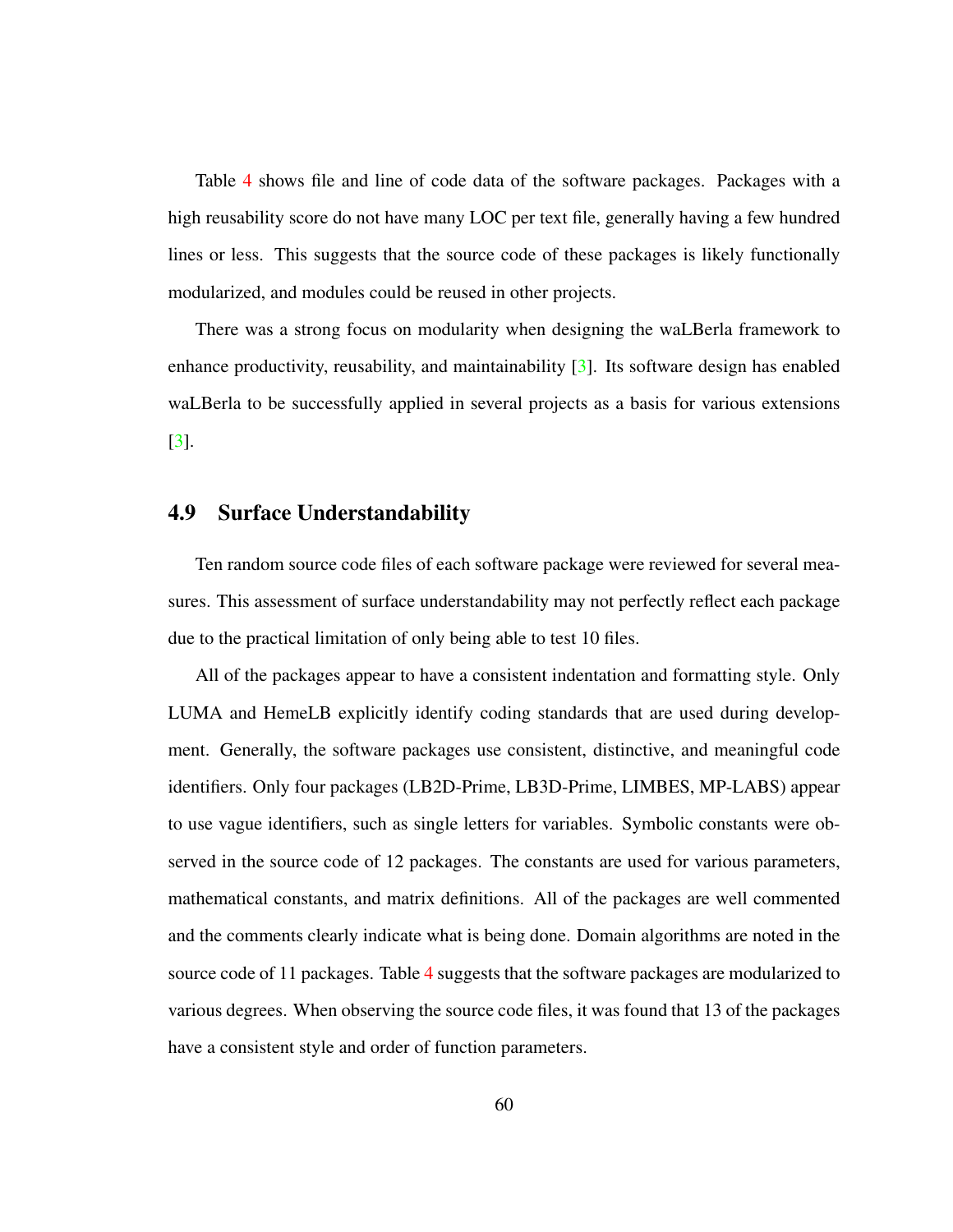<span id="page-70-0"></span>

Figure 10: AHP Understandability Score

Figure [10](#page-70-0) shows the surface understandability ranking of the software packages using AHP. Software packages with a high score have a consistent indentation and formatting style, and consistent, distinctive, and meaningful code identifiers. They also have symbolic constants, and explicitly identify mathematical and LBM algorithms. Their comments are clear and indicate what is being done in the source code. The source code is well modularized and structured. Furthermore, four of the top five ranked packages are noted as being alive.

# 4.10 Visibility and Transparency

Software package artifacts were reviewed for the identification of a specific development model, like a waterfall of agile development model, and the presence of documen-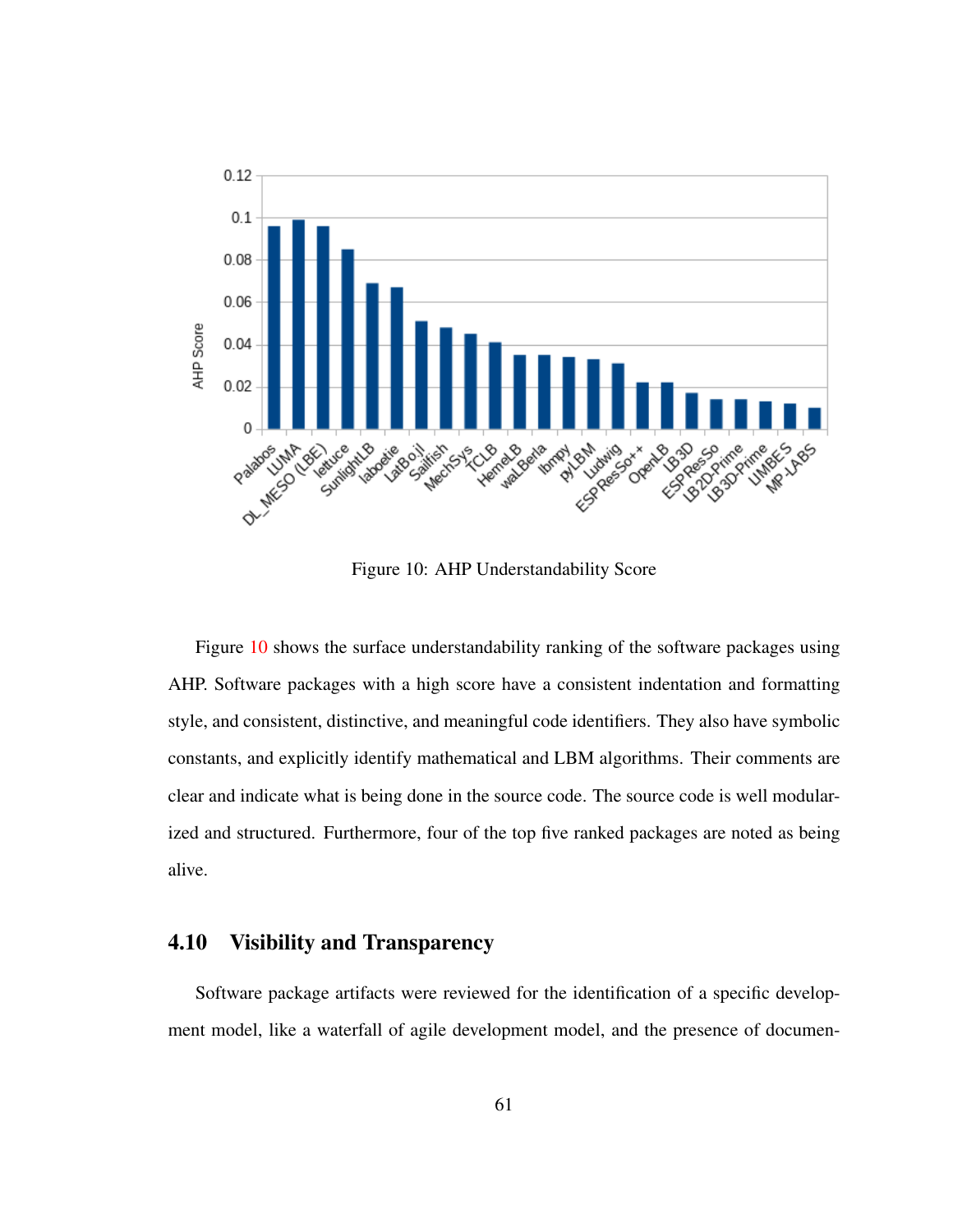tation recording the development process and standard. They were also reviewed for the identification of the development environment, and the presence of release notes. The packages tended to not explicitly use well-known development models. This was also noted in the interviews with developers, as detailed below. The development teams of these packages are fairly small and easily organized without the need for such processes. Seven of the software packages did have some artifacts outlining the general development process, how to contribute, and the status of the package or its components. Eight of the packages have artifacts that note the development environment. While this information could help developers, and would improve transparency, the small close-knit nature of the development teams make explicitly publicly specifying this information practically unnecessary. Version release notes were found in nine of the software packages.



Figure 11: AHP Visibility and Transparency Score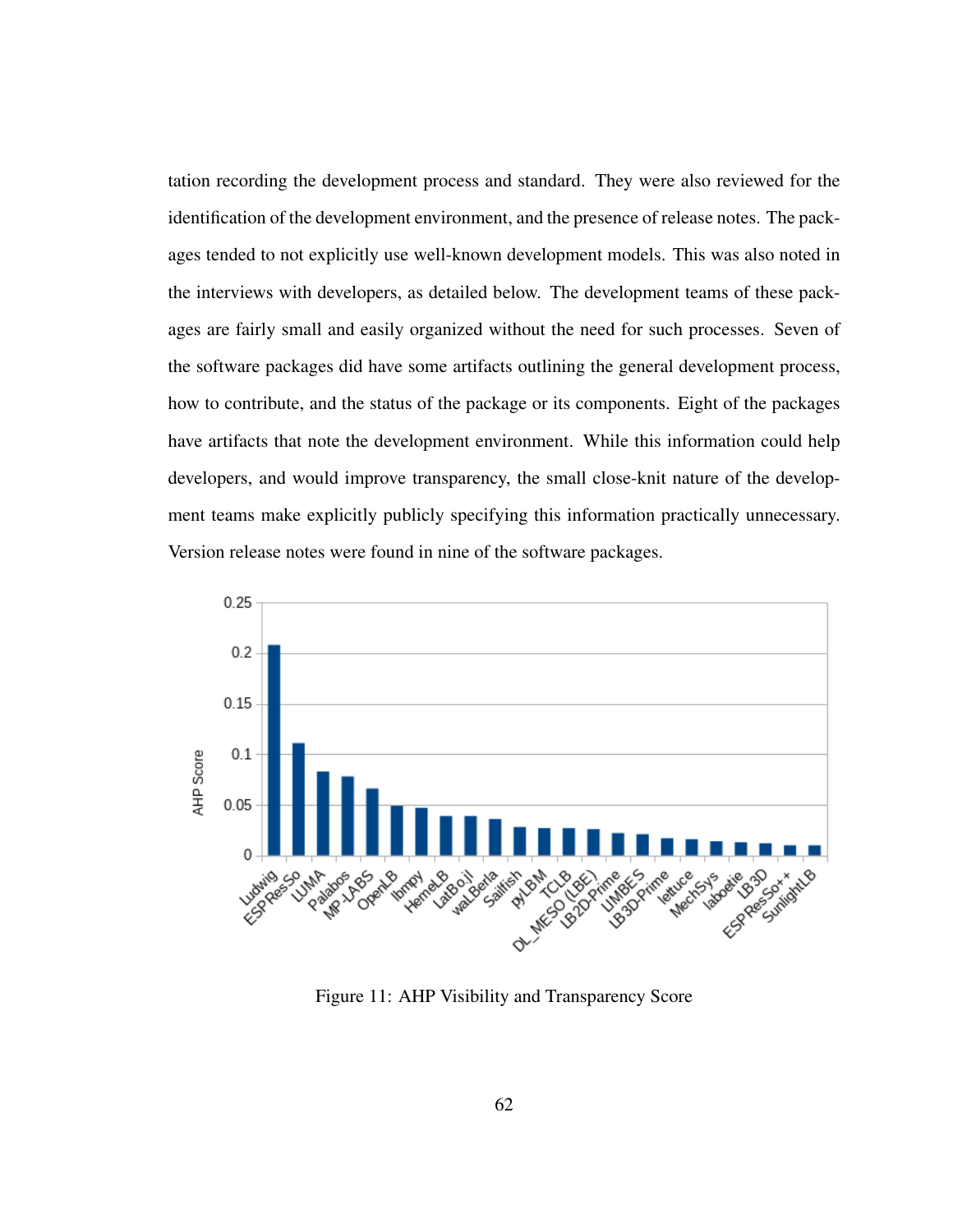Figure [11](#page-71-0) shows the visibility and transparency ranking of the software packages using AHP. Software packages with a high score have an explicit development model and defined development process. They also had detailed and easy to access notes accompanying software releases. Furthermore, four of the top five ranked packages are noted as being alive. MP-LABS is noted as being dead.

<span id="page-72-0"></span>

# 4.11 Overall Quality

Figure 12: AHP Overall Score

Figure [12](#page-72-0) shows the overall ranking of the software packages using AHP. Software packages with an overall high score had ranked high in at least several of the individual qualities that were quantitatively measured. The overall ranking is found with an assump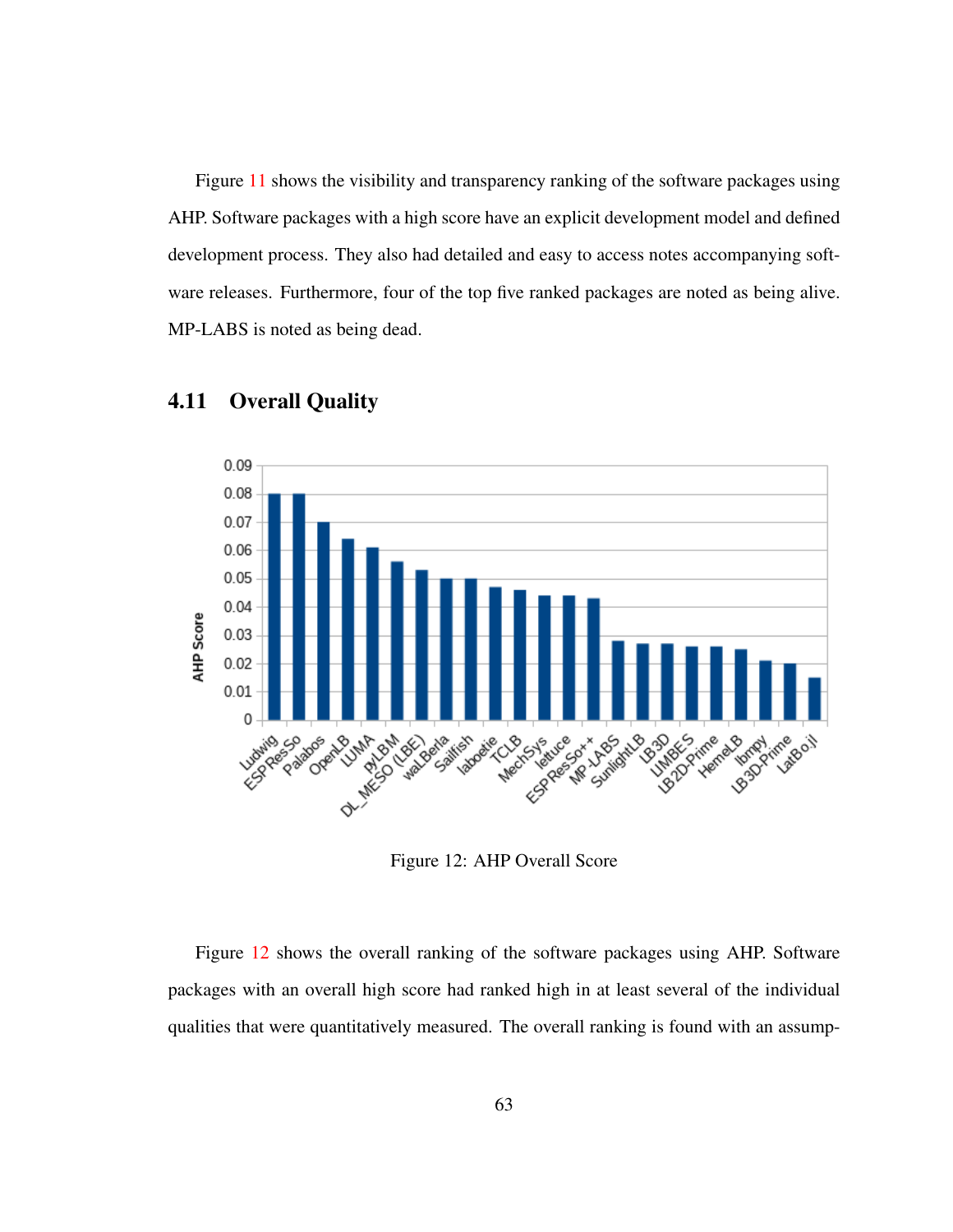tion of an equal weighting of all qualities. If the qualities were weighed differently, the overall software package ranking would change.

Looking at the top three ranked packages, Ludwig scored high in surface correctness and verifiability, surface robustness, surface usability, maintainability, and visibility and transparency. ESPResSo had achieved a relative high score in installability, surface correctness and verifiability, surface usability, maintainability, reusability, and visibility and transparency. Palabos scored high in installability, surface reliability, surface robustness, maintainability, and understandability.

Section [6.5](#page-98-0) further analyzes these findings and offers some software quality recommendations for future development of LBM software.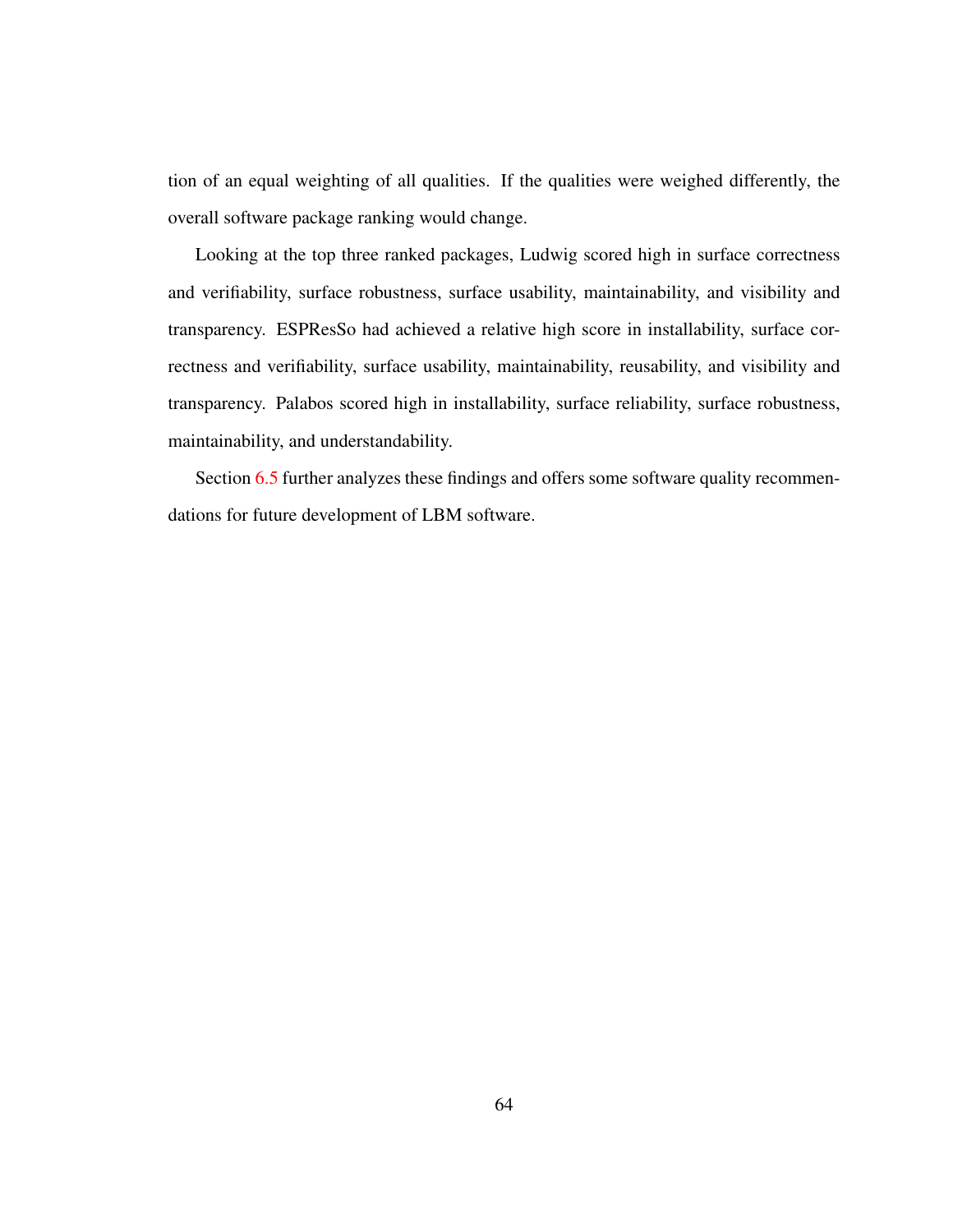# <span id="page-74-0"></span>5 Qualitative Findings From Developer Interviews

This section presents the qualitative findings from data that was gathered during interviews with developers for qualities listed in Section [3.2.](#page-42-0) The interview questions are found in Appendix [B.](#page-127-0)

# 5.1 Surface Correctness and Verifiability

Interviews with developers confirmed that these software packages are developed by domain experts with backgrounds in physics, mathematics and mechanical engineering. It was noted in these interviews that some of the developers do not have formal software engineering education. Some of the development teams include computer scientists. Despite a lack of visible domain documentation and a resulting lower surface correctness and verifiability score, it is clear that some of the software packages were developed by teams with significant domain knowledge on account of the academic backgrounds of their developers.

Interviews suggested a more frequent use of both unit testing and continuous integration in the development processes than what was observed from the initial survey. For example, OpenLB, pyLBM, and TCLB use such methods during development despite this not being explicitly clear from an analysis of the material available online. The correctness and verificablity of such packages is not measured well using surface analysis.

Several interviewed developers alluded to difficulty with testing the correctness of large numbers of features, and some even manually tested program output. The use of well defined unit testing tools could decrease the time spent testing some feature.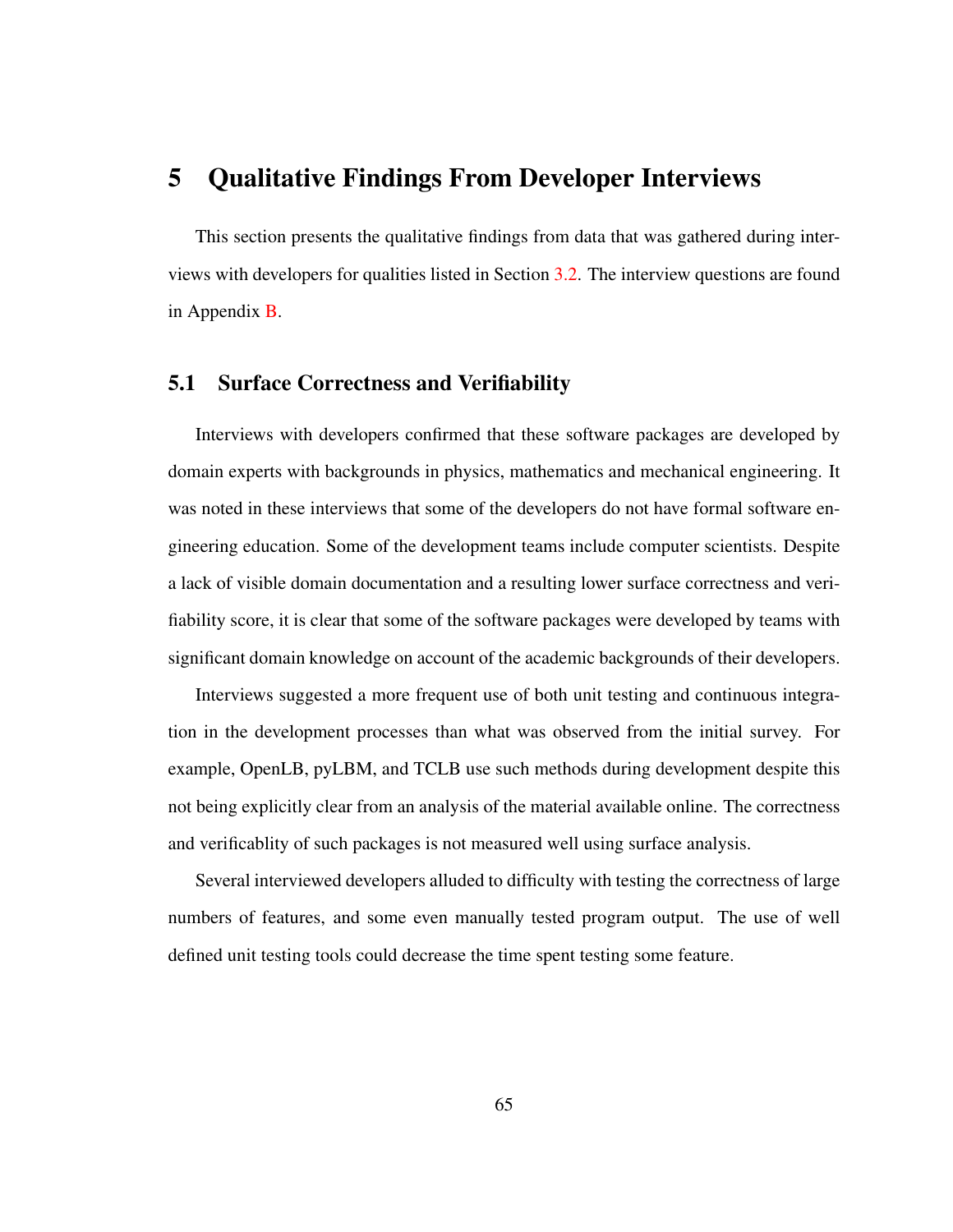# 5.2 Surface Usability

Interviews with developers revealed several usability issues. Some users have misunderstood the boundaries of LBM and CFD, and have combined or applied methods that are not physically sound. Sometimes users have applied LBM to poorly defined or inappropriate fluid dynamics problems. For example, they may wish to model flow through or around a structure despite having limited information about the structure or its environment, and having little previous knowledge of CFD. The users do not realize the limitations of the methods, of the software, and do not understand the requirements to properly model a problem with the software. As the developer of TCLB noted, such software packages are not designed to be used "out of the box" in a plug and play fashion, and it could take months or more to set up the CFD problems correctly. Developers of some software packages, including ESPResSo, mitigated this by editing the source code to prevent users from "combining methods that are not physically sound together", and by updating the documentation to better inform users of LBM limitations, and of the requirements to properly model appropriate problems, including what algorithms and parameters to use.

Some additional but infrequent software usability issues were commented on by the developers. Users have had trouble with installation and understanding how to maneuver the interfaces and how to set up or run models. These issues are addressed by various user support models, including frequently asked questions sections on the software package websites, user guides, and hardware and software requirements specifications.

One software package (ESPResSo) changed some of its scripting language to Python to make it more usable. The developer commented that this was "the biggest step in terms of usability over the years", further commenting that "most people in the field know [Python]" and that "it's easy to learn".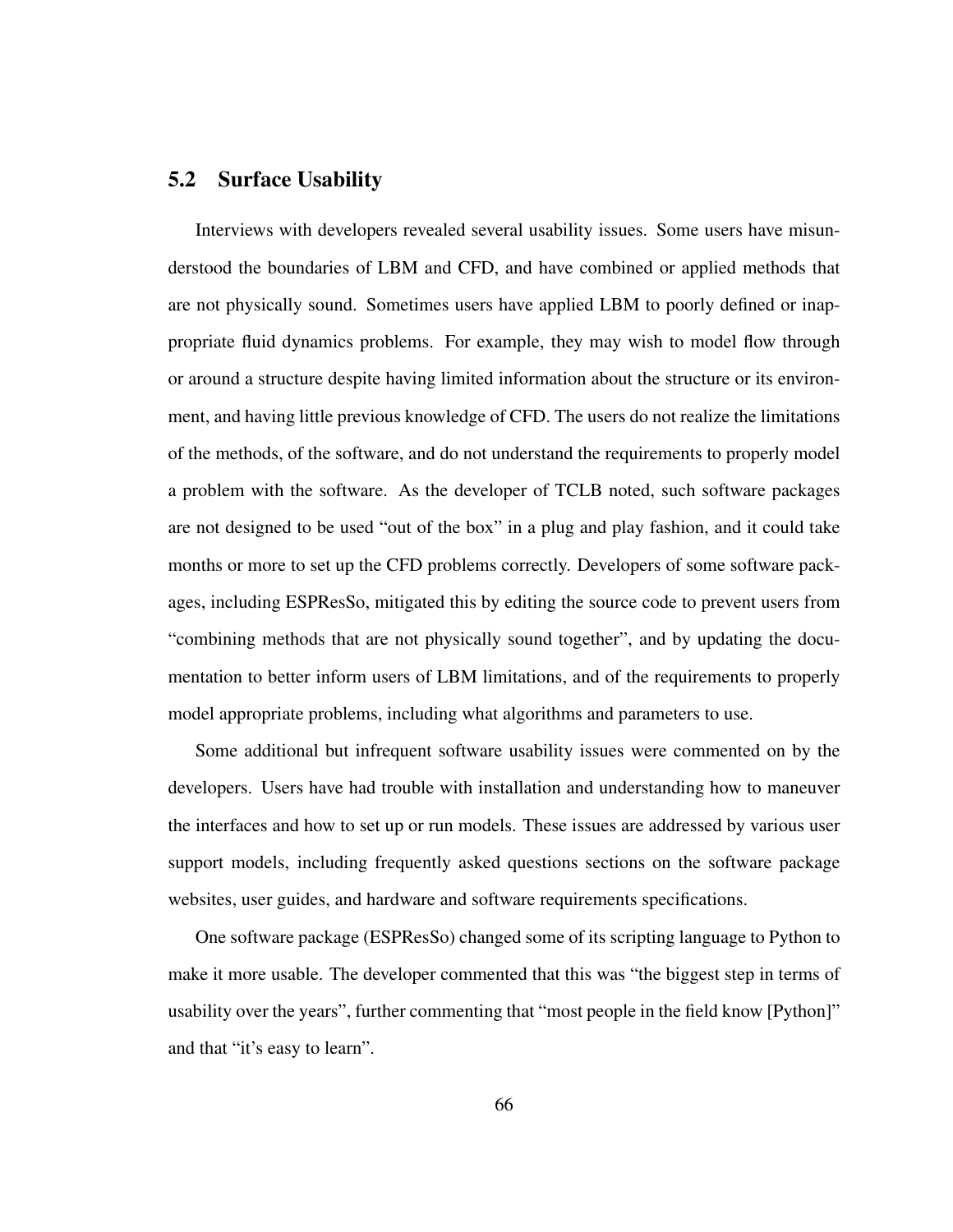# 5.3 Maintainability

Interviews with developers revealed that most projects do have a defined process for accepting contributions from team members. The packages rarely get contributions from outside developers, but the process would be similar as for the aforementioned group.

Contributions are made through GitHub, and are then reviewed and pulled by lead developers, often with consultation with a group of core developers depending on the organizational model. Continuous integration is part of the process for some packages.

Some developers noted that their software package does not have well defined contributing guide in the repository, but it might be a good idea to add one in the near future. They would be happy to see contribution from outside of their organization, but currently this does not happen.

Furthermore, maintainability has been addressed by increasing source code modularity, reducing duplicate information, and improving abstraction by developing well defined interfaces. This was noted by the developers of ESPResSo and pyLBM. Several software packages have had sections of their code base redeveloped with languages that the developers felt are more understandable and readable, and that are better supported, such as Python. Data structures have also been redeveloped and storage has been improved. A developer of pyLBM mentioned that the geometries and models of their system had been "decoupled", using abstraction and modularization of the source code, to make it "very easy to add [new] features".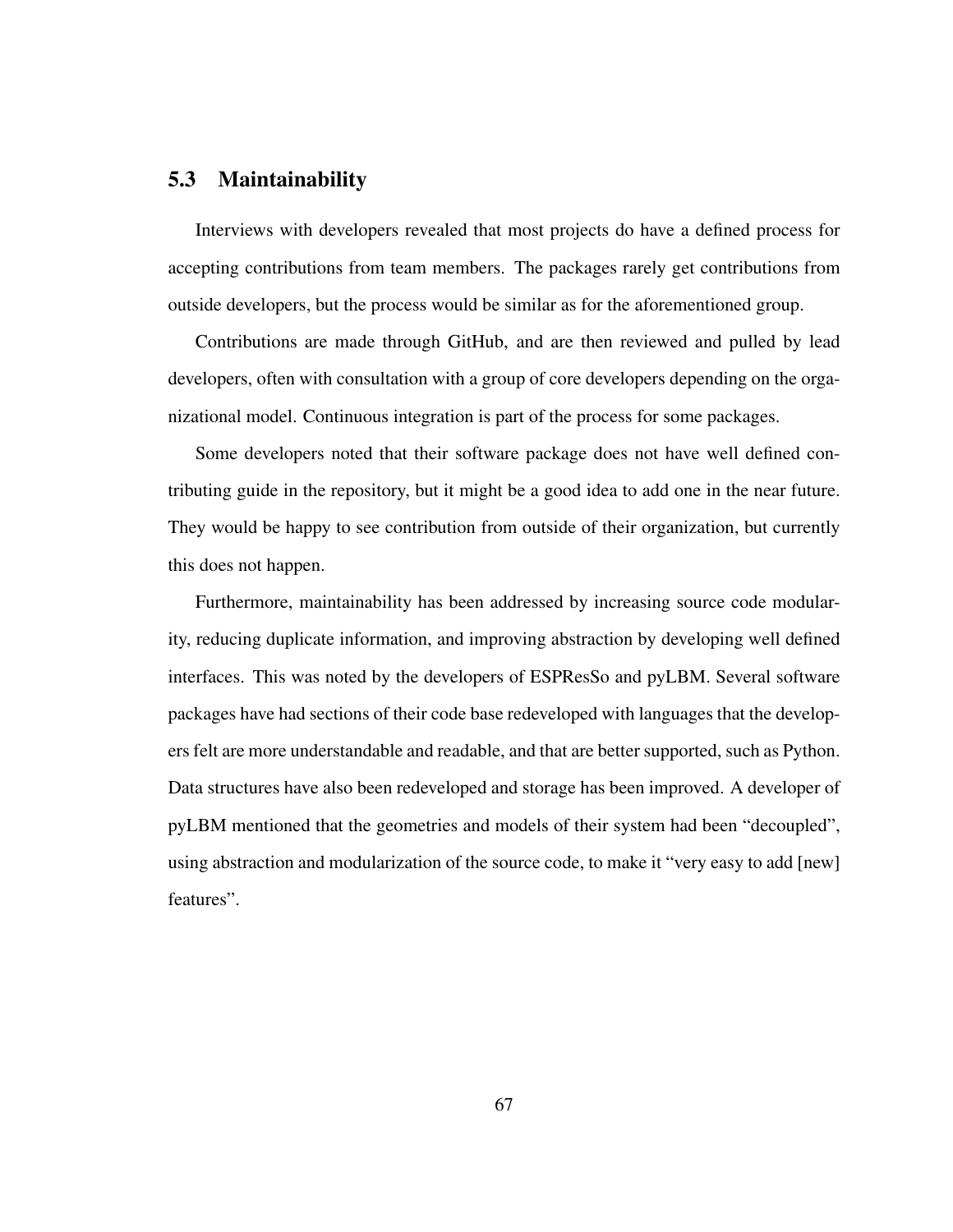# 5.4 Modifiability

Software packages were not quantitatively measured for modifiability. In this project we asked developers to comment on modifiability when we interviewed them. Specifically, we asked if ease of future changes to the system, modules, and code blocks was considered when designing the software. We also asked if any measures had been taken to ensure the ease of future changes. All of the developers that were interviewed noted that the ease of future changes was considered and that measures to ensure it had been taken, including requiring the separation of software components in the source code architecture.

A high degree of code modularity and abstraction was noted by developers as a measure to ensure the ease of future changes. This can be ensured by separating components and hiding information behind well defined interfaces. The developer of ESPResSo also noted that some of the code base was transitioned from  $C$  to  $C_{++}$ , which could ease modifiability of that software package. The developer of TCLB noted that their software package was designed to allow for the addition of some LBM features, but changes to major aspects of the system would be difficult. For example, "implementing a new model will be an easy contribution", but changes to the "Cartesian mesh...will be a nightmare". Furthermore, the package was designed with flexible data structures and storage in mind.

Some software packages, like Palabos, provide validation benchmarks for their core fundamental algorithmic ingredients  $[22]$ . The stated intent of these benchmarks is to showcase the validity and usefulness of the package to stimulate the development of thirduser extensions. The Palabos package identifies as a development framework for modeling problems in various CFD areas.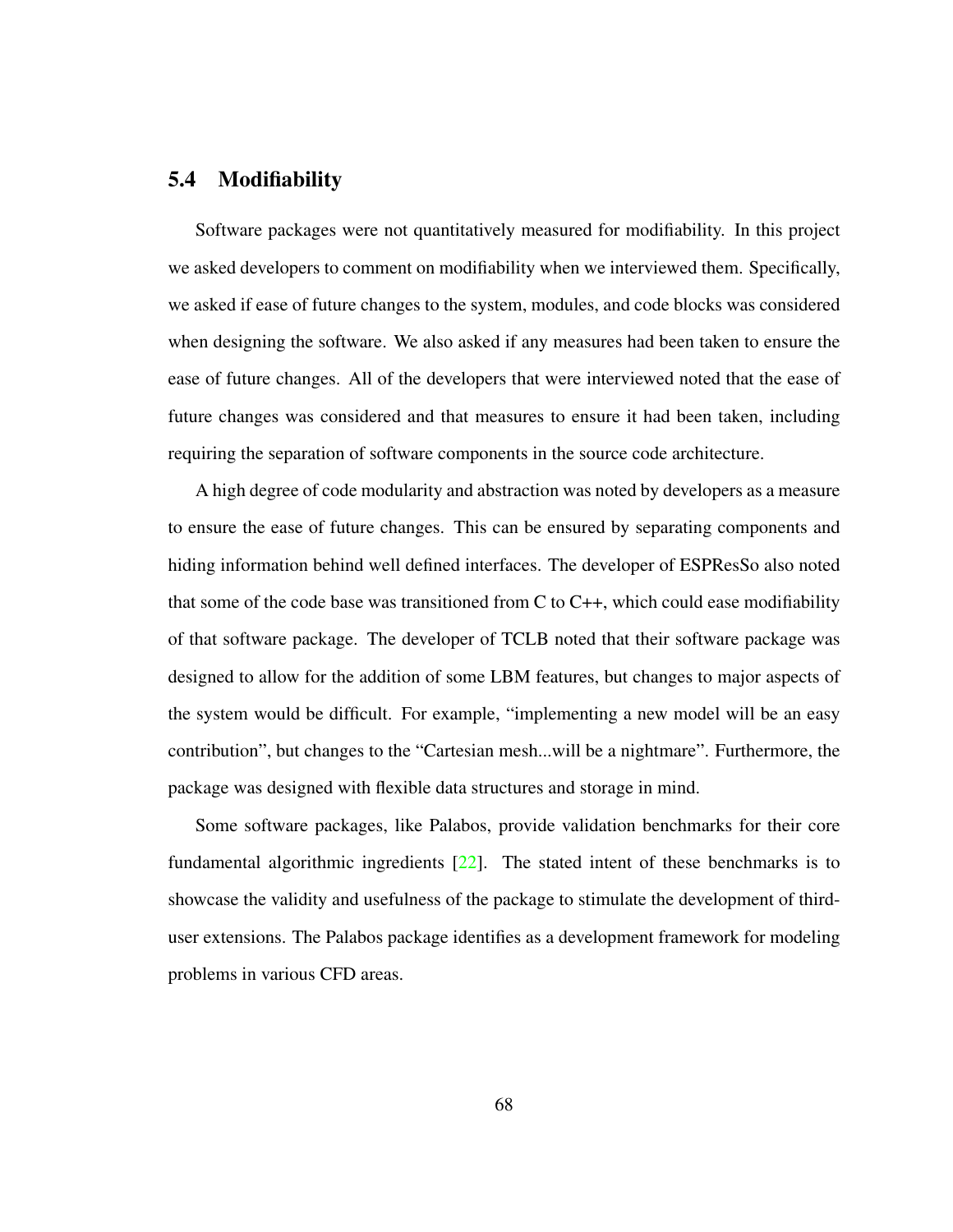# 5.5 Surface Understandability

Software developers noted that they believe users have generally found their packages to be understandable. The interviewed developer of ESPResSo commented that some users have attempted to run physically incompatible LBM methods, and the solution was to edit the code to prevent such combinations, as well as to update the documentation to prevent misunderstanding the methods. Similarly, a developer of pyLBM noted that some users had issues setting up parameters for LBM schemes. The solution to this was to update the interface where these parameters are set, as well as to add functionality to test the stability of the parameters. A developer of OpenLB noted that some users lack the background knowledge to easily model fluid dynamics problems using their software. A frequently asked questions section was added to their package website to help users find answers to common questions. The package also has detailed documentation, including guides and usage requirements specification, to better help users understand the software.

# 5.6 Traceability

Software packages were not quantitatively measured for traceability. In this project we asked developers to comment on traceability, specifically on their software package's documentation and how it fit into their development process.

The interviewed developer of ESPResSo noted that all major additions to their package had accompanying changes to artifacts and documentation. They noted that considerable effort had been put into the documentation. They further commented that they want to lower the entry barrier for new developers, and because of that their package has a considerable amount of developer documentation. This documentation informs developers on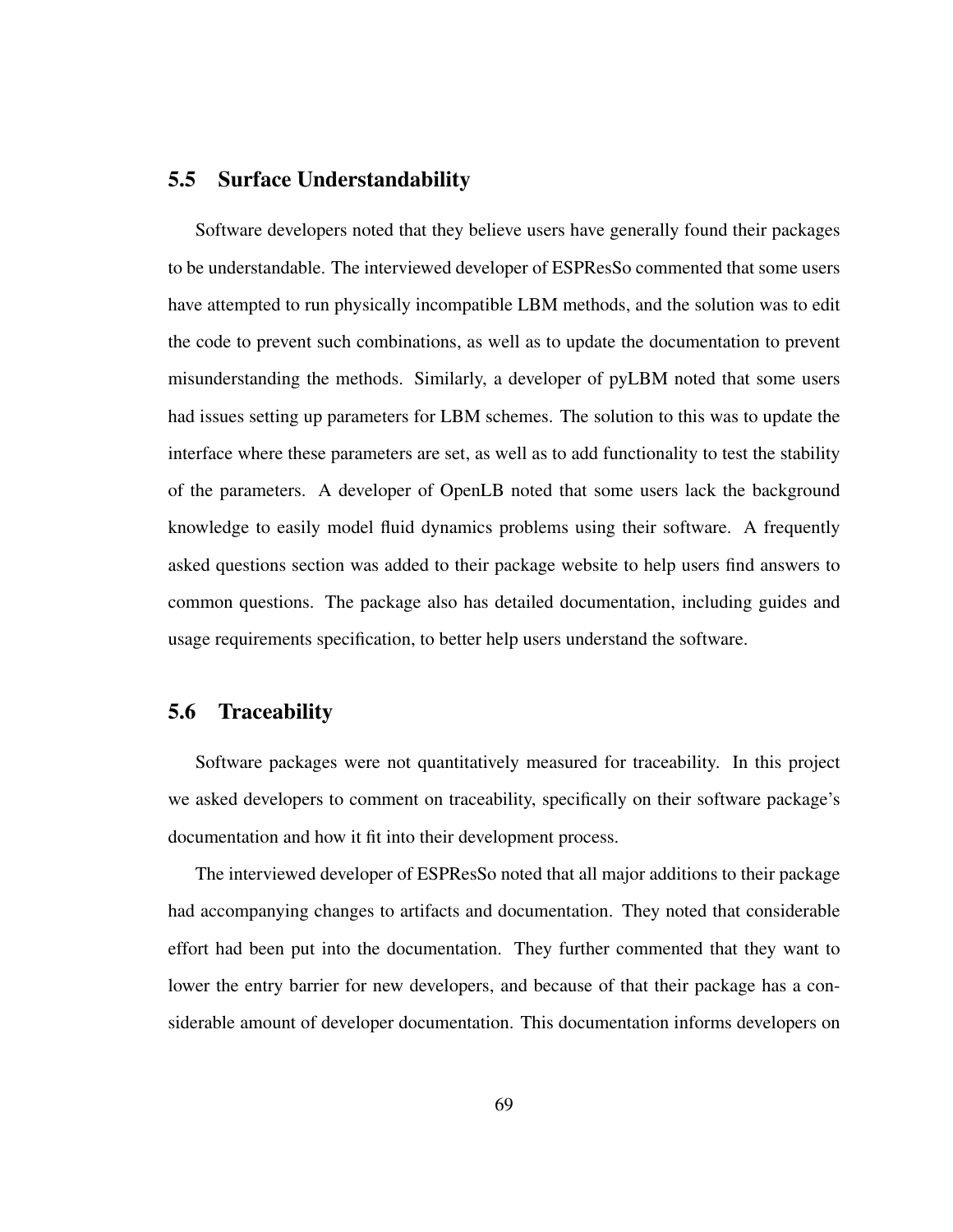how to get started, and orients them to the artifacts, source code, and system architecture, as well as how the software package build system works, and how the coupling between the simulation engine and the interface works.

Developers noted the importance of documentation for both the users and developers of their software. New features are always added to the documentation. The developers use documentation to stay up to date on the status of the software package, and to help expand features, like computational models or algorithms. This is necessary so that the coding standard for these models is kept consistent with new developers.

The importance of documentation for both users and developers was stressed throughout the interviews. However, it was noted several times that a lack of time and funding has a negative affect on the documentation. Most of the developers are scientific researchers evaluated on the scientific papers that they produce. Writing and updating documentation is something that is done in their free time, if that time arises. Sometimes it is a last priority for the developers. Finding ways to hasten updating documentation would increase the frequency of such updates and benefit both users and developers.

The developer of OpenLB noted the use of documentation generators like Doxygen. It would be advisable for more projects to use such automatic document generation tools, since some projects do not do this.

# 5.7 Visibility and Transparency

Developers were asked to comment on the obstacles in their development process. The developer of ESPResSo noted that a lot of their source code had been written with a specific application in mind, and that there is too much coupling between components. Addressing this issue would help with code modifiability and reusability. Updating the development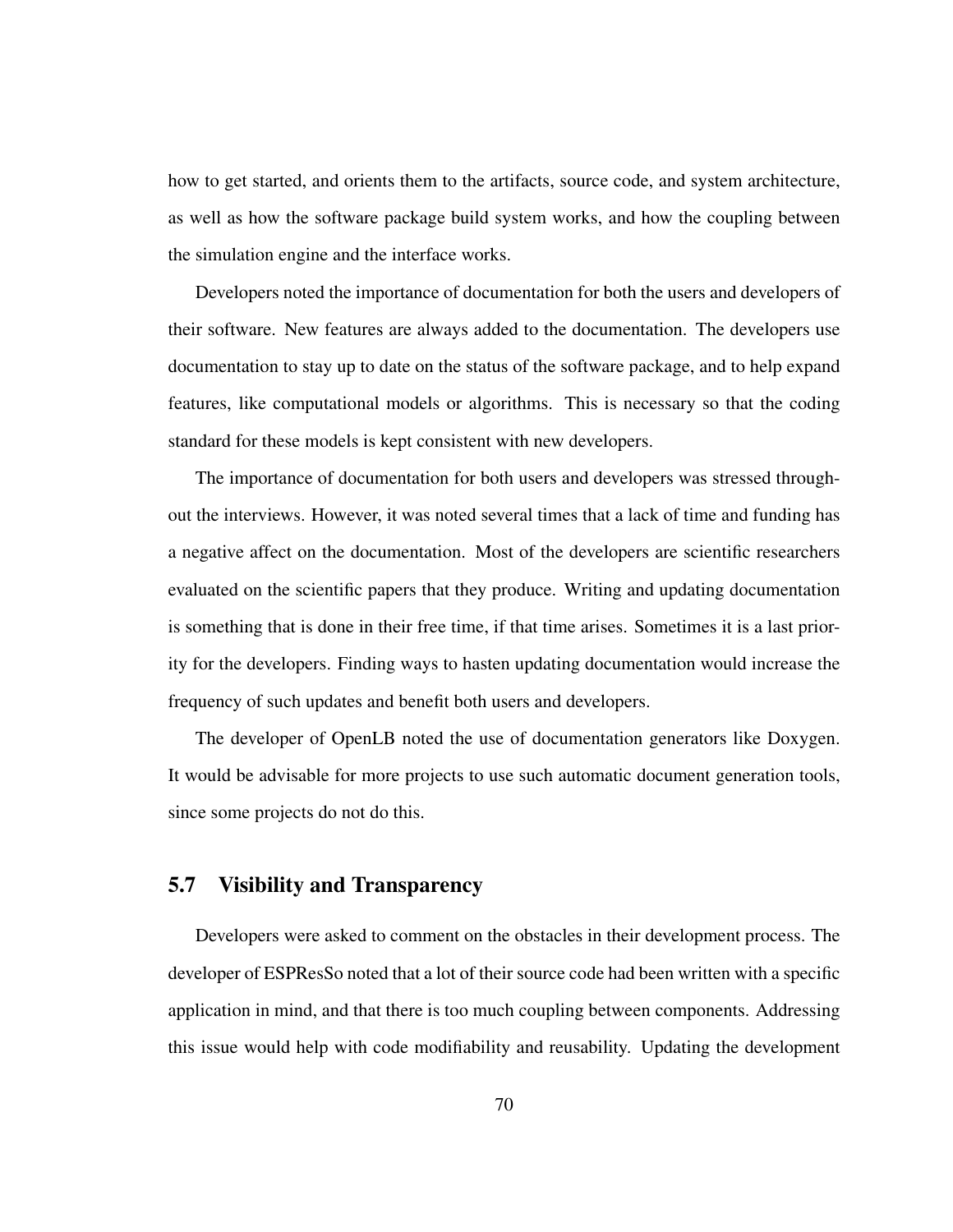process would help resolve this issue and prevent such issues in the future. Improving the visibility of software changes and a peer review process would also help. Improving the software engineering education or experience of developers is also an idea that was brought up by several developers. Specifically, developers should always write code that is decoupled and modular, and should keep in mind the visibility of their contributions by better updating documentation and ensuring that their contributions are transparent to the rest of the developers. This would help catch issues in the contributions, and improve source code maintenance.

According to the interviewed developer of ESPResSo, some obstacles to the development processes of their package had been overcome by the introduction of continuous integration practices, and a peer review process for contributions. These practices decrease development and maintenance times. The developer of TCLB mentioned that their package had two sets of code, for executing the models on the CPU and GPU, and that maintenance was decreased by introducing macros, a practice which became a common part of the development process.

Developers were also asked how documentation fits into their development process. Several developers noted that developer documentation plays an important role in familiarizing potential contributors to the software system architecture. Without the guidance that the documentation provides it would be unlikely that contributions would pass the peer review process.

None of the software packages whose developers were interviewed have a formal software development model. The packages all have fairly small development teams. These teams do accept outside contributors, but generally the teams are tight-knit, often working at the same institution, although one of the packages has an international team. The devel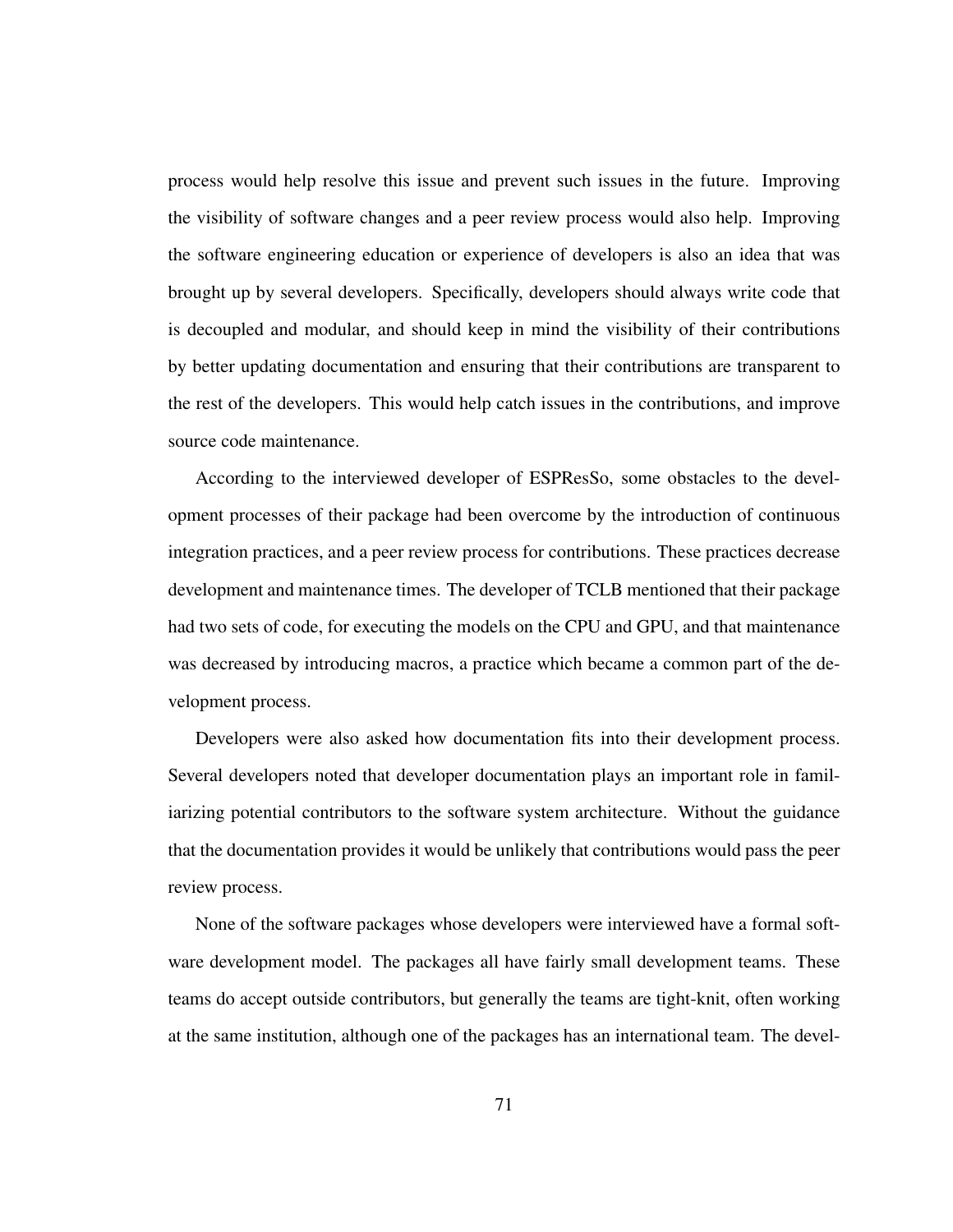oper of ESPResSo noted that while no formal model is used, their development model is something similar to a combination of agile and waterfall development models.

The developers noted similar project management processes. For teams of only a couple of developers, the addition of new features or major changes are discussed with the entire team. Projects with more than a couple of developers have lead developer roles. These lead developers review potential additions to the software. The software packages use GitHub for managing the project. Typically there are several development branches as well as the master branch.

# 5.8 Reproducibility

Software packages were not quantitatively measured for reproducibility. In this project we asked developers to comment on reproducibility when we interviewed them.

Developers were asked if they have any concern that their computational results would not be reproducible in the future, and if they had taken any steps to ensure reproducibility.

The developer of ESPResSo noted a comparison of the results of their methods against manually calculated results. These comparison tests are automatically run for all source code changes. The tests are run when a pull request is opened on GitHub. Even once these tests are complete, a peer review process is done before changes are fully committed to the appropriate branch. The results for all of the LBM schemes on the software package development branch are also frequently compared for correctness, ensuring that the system output reflects the expected output.

Several developers noted that they currently do not have a system in place to test for reproducibility, but it is of interest and could be implemented in the future. Generally, the mathematical foundations of the models are verified, but the output of the software package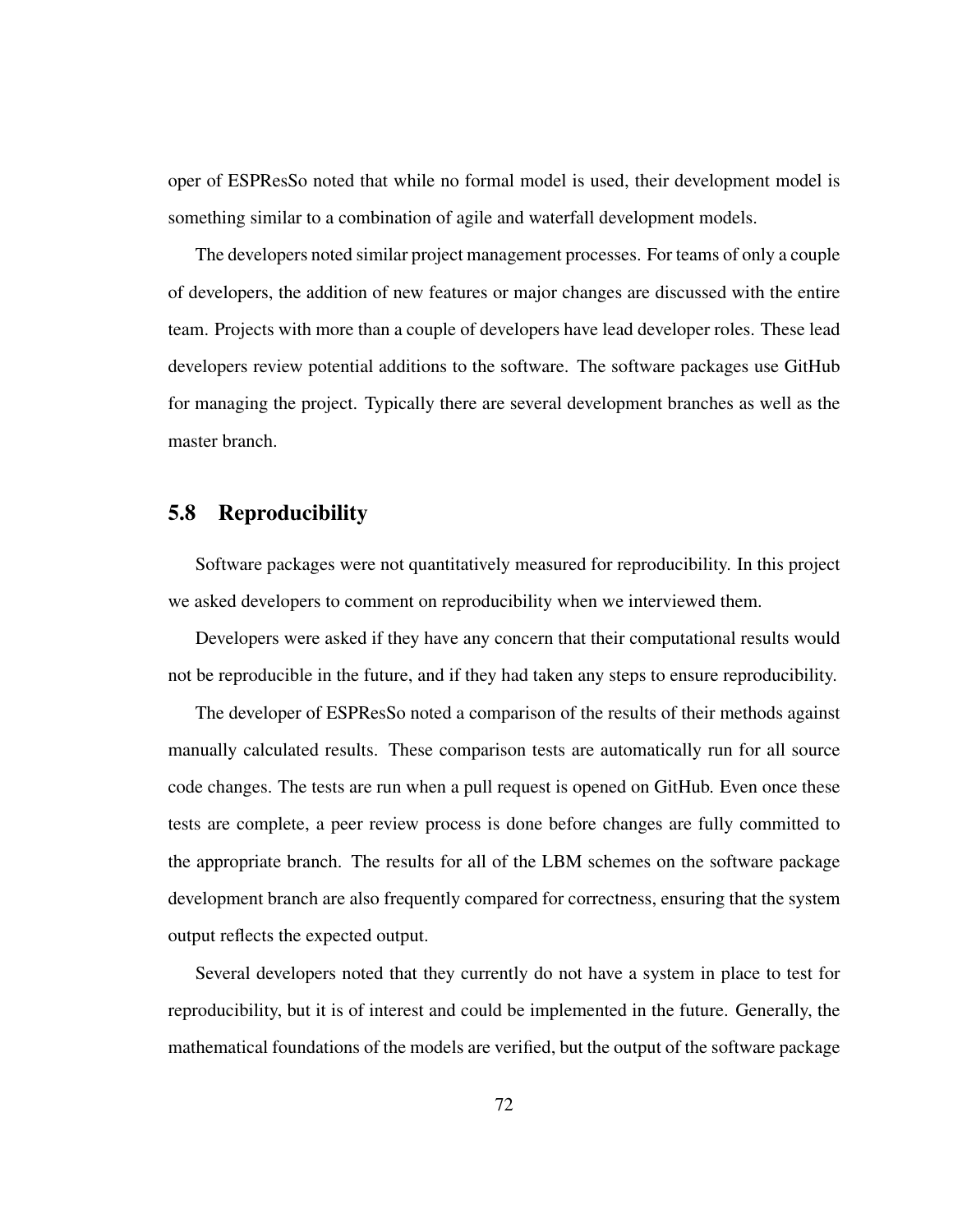is not compared to other output. Depending on the package and how it outputs solutions, it may not be practical or feasible. A correct output may not be exactly reproducible, as it may be dependent on a probability distribution, so strictly comparing results may not be appropriate.

The source code and artifacts of some software packages may be reproducible. There is considerable variance in the quality of software specifications and other developer documentation. Some packages are well detailed, and translating the specifications into source code will produce similar results across developers. Developers were not asked to comment on the reproducibility of their source code from their requirements specifications and design documentation. This question should be considered in the next iteration of state of the practice assessments.

# 5.9 Unambiguity

Software packages were not quantitatively measured for unambiguity. In this project we asked developers to comment on unambiguity when we interviewed them.

Developers were asked if they thought that the current documentation can clearly convey all necessary knowledge to the users, and if they had taken any steps to ensure clarity.

The developer of ESPResSo noted that their documentation was meant for users that are already familiar with the underlying physics and CFD methods. These concepts are not explained in detail within the documentation. Users should acquire this knowledge from suitable external sources. The documentation focuses on how to technically use the software package, and includes a user guide and tutorial walk through of how to set up and run a simulation. With this in mind, the developer believes that their documentation is in reasonable shape for users with a minimum knowledge of the underlying physics. If new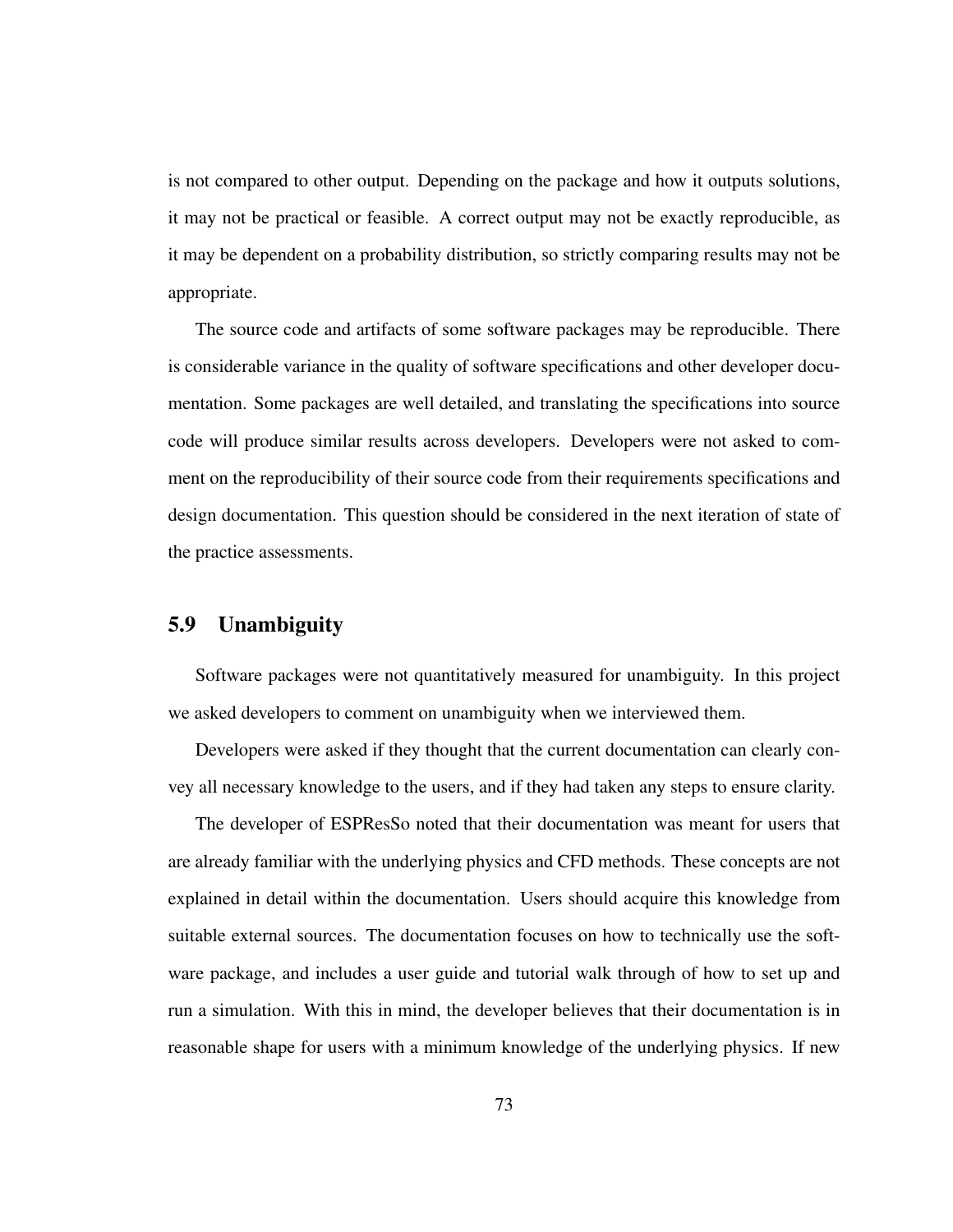users have technical questions these can be addressed in further revisions of the documentation. New developers should find that the documentation is reasonably clear and useful. Information that is missing, like detailed explanations of dependencies, is referenced in the documents.

The developer of pyLBM also noted that their documentation was in reasonable shape, but that they "need more [user] feedback to improve [it]". They also noted that they believe a lack of knowledge of the underlying physics and CFD concepts can be an issue for some users. This information can be referenced in the documentation, but it is not something that the documentation needs to detail.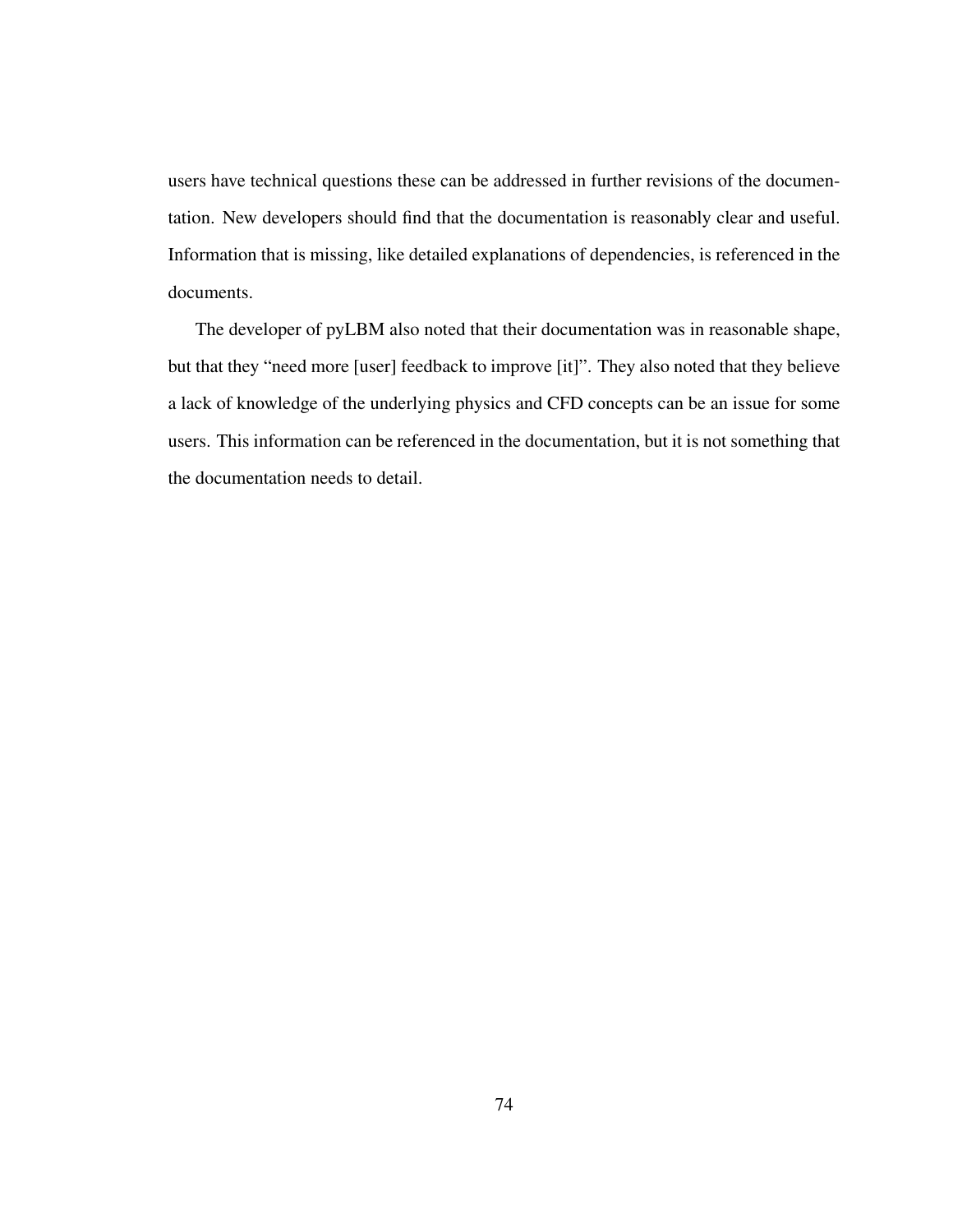# 6 Answers To Research Questions

This section answers the research questions listed in Section [1.1](#page-11-0) using the quantitative data presented in Section [4,](#page-53-0) qualitative data presented in Section [5,](#page-74-0) additional data from software package repositories and artifacts, and domain expert feedback. Each subsection answers one of the research questions. Software package artifacts are examined in Section [6.1,](#page-84-0) tools are listed in Section [6.2,](#page-88-0) development principles, processes, and methodologies are discussed in Section [6.3,](#page-90-0) development pain points are explored in Section [6.4,](#page-93-0) and our recommendations for improving software qualities are presented in Section [6.5.](#page-98-0) A comparison between our designations of the software packages to community rankings is made in Section [6.6.](#page-109-0) Finally, threats to the validity of this assessment are noted in Section [6.7.](#page-113-0)

# <span id="page-84-0"></span>6.1 Artifacts Present

This subsection answers the research question: What artifacts are present in current software packages?

The software packages were examined for the presence of artifacts, which were then categorized by frequency. We have grouped them into common, less common, and rare artifacts in Table [5.](#page-85-0) Common artifacts were found in 16 to 23 ( $>70\%$ ) of the software packages. Less common artifacts were found in 8 to 15 (35-70%) of the software packages. Rare artifacts were found in 1 to 7  $\left(\langle 35\% \rangle\right)$  of the software packages.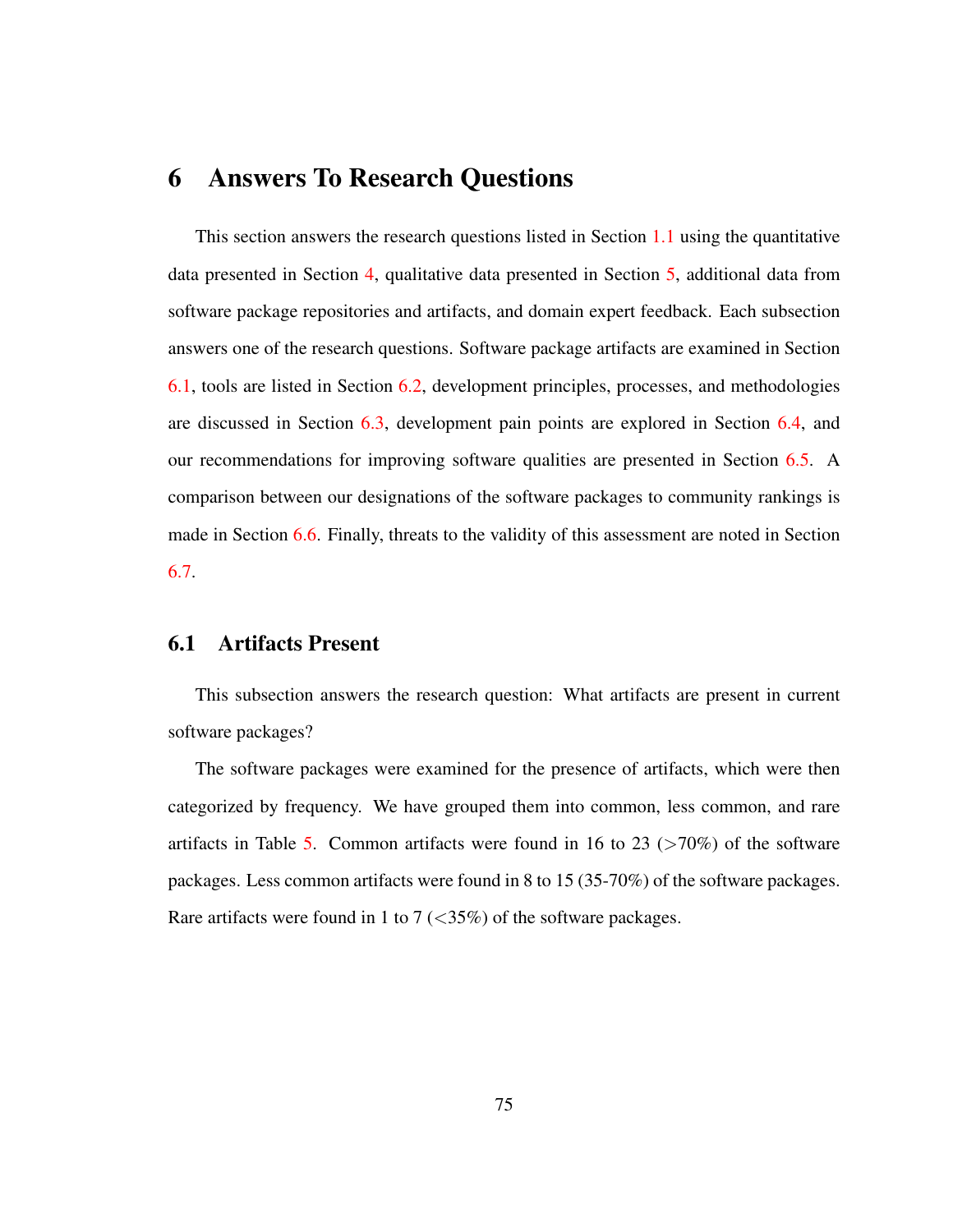| Common                                         |
|------------------------------------------------|
| Authors / Developers List                      |
| <b>Bug Tracker</b>                             |
| <b>Dependency Notes</b>                        |
| <b>Installation Guide / Instructions</b>       |
| License                                        |
| <b>List of Related Articles / Publications</b> |
| Makefile / Build File                          |
| <b>README</b> File                             |
| Requirements Specification / Theory Notes      |
| Tutorial                                       |
| Less Common                                    |
| Change Log / Release Notes                     |
| Design Documentation                           |
| <b>Functional Specification / Notes</b>        |
| Performance Information / Notes                |
| Test Plan / Report / Script / Data / Cases     |
| <b>User Manual/Guide</b>                       |
| <b>Version Control</b>                         |
| Rare                                           |
| <b>API</b> Documentation                       |
| Developer / Contributor Manual / Guide         |
| FAQ / Forum                                    |
| Verification and Validation Plan / Notes       |
| Video Guide (including YouTube)                |

<span id="page-85-0"></span>Table 5: Artifacts Present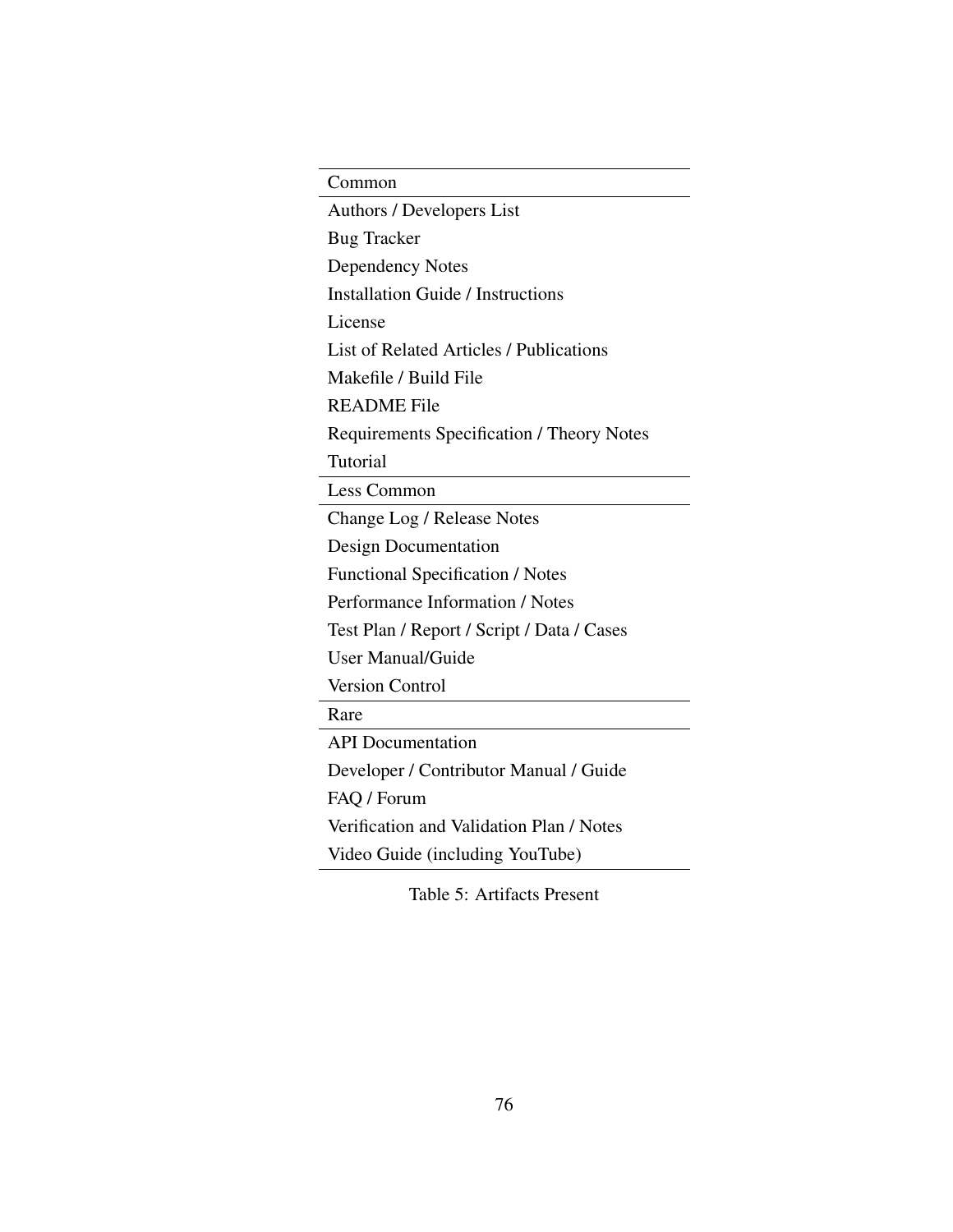#### 6.1.1 Common Artifacts

All of the top four AHP ranked packages, ESPREsSo, Ludwig, OpenLB, and Palabos, have each of the commonly found artifacts, except only three of them have a requirements specification or theory notes. Palabos is the only one of these four packages that does not have an artifact from this category.

The common artifacts contribute to the quality of the software in the following ways. A list of authors and developers helps potential users and contributors contact project members to answer questions affecting many software qualities. A bug tracker helps with organizing improvements to the software. Dependency notes help users install the software, as does an installation guide. Makefiles or other automated build files decrease human error in the installation process. Licenses promote usage of the software. Requirements specifications, linked theory notes, and related articles and publications help make the software more understandable, decrease ambiguity, and help with verifying its correctness. README files also help with understandability. The tutorials help users become familiar with using the software.

### 6.1.2 Less Common Artifacts

The top four AHP ranked packages have most of the less common artifacts. At the time of data collection, only one (Palabos) of the four packages did not have a user manual or guide, but there was a broken link on the package website indicating that such an artifact might exist. This broken link was later fixed, but this is not reflected in our data because it was not present at the time of data collection. Despite the broken link, Palabos does have a detailed and informative website. Another one (Ludwig) of the top four packages does not appear to have publicly visible design documentation. A third package (OpenLB) from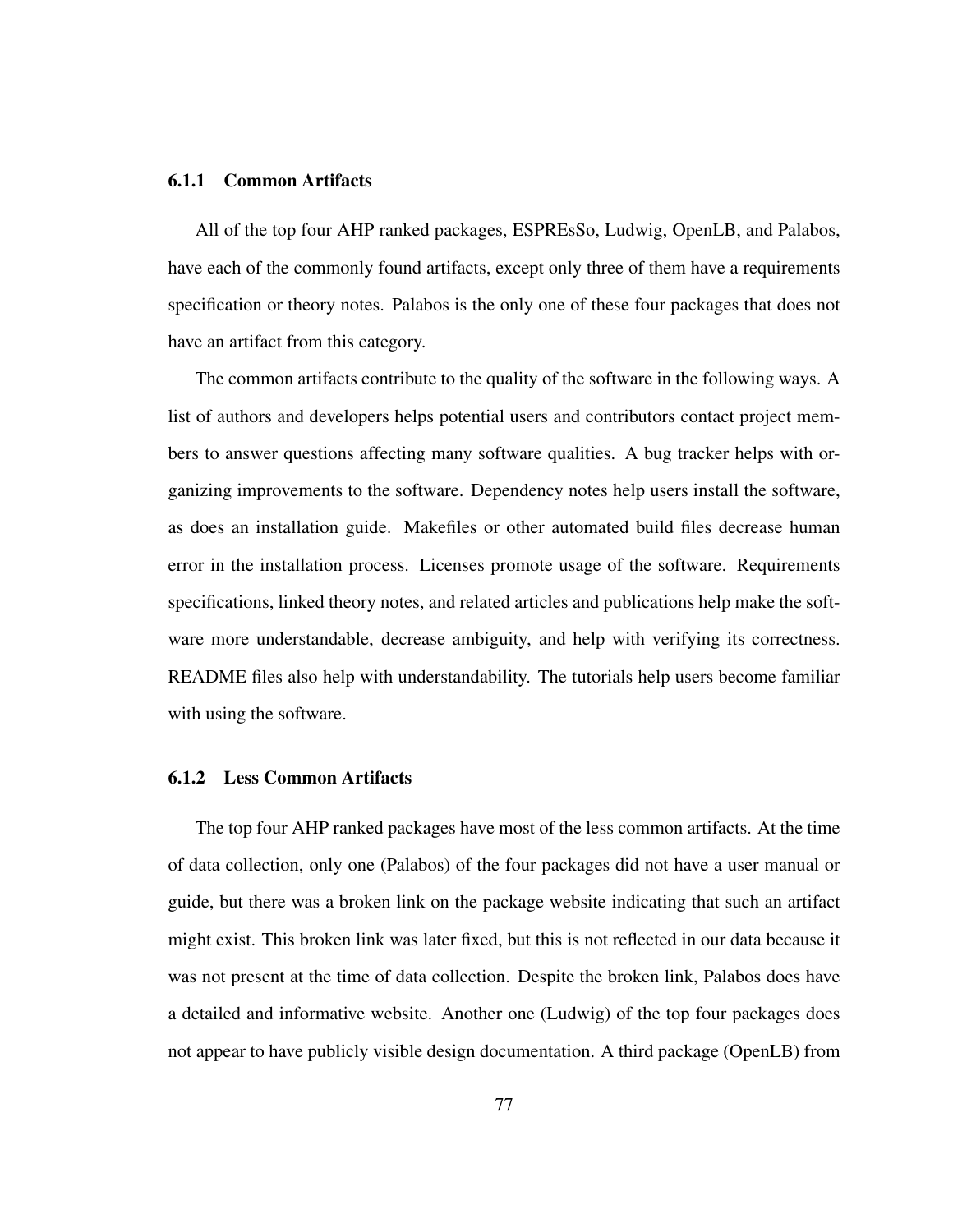the list does not appear to use a version control system. It is possible that such a system is used by the package since its website notes package version numbers, but the artifacts do not explicitly state the use of such a system.

The less common artifacts also contribute to software quality. A change log or release notes improve traceability of the software. Design documentation helps with maintaining, modifying, and reusing the software. Version control also helps to improve these qualities, as well as with traceability. Functional specifications and notes clarify the software, contributing to usability and understandability. A user manual also helps with those qualities and with installability, and correctness and verificability. Performance notes suggest that performance was considered when developing the software. Test plans, scripts, and cases, help verify correctness.

### 6.1.3 Rare Artifacts

It is not common for the top four AHP ranked packages to have many of the rare artifacts. None of the top four packages have any explicit API documentation. Three of these packages (ESPREsSo, Ludwig, Palabos) have information on contributing to the project. Two of them (OpenLB, Palabos) have a FAQ section or forum. One (OpenLB) has verification and validation notes, and a video guide of the software.

Although the artifacts were rarely found in our set of LBM software, they also contribute to software quality. API documentation helps with reusing the software. Developer and contributor manuals and guides help with maintainability, visibility and transparency. FAQs and forums improve usability of software. Verification and validation notes can be used to help check if a system meets specifications. Video guides can contribute to many software qualities, depending on the content of the video.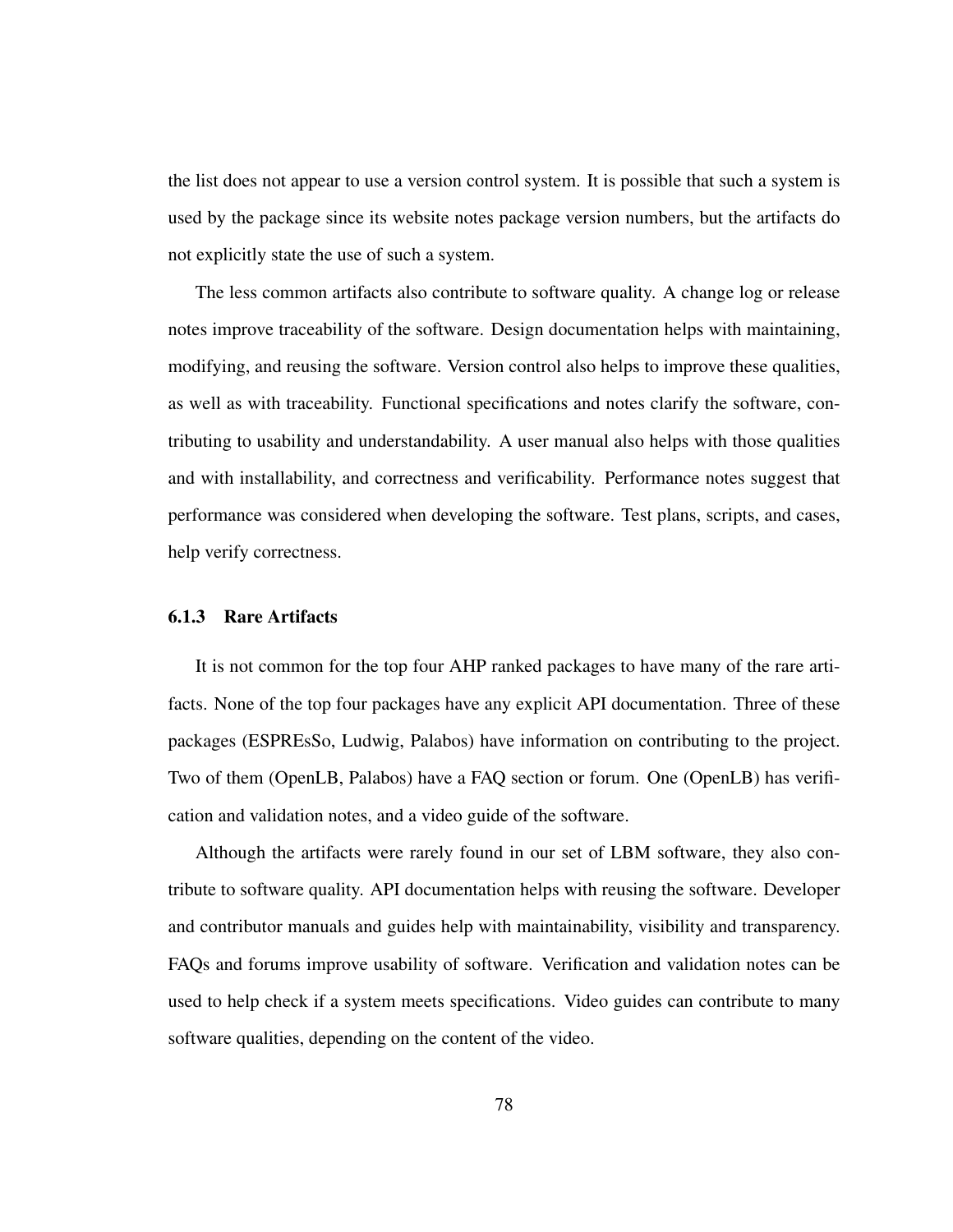# <span id="page-88-0"></span>6.2 Tools Used

This subsection answers the research question: What tools (development, dependencies, project management) are used by current software packages?

Software tools are used to support the development, verification, maintenance, and evolution of software, software processes, and artifacts [\[11\]](#page-135-0). Many tools are used by LBM software packages. The tools noted here are subdivided into development tools, dependencies, and project management tools.

#### 6.2.1 Development Tools

Development tools support the development of end products, but do not become part of them, unlike dependencies that remain in the application once it is released [\[11\]](#page-135-0). The following type of development tools were explicitly noted in the artifacts or web-pages of the 23 LBM packages that were assessed. It is likely that other tools, such as debuggers, were used but are not specified in our sources.

- Continuous Integration Tools • Compilers
- Code Editors • Unit Testing Tools
- Development Environment
- Runtime Environments • Correctness Verification Tools

The above tools can verify the correctness of software during its development. Only two (ESPResSo, Ludwig) of the software packages that were assessed mentioned using continuous integration tools, like Travis CI. Code editors and compilers were explicitly noted to have been used by several packages, and were likely used by all of them. One of the packages (Ludwig) explicitly noted the use of proprietary unit testing code written in C.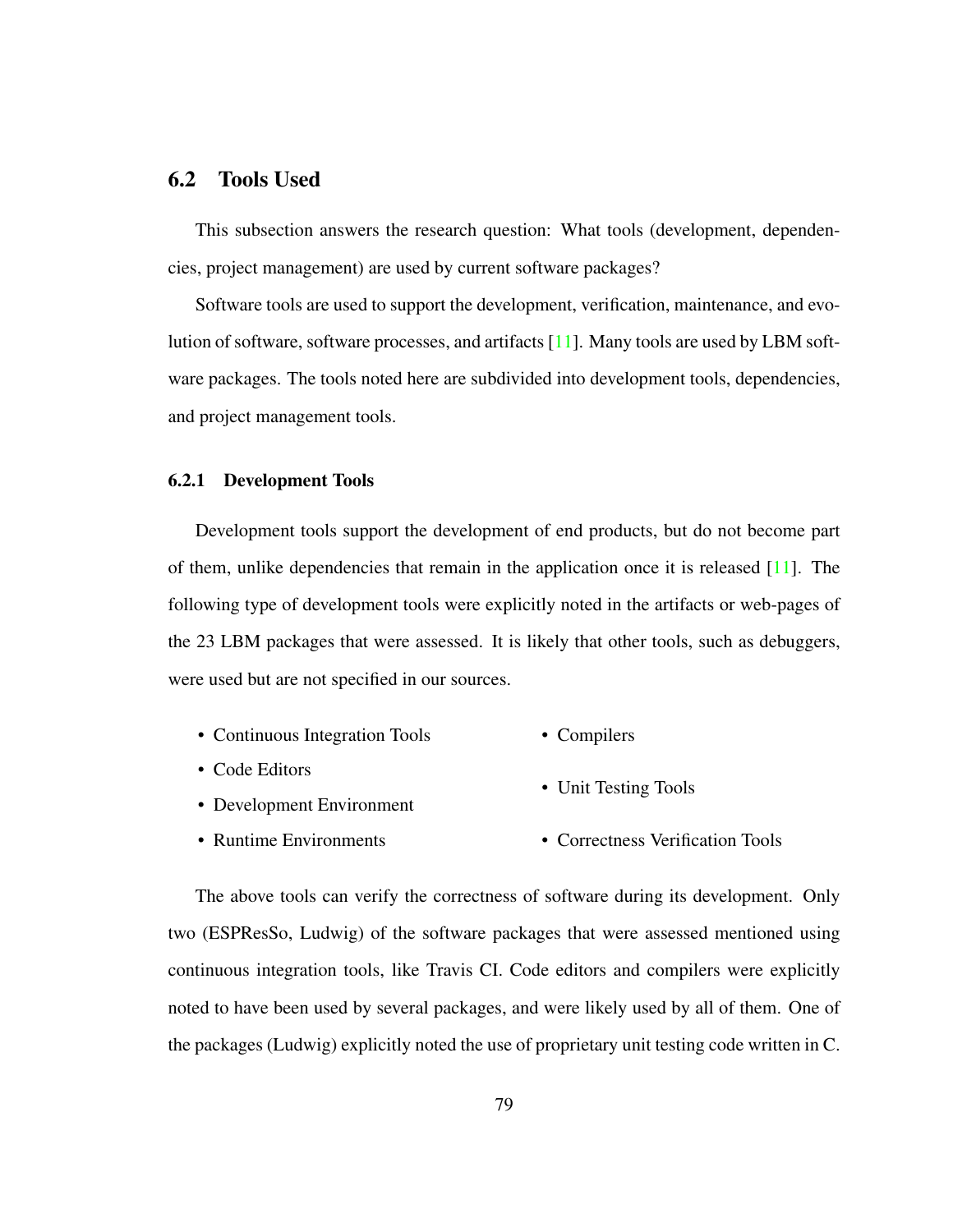Likewise, the use of proprietary code for verifying the correctness of output was noted by one (pyLBM) of the developers. It is likely that similar tools were used when developing other software packages.

#### 6.2.2 Dependencies

The following types of dependencies were explicitly noted in the artifacts or web-pages of the 23 LBM packages that were assessed. It is possible that other types of dependencies are part of these software packages, but are not clearly specified in their artifacts or web sites and because of that they are not listed here.

- Build Automation Tools • Domain Specific Libraries
- Technical Libraries

Most of the software packages use some sort of build automation tools, most commonly Make. They also all use various technical and domain specific libraries. Technical libraries include visualization (e.g. Matplotlib, ParaView, Pygame, VTK), data analysis (e.g. Anaconda, Torch), and message passing libraries (e.g. MPICH, Open MPI, PyZMQ). Domain specific libraries are scientific computing libraries (e.g. SciPy). Libraries that are not explicitly stated in artifacts, or were not noted during our observations, may fall outside of these categories.

### 6.2.3 Project Management Tools

Many of the software packages that were assessed were developed by teams of two or more people. Their work needed to be coordinated and managed. The following types of project management tools were explicitly noted in the artifacts, web-pages, or interviews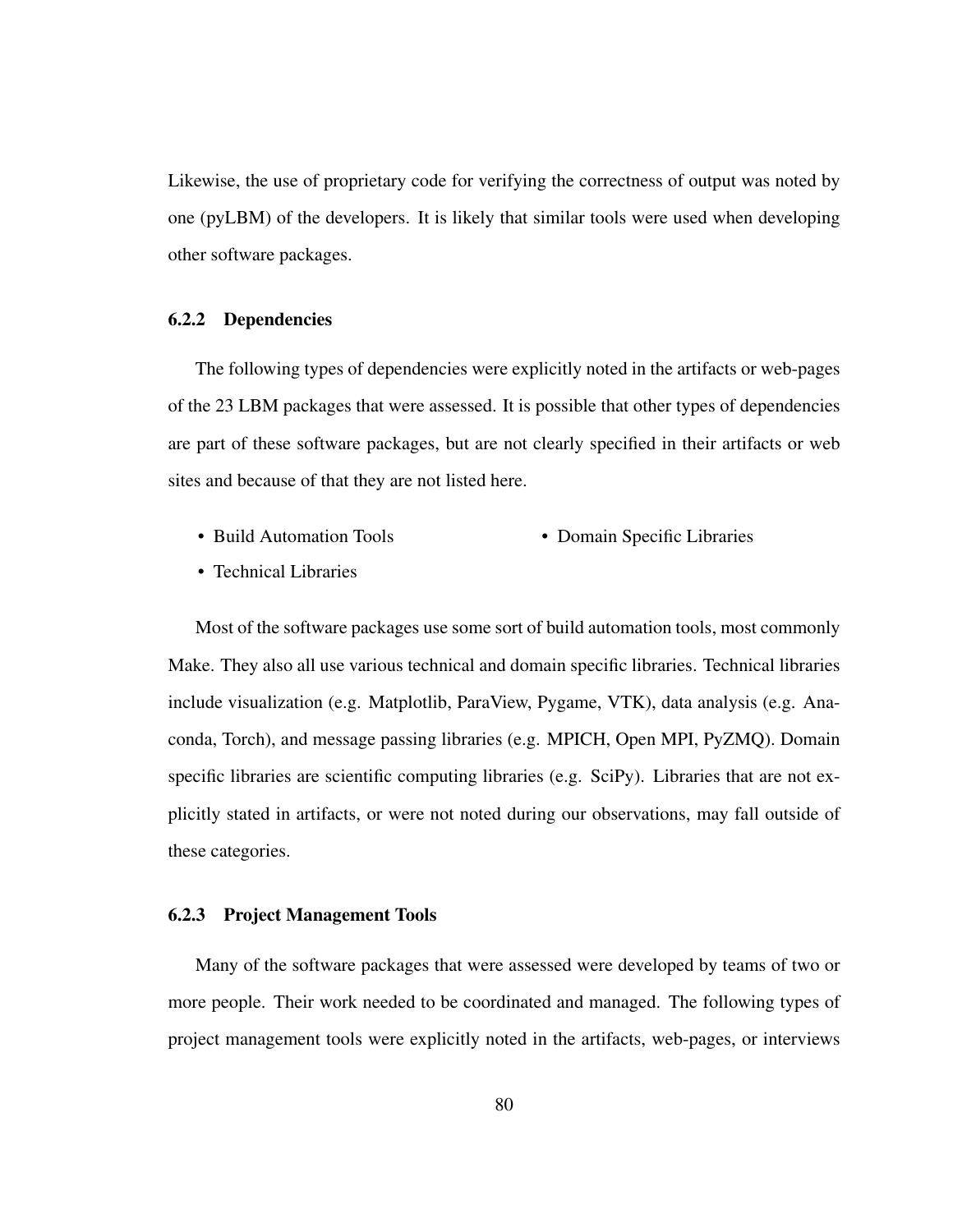with the developers of the 23 LBM packages that were assessed. As with development tools and dependencies, it is possible that other types of project management tools were used to coordinate and manage the projects but are not specified and because of that they are not listed here.

- Collaboration Tools • Version Control Tools
- Email
- Change Tracking Tools • Document Generation Tools

Collaboration tools are noted as being used when developing the software projects. Most often email and video conferencing is used. Project management software was not explicitly mentioned, but it is possible that some of the projects use such software. Many of the projects are located on GitHub, and its developers use the platform to help manage their projects, especially bug related issues. Most of the projects appear to use change tracking and version control tools. They often use GitHub or GitLab for this. One package (SunlightLB) uses CVS. Document generation tools are mentioned in the artifacts of 12 of the projects. The tools Sphinx and Doxygen are explicitly used in this capacity.

# <span id="page-90-0"></span>6.3 Principles, Processes, and Methodologies

This subsection answers the research question: What principles, processes, and methodologies are used in the development of current software packages?

The points and conclusions in this subsection come from developer interviews and reviews of software package artifacts.

Most of the software packages do not explicitly state in their artifacts the motivations or design principles that were considered when developing the software. One package,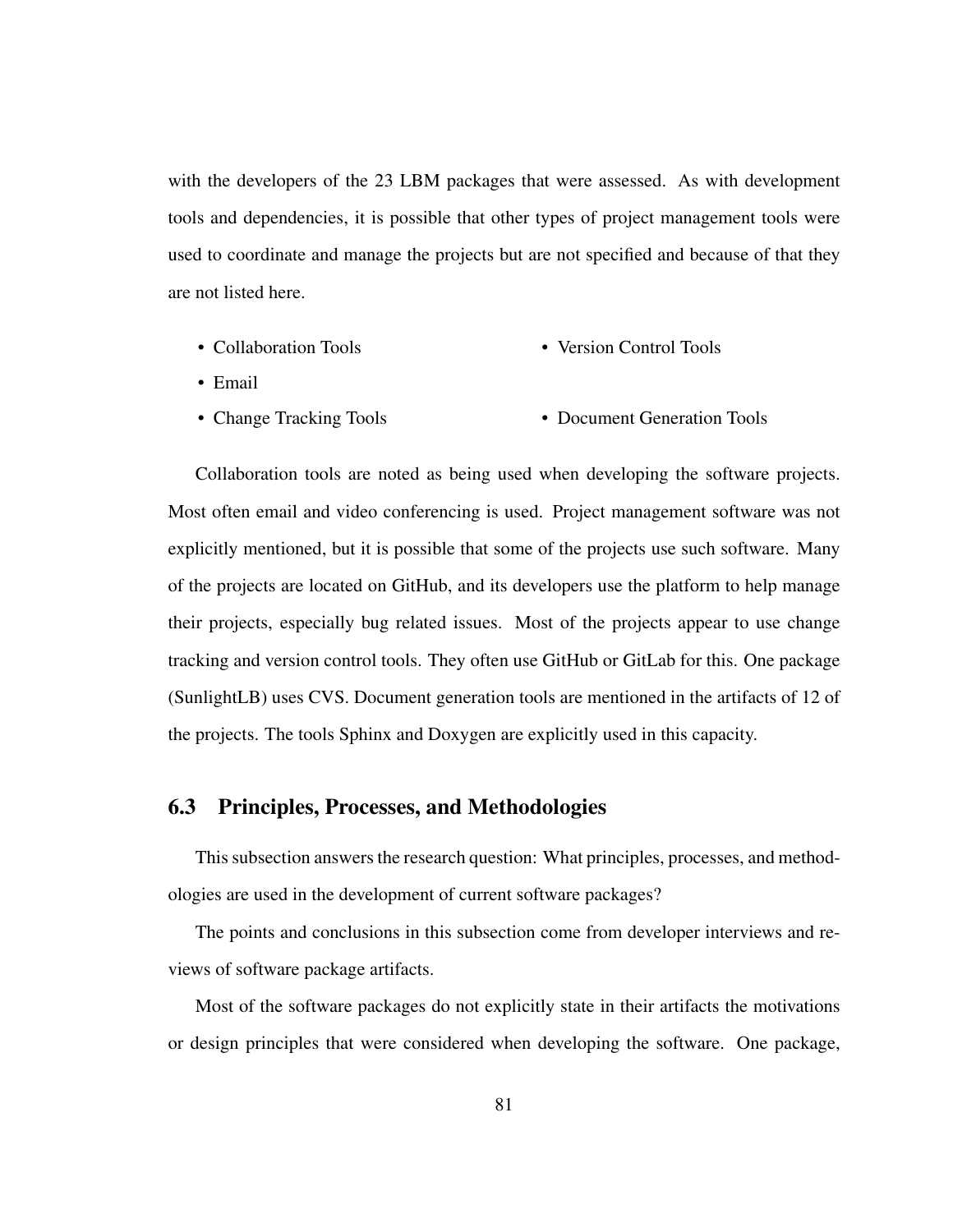Sailfish, indicates in its artifacts that shortening the development time was considered in early stages of design, with the developers opting for using Python and CUDA/OpenCL to achieve this without sacrificing any computational performance. The goals of that project are explicitly listed as performance, scalability, agility and extendability, maintenance, and ease of use. The project scored well in these categories during our assessment.

Processes, like methods, are ways of doing things, especially in an orderly way; while methodologies are defined as systems of methods  $[11]$ . It is not explicitly indicated in the artifacts of most of the packages that development involved following any specific model, like a waterfall or agile development model. One developer (ESPResSo) noted that while no formal model is used, their development model is something similar to a combination of agile and waterfall development models. The developer teams of the LBM packages are fairly small, so it is feasible for them to be organized without the need for such models.

Seven of the software packages contain artifacts outlining the general development process, like basic instructions on how to contribute. Eleven of the packages explicitly convey that they would accept outside contributors, but generally the teams are centralized, often working at the same institution.

The developers that were interviewed all noted similar project management processes. In teams of only a couple of developers, additions of new features or major changes are discussed with the entire team. Projects with more than a couple developers have lead developer roles. These lead developers review potential additions to the software. One of the developers (ESPResSo) that was interviewed noted that an ad hoc peer review process is used to assess major changes and additions.

Thirteen (57%) of the 23 software packages use GitHub for managing the project, including nine  $(64%)$  of the 14 alive packages, and four of the nine  $(44%)$  dead packages.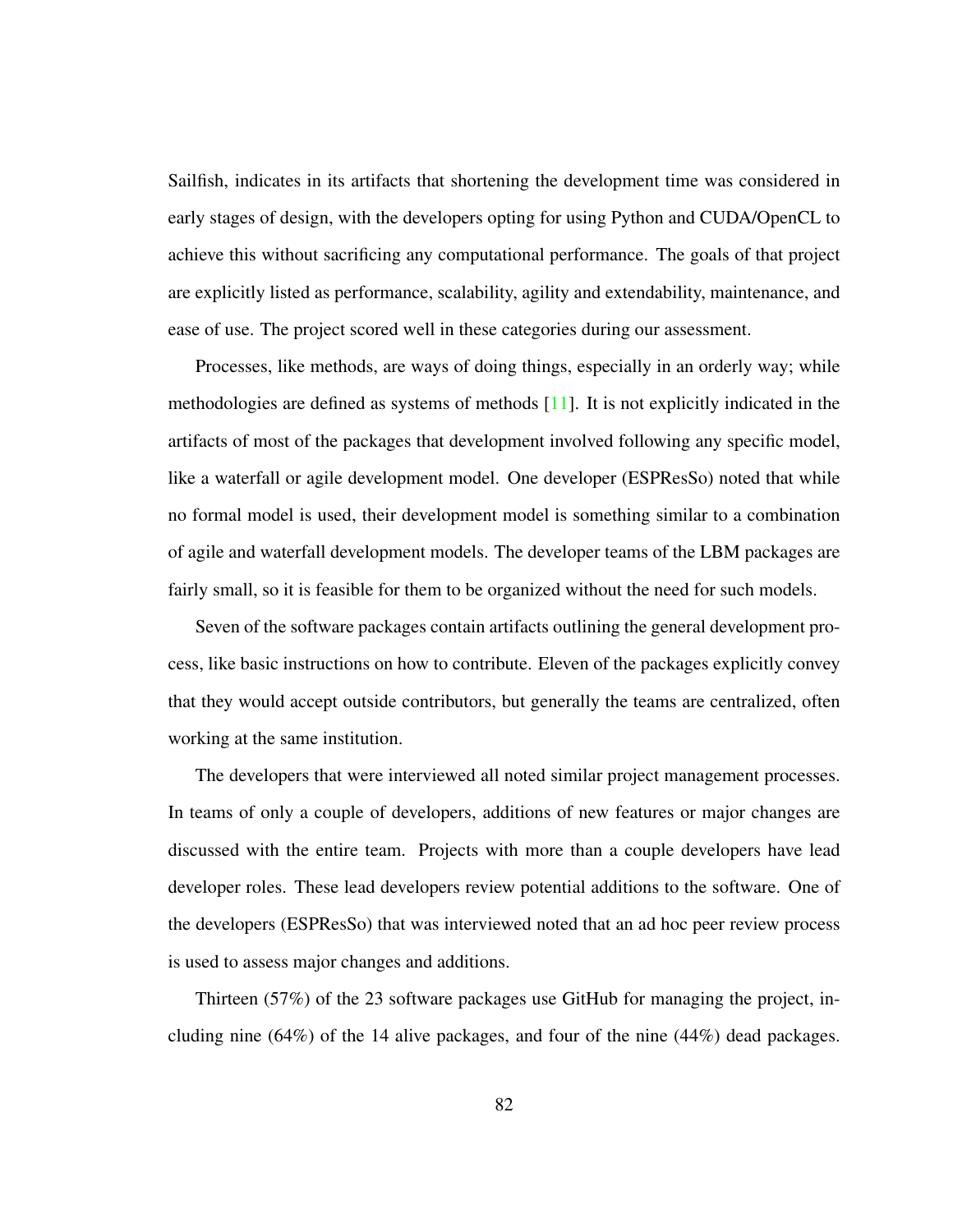Two projects (Palabos, WaLBerla) use GitLab. This could be indicative of a transition to such software development and version control tools for SCS. Typically there are several simultaneous development branches in these projects.

Documentation was also noted as playing a significant role in the development process, specifically with on-boarding new developers. A goal of documentation is to lower the entry barrier for these new contributors. The documentation provides information on how to get started, orients the user to artifacts and the source code, and explains how the system works, including the so-called simulation engine and interface. The use of document generation tools is mentioned in the artifacts of 12 software packages, and was noted during interviews with developers. Sphinx and Doxygen are the tools that were mentioned.

Two types of software changes were discussed during interviews with developers. One is feature additions, which arise from a scientific or functional need. These changes involve formal discussions within the development team, and lead developer participation is mandatory. The other change type is code refactoring, which only sometimes involves formal discussions with the development team. New developers were noted to play an increased role in these changes compared to the former changes. Software bugs are typically addressed in a similar fashion as code refactoring, and issue tracking is commonly used to manage these changes.

Interviews with the developers of software packages also revealed a more frequent use of both unit testing and continuous integration in the development process than was found by only assessing the artifacts. The use of automatic installation processes is also common. Most often this involved a Make script.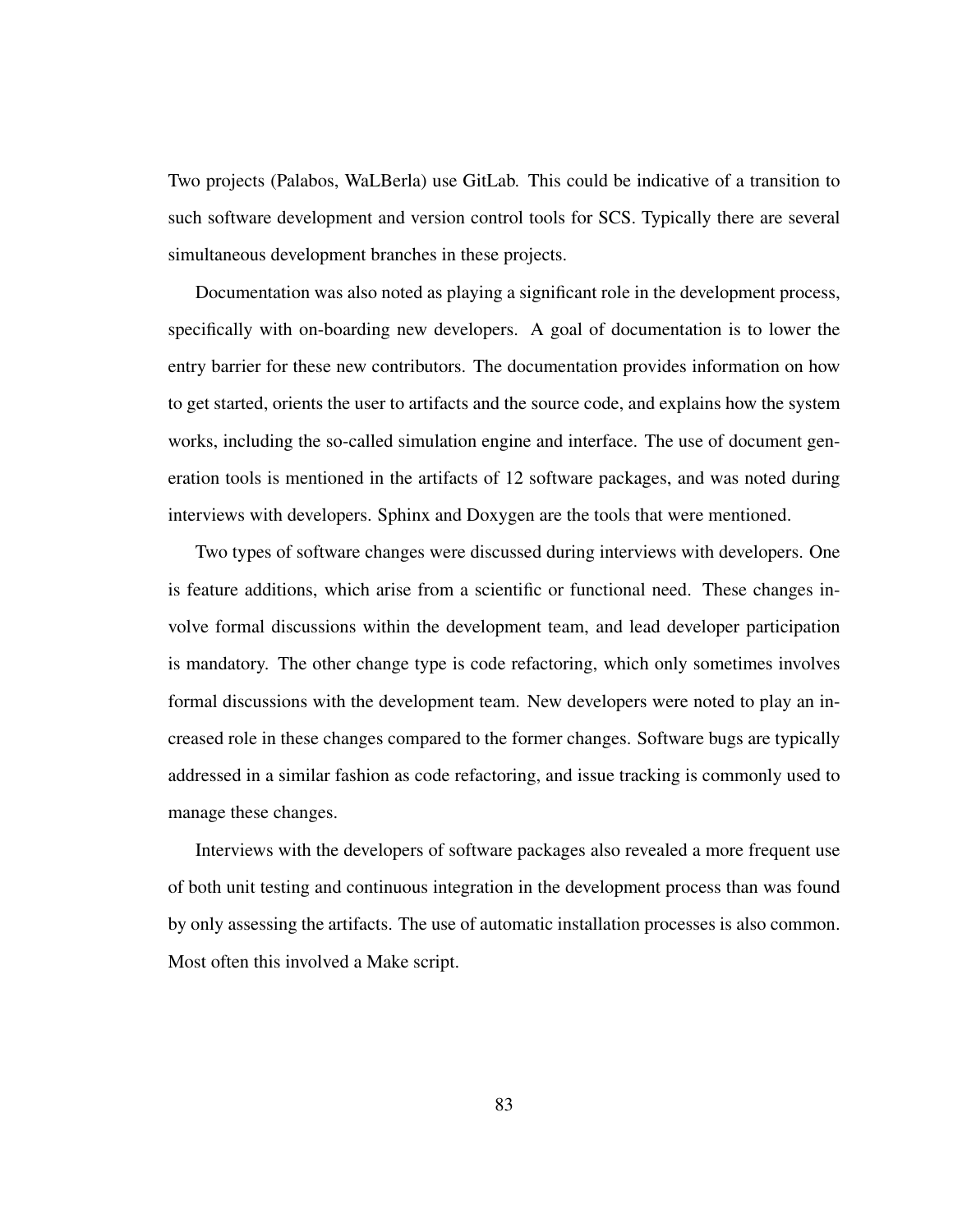# <span id="page-93-0"></span>6.4 Pain Points

This subsection answers the research question: What are the pain points for developers working on research software projects? What aspects of the existing processes, methodologies and tools do they consider as potentially needing improvement? How should processes, methodologies and tools be changed to improve software development and software quality?

Developers were asked to comment on obstacles in their development process, obstacles encountered by users, and potential future obstacles.

#### 6.4.1 Lack of Development Time

A developer of pyLBM noted that their small development team has a lack of time to implement new features. Small development teams are common for LBM software packages. Team members are almost always part of the same institute or already know each other from other projects. External contributions are rare despite many of the projects accepting them. Aside from on-boarding new developers, time constraints could be mitigated by increasing developer efficiency, which could be addressed in several ways, including by improving the quality of documentation, or incorporating automatic code generation.

### 6.4.2 Lack of Software Development Experience

A lack of software development experience was noted by the developer of TCLB. Many of the team members on their project are domain experts and there can be a steep learning curve before these team members contribute good quality source code. It was further noted that this has been somewhat addressed, as the code has been re-written to best ensure ease of future contributions.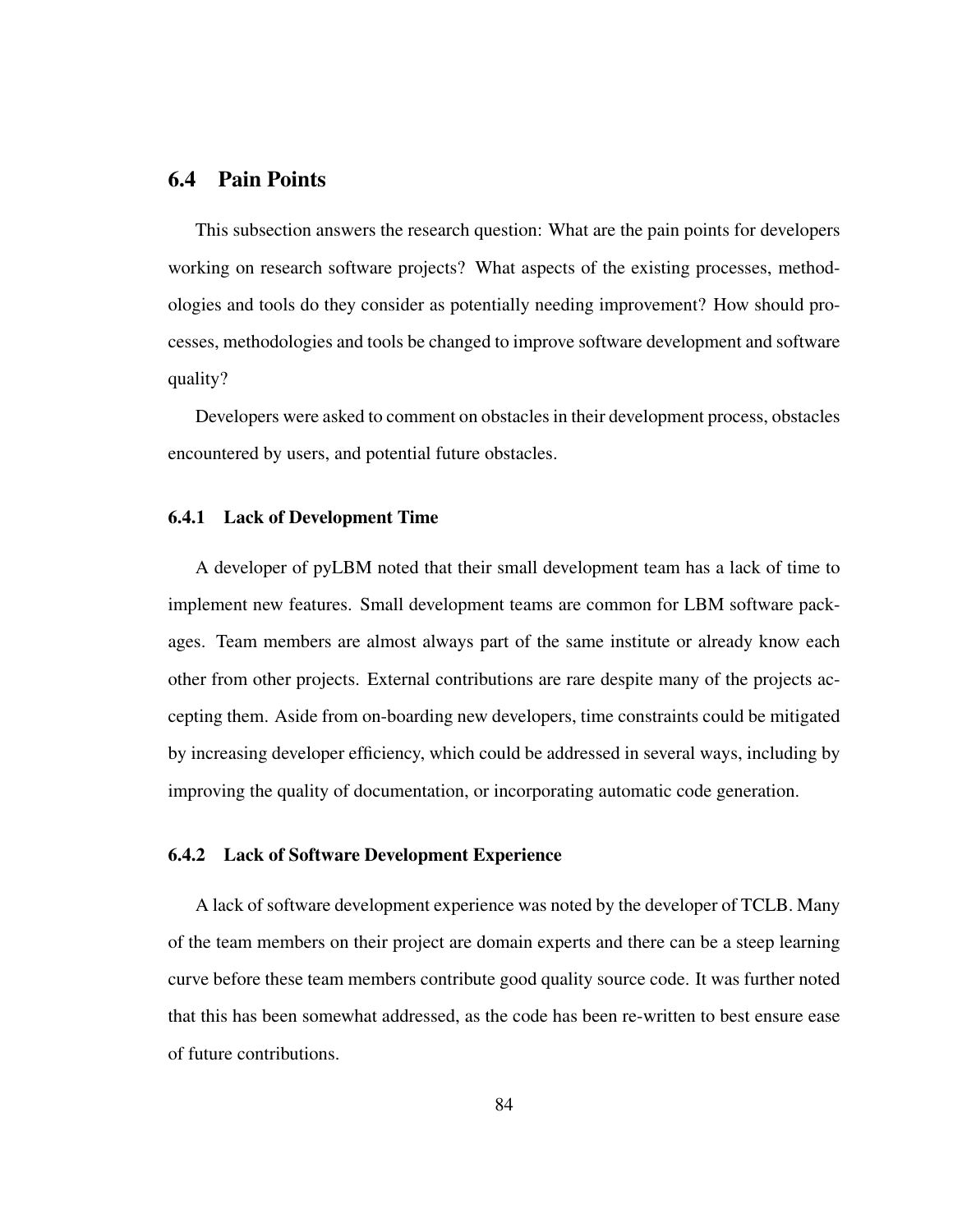#### 6.4.3 Lack of Incentive and Funding

The same developer also noted that there is a lack of incentive and funding in academia for developing widely used scientific software. The importance of funding for scientific software has been discussed in [\[10\]](#page-135-1), which notes that "software tools are developed and maintained only for as long as there is explicit or implicit funding". The developer further commented that there are no journals that publish such scientific software source code. However, there are ways to get such source code cited. Work has been done to address this in [\[31\]](#page-137-0), which presents a set of software citation principles and discusses "how they could be used to implement software citation in the scholarly community" [\[21\]](#page-136-1).

### 6.4.4 Lack of External Support

Another raised concern was that there are no organizations helping with the develop-ment of good quality software; but some do exist, including [Better Scientific Software](https://bssw.io/) [\(BSSw\),](https://bssw.io/) [Software Sustainability Institute,](https://www.software.ac.uk/) and [Software Carpentry.](https://software-carpentry.org/) Some SCS developers may not be familiar with these organizations.

Scientific software is often developed in-house by the very researchers that temporarily use it in their own research. Empirical studies of such "professional end-user development" of SCS is noted in  $[30]$ . This kind of software has a defined user and purpose, and often does not meet the standards that would be required by external users. It has been categorized as a "private tool" by  $[10]$ , which notes that despite often being made freely available, "it is not always clear that it is sufficiently mature in terms of domain coverage, validity, documentation or usability, to be useful to other researchers". It is less common for such ad hoc scientific software to become "user-ready software", which "is not only researchready, but should have most of the attributes commonly expected of commercial software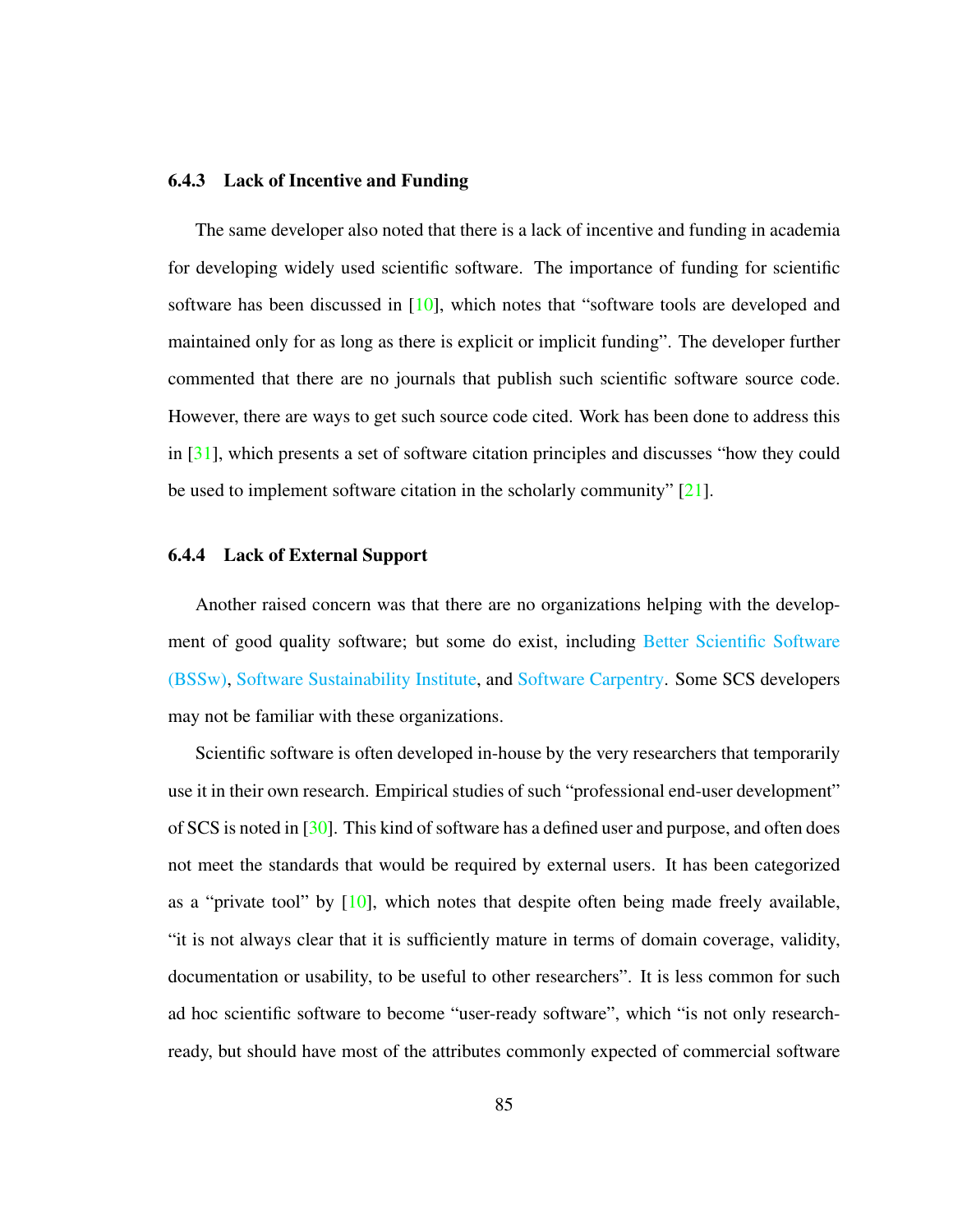products including broadness of scope, robustness, demonstrable correctness and adequate documentation" [\[10\]](#page-135-1). As software becomes user-ready, it can become commercialized and closed-source.

#### 6.4.5 Parallelization and Continuous Integration

Setting up parallelization was also noted as a technical pain point by one of the developers, and the introduction of continuous integration by another. Software development knowledge, and automatic code generation, could mitigate such pain points. As already noted, many of the developers are domain experts and not professional software developers. The developer of TCLB noted that eliminating equivalent statements using macros had helped improve the quality of their source code, specifically helping with reusing code to run on both the CPU and GPU.

#### 6.4.6 Ensuring Correctness

Difficulties with ensuring correctness were also noted by several developers. They indicated that tests are run on all new source code additions, testing both individual modules and the system to verify correctness. These tests compare the package output to known correct output using test cases. The developer of TCLB commented that the amount of testing data that is needed for some cases is a problem as free testing services do not offer capabilities to store and process such large amounts of data, and in-house testing solutions needed to be created to address this limitation. The solution for this has been to limit the size of the testing problems, and to run tests in small batches with few iterations.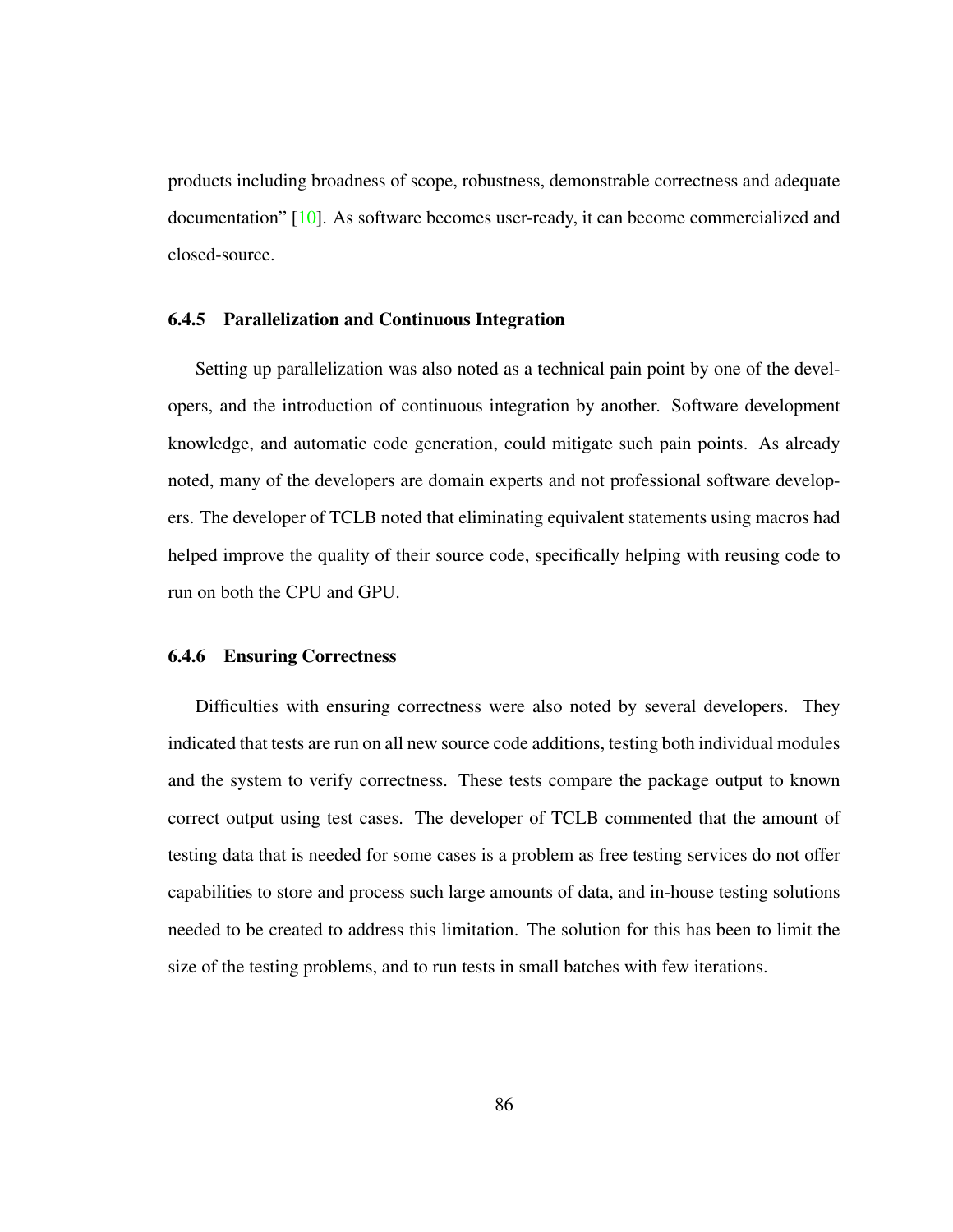#### 6.4.7 Usability

A few obstacles related to users were found. Several developers noted that users sometimes try to use incorrect LBM method combinations to solve their problems. Furthermore, some users think that the packages will work out of the box to solve their cases, while the packages require both a good understanding of CFD and an understanding of the requirements for formulating problems in the individual packages, which can be a significant endeavor. These software packages are not like commercial software packages. They are generally set up to solve specific research problems, and are often primarily used by their developers. While they are modifiable to solve similar problems, these modifications are not trivial. Better documentation, with attention on traceability, and automatic code generation are suggested when designing software for change, and would help with these modifications. So far this problem of on-boarding new users has been addressed by updating the documentation to better inform users of the underlying LBM theory and package requirements. Similar issues with LBM parameters were noted by another developer. Updating the user interface to better explain theoretical principles, as well as test user input for compatibility, was the implemented solution. As noted above, sometimes frequently asked questions on the underlying theory and on how to use the software are answered in the documentation.

The interviewed developer of ESPResSo commented that parts of their package's source code had been refactored to Python to help address usability issues. Python was perceived as a much more usable language, and it would be easy for future users and developers to learn and understand the source code.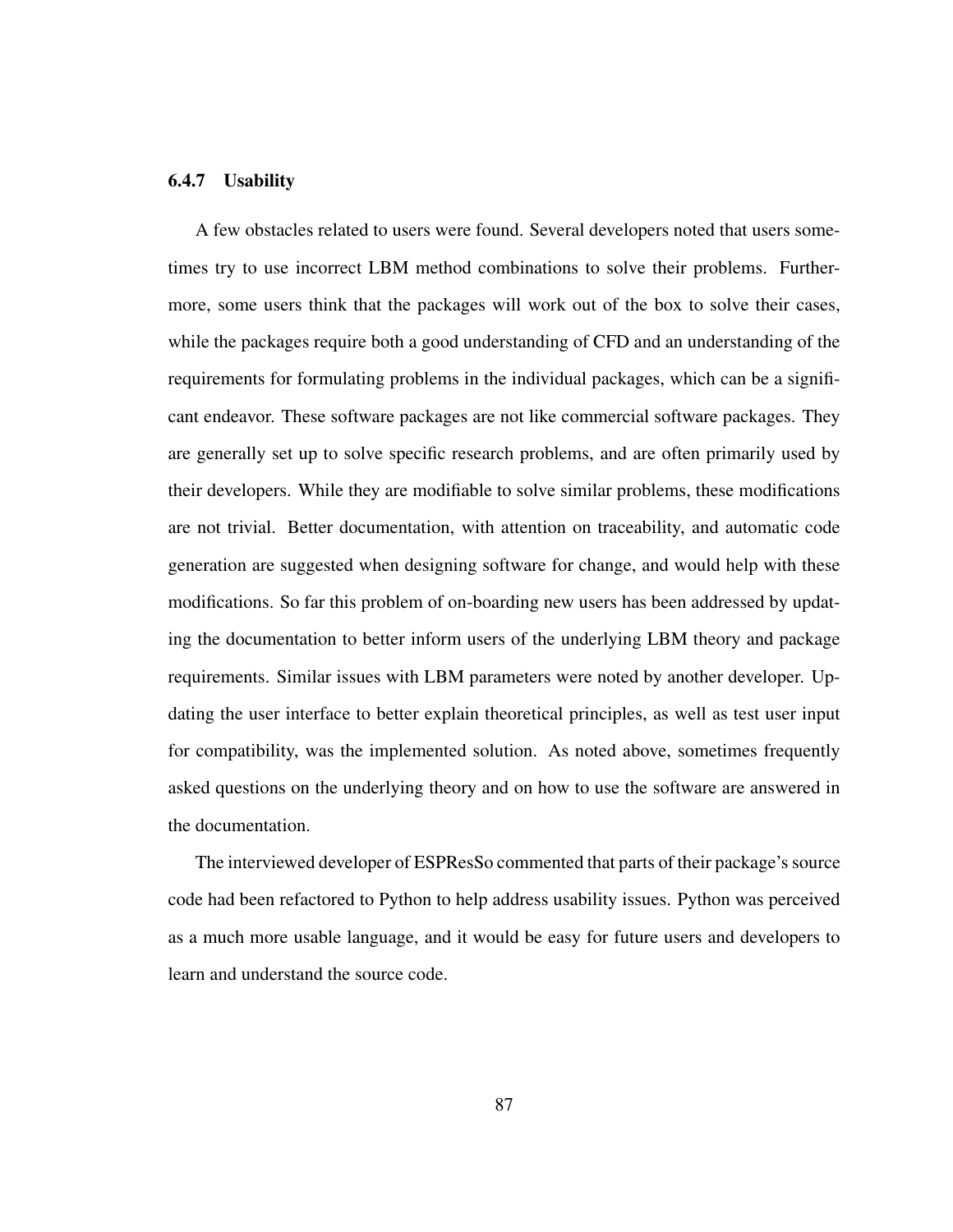#### 6.4.8 Technical Debt

A few potential future obstacles were noted. The developer of ESPResSo noted that their source code had been written with a specific application in mind and that due to this there was too much coupling between components of the source code. This results in technical debt, having an impact on future modifiability and reusability when trying to extend the software, and the code would need to be refactored.

As noted above, difficulties with ensuring future correctness could also arise. As new methods and functionality is added into the software, new test cases and test data will need to be developed.

## 6.4.9 Quality of Documentation

Interviewees commented that documentation is important and that its quality could be improved. As already noted, there is often no time or funding for maintaining quality documentation for software that is rarely used outside of the development team. Furthermore, the documentation generally only provides a shallow overview of the underlying CFD theory. Users would be well advised to already be familiar with these topics, or they should spend significant time referencing theory resources. The documentation instead generally focuses on explaining how to use the software. It is of course not feasible for package documentation to address the underlying physics topics in detail, so it is advised that the package documentation links to resources that better explain the underlying theory. Sometimes, frequently asked questions about the underlying theory are answered in the documentation. OpenLB has an artifact for such questions.

The developer comments emphasized an importance on source code, while documentation seems to be of secondary importance. It must be stressed that improving documen-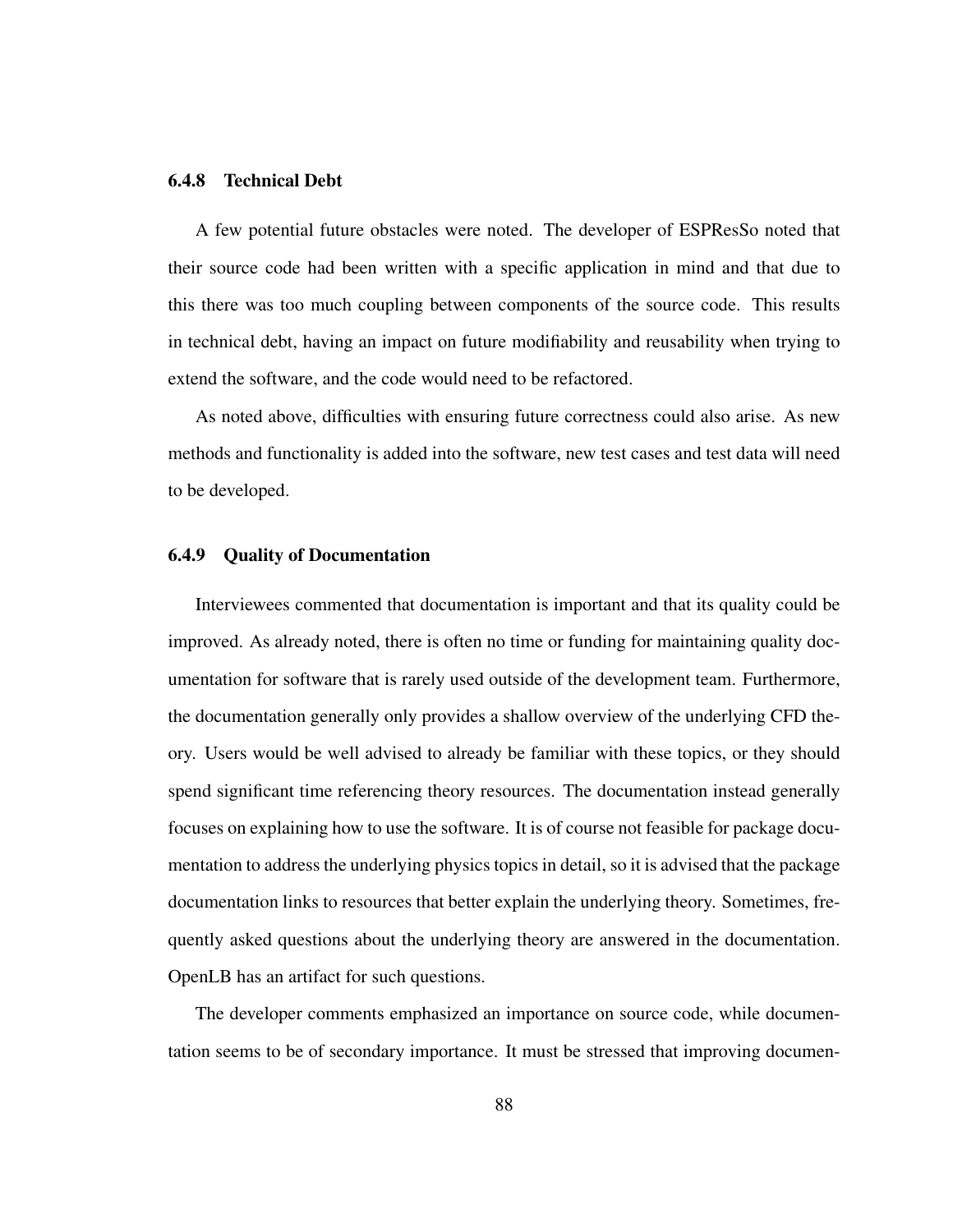tation could benefit development and help eliminate some of the developer concerns that were raised. The use of automatic document generation tools that capture scientific and computing knowledge, and transform it into software artifacts, is advised. Drasil is an automatic document generation tool that is further discussed in Section [7.1.](#page-116-0)

# <span id="page-98-0"></span>6.5 Quality Recommendations

This subsection answers the research question: For research software developers, what specific actions are taken to address software qualities?

The following points regarding software quality should be considered when developing LBM software packages. These points are based on developer interviews, SCS literature, what was found to have worked for packages that were designated as high quality in this assessment.

### 6.5.1 Installability

- Include OS compatibility, including specific OS versions. This was done by several top ranked packages, including ESPResSo and LUMA.
- Provide complete installation instructions. This was done by all of the top five ranked packages.
- Installation instructions should be written as if the user does not have any dependencies installed and is installing on a clean OS. This was done by several top ranked packages, including ESPResSo, OpenLB, and Palabos. This can be tested on a clean environment using a virtual machine.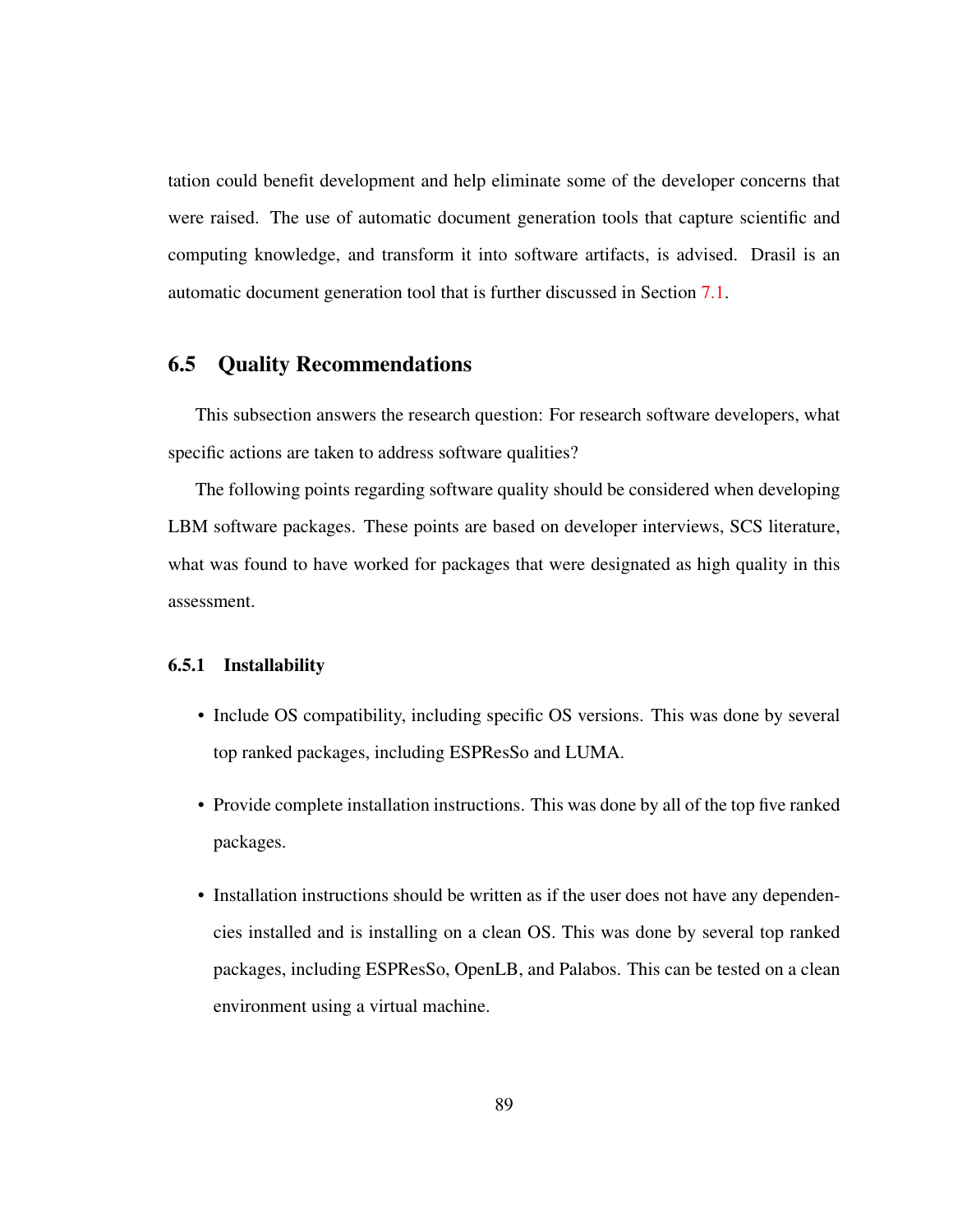- List all dependencies in the installation instructions, dependency versions, and how to install them. This was done by several top ranked packages, including ESPResSo, LUMA, OpenLB, and Palabos.
- If possible, automate the installation of dependencies. Use tools such as Make. This was done by all of the top five ranked packages.
- Automate the installation process as much as possible. Use tools such as Make. This was done by all of the top five ranked packages.
- The installation instruction should only be in one location. This was done by several top ranked packages, including ESPResSo, OpenLB, and Palabos.
- Include descriptive error messages for errors encountered during installation. This was done by several top ranked packages, including Ludwig and LUMA
- Provide a way to validate the installation. This can be done using a custom script, or a test case that specifies expected output. This was done by several top ranked packages, including OpenLB, Ludwig, LUMA, and Palabos.
- Provide instructions for uninstalling the software. These were included with pyLBM.

#### 6.5.2 Surface Correctness and Verifiability

- Use a requirements specification document. This is suggested in SCS literature, and several of the top ranked packages had such a document or reference to theory manuals. A potential template is presented in [\[37\]](#page-138-0).
- Make public (on package website or GitHub) the requirements specification document, or explicitly reference the domain theory that the software is designed from.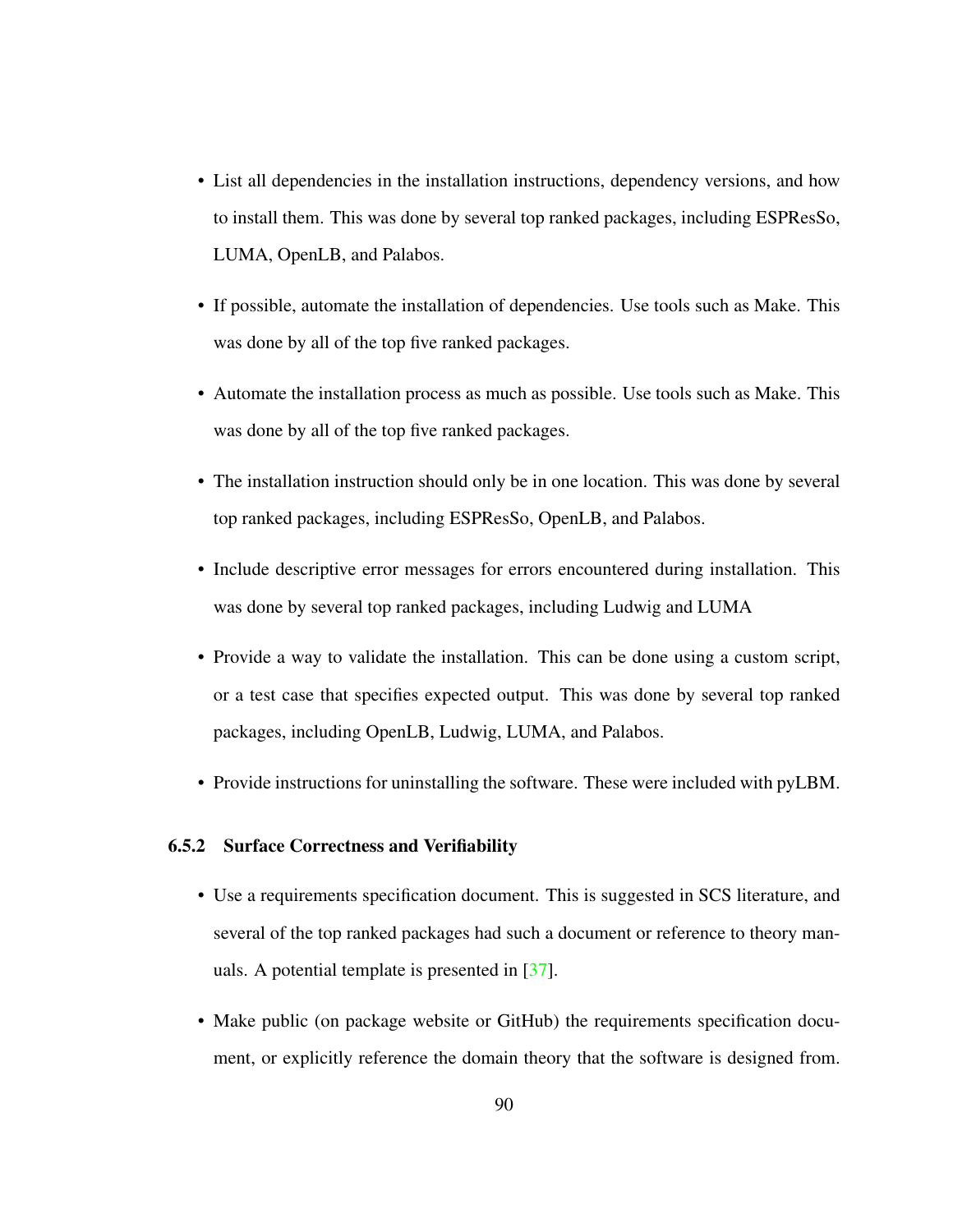This was done by several top ranked packages, including ESPResSo, Ludwig, LUMA, and OpenLB.

- Ensure the above information is easy to find. Consider adding it to the user manual. The information is easy to find in most top ranked packages.
- Development teams should include both domain experts and experienced software developers. This suggestion is based on developer comments.
- Use and make public (on package website or GitHub) detailed documentation. Consider using automatic document generation tools like Doxygen, Drasil, or Sphinx. This was done by all of the top five ranked packages.
- Provide detailed tutorials that include expected output, like the [waLBerla tutorials.](https://www.walberla.net/doxygen/index.html)
- Use unit tests during development and make them public (on package website or GitHub). This was available for Ludwig.
- Modularize the source code, separate components, hide information behind well defined interfaces. This is suggested in SCS literature, and in developer comments.
- Use continuous integration tools (Bamboo, Jenkins, and Travis CI) and processes during development. This was done by top ranked packages ESPResSo and Ludwig.

# 6.5.3 Surface Reliability

• Include descriptive error messages where appropriate. This was done by most packages that encountered a fault.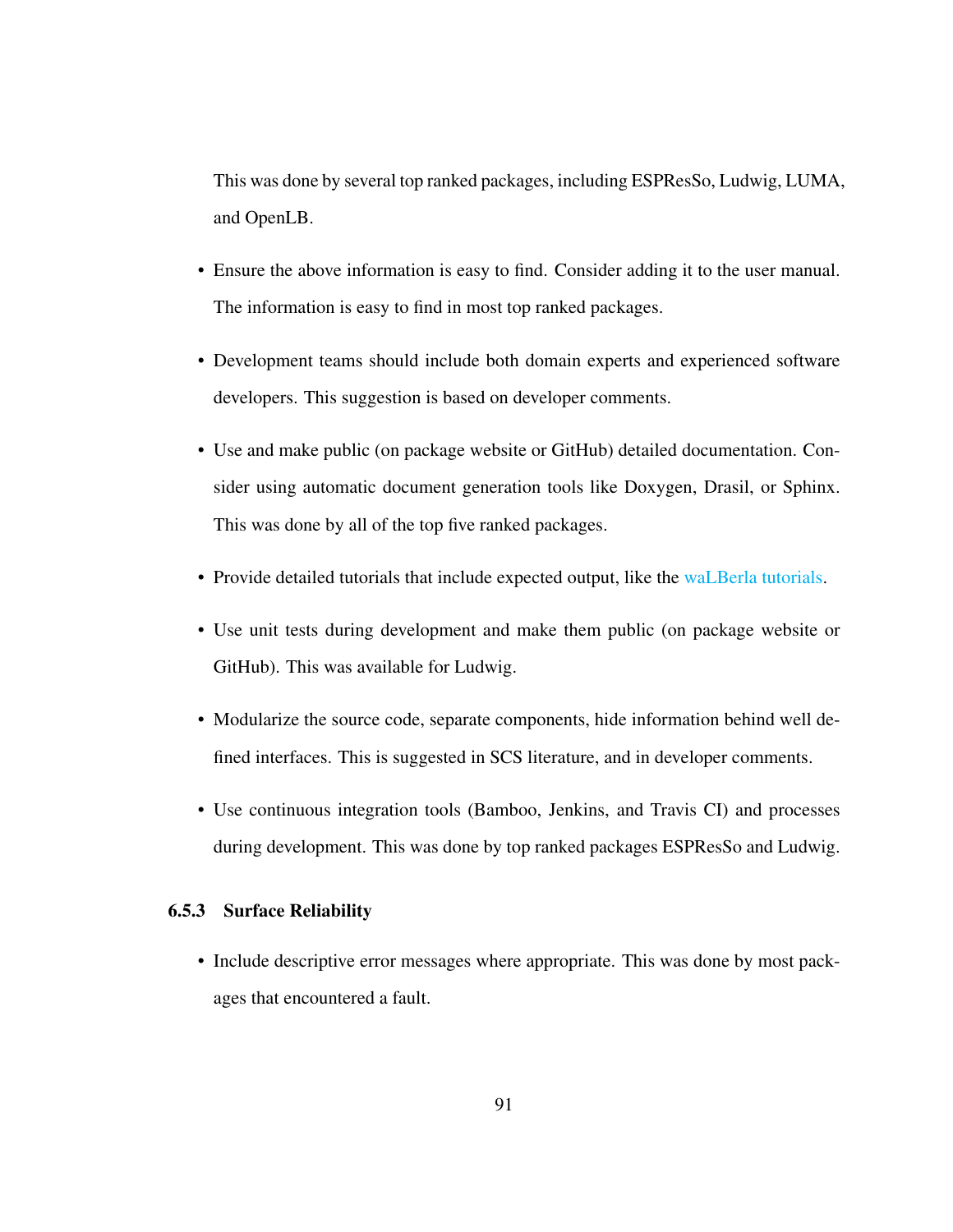- In case automatic installation of dependencies fails, the system should indicate to the user what dependencies need to be installed manually. This was done by many packages, including ESPResSo++, Ludwig, LUMA, pyLBM, TCLB.
- The packages should include detailed tutorials, including dependencies, expected output, and any additional supplementary documentation that may be required. This was done by many packages, including waLBerla, Palabos, MechSys, LUMA, and pyLBM.

# 6.5.4 Surface Robustness

• The system must provide descriptive error messages when it encounters unexpected input, including incorrect data types, empty input, and missing files or links. Eighteen of the software packages behaved reasonably when tested with unexpected input.

# 6.5.5 Surface Performance

- Integrate parallelization tools and techniques to reduce processing time. Consider GPU processing, CUDA, and MPI. Seventeen software packages mentioned parallelization in their artifacts.
- The user should be able to choose to process their model on either the CPU or GPU. ESPResSo, lbmpy, lettuce, pyLBM, and TCLB allow for either CPU or GPU processing.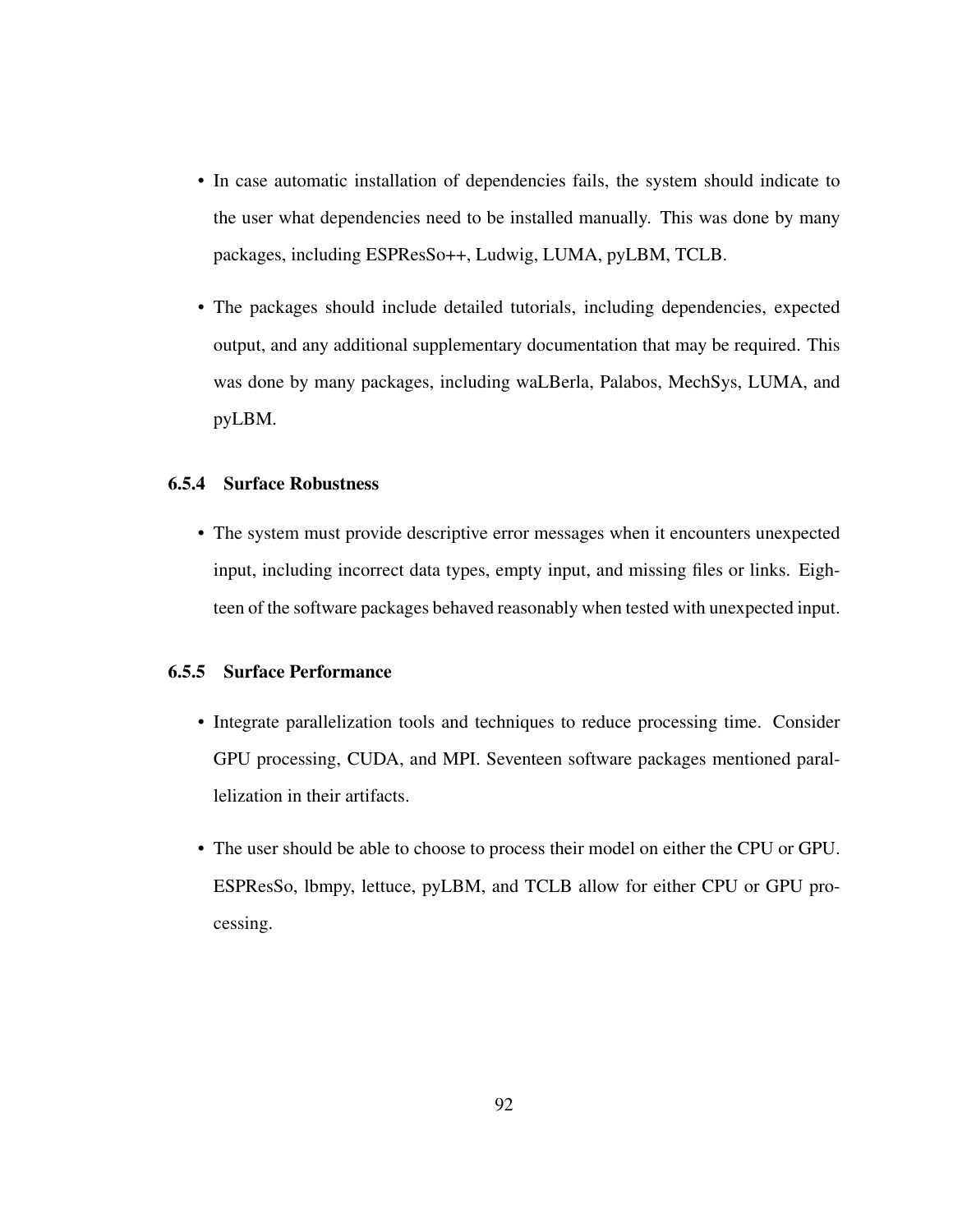#### 6.5.6 Surface Usability

- Include user hardware and software requirements documentation. Hardware requirements are rarely listed in the software packages that were assessed. Only those offering GPU processing (ESPResSo, lbmpy, lettuce, pyLBM, Sailfish, TCLB) mentioned any hardware requirements. On the other hand, some sort of software requirements were available for all packages, even if only some dependencies or a compatible operating system were mentioned.
- Provide a user tutorial that indicates the expected output. This was done by many packages, including waLBerla, Palabos, MechSys, LUMA, pyLBM.
- Provide a detailed user manual. It should identify elements of user interfaces, and identify all requirements to model a system. Thirteen packages have a user manual. ESPResSo has a well detailed manual.
- State appropriate fluid dynamics problems that the software is designed to model in the documentation, and explicitly state the limits of the software. This is done in the ESPResSo user guide.
- Provide documentation that details the background theory information, or provide a reference to such information. This was done by several top ranked packages, including ESPResSo, Ludwig, LUMA, and OpenLB.
- Identify expected user characteristics. LIMBES, Ludwig, laboetie, and Palabos did this. The importance of specifying user characteristics is discussed in [\[35\]](#page-137-2).
- Keep all documentation in one location. This was done by top ranked packages.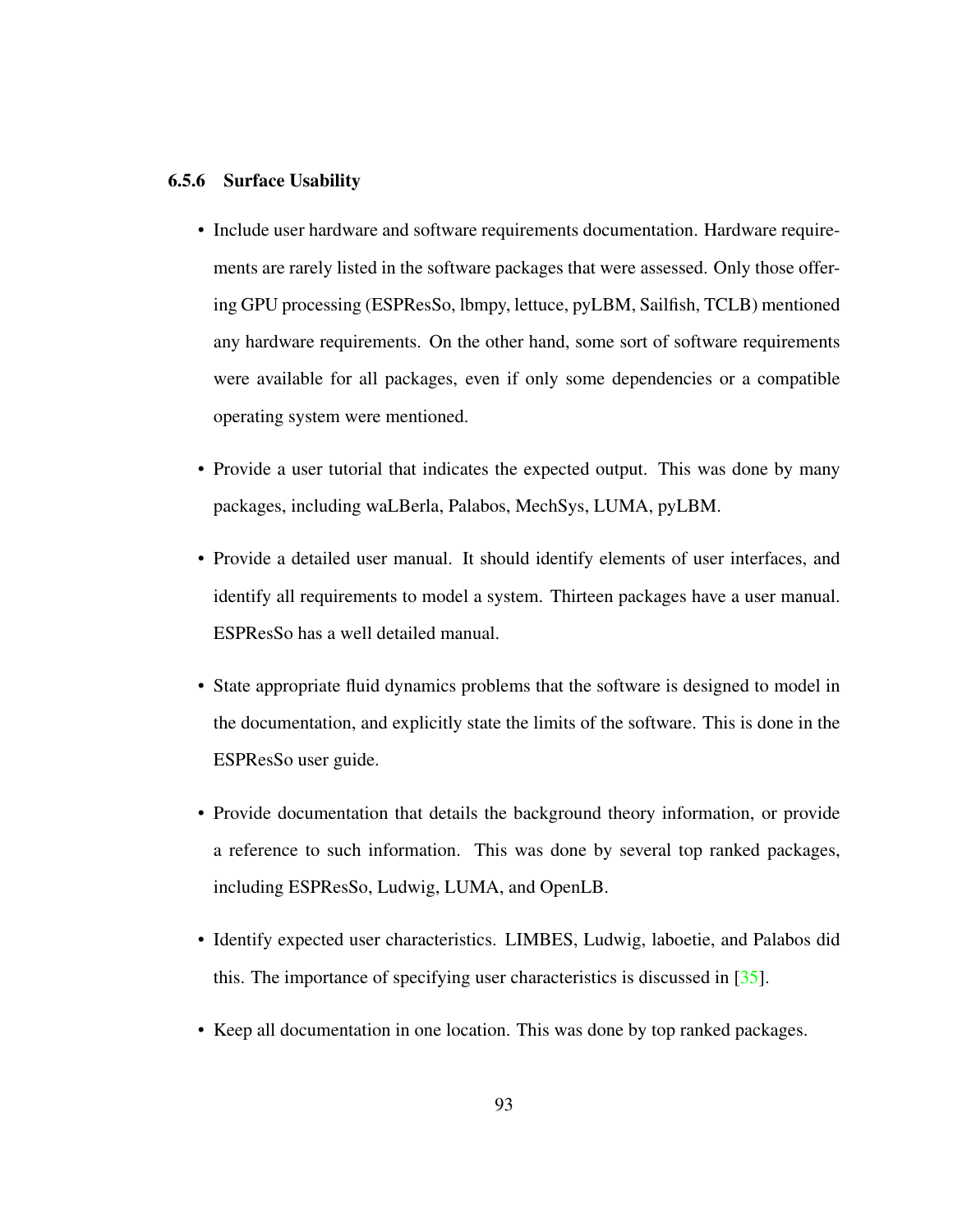- Do not duplicate artifact information. This is suggested as good software development practice. Duplicate information is difficult to maintain.
- Maintain a user support model (Git, email, forum, FAQ). This was done by all of the top five ranked packages.
- If possible, consider using popular user-friendly software languages like Python. Especially consider this for parts of the source code that is likely to be modified or reviewed by users. ESPResSo and Sailfish use Python to shorten development time and improve usability.

### 6.5.7 Maintainability

- Keep artifacts updated. This is suggested as good software maintenance practice.
- Ideally include most of the common and less common artifacts listed in Section [6.1.](#page-84-0)
- Include version numbers and release notes for all major source code and artifact releases. The top five ranked software packages include release notes.
- Have a defined process for accepting contributions, and make public documentation for making contributions to the project. The top five ranked software packages include information on how to contribute.
- Use an issue tracker (Git, email, SourceForge, other) to manage bugs and changes. Issues should be regularly reviewed and closed. All but three (laboetie, lettuce, Sailfish) of the software packages that use Git have most of their issues closed.
- Use a version control system (GitHib, CVS). Four (ESPREsSo, Ludwig, LUMA, Palabos) of the top five ranked packages use a version control system.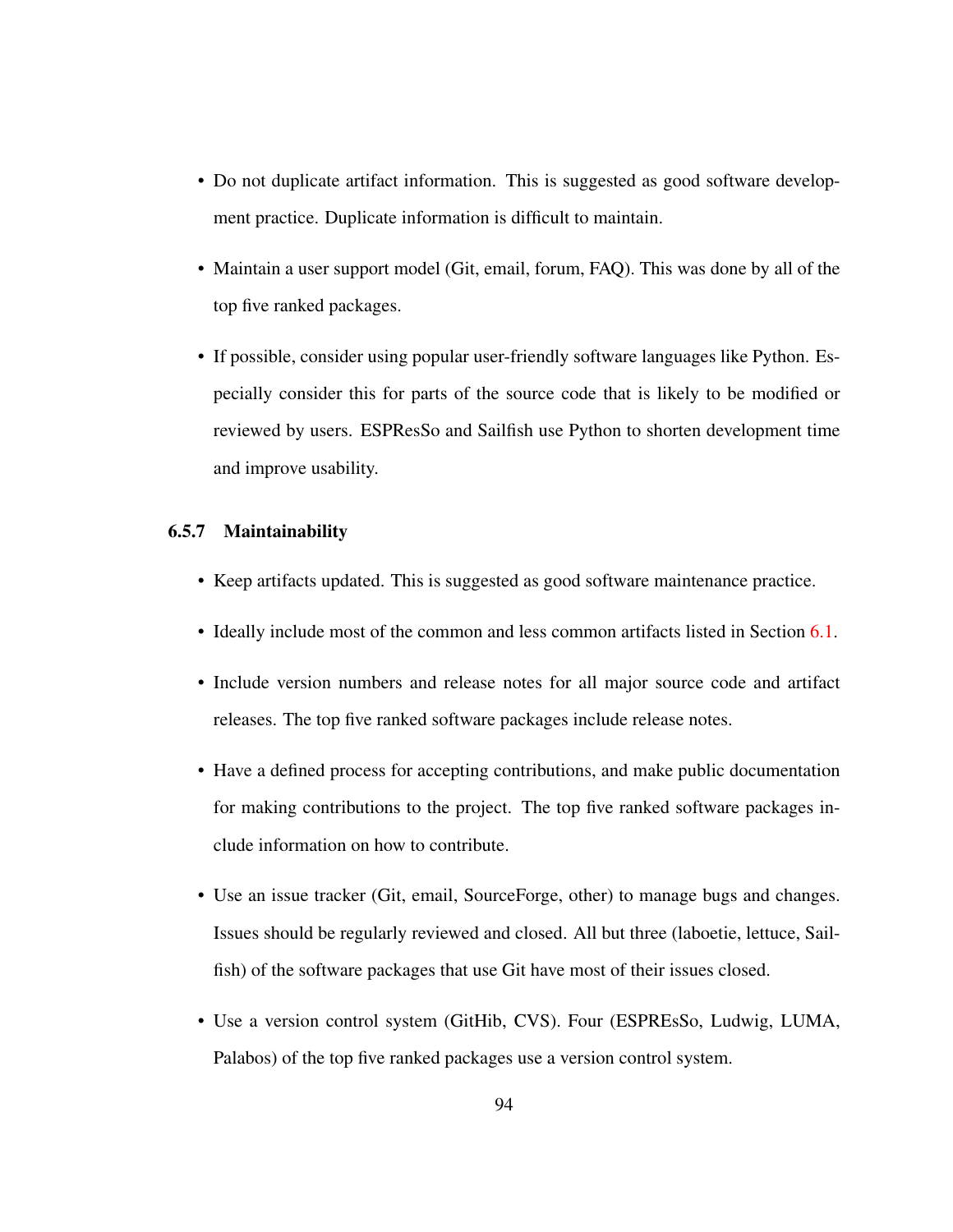- Source code needs to be well commented. Typically, more than 10 percent of LBM package source code is comments, as presented in Table [3.](#page-66-0) Four of the top five overall ranked packages (Ludwig, ESPResSo, Palabos, OpenLB) have about 20 percent of their source code as comments.
- Modularize the source code, separate components, hide information behind well defined interfaces. This is suggested in SCS literature, and in developer comments.
- Eliminate code duplication. This is suggested as good software development practice. Duplicate code is difficult to maintain.
- If possible, consider using popular user-friendly software languages like Python. Especially consider this for parts of the source code that is likely to be modified or reviewed by users. ESPResSo and Sailfish use Python to address several software qualities, including maintainability.
- Consider the recommended points for addressing traceability.

# 6.5.8 Modifiability

- Modularize the source code, separate components, hide information behind well defined interfaces. This is suggested in SCS literature, and in developer comments.
- If possible, consider using popular user-friendly software languages like Python. Especially consider this for parts of the source code that is likely to be modified or reviewed by users. ESPResSo and Sailfish use Python to address several software qualities, including modifiability.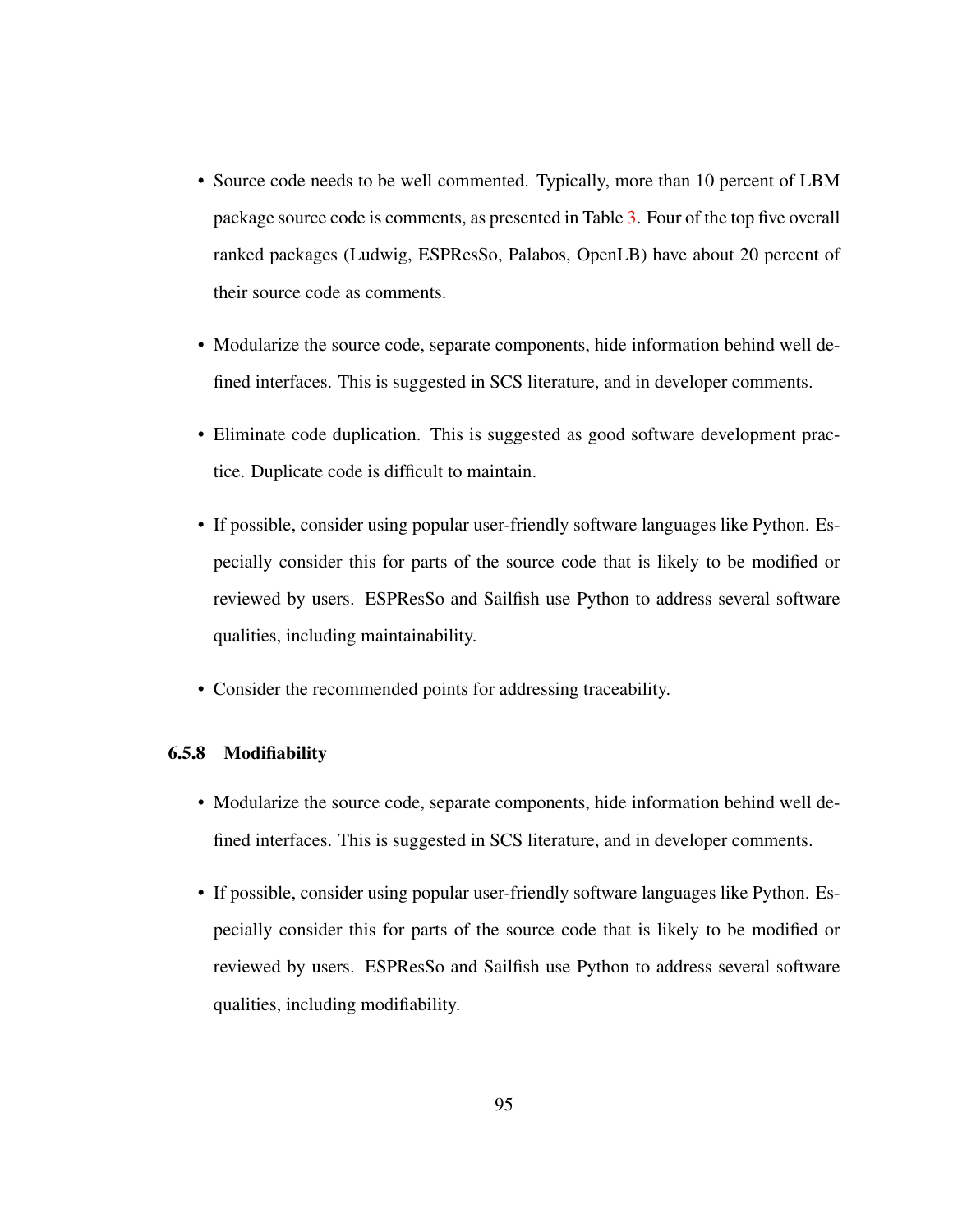- Consider future source code modifiability as early as the design stage of development. This is suggested as good software development practice.
- Consider flexibility of data structures and data storage in the design stage. The package pyLBM redeveloped data structures to ease future changes.

# 6.5.9 Reusability

- Modularize the source code, separate components, hide information behind well defined interfaces. This is suggested in SCS literature, and in developer comments.
- Document module interfaces in design and developer documentation. This is suggested as good software development practice.
- Provide API documentation, if applicable. Only one (ESPResSo) of the top five ranked packages provided API documentation.

### 6.5.10 Surface Understandability

- Adopt a coding standard and document it in artifacts, including some examples. A coding standard needs to be part of continuous integration. Only LUMA and HemeLB explicitly identify coding standards.
- Use consistent, distinctive, and meaningful code identifiers. Nineteen of the 23 software packages use such code identifiers.
- Use symbolic constants. Twelve of the 23 software packages use such constants.
- Identify algorithms that are used in source code comments. Document them in the artifacts. Cite relevant external sources if needed. Domain algorithms are noted in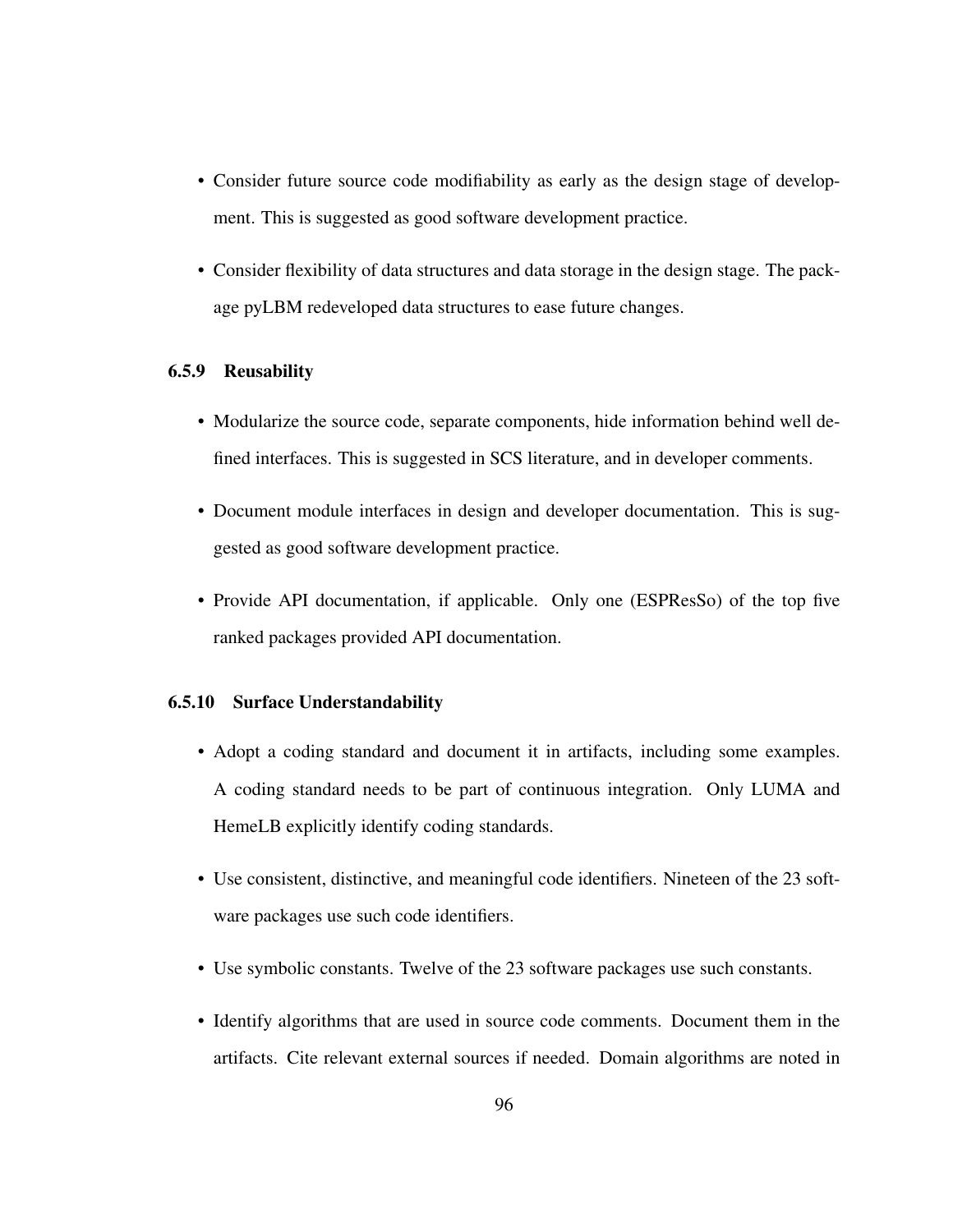the source code of 11 packages.

- Add meaningful comments. Indicate what is being done in each section of source code. All of the top ranked packages have meaningful comments in their source code.
- Modularize the source code, separate components, hide information behind well defined interfaces. This is suggested in SCS literature, and in developer comments.
- Provide a user manual that identifies all technical and problem modeling requirements. Thirteen software packages have a user manual.
- State appropriate fluid dynamics problems that the software is designed to model in the documentation, and explicitly state the limits of the software. This is done in the ESPResSo user guide.
- Consider adding a FAQ section to the documentation. This helped resolve some usability issues for OpenLB.

## 6.5.11 Traceability

- Update all relevant documentation when a change to the software is made. This is suggested as good software development practice.
- Use automatic document generation tools (Doxygen, Drasil, Sphinx) to limit the time spent on updating documentation. This was done by all of the top five ranked packages.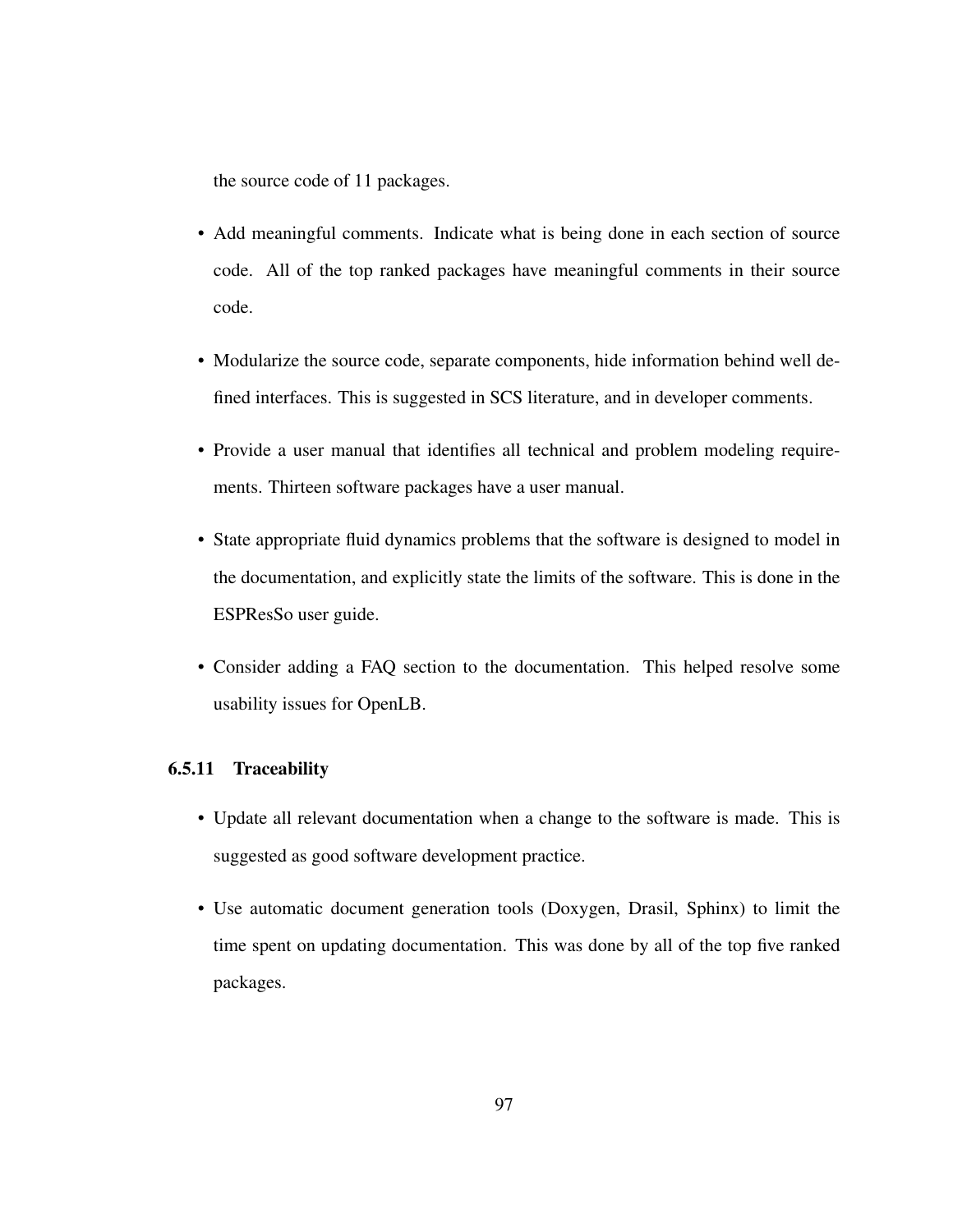• Provide a developer's guide to help orient developers to the artifacts, source code, and system architecture so that they can better document changes. Top ranked package OpenLB has a developer guide.

### 6.5.12 Visibility and Transparency

- Summarize the development process that is used. Provide information on how new users can contribute. Identify the development model by name (waterfall, agile, etc.), if appropriate. Seven of the software packages have some artifacts outlining the general development process. Eleven packages have information on how to contribute.
- Identify the development environment. Eight of the 23 software packages identify the development environment.
- Update all relevant documentation when a change to the software is made. This is suggested as good software development practice.
- Include notes with all releases. Nine of the packages include release notes.
- Communicate all changes within the development team. This suggestion is based on developer comments.
- Use continuous integration processes and tools (Bamboo, Jenkins, and Travis CI). This was done by top ranked packages ESPResSo and Ludwig.
- Consider peer review processes to assess contributions and ensure the tracking of information. High ranked package ESPResSo uses a peer review process for contributions.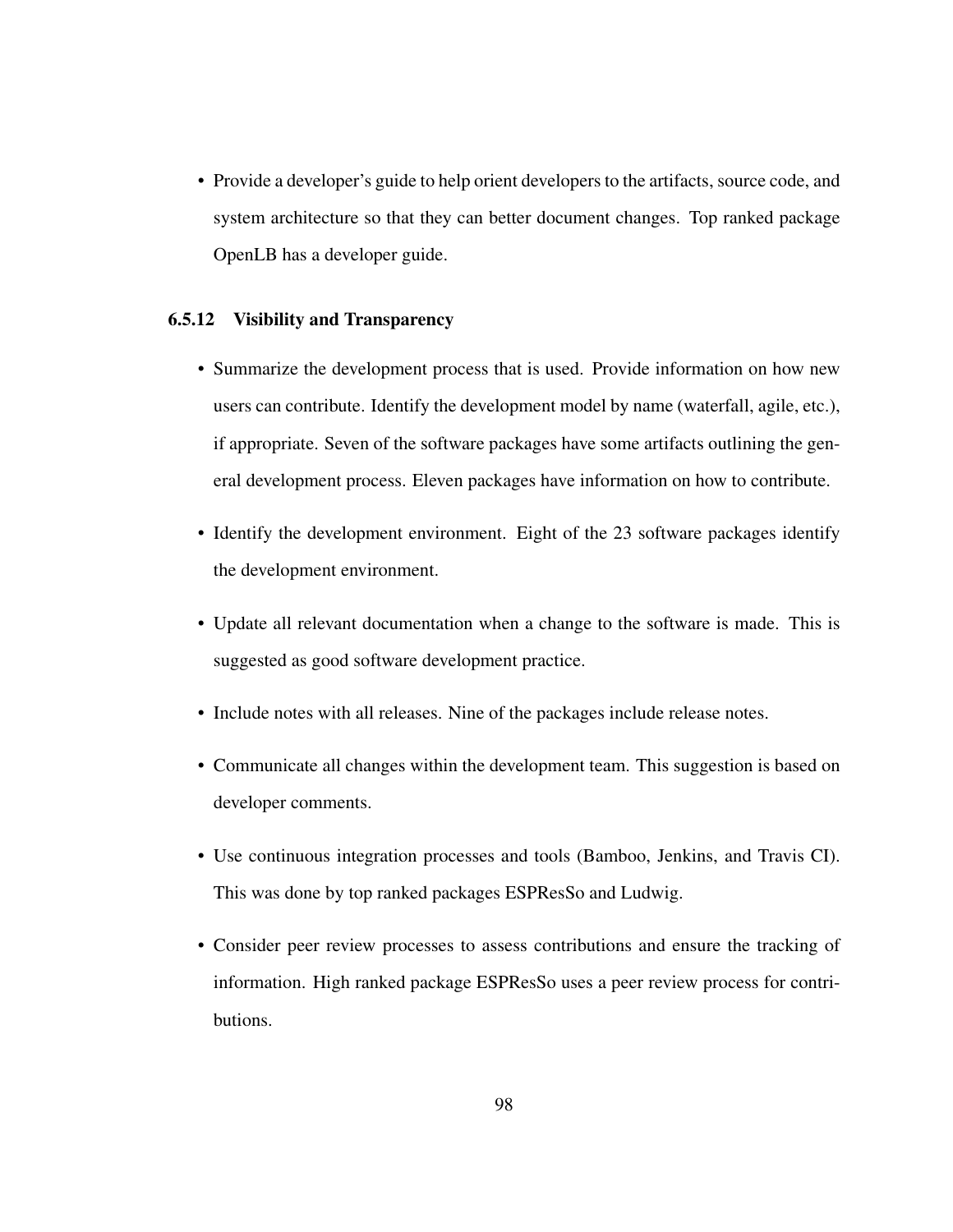• Use project management tools, including change and version control tools (GitHub, GitLab, CVS), collaboration tools (GitHub, GitLab), and document generation tools (Doxygen, Drasil, Sphinx). This was done by all of the top five ranked packages.

#### 6.5.13 Reproducibility

- Test output against automatically calculated or known correct results. High ranked package ESPResSo does this.
- Automate the testing of output. Run tests after all code changes. High ranked package ESPResSo does this.
- Consider peer review processes and task based inspection to assess contributions. High ranked package ESPResSo does this.
- Update all relevant design documentation when a change to the software is made. This is suggested as good software development practice.

#### 6.5.14 Unambiguity

- Documentation must state all technical requirements and software dependencies. A missing dependency was a frequent cause of fault conditions during this assessment.
- Provide a detailed user manual. Thirteen packages have a user manual. ESPResSo has a well detailed manual.
- Provide a table of symbols in the developer's guide that maps to names used in the source code. This is suggested as good software development practice.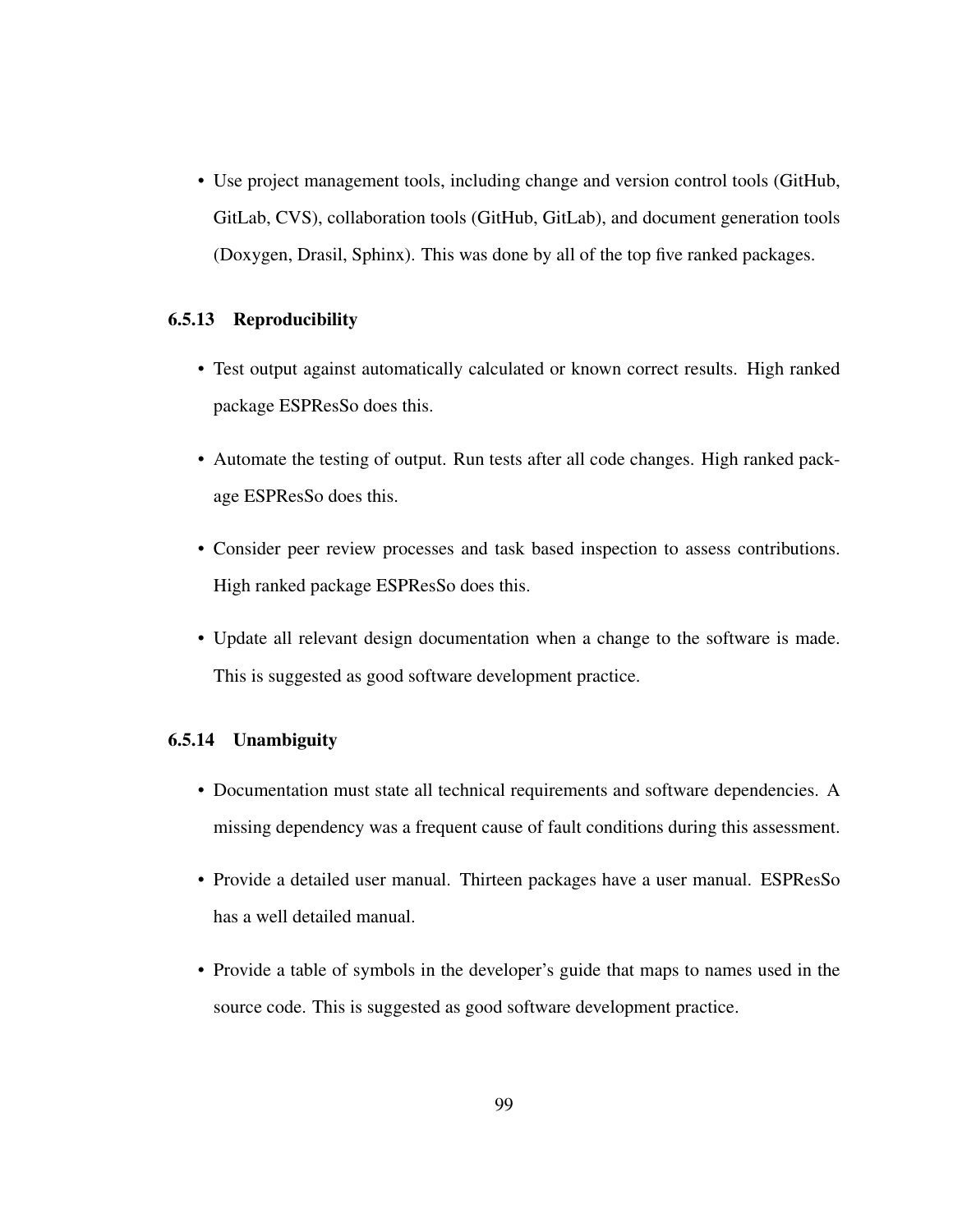- State appropriate fluid dynamics problems that the software is designed to model in the documentation, and explicitly state the limits of the software. This is done in the ESPResSo user guide.
- The documentation should either explain the underlying CFD theories or provide a reference to appropriate resources. This was done by several top ranked packages, including ESPResSo, Ludwig, LUMA, and OpenLB.
- Consider asking users for feedback on the documentation. The developer of pyLBM noted that such feedback would be appreciated.

#### 6.6 Designation Comparison

This subsection answers the research question: How does software designated as high quality by this methodology compare with top rated software by the community?

This comparison helps evaluate the methodology that was used, and assess the validity of the findings. Threats to the validity of this exercise are noted in Section [6.7.](#page-113-0) The software package designations of this report are compared to package repository ranking metrics in Section [6.6.1,](#page-109-0) and to software recommended by a domain expert in Section [6.6.2.](#page-111-0)

#### <span id="page-109-0"></span>6.6.1 Repository Ranking Metrics

Table [6](#page-111-1) presents our LBM software package rankings along with the repository ranking metrics of each software package.

Eight packages do not use GitHub or GitLab, so they do not have a measure of repository stars. Looking at the repository stars of the other 15 packages, we can observe a slight pattern where packages that have been highly ranked by our assessment do have more stars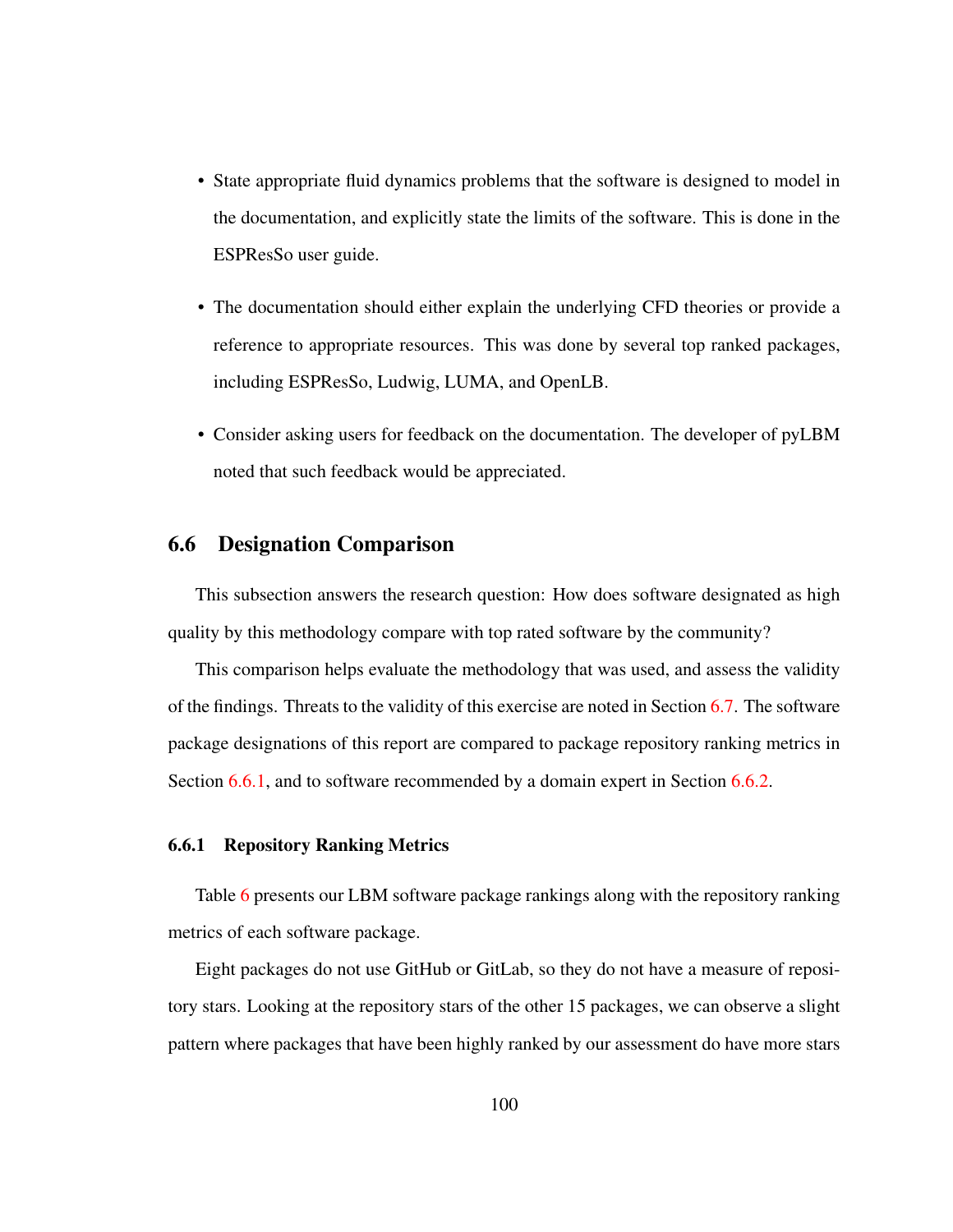than lower ranked packages. The second ranked package (ESPResSo) has the second most number of stars. The ninth ranked package (Sailfish) has the most number of stars. Packages designated as lower quality often do not use GitHub or GitLab, or have few stars, except for HemeLB which has 22 stars. Our assessment of this package might not be accurate. The number of stars does not necessarily represent the perceptions of the community, but for lack of an alternative measure we will use it this way.

The repository watches column contains even less data to compare since two of the packages (Palabos, waLBerla) use GitLab, which does not include this metric. The pattern that can be observed with this metric is very similar to that of the stars metric. The ninth ranked package (Sailfish) has the most number of watches. The second ranked package (ESPResSo) has the second most number of watches.

Besides missing data, another threat to the validity of this comparison is the varying ages of the repositories. Older packages have been able to accumulate stars and watches for longer than newer packages. The true quality of new packages may not be reflected in their stars and watches.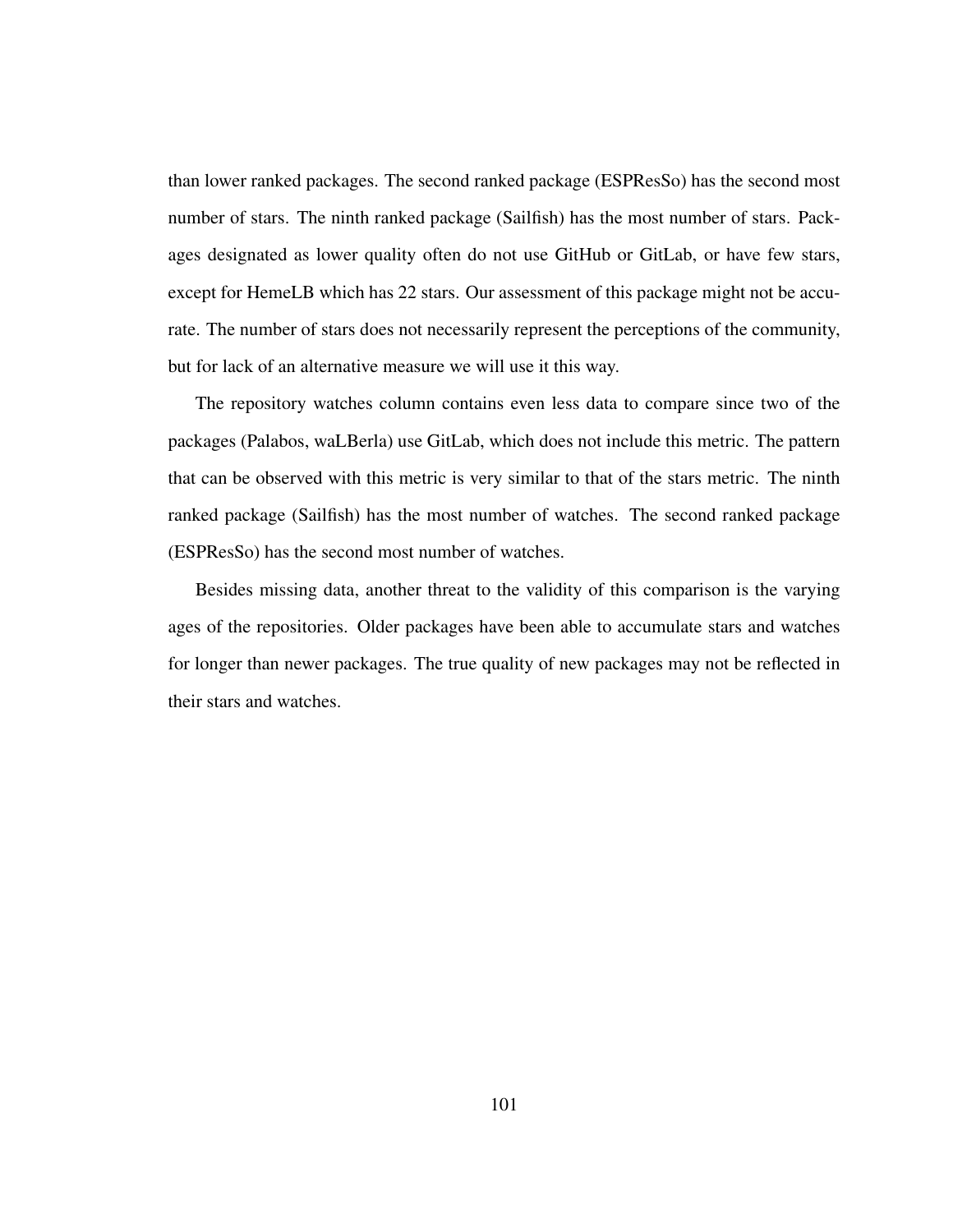| Name              | <b>Our Ranking</b> | Repository     | Repository       | Repository     |
|-------------------|--------------------|----------------|------------------|----------------|
|                   |                    | <b>Stars</b>   | <b>Star Rank</b> | Watches        |
| Ludwig            | $\mathbf{1}$       | 19             | 8                | 6              |
| <b>ESPResSo</b>   | $\overline{2}$     | 115            | $\overline{2}$   | 23             |
| Palabos           | 3                  | 14             | 10               | GitLab         |
| OpenLB            | $\overline{4}$     | No Git         | No Git           | No Git         |
| <b>LUMA</b>       | 5                  | 26             | 6                | 10             |
| pyLBM             | 6                  | 57             | $\overline{4}$   | 8              |
| DL_MESO (LBE)     | 7                  | No Git         | No Git           | No Git         |
| waLBerla          | 8                  | 17             | 9                | GitLab         |
| Sailfish          | 9                  | 154            | $\mathbf{1}$     | 39             |
| laboetie          | 10                 | $\overline{4}$ | 13               | $\overline{5}$ |
| <b>TCLB</b>       | 11                 | 61             | 3                | 16             |
| MechSys           | 12                 | No Git         | No Git           | No Git         |
| lettuce           | 13                 | 8              | 11               | $\overline{2}$ |
| ESPResSo++        | 14                 | 31             | 5                | 13             |
| MP-LABS           | 15                 | 7              | 12               | $\overline{2}$ |
| SunlightLB        | 16                 | No Git         | No Git           | No Git         |
| LB <sub>3</sub> D | 17                 | No Git         | No Git           | No Git         |
| <b>LIMBES</b>     | 18                 | No Git         | No Git           | No Git         |
| LB2D-Prime        | 19                 | No Git         | No Git           | No Git         |
| HemeLB            | 20                 | 22             | $\tau$           | 15             |
| <b>lbmpy</b>      | 21                 | $\overline{4}$ | 13               | $\overline{2}$ |
| LB3D-Prime        | 22                 | No Git         | No Git           | No Git         |
| LatBo.jl          | 23                 | $\overline{4}$ | 13               | 5              |

<span id="page-111-1"></span>

|  |  | Table 6: Repository Ranking Metrics |
|--|--|-------------------------------------|
|--|--|-------------------------------------|

#### <span id="page-111-0"></span>6.6.2 Domain Expert Recommended Software

Table [7](#page-113-1) compares the top 10 ranked LBM software packages with a LBM package ranking made by a domain expert. Five (Palabos, OpenLB, LUMA, waLBerla, Sailfish) of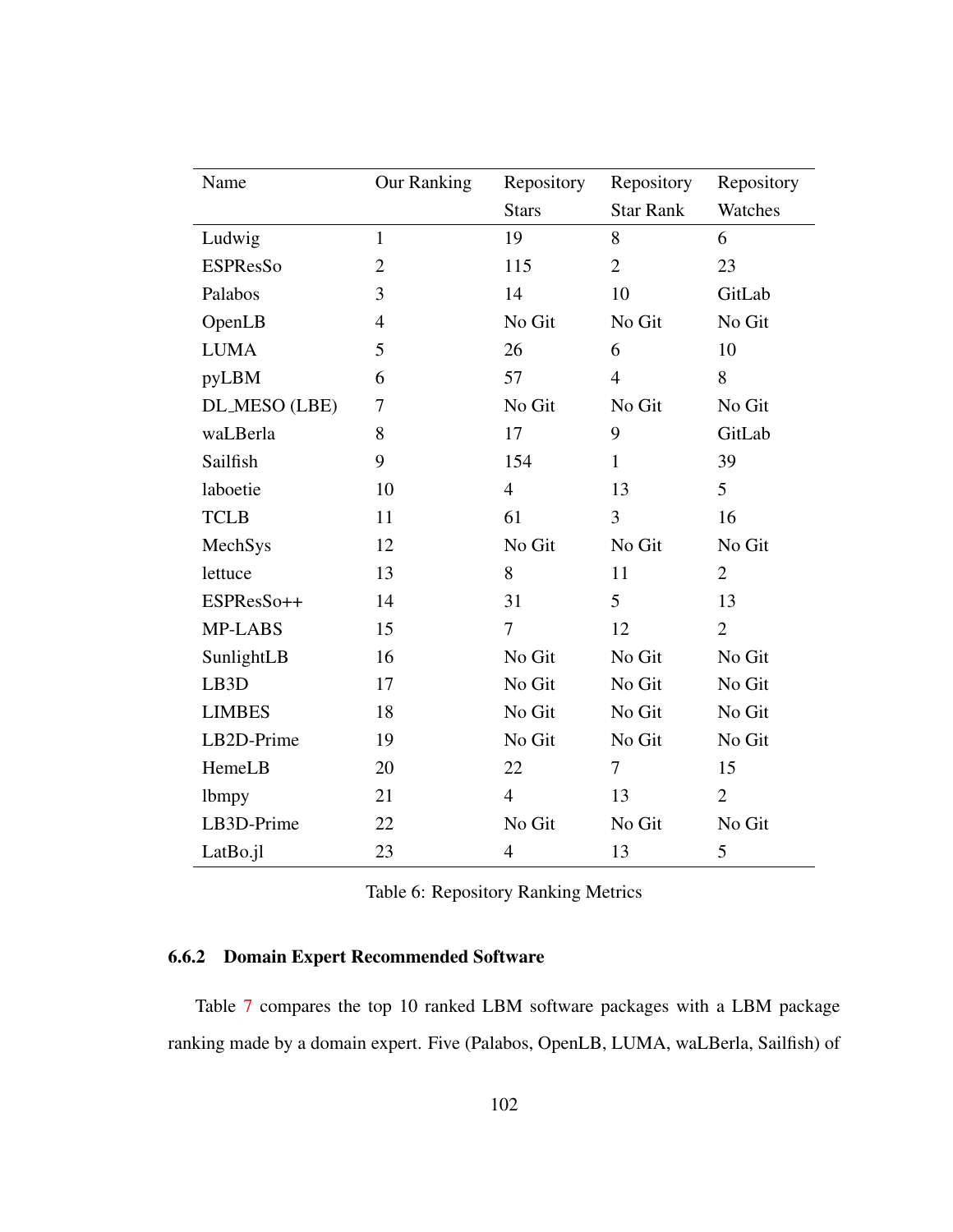the top 10 ranked packages in this assessment are also found in the domain expert's list. Interestingly, these five packages are listed in the same order on both lists. Looking at the remaining packages, the top two ranked packages in this state of the practice assessment (Ludwig, ESPResSo) are not on the domain expert's list. Perhaps the intended applications of these packages, complex fluids for Ludwig and soft matter research for ESPResSo, do not align with the research interests of the domain expert, and this is why they did not make it onto their list. Moving down the list, pyLBM and DL MESO(LBE) did not make the domain expert's top 10 list but were mentioned by the domain expert. The 10th ranked package, laboetie, was not mentioned by the domain expert. Looking at the remainder of the domain expert's list, ASL is a general purpose tool for solving partial differential equations and may have fallen out of scope of the authoritative lists that were used to identify the initial LBM software list. The domain expert's fifth ranked package (ch4 project) was on the initial software list of this assessment, but was removed due to a lack of documentation. Open FSI is a new project that uses Palabos. It was made public the year before data was collected for this state of the practice exercise. It may not have been on authoritative lists due to its young age. Similarly, LIFE was also made public recently. Finally, the domain expert's 10th ranked package (HemeLB) was ranked 20th in this state of the practice assessment.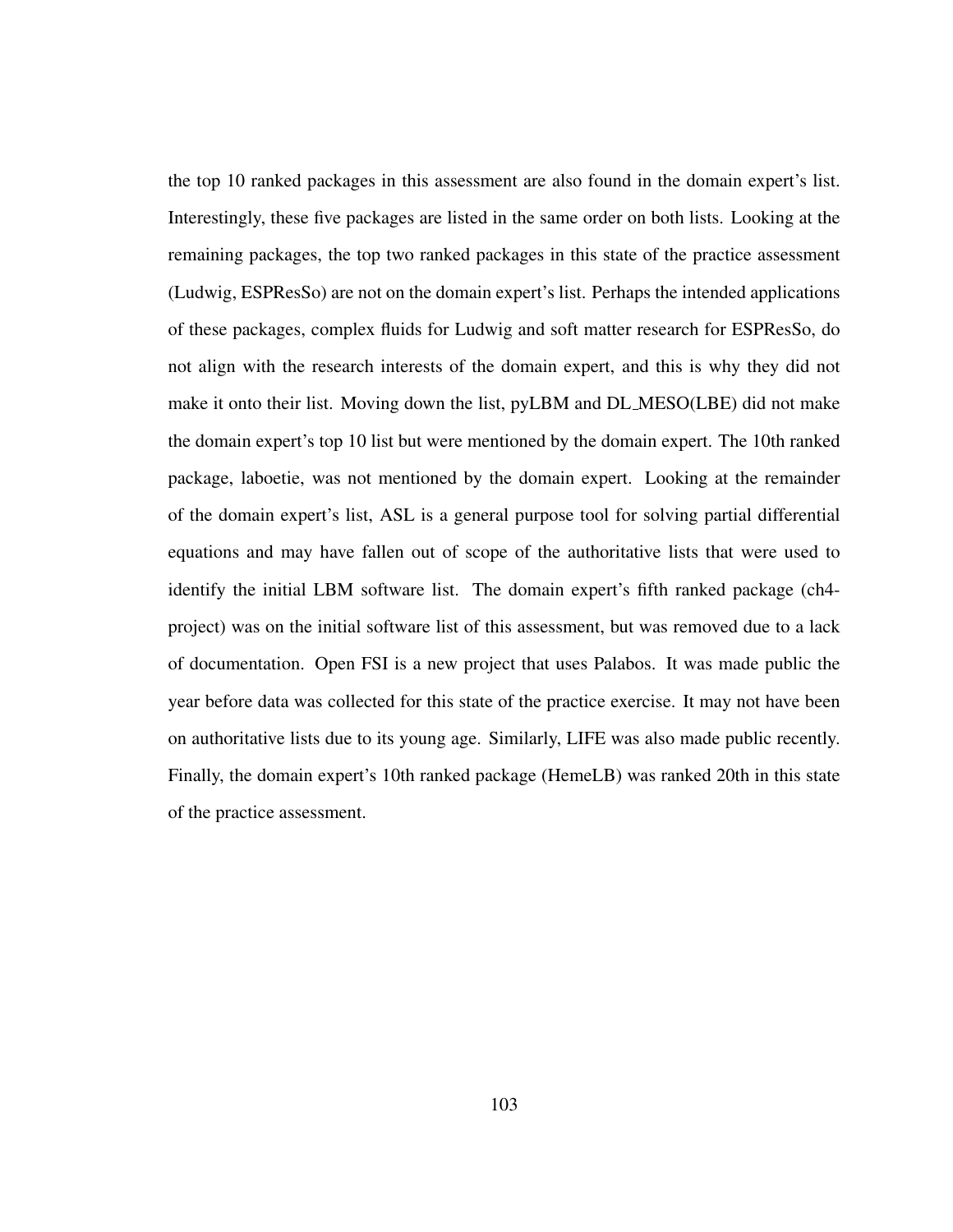| Rank           | This Assessment      | Domain Expert |
|----------------|----------------------|---------------|
| 1              | Ludwig $(N/A)$       | Palabos       |
| $\overline{2}$ | ESPResSo (N/A)       | OpenLB        |
| 3              | Palabos (1)          | <b>LUMA</b>   |
| 4              | OpenLB $(2)$         | ASL           |
| 5              | LUMA(3)              | ch4-project   |
| 6              | pyLBM(17)            | Open FSI      |
| 7              | $DL-MESO (LBE) (12)$ | WaLBerla      |
| 8              | waLBerla (7)         | LIFE          |
| 9              | Sailfish (9)         | Sailfish      |
| 10             | laboetie (N/A)       | HemeLB        |

<span id="page-113-1"></span>Table 7: Ranking Comparison

#### <span id="page-113-0"></span>6.7 Threats To Validity

This section examines potential threats to the validity of this state of the practice assessment. These can be categorized into methodology and data collection issues.

The goal of this assessment isn't to rank the software, but to use the ranking exercise as a means to understand the state of the practice of LBM software development.

The measures listed in our measurement template may not be broad enough to accurately capture some qualities. For example, there are only two measures of surface robustness. The measurement of robustness could be expanded, as it currently only measures unexpected input. Other faults could be introduced, but could require a large investment of time to develop, and might not be a fair measure for all packages. Similarly, reusability is assessed along the number of code files and LOC per file. While this measure is indicative of modularity, it is possible that some packages have many files, with few LOC, but the files do not contain source code that is easily reusable. The files may be poorly formatted, or the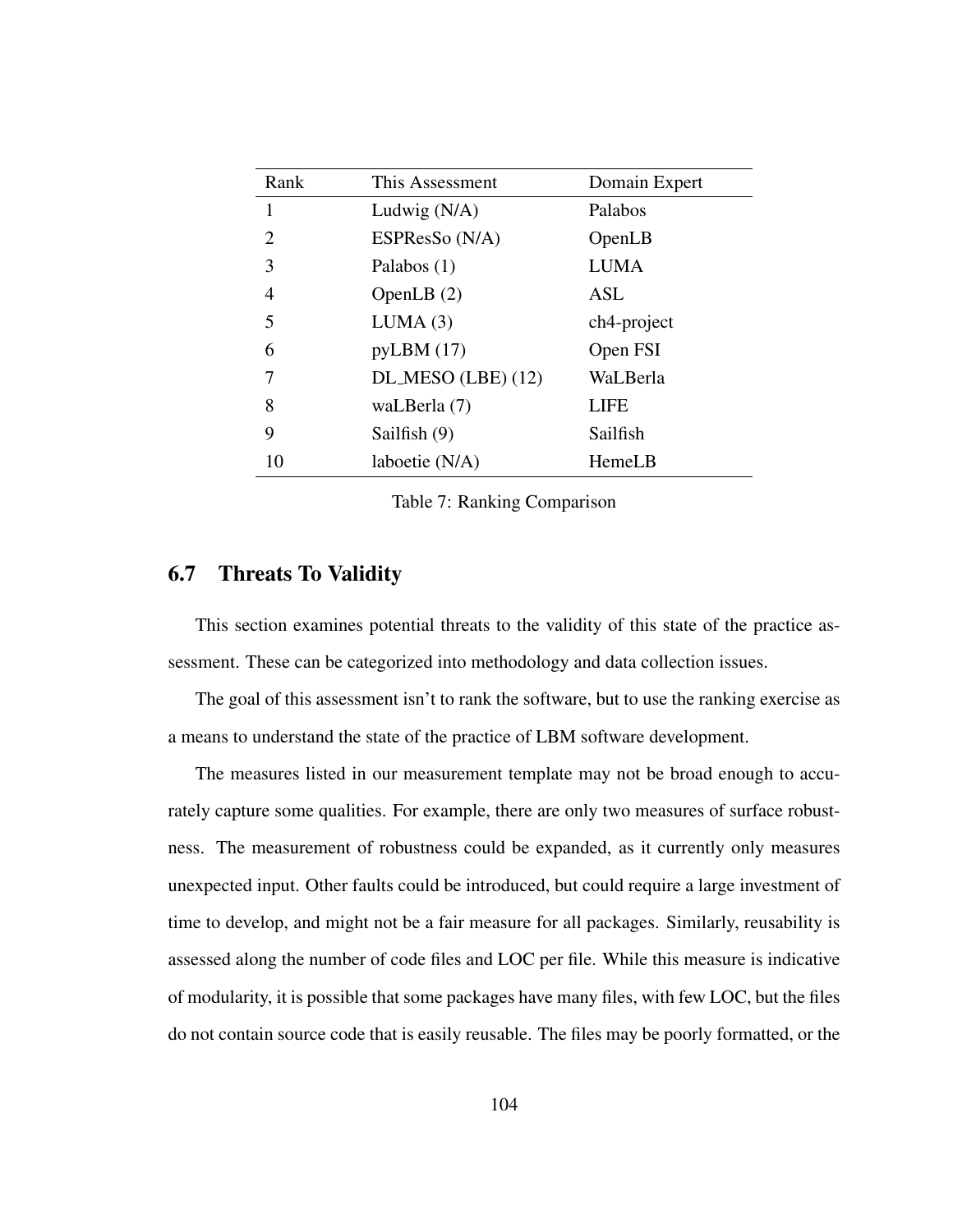source code may be vague and have ambiguous identifiers. Furthermore, the measurement of understandability relies on 10 random source code files. It is possible that the 10 files that were chosen to represent a software package may not be a good representation of the understandability of that package.

Regarding data collection, a risk to the validity of this assessment is missing or incorrect data. Some software package data may not have been measured due to technology issues like broken links. This issue arose with the measurement of Palabos, which had a broken link to its user manual, as noted in Section [6.1.2.](#page-86-0)

Some pertinent data may not have been specified in public artifacts, or may be obscure within an artifact or web-page. The use of unit testing and continuous integration was mentioned in the artifacts of only two (ESPResSo, Ludwig) packages. However, interviews suggested a more frequent use of both unit testing and continuous integration in the development processes than what was observed from the initial survey of the artifacts. For example, OpenLB, pyLBM, and TCLB use such methods during development despite this not being explicitly clear from an analysis of the material available online.

Furthermore, design documentation was measured to be a "less common" artifact in this assessment, but it is probable that such documentation is part of all LBM packages. After all, developing SCS is not a trivial endeavor. It is likely that many packages have such documentation but did not make it public, and due to this the measured data is not a true reflection of software package quality.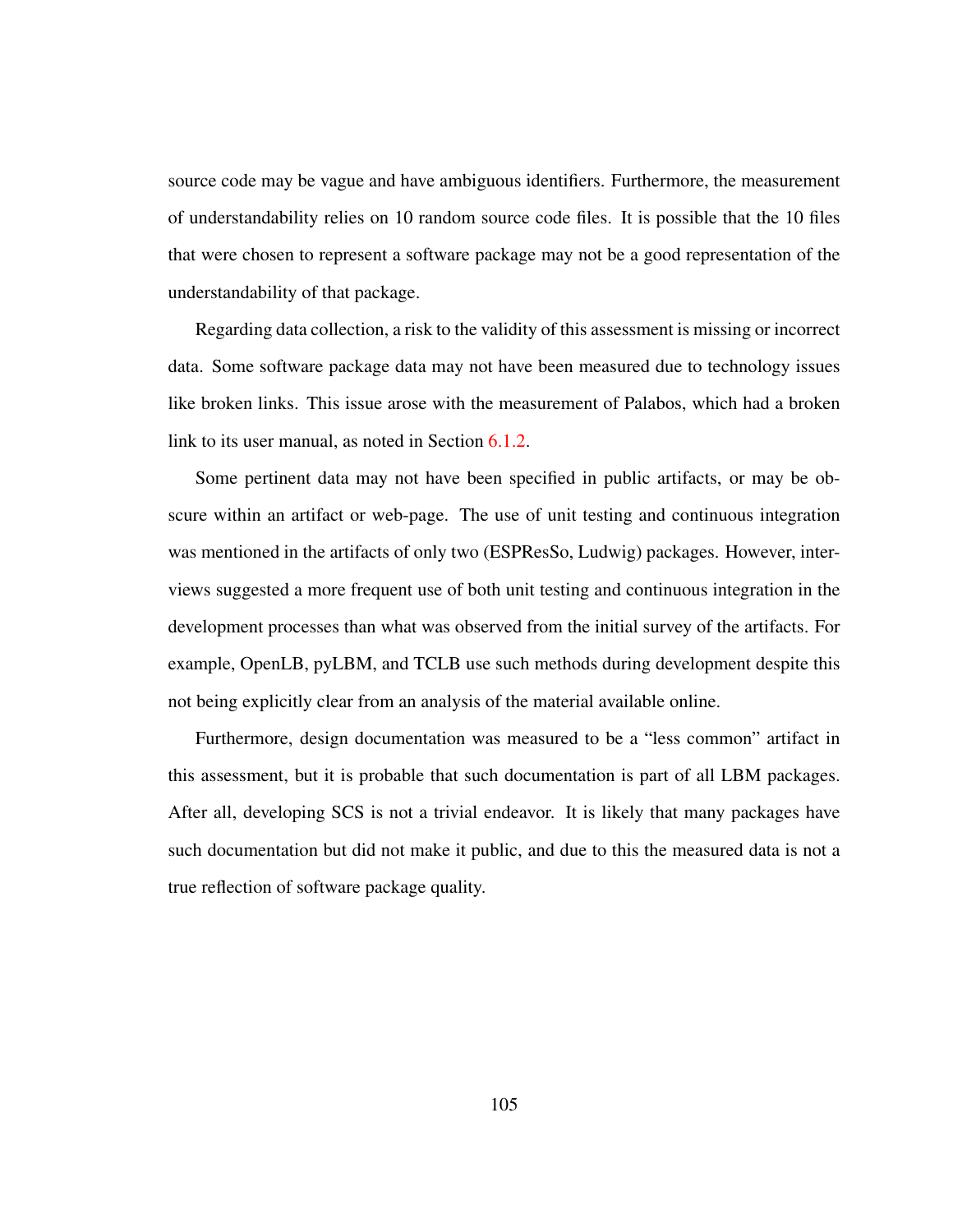### 7 Conclusion

We analyzed the state of the practice of software development in the Lattice Boltzmann Methods software domain by quantitatively and qualitatively measuring, and comparing, 23 software packages along quality attributes. The software qualities that were assessed in this report are listed in Section [3.2.](#page-42-0) A methodology for assessing the state of the practice of software development in SCS domains was presented. Domain packages were assessed to answer the software development related research questions listed in Section [1.1](#page-11-0) to understand how software quality is impacted by software development choices, including principles, processes, and tools. Software developers were interviewed to identify development pain points, and to identify how software quality is ensured. Quantitative data was used to rank the software packages using the AHP. The ranking designations were compared with rankings from the software development community, and we found that many of our top 10 ranked packages are ranked highly by a domain expert. Recommendations for improving software along quality metrics were made, and highlights are presented in Section [7.1](#page-116-0) of this conclusion. The findings of this report can be used to guide future development of SCS, specifically along quality attributes, and to reduce software quality failures.

We understand that software packages vary in goals, developers, funding, and other aspects. Our goal was to highlight software quality successes through an evaluation of the entire domain software family. Furthermore, threats to the validity of the findings are highlighted in Section [6.7.](#page-113-0)

Recommendations for future state of the practice assessments are made in Section [7.2.](#page-117-0)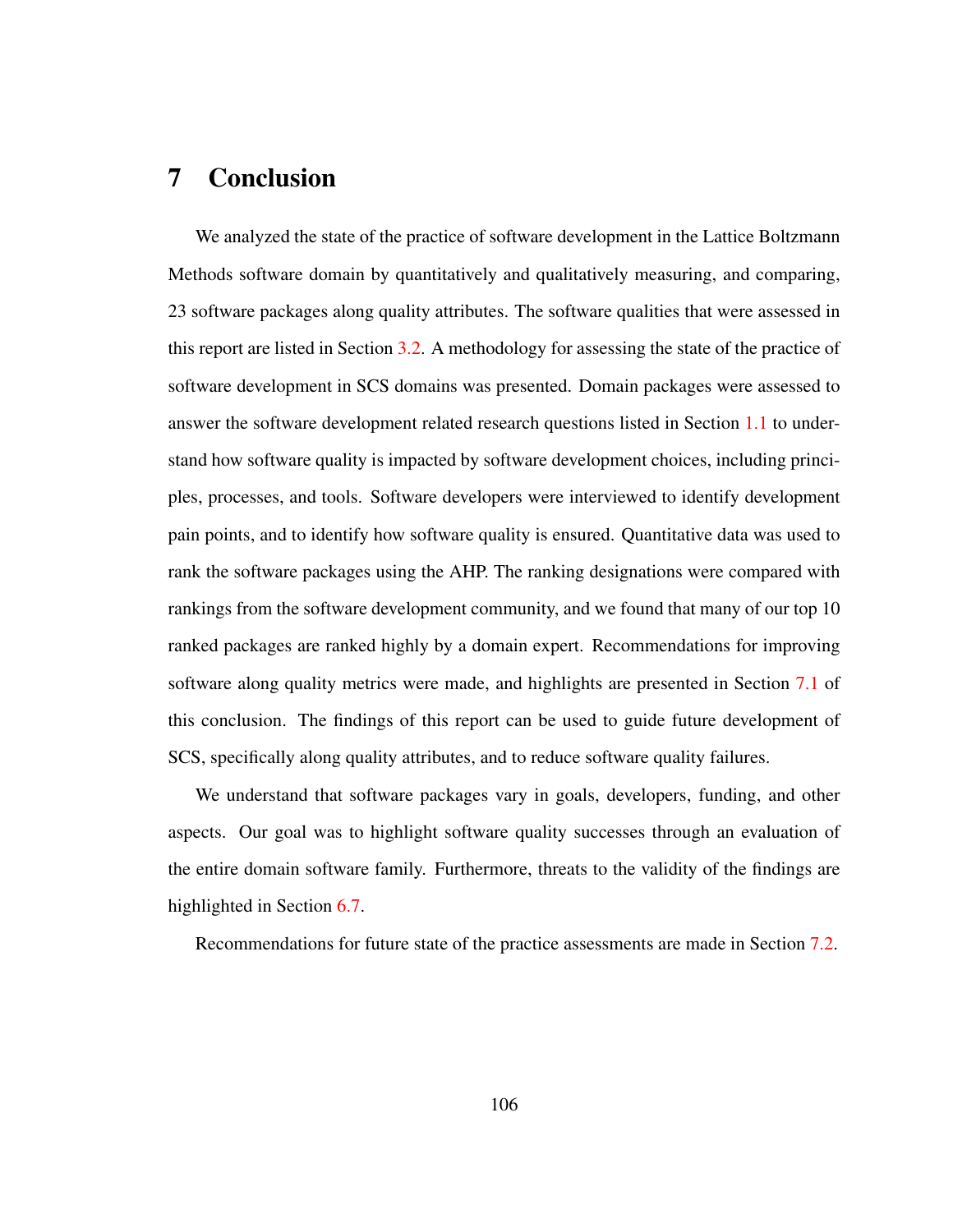#### <span id="page-116-0"></span>7.1 Highlighted Recommendations

The following recommendations improve software quality along multiple attributes, and provide the greatest return on investment:

- Provide a detailed user manual. It should identify elements of user interfaces, and identify all requirements to model a system. Thirteen packages have a user manual. ESPResSo has a well detailed manual.
- State appropriate fluid dynamics problems that the software is designed to model in the documentation, and explicitly state the limits of the software. This is done in the ESPResSo user guide.
- Include detailed tutorials, including dependencies, expected output, and any additional supplementary documentation that may be required. This was done by many packages, including waLBerla, Palabos, MechSys, LUMA, and pyLBM.
- Keep all documentation in one location. This was done by top ranked packages.
- If possible, consider using popular user-friendly software languages like Python. Especially consider this for parts of the source code that is likely to be modified or reviewed by users. ESPResSo and Sailfish use Python to address several software qualities, including maintainability, modifiability and usability.
- Modularize the source code, separate components, hide information behind well defined interfaces. This is suggested in SCS literature, and in developer comments.
- Include descriptive error messages where appropriate. This was done by most packages that encountered a fault.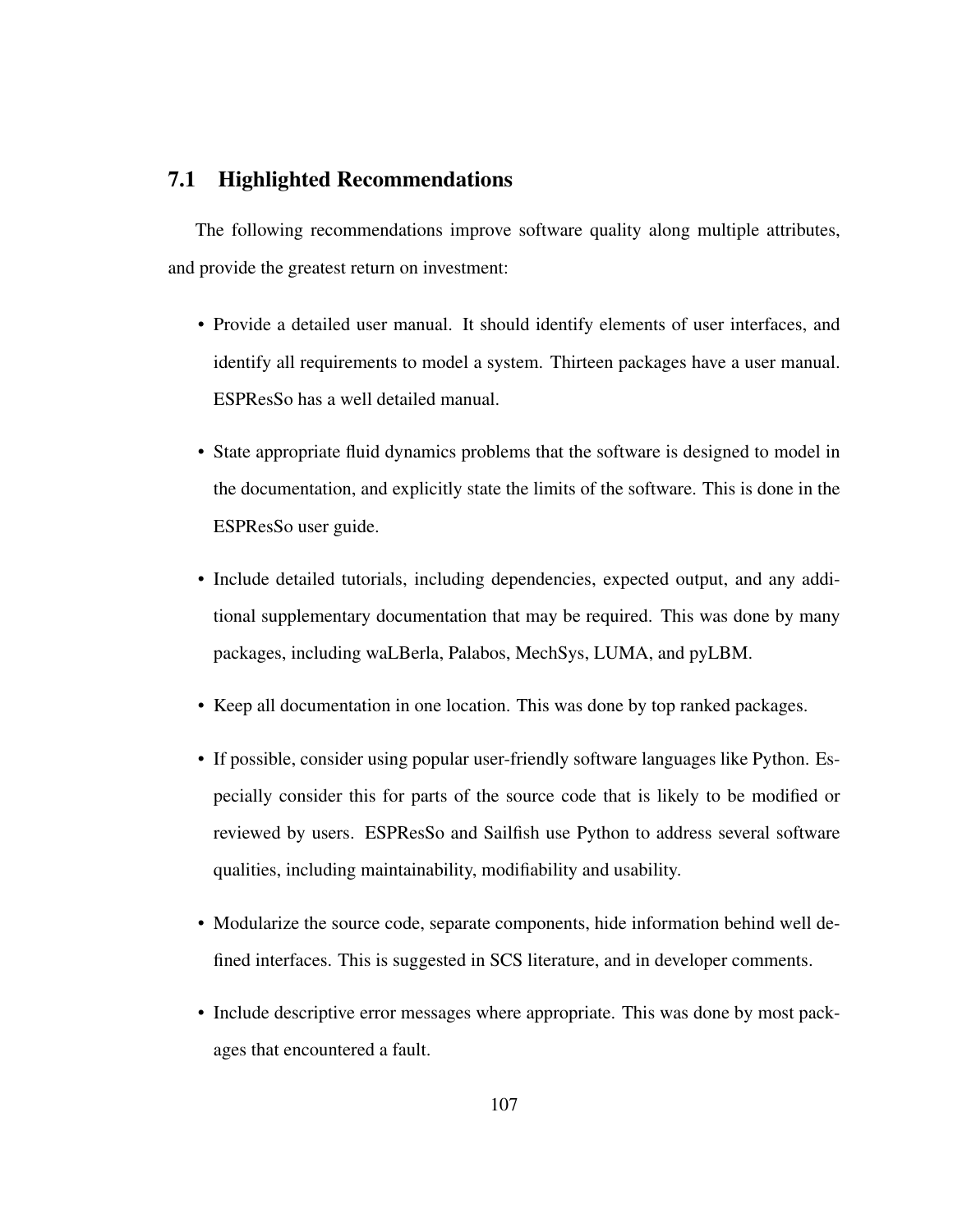- Summarize the development process that is used. Provide information on how new users can contribute. Seven of the software packages have some artifacts outlining the general development process. Eleven packages have information on how to contribute.
- Consider peer review processes and task based inspection to assess contributions. High ranked package ESPResSo does this.
- Use continuous integration tools (Bamboo, Jenkins, and Travis CI) and processes during development. This was done by top ranked packages ESPResSo and Ludwig.
- Use project management tools, including change and version control tools (GitHub, GitLab, CVS), collaboration tools (GitHub, GitLab), and document generation tools (Doxygen, Drasil, Sphinx). This was done by all of the top five ranked packages.

Ensuring software quality can take significant time. An inability to develop high quality documentation due to time constraints could be mitigated in the future by the use of automatic document generation tools like Drasil. The Drasil Framework consists of a collection of Domain Specific Languages (DSL) for capturing scientific documents, structures, and computing knowledge, and then transforming this knowledge into relevant software artifacts without having to manually duplicate knowledge into multiple artifacts [\[49\]](#page-138-0).

#### <span id="page-117-0"></span>7.2 Future State Of The Practice Assessments

This section notes recommendations for future state of the practice assessments.

As mentioned in Section [6.7,](#page-113-0) the measures listed in our measurement template may not be broad enough to accurately capture some qualities. Adding or extending measures is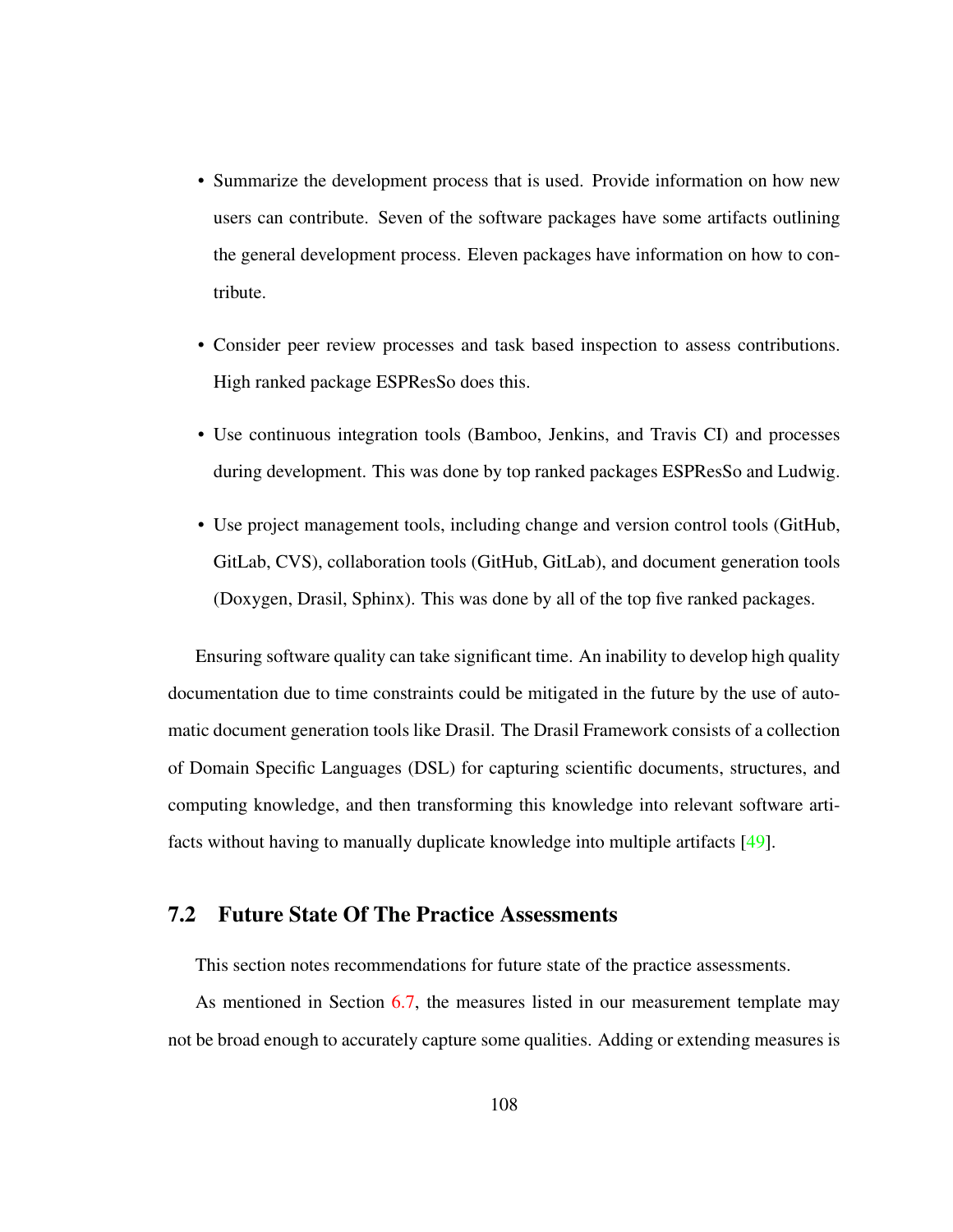worth considering. For example, usability experiments and performance benchmarks could be incorporated into the assessment.

Section [5](#page-74-0) noted that developers were not asked to comment on the reproducibility of their source code from their requirements specifications and design documentation. Adding this question to the interview guide should be considered in the next iteration of state of the practice assessments. Furthermore, as mentioned in Section [6.7,](#page-113-0) it was found that some pertinent information was not specified in public artifacts. The use of unit testing and continuous integration by several packages (OpenLB, pyLBM, TCLB) was only discovered during interviews with developers. Adding further questions to the interview guide regarding the measures that are on the measurement template could reduce instances of incorrect data being collected. This additional interview data could be analyzed and incorporated into the AHP ranking, ensuring quality designations more accurate represent the true quality of the software packages.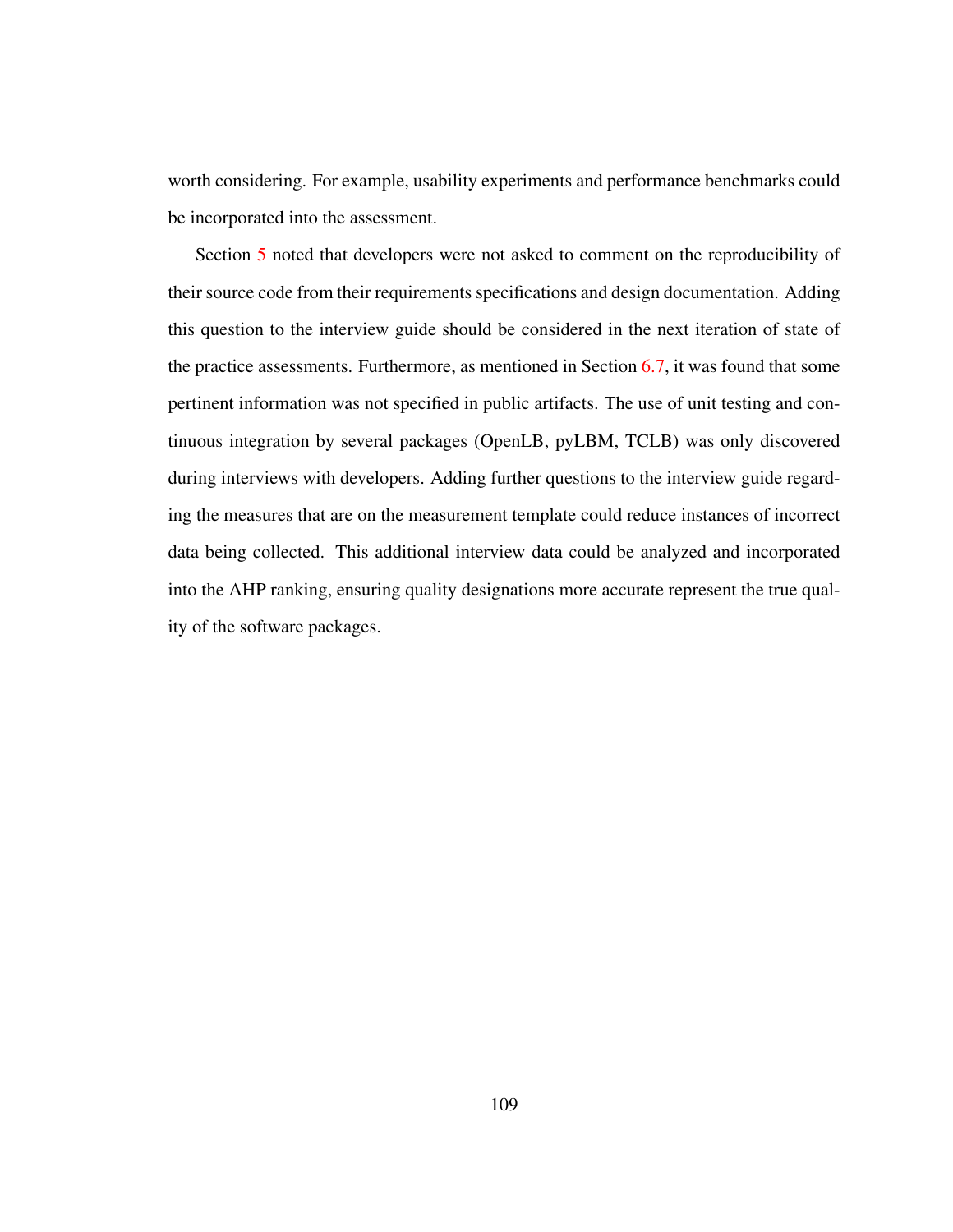# Appendices

## A Measurement Template

The table below lists the set of measures that are used to assess each software product. The first set identifies summary information, followed by 9 sets for software qualities and 3 sets for raw metrics. Each measure is followed by the type for a valid result. A superscript indicate that a response of this type needs to be accompanied by explanatory text.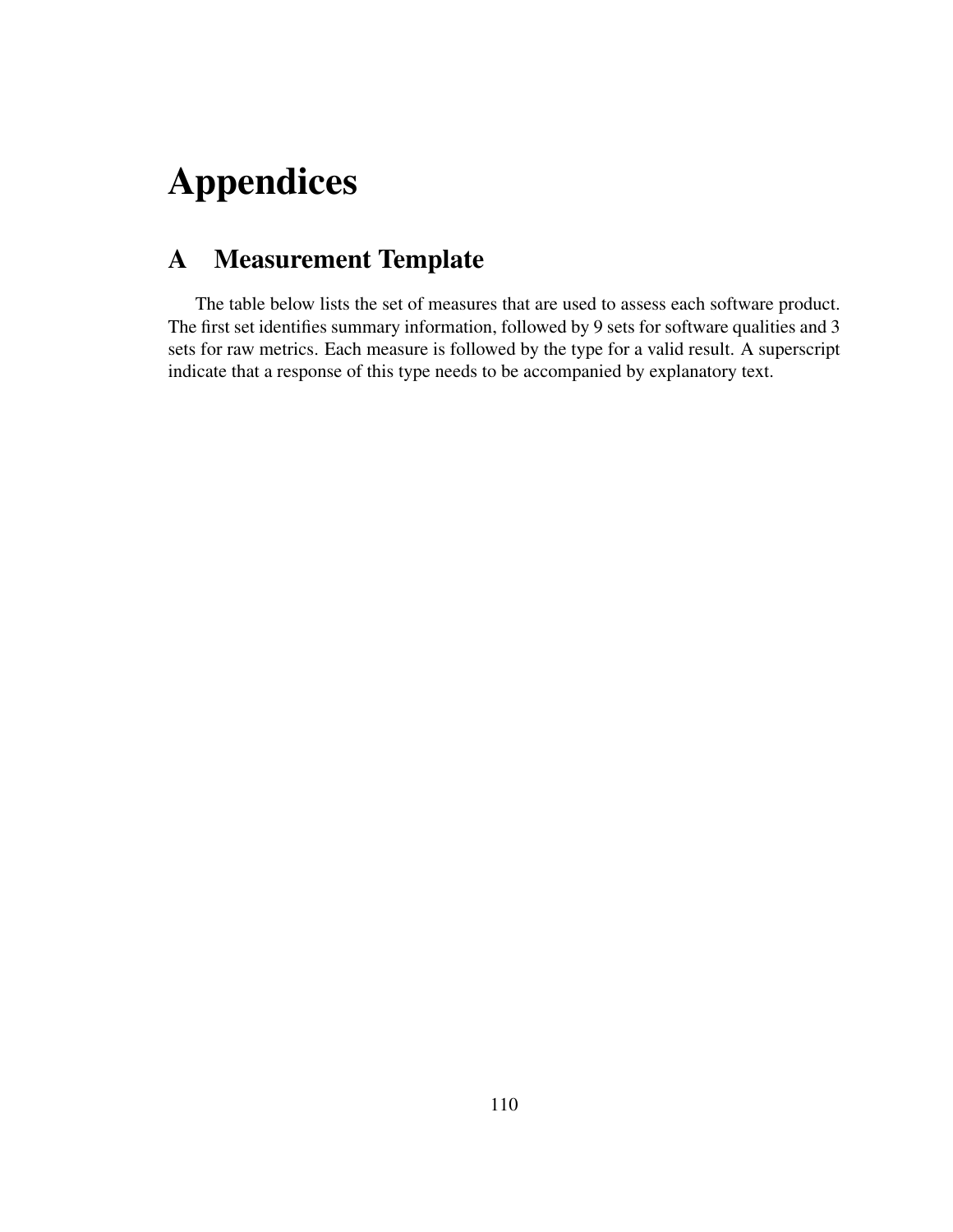Table 8: Measurement Template

#### Summary Information

Software name? (string)

URL? (URL)

Affiliation (institution(s)) (string or N/A)

Software purpose (string)

Number of developers (all developers that have contributed at least one commit to the project) (use repo commit logs) (number)

How is the project funded? (unfunded, unclear, funded\*) where \* requires a string to say the source of funding

Initial release date? (date)

Last commit date? (date)

Status? (alive is defined as presence of commits in the last 18 months) (alive, dead, unclear)

License? (GNU GPL, BSD, MIT, terms of use, trial, none, unclear, other\*) \* given via a string

Platforms? (set of Windows, Linux, OS X, Android, other\*) \* given via string

Software Category? The concept category includes software that does not have an officially released version. Public software has a released version in the public domain. Private software has a released version available to authorized users only. (concept, public, private)

Development model? (open source, freeware, commercial, unclear)

Publications about the software? Refers to publications that have used or mentioned the software. (number or unknown)

Source code URL? (set of url, n/a, unclear)

Programming language(s)? (set of FORTRAN, Matlab, C, C++, Java, R, Ruby, Python, Cython, BASIC, Pascal, IDL, unclear, other\*) \* given via string

Is there evidence that performance was considered? Performance refers to either speed, storage, or throughput. (yes, no)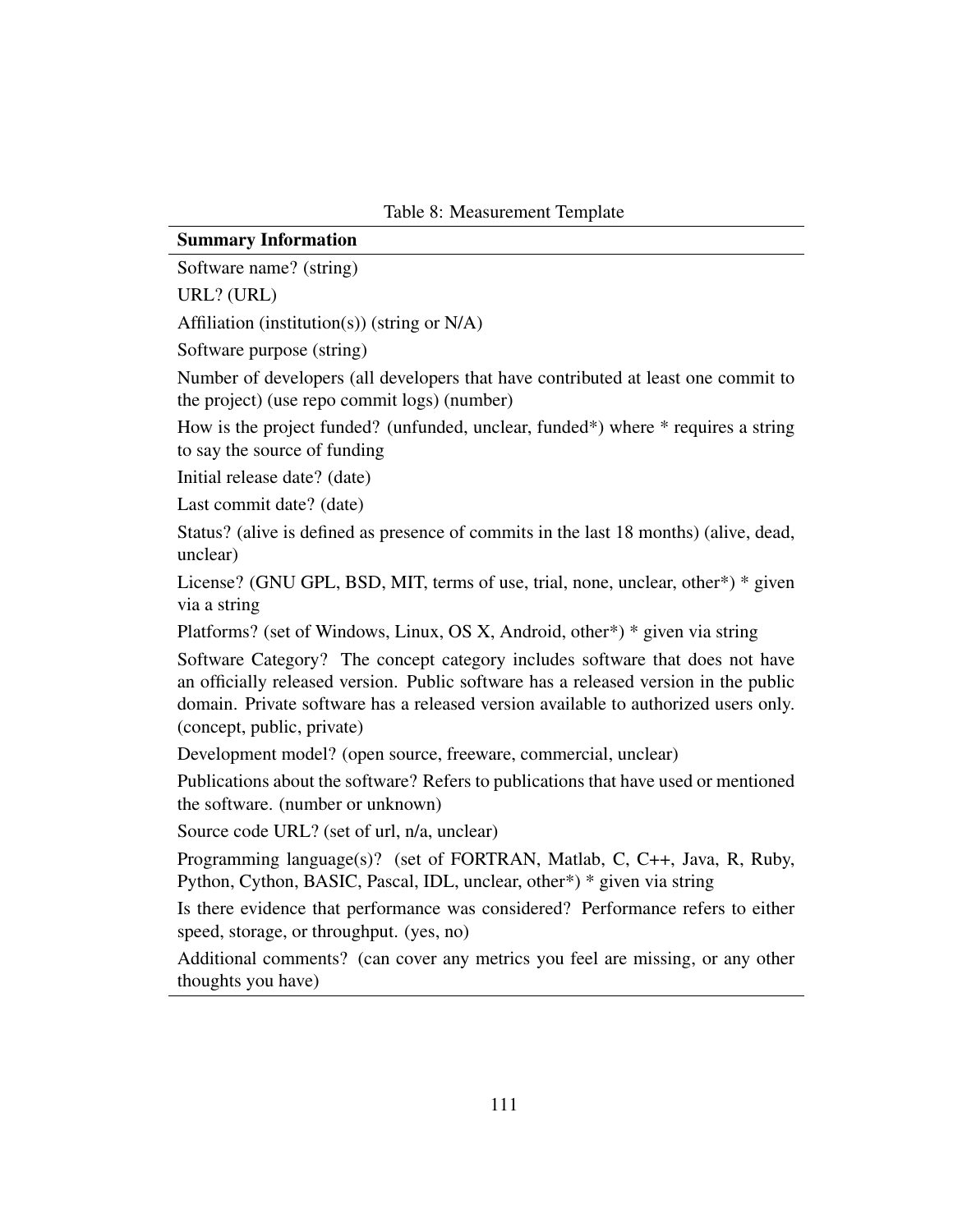#### Installability (Measured via installation on a virtual machine.)

Are there installation instructions? (yes, no)

Are the installation instructions in one place? Place referring to a single document or web-page. (yes, no, n/a)

Are the installation instructions linear? Linear meaning progressing in a single series of steps. (yes, no, n/a)

Are the instructions written as if the person doing the installation has none of the dependent packages installed? (yes, no, unclear)

Are compatible operating system versions listed? (yes, no)

Is there something in place to automate the installation (makefile, script, installer, etc)? (yes\*, no)

If the software installation broke, was a descriptive error message displayed? (yes, no,  $n/a$ )

Is there a specified way to validate the installation? (yes\*, no)

How many steps were involved in the installation? (Includes manual steps like unzipping files) Specify OS. (number, OS)

What OS was used for the installation? (Windows, Linux, OS X, Android, other\* ) \*given via string

How many extra software packages need to be installed before or during installation? (number)

Are required package versions listed? (yes, no, n/a)

Are there instructions for the installation of required packages / dependencies? (yes, no,  $n/a$ )

Run uninstall, if available. Were any obvious problems caused? (yes , no, unavail)

Overall impression? (1 .. 10)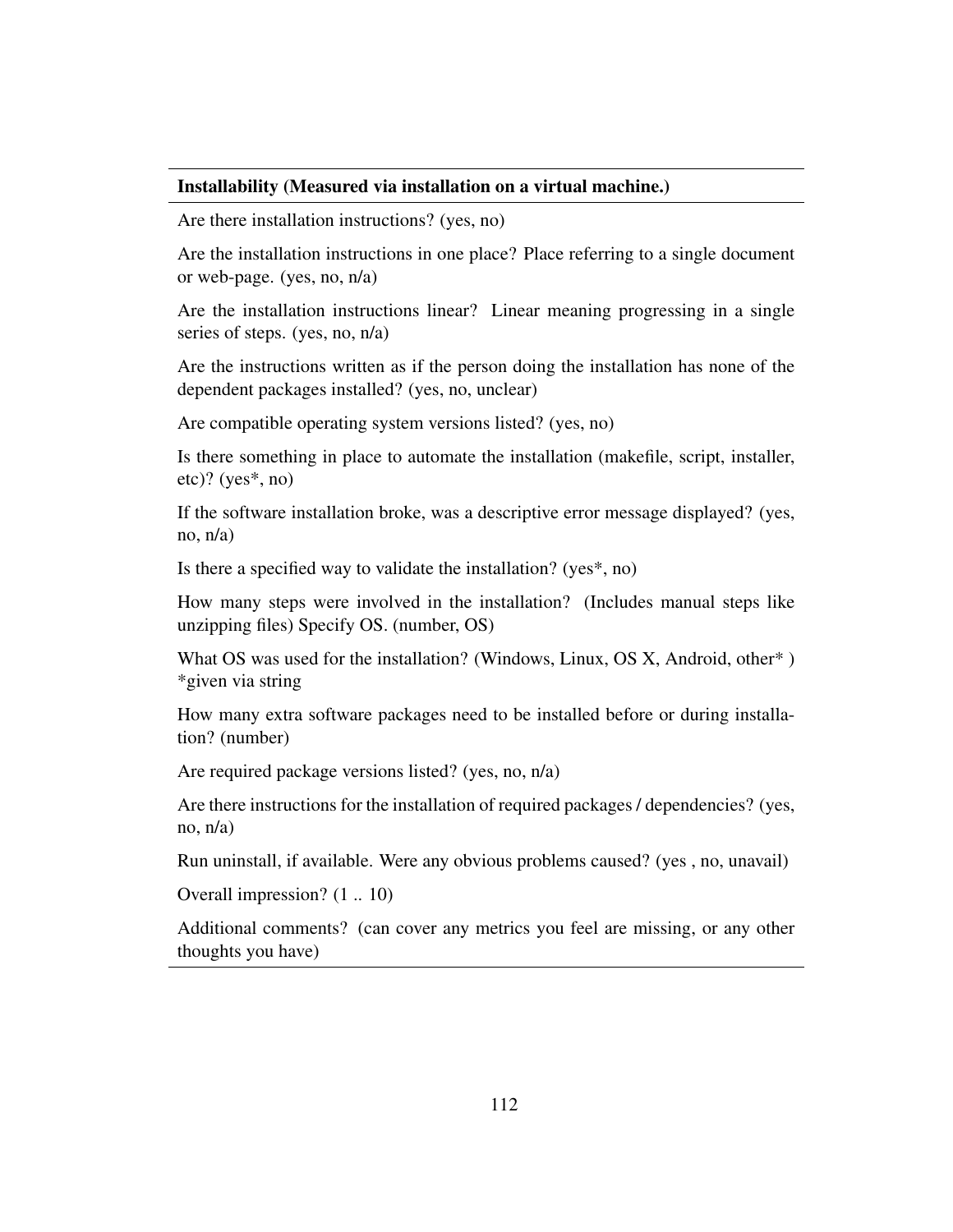#### Correctness and Verifiability

Any reference to the requirements specifications of the program or theory manuals? (yes , no, unclear)

What tools or techniques are used to build confidence of correctness? (literate programming, automated testing, symbolic execution, model checking, assertions used in the code, Sphinx, Doxygen, Javadoc, confluence, unclear, other\*) \* given via string

If there is a getting started tutorial? (yes, no)

Are the tutorial instructions linear? (yes, no, n/a)

Does the getting started tutorial provide an expected output? (yes, no<sup>\*</sup>, n/a)

Does your tutorial output match the expected output? (yes, no, n/a)

Are unit tests available? (yes, no, unclear)

Is there evidence of continuous integration? (for example mentioned in documentation, Jenkins, Travis CI, Bamboo, other) (yes\*, no, unclear)

Overall impression? (1 .. 10)

Additional comments? (can cover any metrics you feel are missing, or any other thoughts you have)

#### Surface Reliability

Did the software break during installation? (yes , no)

If the software installation broke, was the installation instance recoverable? (yes, no,  $n/a$ )

Did the software break during the initial tutorial testing? (yes, no, n/a)

If the tutorial testing broke, was a descriptive error message displayed? (yes, no,  $n/a$ )

If the tutorial testing broke, was the tutorial testing instance recoverable? (yes, no, n/a)

Overall impression? (1 .. 10)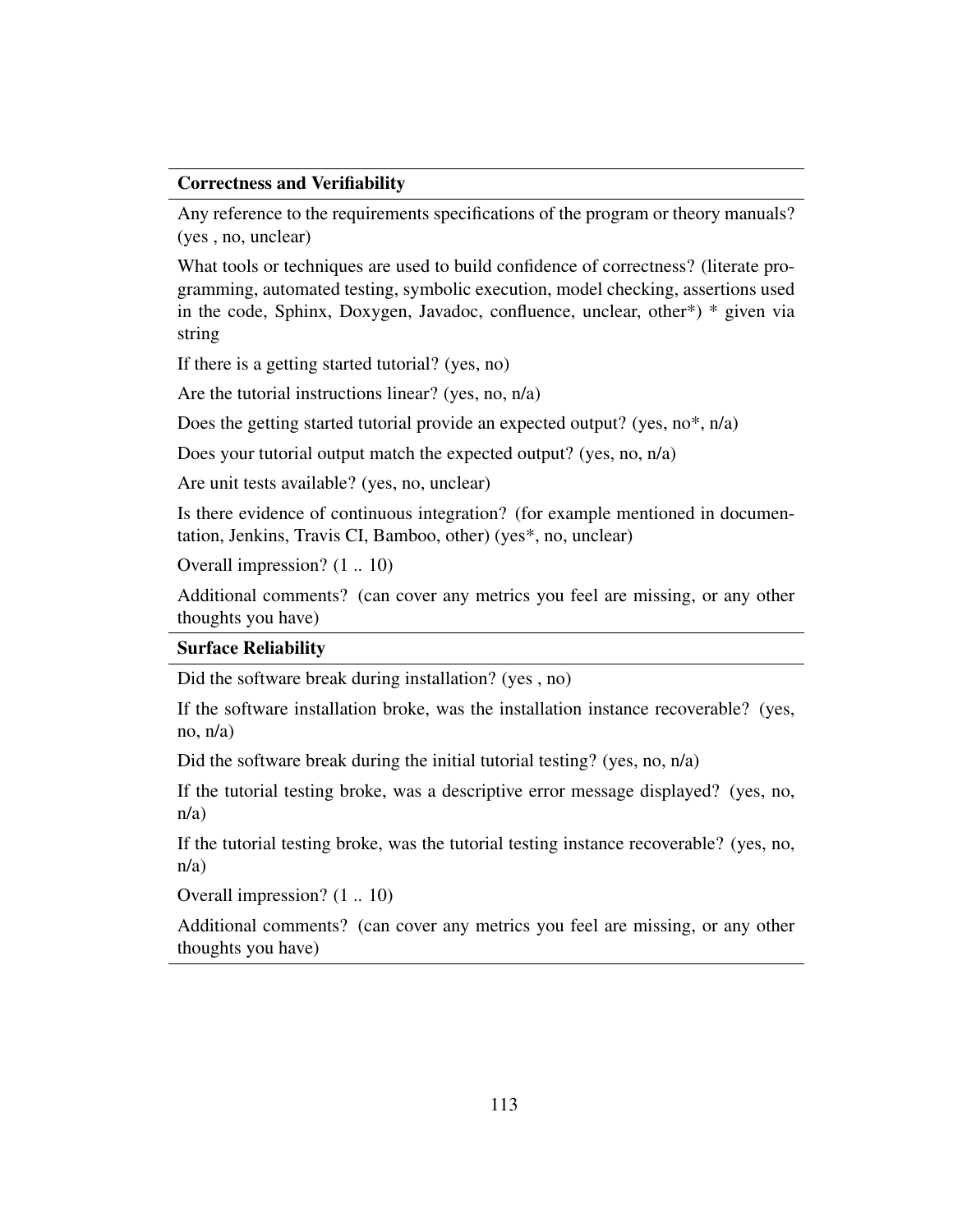#### Surface Robustness

Does the software handle unexpected/unanticipated input (like data of the wrong type, empty input, missing files or links) reasonably? (a reasonable response can include an appropriate error message.) (yes, no )

For any plain text input files, if all new lines are replaced with new lines and carriage returns, will the software handle this gracefully? (yes, no, n/a)

Overall impression? (1 .. 10)

Additional comments? (can cover any metrics you feel are missing, or any other thoughts you have)

#### Surface Usability

Is there a getting started tutorial? (yes, no)

Is there a user manual? (yes, no)

Are expected user characteristics documented? (yes, no)

What is the user support model? FAQ? User forum? E-mail address to direct questions? Etc. (string)

Overall impression? (1 .. 10)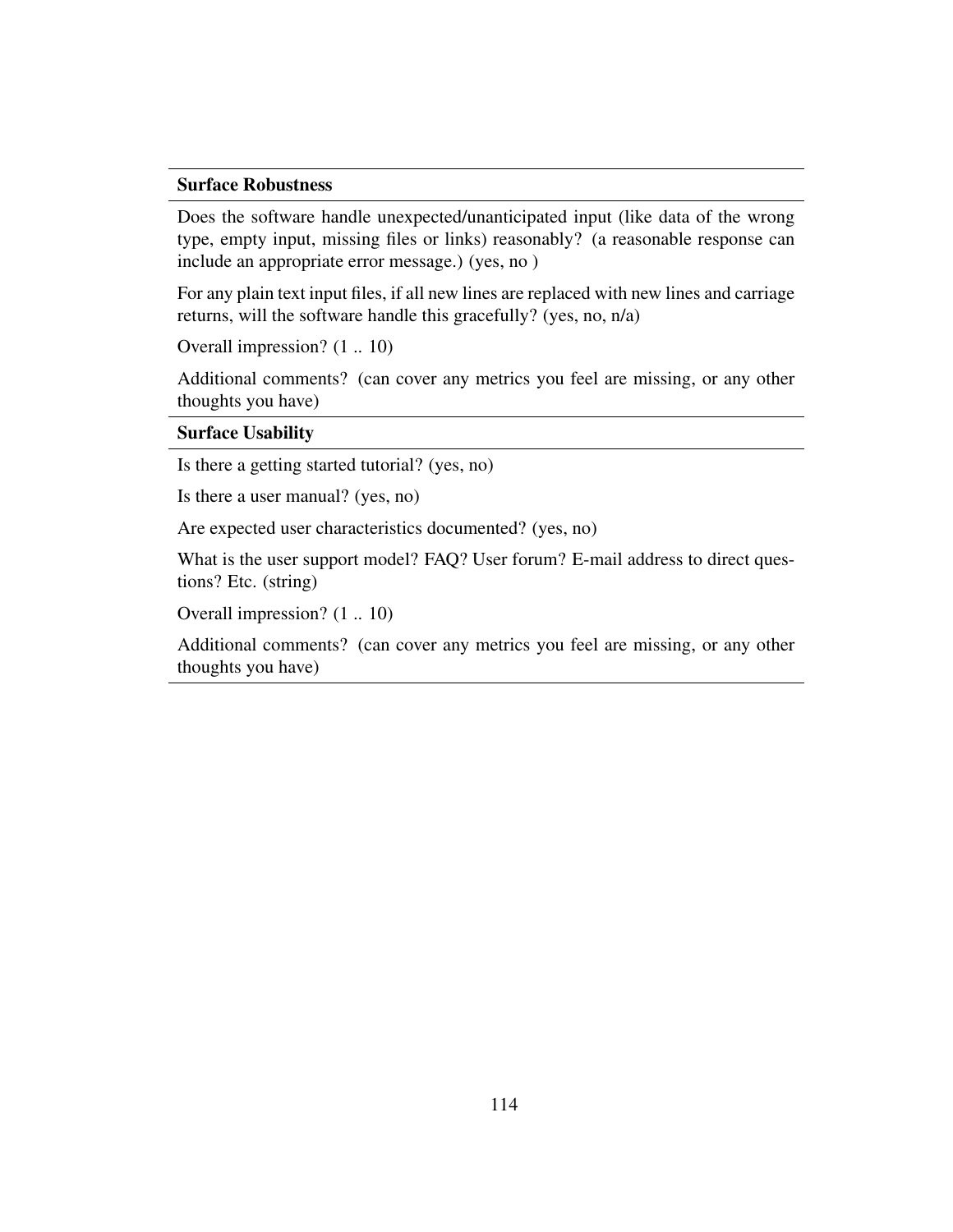#### Maintainability

What is the current version number? (number)

Is there any information on how code is reviewed, or how to contribute? (yes\*, no)

Are artifacts available? (List every type of file that is not a code file for examples please look at the Artifact Name column of https://gitlab.cas.mcmaster.ca/SEforSC/se4sc/-/blob/gitsvn/GradStudents/Olu/ResearchProposal/Artifacts\_MiningV3.xlsx) (yes\*, no, unclear) \*list via string

What issue tracking tool is employed? (set of Trac, JIRA, Redmine, e-mail, discussion board, sourceforge, google code, git, BitBucket, none, unclear, other\*) \* given via string

What is the percentage of identified issues that are closed? (percentage)

What percentage of code is comments? (percentage)

Which version control system is in use? (svn, cvs, git, github, unclear, other\*) \* given via string

Overall impression? (1 .. 10)

Additional comments? (can cover any metrics you feel are missing, or any other thoughts you have)

#### Reusability

How many code files are there? (number)

Is API documented? (yes, no, n/a)

Overall impression? (1 .. 10)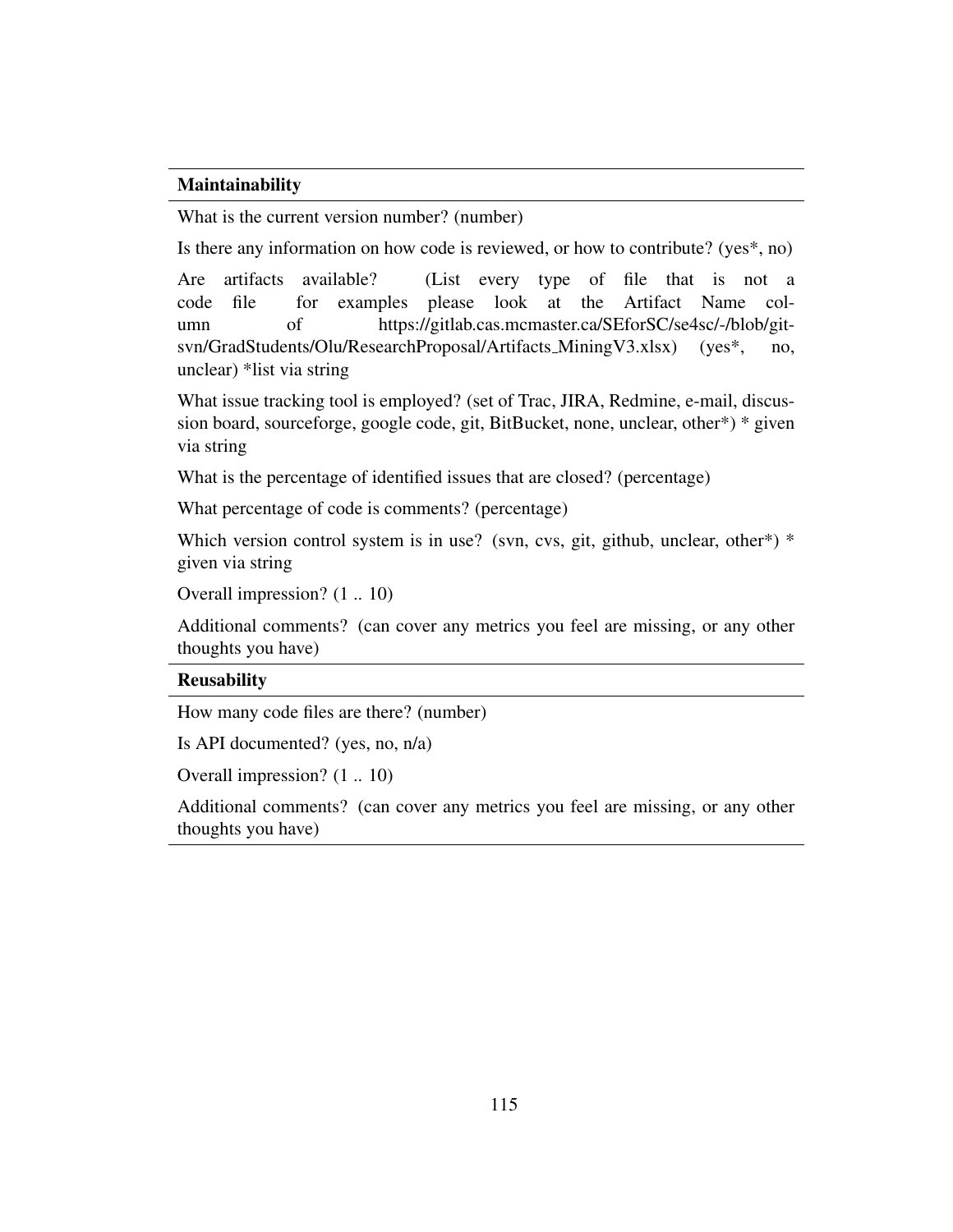#### Surface Understandability (Based on 10 random source files)

Consistent indentation and formatting style? (yes, no, n/a)

Explicit identification of a coding standard? (yes, no, n/a)

Are the code identifiers consistent, distinctive, and meaningful? (yes, no , n/a)

Are constants (other than 0 and 1) hard coded into the program? (yes, no,  $n/a$ )

Comments are clear, indicate what is being done, not how? (yes, no , n/a)

Is the name/URL of any algorithms used mentioned? (yes, no , n/a)

Parameters are in the same order for all functions? (yes, no , n/a)

Is code modularized? (yes, no , n/a)

Overall impression? (1 .. 10)

Additional comments? (can cover any metrics you feel are missing, or any other thoughts you have)

#### Visibility/Transparency

Is the development process defined? If yes, what process is used. (yes, no, n/a)

Are there any documents recording the development process and status? (yes, no))

Is the development environment documented? (yes, no)

Are there release notes? (yes, no)

Overall impression? (1 .. 10)

Additional comments? (can cover any metrics you feel are missing, or any other thoughts you have)

#### Raw Metrics (Measured via git stats)

Number of text-based files. (number)

Number of binary files. (number)

Number of total lines in text-based files. (number)

Number of total lines added to text-based files. (number)

Number of total lines deleted from text-based files. (number)

Number of total commits. (number)

Numbers of commits by year in the last 5 years. (Count from as early as possible if the project is younger than 5 years.) (list of numbers)

Numbers of commits by month in the last 12 months. (list of numbers)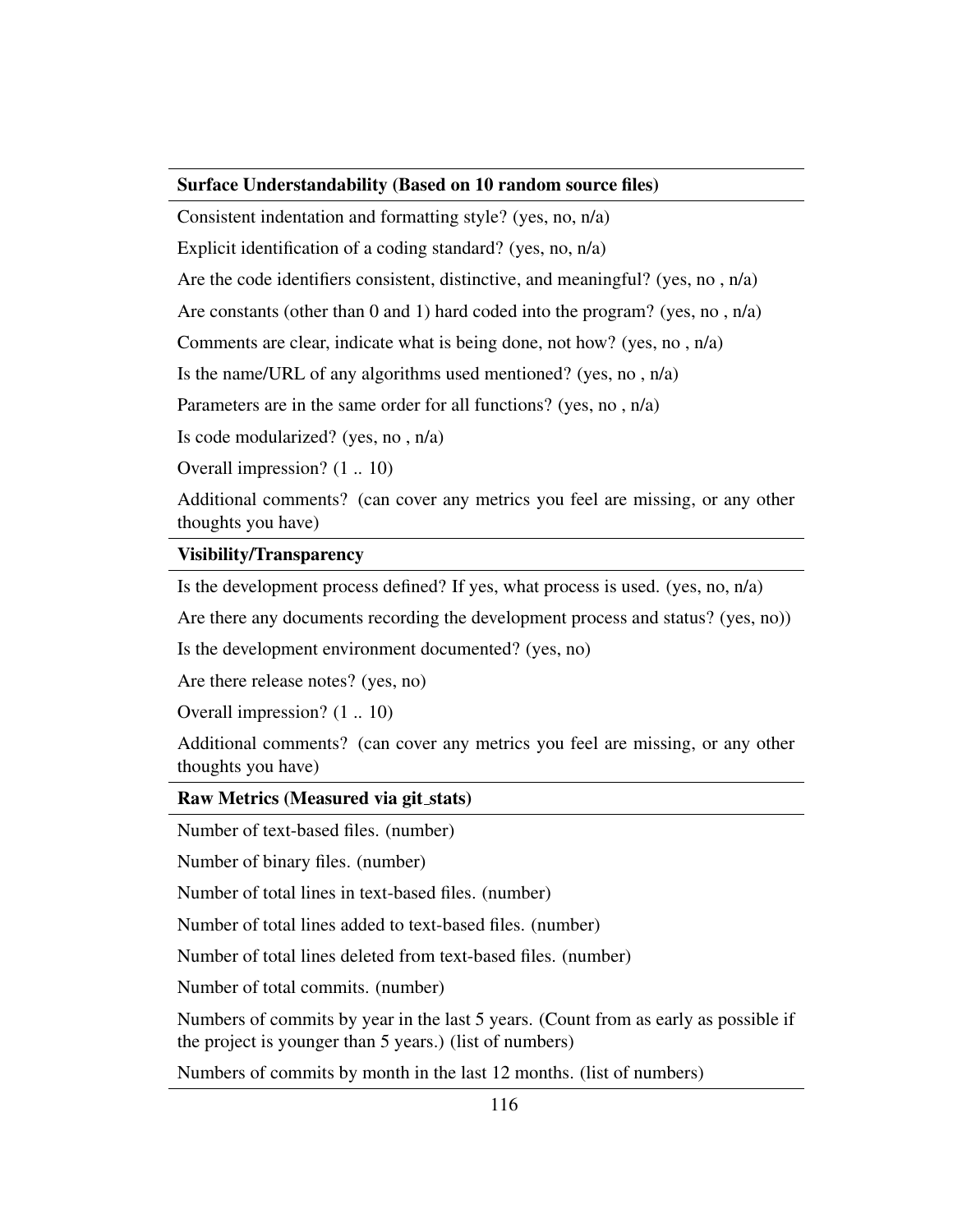#### Raw Metrics (Measured via scc)

Number of text-based files. (number)

Number of total lines in text-based files. (number)

Number of code lines in text-based files. (number)

Number of comment lines in text-based files. (number)

Number of blank lines in text-based files. (number)

#### Repo Metrics (Measured via GitHub)

Number of stars. (number)

Number of forks. (number)

Number of people watching this repo. (number)

Number of open pull requests. (number)

Number of closed pull requests. (number)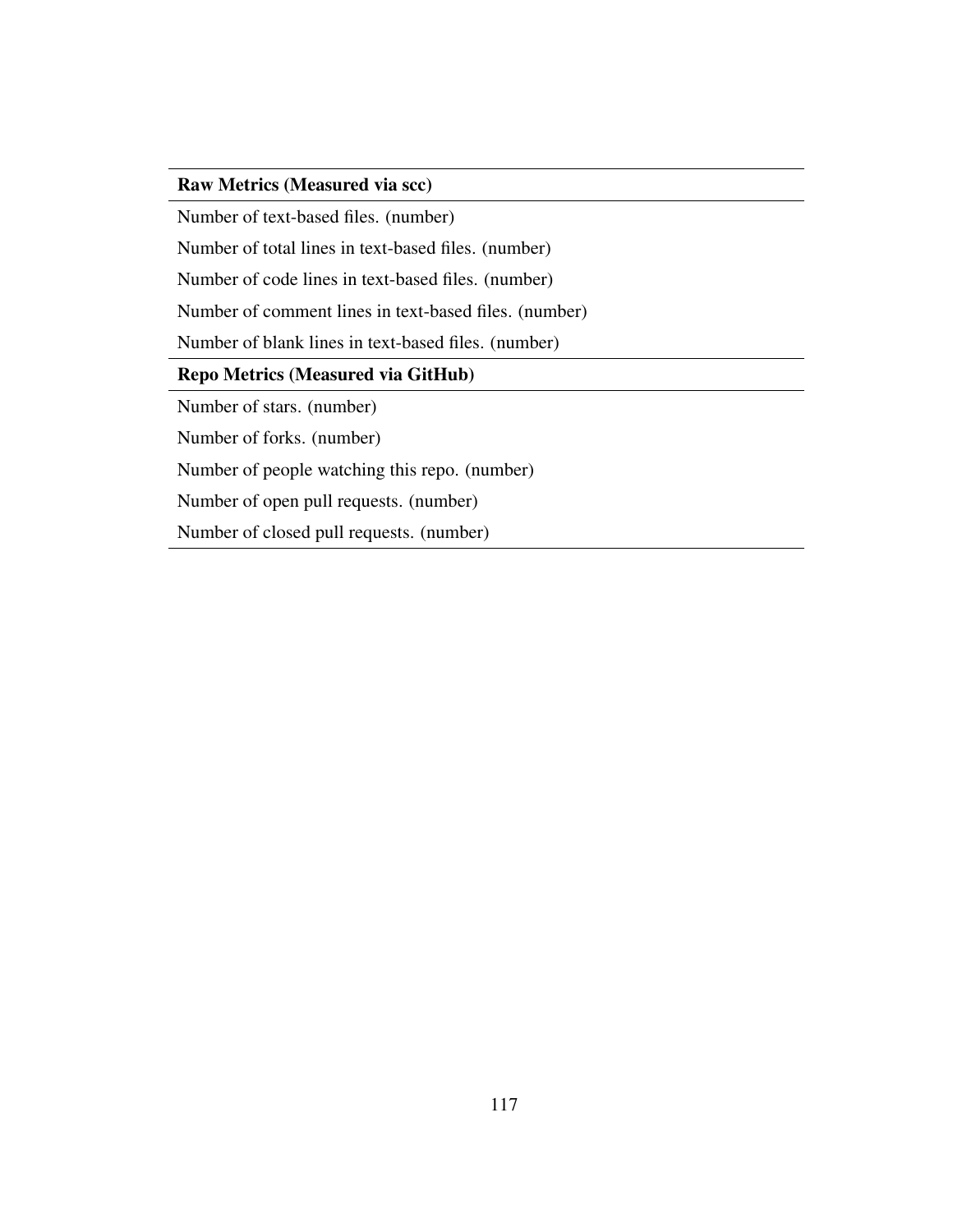### B Developer Interview Questions

Information about these interview questions: This gives you an idea what I would like to learn about the development of domain software. Interviews will be one-to-one and will be open-ended (not just yes or no answers). Because of this, the exact wording may change a little. Sometimes I will use other short questions to make sure I understand what you told me or if I need more information when we are talking such as: So, you are saying that ?), to get more information (Please tell me more?), or to learn what you think or feel about something (Why do you think that is?).

- 1. Interviewees current position/title? degrees?
- 2. Interviewees contribution to/relationship with the software?
- 3. Length of time the interviewee has been involved with this software?
- 4. How large is the development group?
- 5. Do you have a defined process for accepting new contributions into your team?
- 6. What is the typical background of a developer?
- 7. What is your estimated number of users? How did you come up with that estimate?
- 8. What is the typical background of a user?
- 9. Currently, what are the most significant obstacles in your development process?
- 10. How might you change your development process to remove or reduce these obstacles?
- 11. How does documentation fit into your development process? Would improved documentation help with the obstacles you typically face?
- 12. In the past, is there any major obstacle to your development process that has been solved? How did you solve it?
- 13. What is your software development model? For example, waterfall, agile, etc.
- 14. What is your project management process? Do you think improving this process can tackle the current problem? Were any project management tools used?
- 15. Was it hard to ensure the correctness of the software? If there were any obstacles, what methods have been considered or practiced to improve the situation? If practiced, did it work?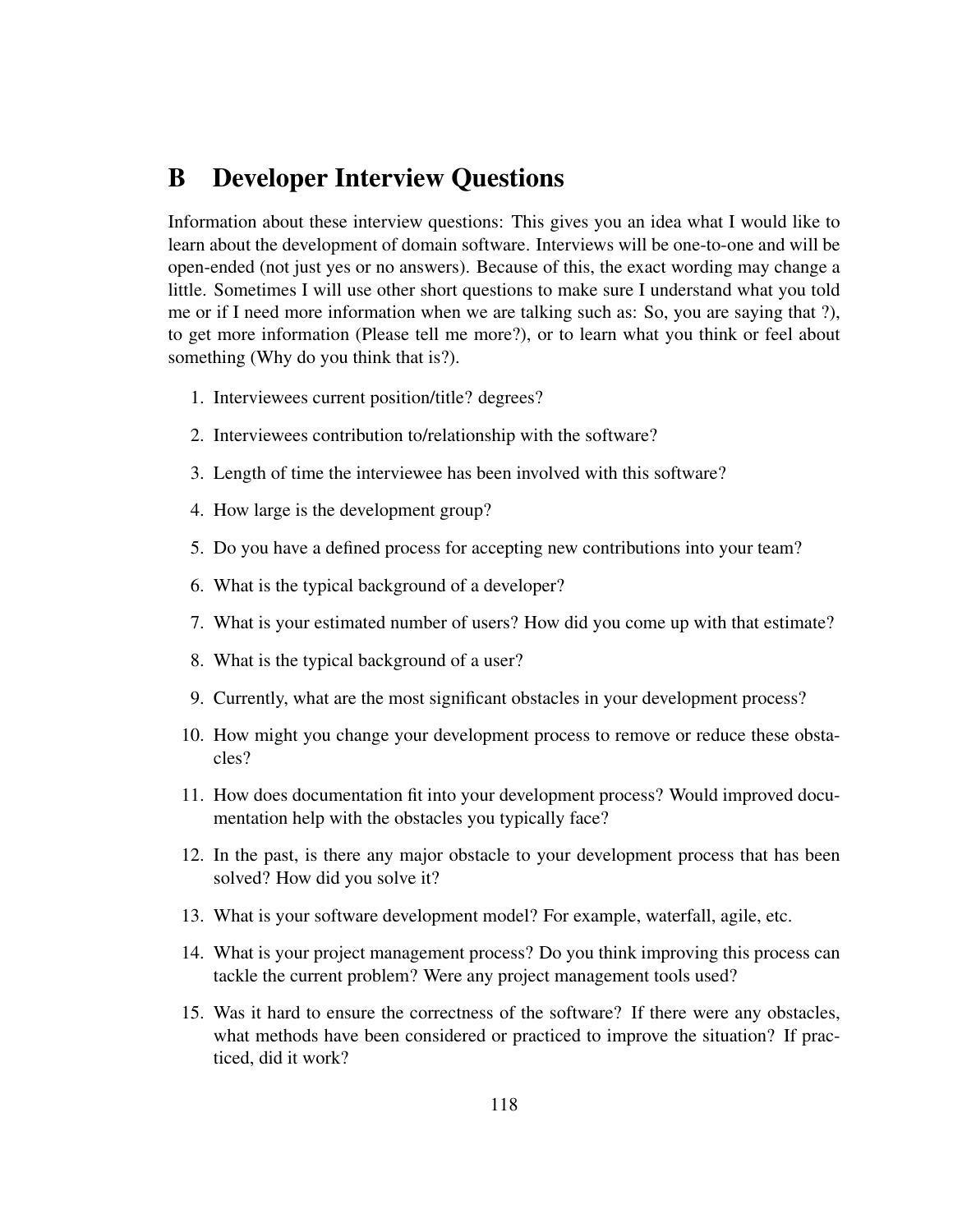- 16. When designing the software, did you consider the ease of future changes? For example, will it be hard to change the structure of the system, modules or code blocks? What measures have been taken to ensure the ease of future changes and maintains?
- 17. Provide instances where users have misunderstood the software. What, if any, actions were taken to address understandability issues?
- 18. What, if any, actions were taken to address usability issues?
- 19. Do you think the current documentation can clearly convey all necessary knowledge to the users? If yes, how did you successfully achieve it? If no, what improvements are needed?
- 20. Do you have any concern that your computational results wont be reproducible in the future? Have you taken any steps to ensure reproducibility?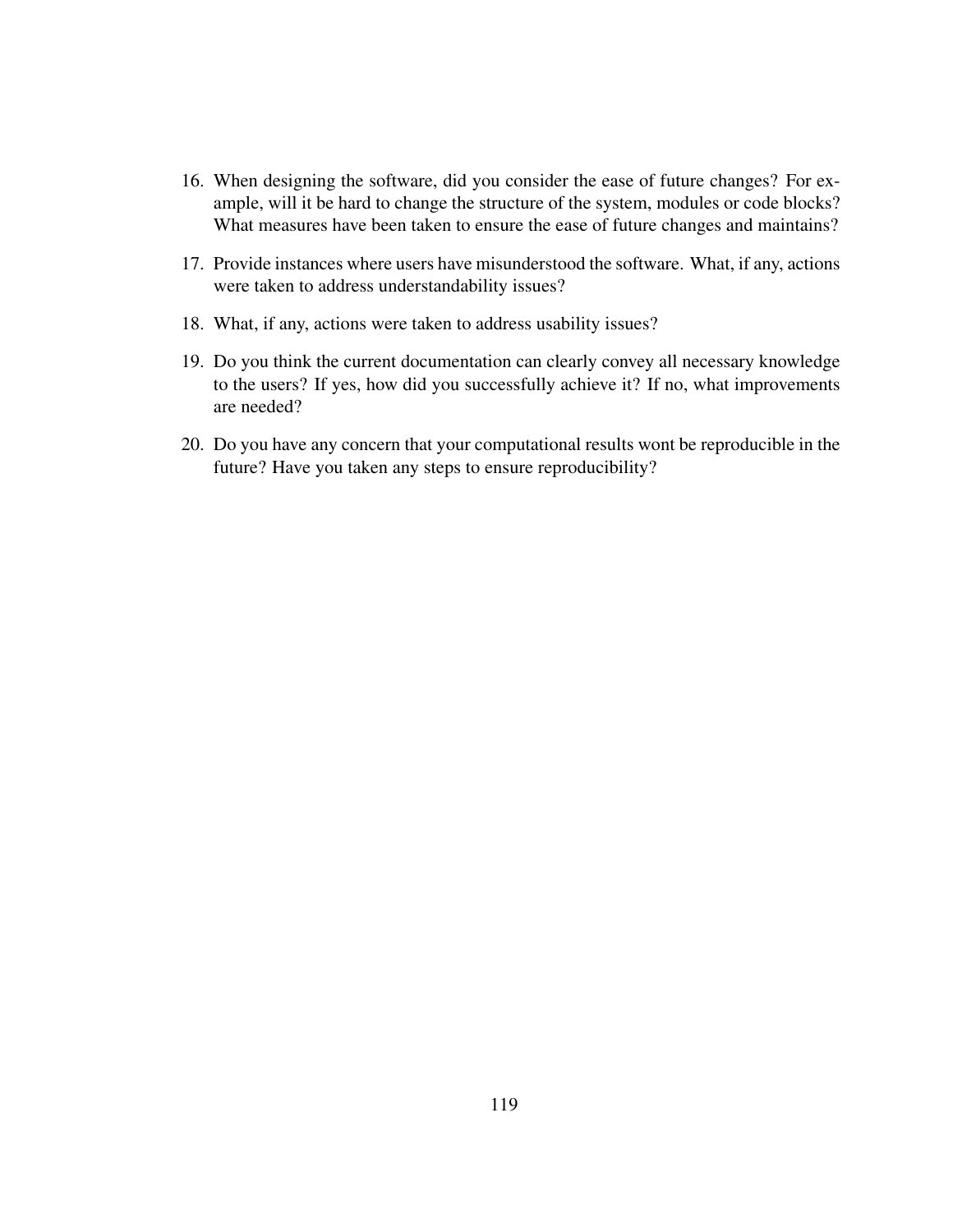### C Grading Template

The table below lists how each quality measure of the measurement template is used to calculate an overall impression in each software quality set.

|  |  | Table 9: Grading Template |
|--|--|---------------------------|
|--|--|---------------------------|

|  | Installability (Measured via installation on a virtual machine.) |  |  |
|--|------------------------------------------------------------------|--|--|
|  |                                                                  |  |  |

Are there installation instructions? (yes=1, no=-1)

Are the installation instructions in one place? Place referring to a single document or web-page. (yes=1, no=0,  $n/a=0$ )

Are the installation instructions linear? Linear meaning progressing in a single series of steps. (yes=1, no=0, n/a=0)

Are the instructions written as if the person doing the installation has none of the dependent packages installed? (yes=1, no=0, unclear=0)

Are compatible operating system versions listed? (yes=1, no=0)

Is there something in place to automate the installation (makefile, script, installer, etc)? (yes\*=1, no=-1)

If the software installation broke, was a descriptive error message displayed?  $(yes=0, no=-2, n/a=1)$ 

Is there a specified way to validate the installation? (yes $*=1$ , no=0)

How many steps were involved in the installation? (Includes manual steps like unzipping files) Specify OS.  $(<10 = 1)$ 

What OS was used for the installation? (does not count)

How many extra software packages need to be installed before or during installation?  $(<10 = 1)$ 

Are required package versions listed? (yes=1, no=0, n/a=1)

Are there instructions for the installation of required packages / dependencies?  $(yes=1, no=0, n/a=1)$ 

Run uninstall, if available. Were any obvious problems caused? (yes=0, no=1, unavail=1)

Overall impression? (a sum of  $>10$  is rounded down to 10)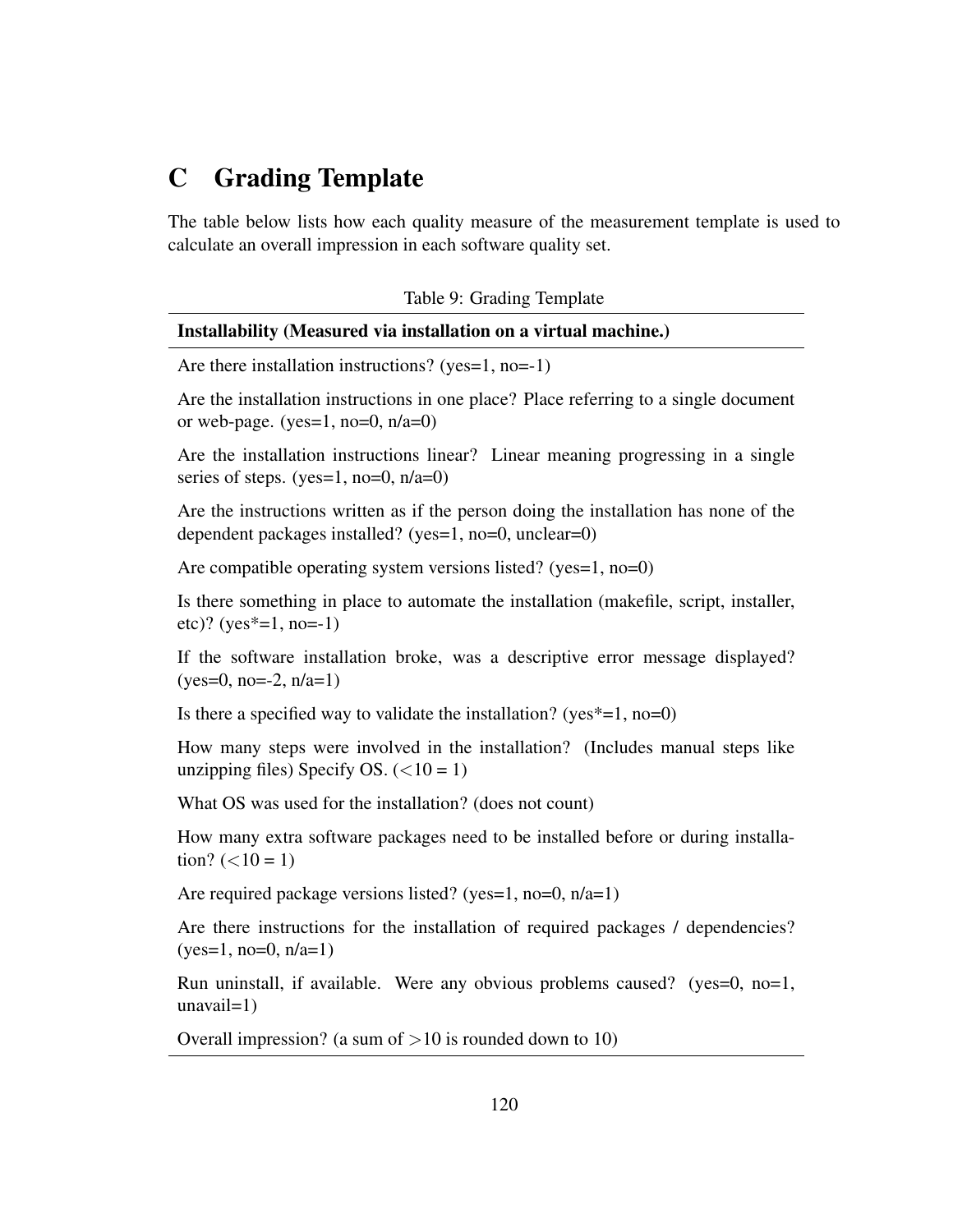#### Correctness and Verifiability

Any reference to the requirements specifications of the program or theory manuals?  $(yes=2, no=0, unclear=0)$ 

What tools or techniques are used to build confidence of correctness? (any=1, unclear=0)

If there is a getting started tutorial? (yes=2, no=0)

Are the tutorial instructions linear? (yes=1, no=0,  $n/a=0$ )

Does the getting started tutorial provide an expected output? (yes=1, no $*=0$ , n/a=0)

Does your tutorial output match the expected output? (yes=1, no=0,  $n/a=0$ )

Are unit tests available? (yes=1, no=0, unclear=0)

Is there evidence of continuous integration? (for example mentioned in documentation, Jenkins, Travis CI, Bamboo, other) (yes\*=1, no=0, unclear=0)

#### Surface Reliability

Did the software break during installation? (yes=0, no=5)

If the software installation broke, was the installation instance recoverable? (yes=5, no=0,  $n/a=0$ )

Did the software break during the initial tutorial testing? (yes=0, no=5,  $n/a=0$ )

If the tutorial testing broke, was a descriptive error message displayed? (yes=2, no=0,  $n/a=0$ )

If the tutorial testing broke, was the tutorial testing instance recoverable? (yes=3,  $no=0$ ,  $n/a=0$ )

#### Surface Robustness

Does the software handle unexpected/unanticipated input (like data of the wrong type, empty input, missing files or links) reasonably? (a reasonable response can include an appropriate error message.) (yes=5, no=0)

For any plain text input files, if all new lines are replaced with new lines and carriage returns, will the software handle this gracefully? (yes=5, no=0, n/a=5)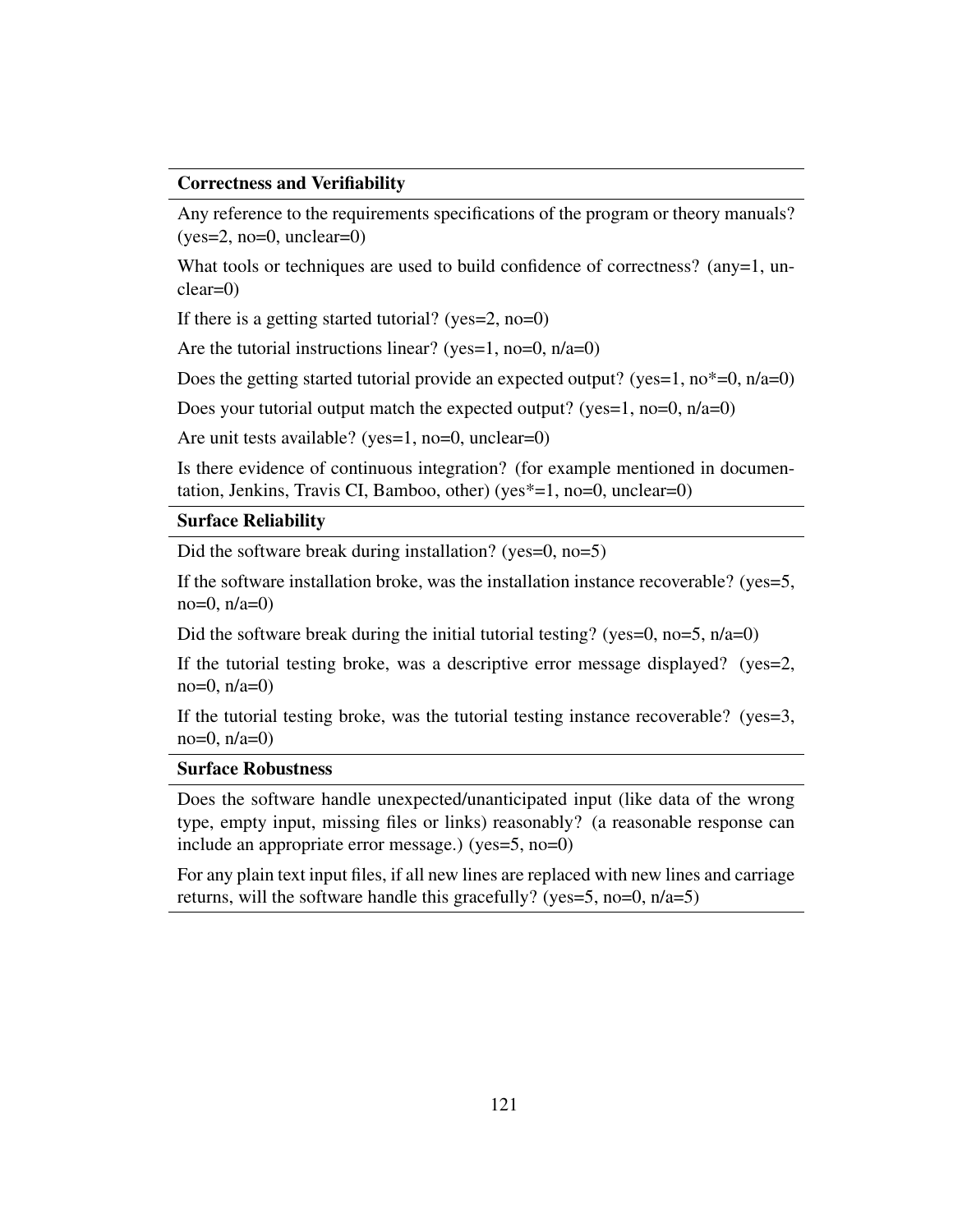#### Surface Usability

Is there a getting started tutorial? (yes=3, no=0)

Is there a user manual? (yes=4, no=0)

Are expected user characteristics documented? (yes=1, no=0)

What is the user support model? FAQ? User forum? E-mail address to direct questions? Etc. (one=1, two $+=2$ , none=0)

#### Maintainability

What is the current version number? (provided=1, nothing=0)

Is there any information on how code is reviewed, or how to contribute? ( $yes*=1$ ,  $no=0$ 

Are artifacts available? (List every type of file that is not a code file for examples please look at the Artifact Name column of https://gitlab.cas.mcmaster.ca/SEforSC/se4sc/-/blob/gitsvn/GradStudents/Olu/ResearchProposal/Artifacts\_MiningV3.xlsx) (Rate 0 2 depending on how many and perceived quality)

What issue tracking tool is employed? (nothing=0, email of other private=1, anything public or accessible by all devs (eg git) = 2)

What is the percentage of identified issues that are closed?  $(50\% +1, \langle 50\% -0 \rangle)$ 

What percentage of code is comments?  $(10\% +1, \langle 10\% = 0)$ 

Which version control system is in use? (anything=2, nothing=0)

#### Reusability

How many code files are there? (0-9=0, 10-49=1, 50-99=3, 100-299=4, 300-599=5, 600-999=6, 1000+=8)

Is API documented? (yes=2, no=0,  $n/a=0$ )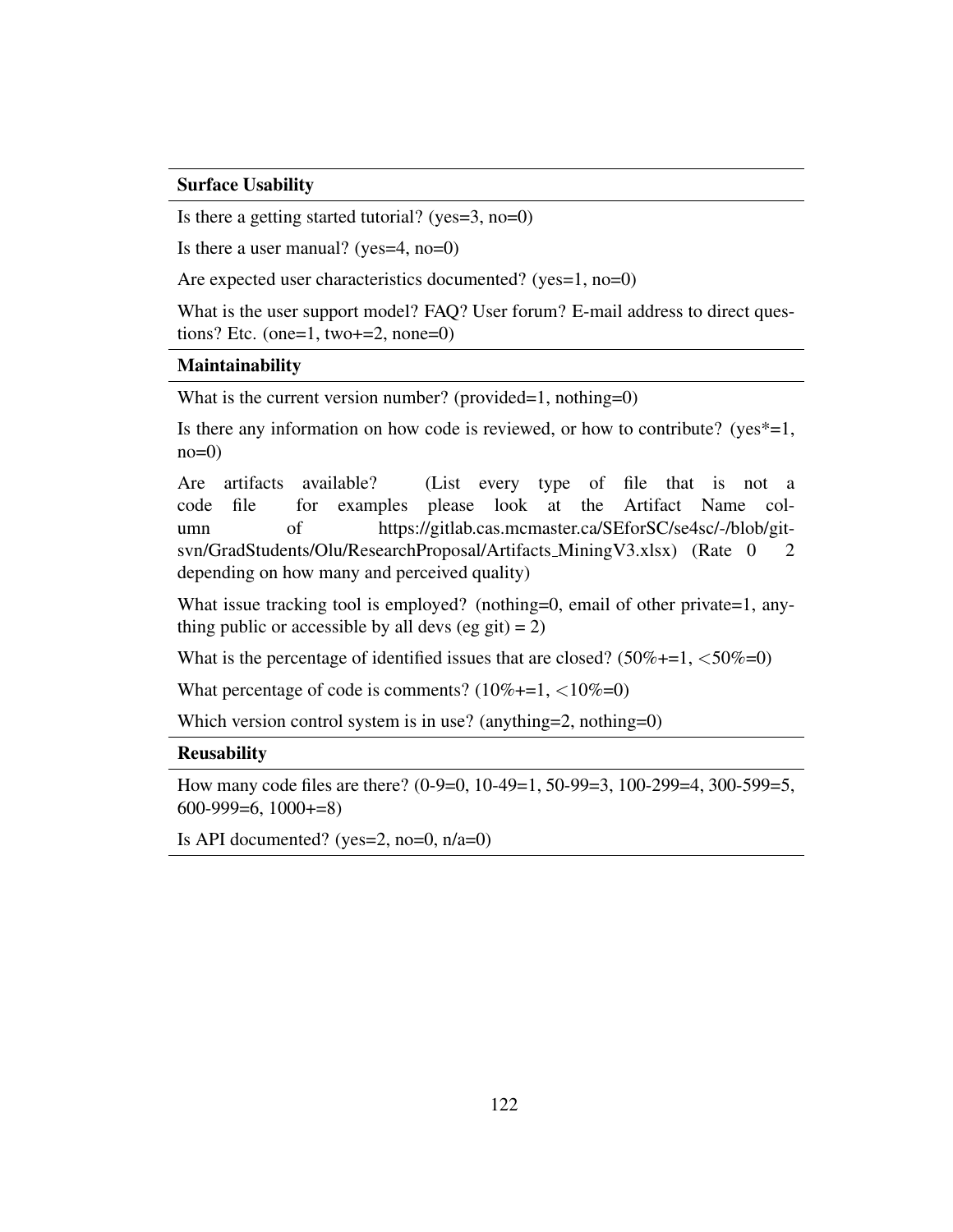#### Surface Understandability (Based on 10 random source files)

Consistent indentation and formatting style? (yes=1, no=0, n/a=0)

Explicit identification of a coding standard? (yes=1, no=0,  $n/a=0$ )

Are the code identifiers consistent, distinctive, and meaningful? (yes=2, no=0,  $n/a=0$ 

Are constants (other than 0 and 1) hard coded into the program? (yes=1, no=0,  $n/a=0$ 

Comments are clear, indicate what is being done, not how? (yes=2, no=0, n/a=0)

Is the name/URL of any algorithms used mentioned? (yes=1, no=0,  $n/a=0$ )

Parameters are in the same order for all functions? (yes=1, no=0,  $n/a=0$ )

Is code modularized? (yes=1, no=0,  $n/a=0$ )

#### Visibility/Transparency

Is the development process defined? If yes, what process is used. (yes=3, no=0,  $n/a=0$ 

Are there any documents recording the development process and status? (yes=3,  $no=0)$ )

Is the development environment documented? (yes=2, no=0)

Are there release notes? (yes=2, no=0)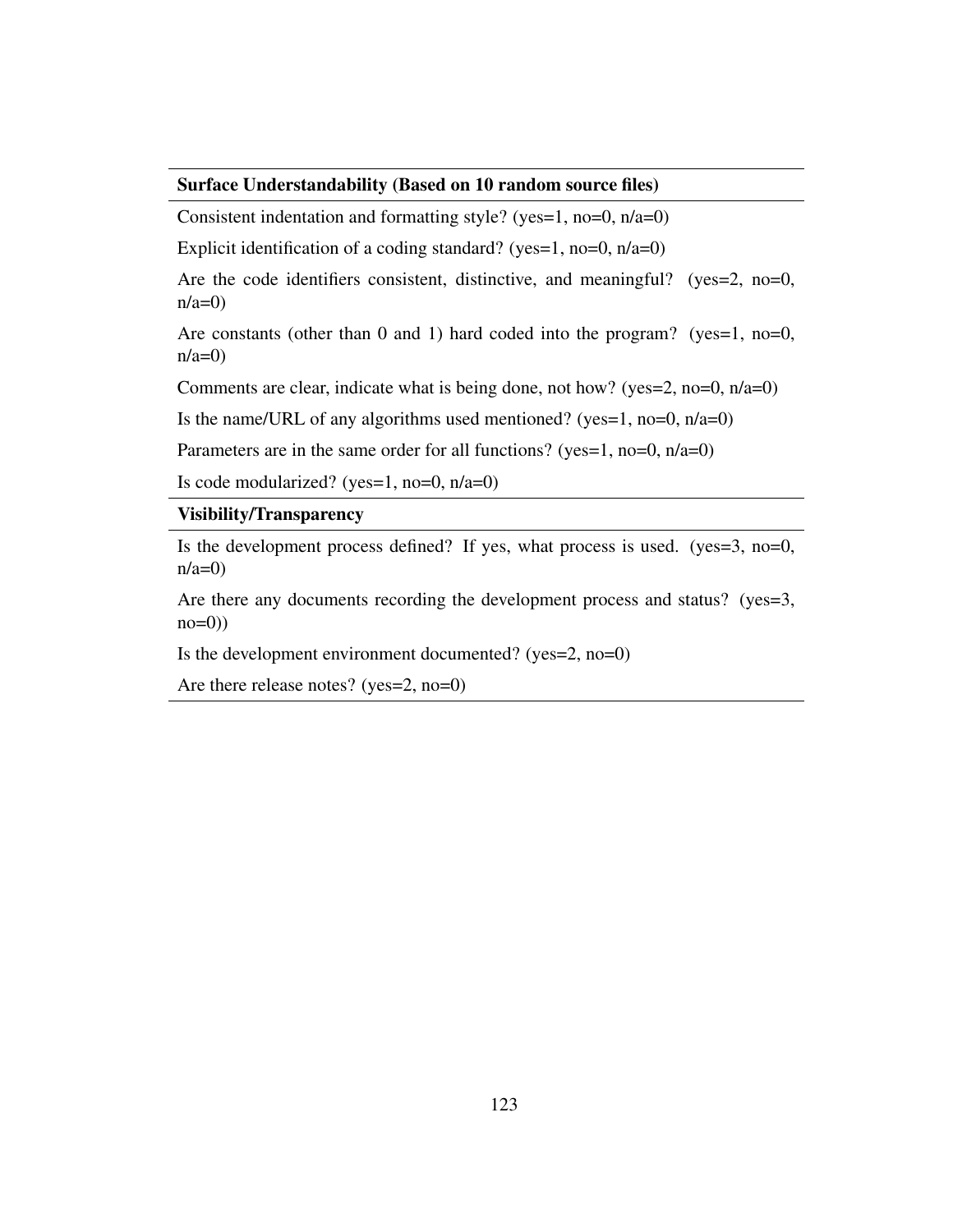## D Eliminated Software Packages

The table below lists the software packages that were filtered out of the candidate software list.

| Name                   | Reason(s) For Removal |
|------------------------|-----------------------|
| ch4-project            | Scope & Usage         |
| CUDA-LBM-simulator     | Scope & Age           |
| elbe                   | Scope & Usage         |
| eLBM                   | Usage                 |
| firesim                | Scope & Usage & Age   |
| fvLBM                  | Scope & Usage & Age   |
| <b>JFlowSim</b>        | Scope & Usage & Age   |
| LatticeBoltzmann       | Scope & Usage         |
| <b>LBM</b>             | Scope & Usage & Age   |
| LBM-Cplusplus          | Scope & Usage         |
| LBM-EP                 | Usage                 |
| <b>LBM_MATLAB</b>      | Scope & Usage & Age   |
| <b>LBSim</b>           | Scope & Usage & Age   |
| listLBM                | Scope & Usage & Age   |
| loliverhennigh         | Scope & Usage & Age   |
| openLBMflow            | Scope & Usage & Age   |
| ParallelLbmCranfield   | Usage & Age           |
| PowerFLOW              | Usage                 |
| ProLB                  | Usage                 |
| Taxila-LBM             | Usage & Age           |
| turbulent_lbm_multigpu | Usage & Age           |
| wlb                    | Scope & Usage & Age   |

Table 10: Eliminated Software Packages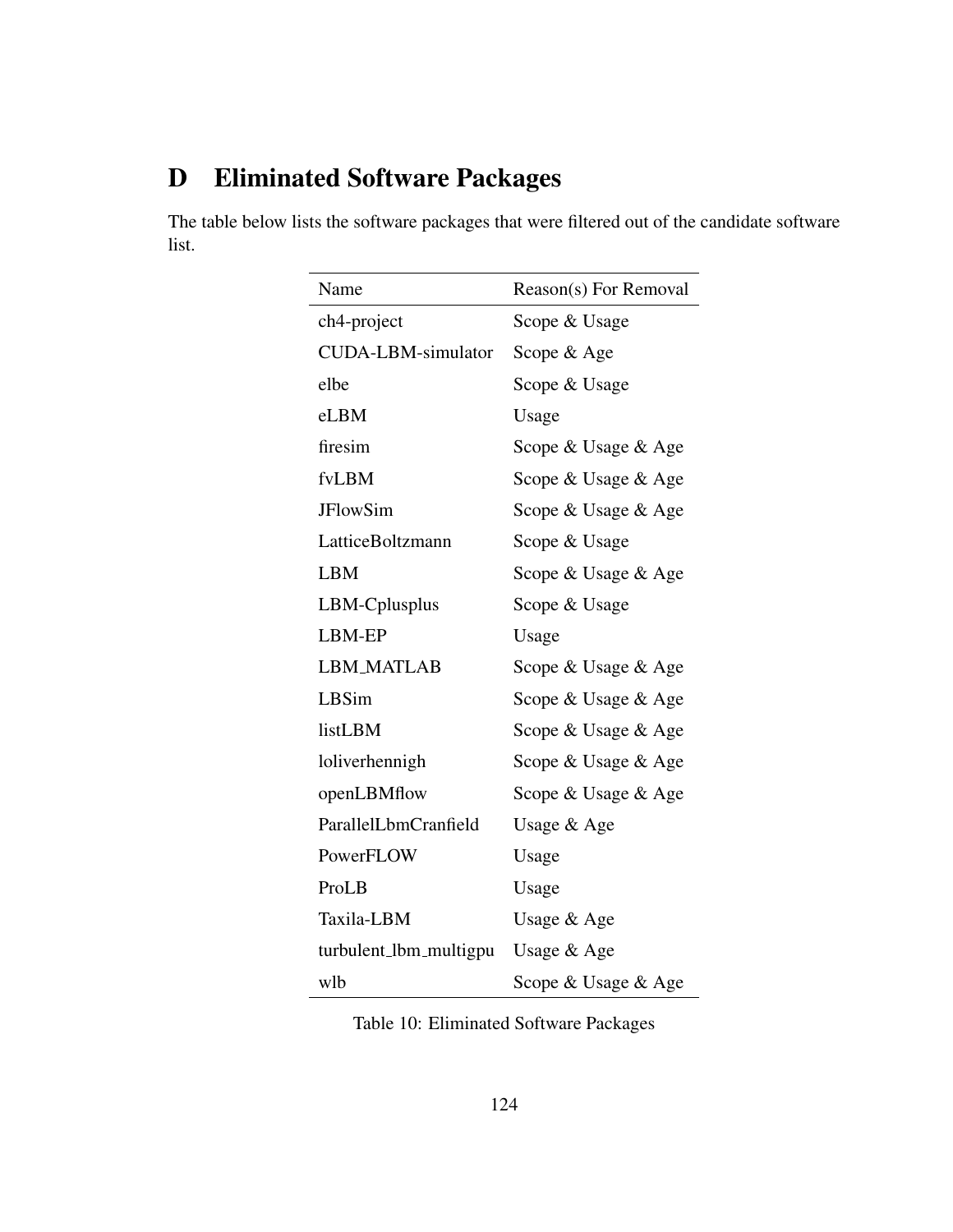## E Ethics Approval

This project received ethics clearance from the McMaster Research Ethics Board on February 20, 2021.

Project Title: AIMSS - State of the Practice

MREB#: 5219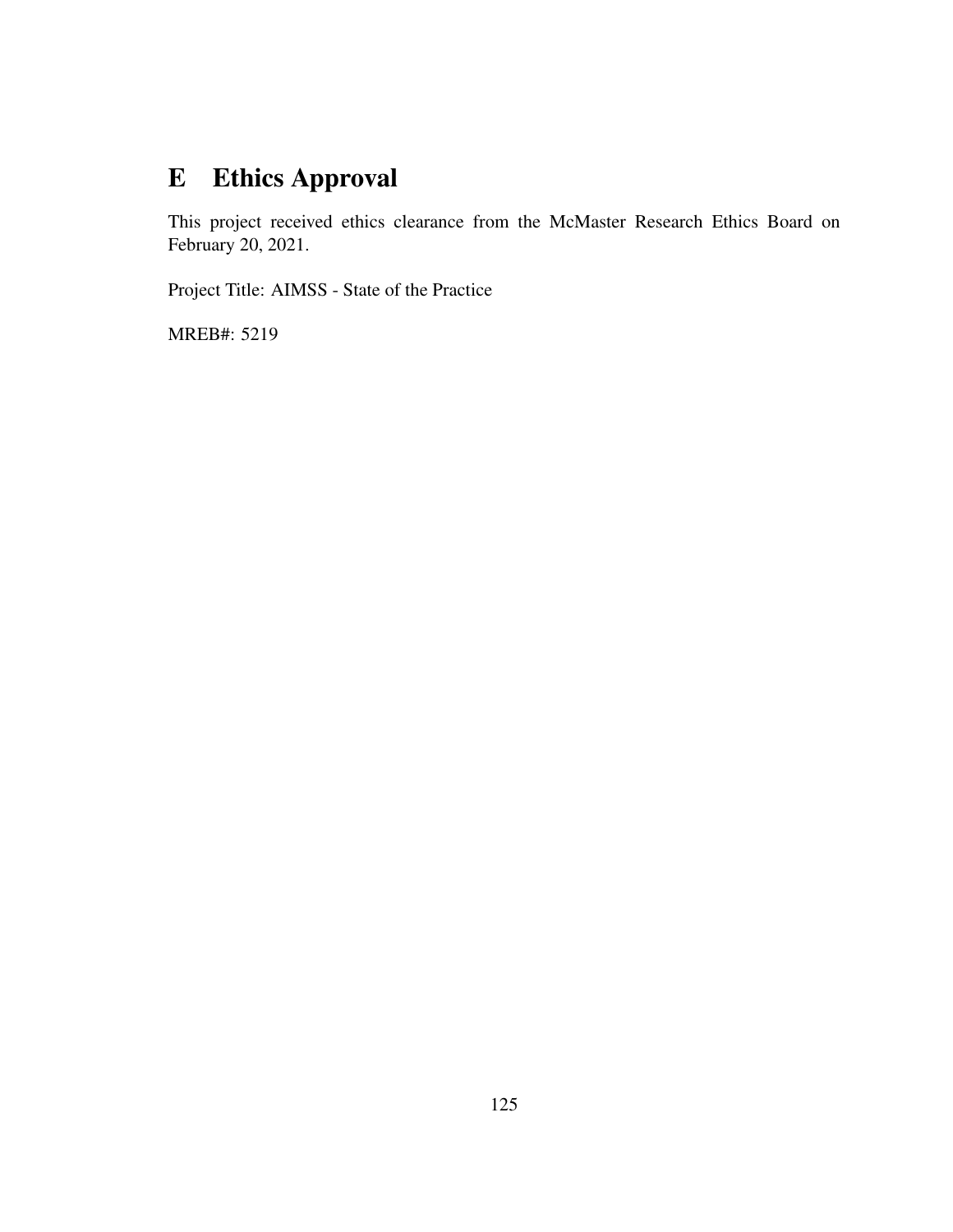### References

- [1] Iso/iec/ieee international standard systems and software engineering–vocabulary. *ISO/IEC/IEEE 24765:2017(E)*, pages 1–541, 2017.
- [2] Yuanxun Bill Bao and Justin Meskas. Lattice boltzmann method for fluid simulations. *Department of Mathematics, Courant Institute of Mathematical Sciences, New York University*, page 44, 2011.
- [3] Martin Bauer, Sebastian Eibl, Christian Godenschwager, Nils Kohl, Michael Kuron, Christoph Rettinger, Florian Schornbaum, Christoph Schwarzmeier, Dominik Thönnes, Harald Köstler, et al. walberla: A block-structured high-performance framework for multiphysics simulations. *Computers & Mathematics with Applications*, 81:478–501, 2021.
- [4] F. Benureau and N. Rougier. Re-run, Repeat, Reproduce, Reuse, Replicate: Transforming Code into Scientific Contributions. *ArXiv e-prints*, August 2017.
- [5] Prabhu Lal Bhatnagar, Eugene P Gross, and Max Krook. A model for collision processes in gases. i. small amplitude processes in charged and neutral one-component systems. *Physical review*, 94(3):511, 1954.
- [6] Barry W Boehm. *Software engineering: Barry W. Boehm's lifetime contributions to software development, management, and research*, volume 69. John Wiley & Sons, 2007.
- [7] Shiyi Chen and Gary D Doolen. Lattice boltzmann method for fluid flows. *Annual review of fluid mechanics*, 30(1):329–364, 1998.
- [8] Z Chen, C Shu, LM Yang, X Zhao, and NY Liu. Phase-field-simplified lattice boltzmann method for modeling solid-liquid phase change. *Physical Review E*, 103(2):023308, 2021.
- [9] Davood Domairry Ganji and Sayyid Habibollah Hashemi Kachapi. *Application of nonlinear systems in nanomechanics and nanofluids: analytical methods and applications*. William Andrew, 2015.
- [10] Marc-Oliver Gewaltig and Robert Cannon. Quality and sustainability of software tools in neuroscience. *Cornell University Library*, pages 1–20, 2012.
- [11] Carlo Ghezzi, Mehdi Jazayeri, and Dino Mandrioli. *Fundamentals of software engineering*. Prentice Hall PTR, 1991.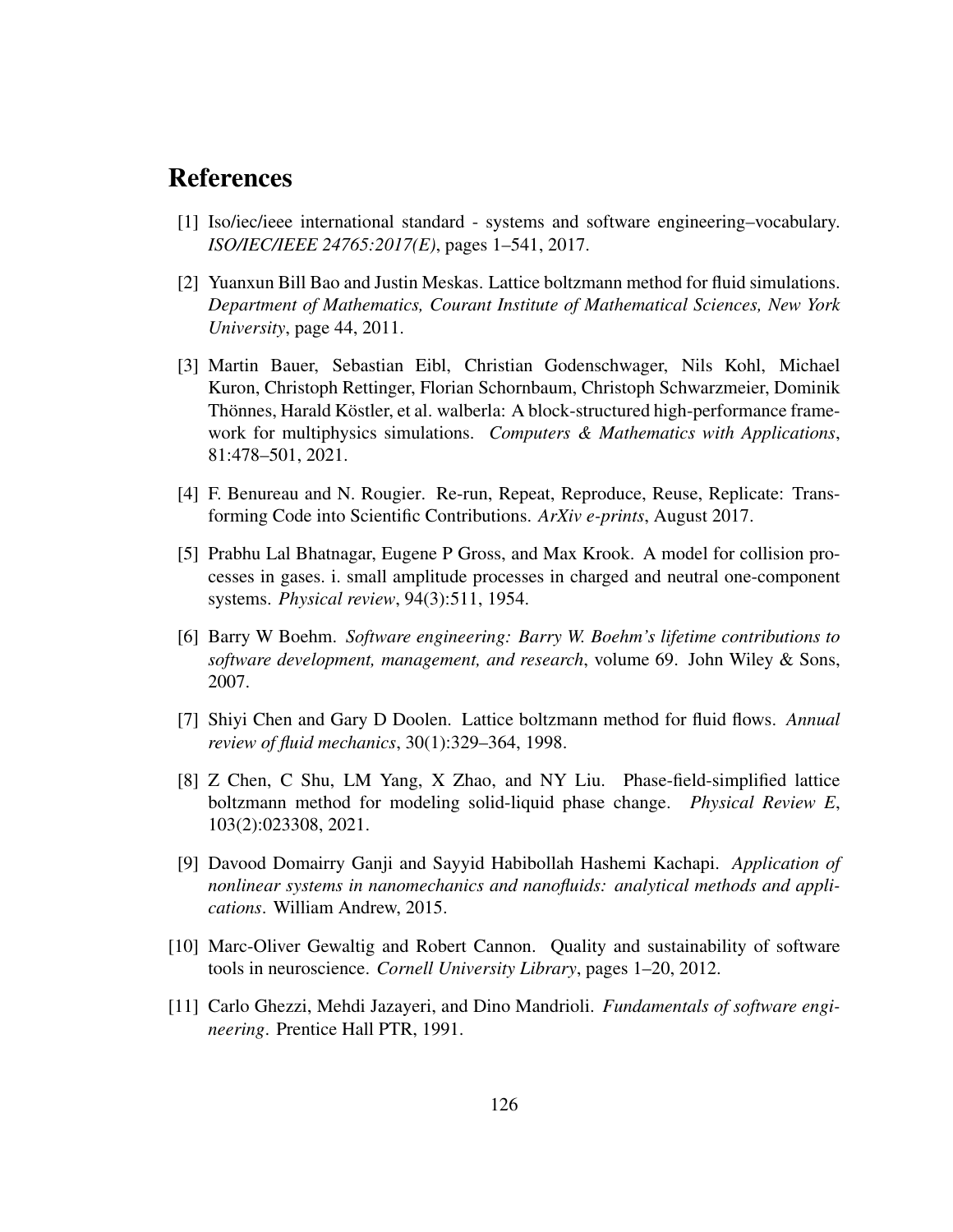- [12] Carlo Ghezzi, Mehdi Jazayeri, and Dino Mandrioli. *Fundamentals of Software Engineering*. Prentice Hall, Upper Saddle River, NJ, USA, 2nd edition, 2003.
- [13] Benjamin Graille and Loïc Gouarin. pylbm documentation. 2017.
- [14] Alan Gray and Kevin Stratford. Ludwig: multiple gpus for a complex fluid lattice boltzmann application. *Designing Scientific Applications on GPUs. Chapman & Hall/CRC Numerical Analysis and Scientific Computing Series, Taylor & Francis*, 2013.
- [15] Vincent Heuveline, Mathias J Krause, and Jonas Latt. Towards a hybrid parallelization of lattice boltzmann methods. *Computers & Mathematics with Applications*, 58(5):1071–1080, 2009.
- [16] IEEE. Ieee standard glossary of software engineering terminology. Standard, IEEE, 1991.
- [17] IEEE. Recommended practice for software requirements specifications. *IEEE Std 830-1998*, pages 1–40, October 1998.
- [18] ISO/IEC. *ISO/IEC 9126. Software engineering Product quality*. ISO/IEC, 2001.
- [19] ISO/IEC. Systems and software engineering systems and software quality requirements and evaluation (square) - system and software quality models. Standard, International Organization for Standardization, Mar 2011.
- [20] Panagiotis Kalagiakos. The non-technical factors of reusability. In *Proceedings of the 29th Conference on EUROMICRO*, page 124. IEEE Computer Society, 2003.
- [21] Daniel S Katz, Daina Bouquin, Neil P Chue Hong, Jessica Hausman, Catherine Jones, Daniel Chivvis, Tim Clark, Merce Crosas, Stephan Druskat, Martin Fenner, ` et al. Software citation implementation challenges. *arXiv preprint arXiv:1905.08674*, 2019.
- [22] Jonas Latt, Orestis Malaspinas, Dimitrios Kontaxakis, Andrea Parmigiani, Daniel Lagrava, Federico Brogi, Mohamed Ben Belgacem, Yann Thorimbert, Sebastien ´ Leclaire, Sha Li, et al. Palabos: parallel lattice boltzmann solver. *Computers & Mathematics with Applications*, 81:334–350, 2021.
- [23] Jörg Lenhard, Simon Harrer, and Guido Wirtz. Measuring the installability of service orchestrations using the square method. In *2013 IEEE 6th International Conference on Service-Oriented Computing and Applications*, pages 118–125. IEEE, 2013.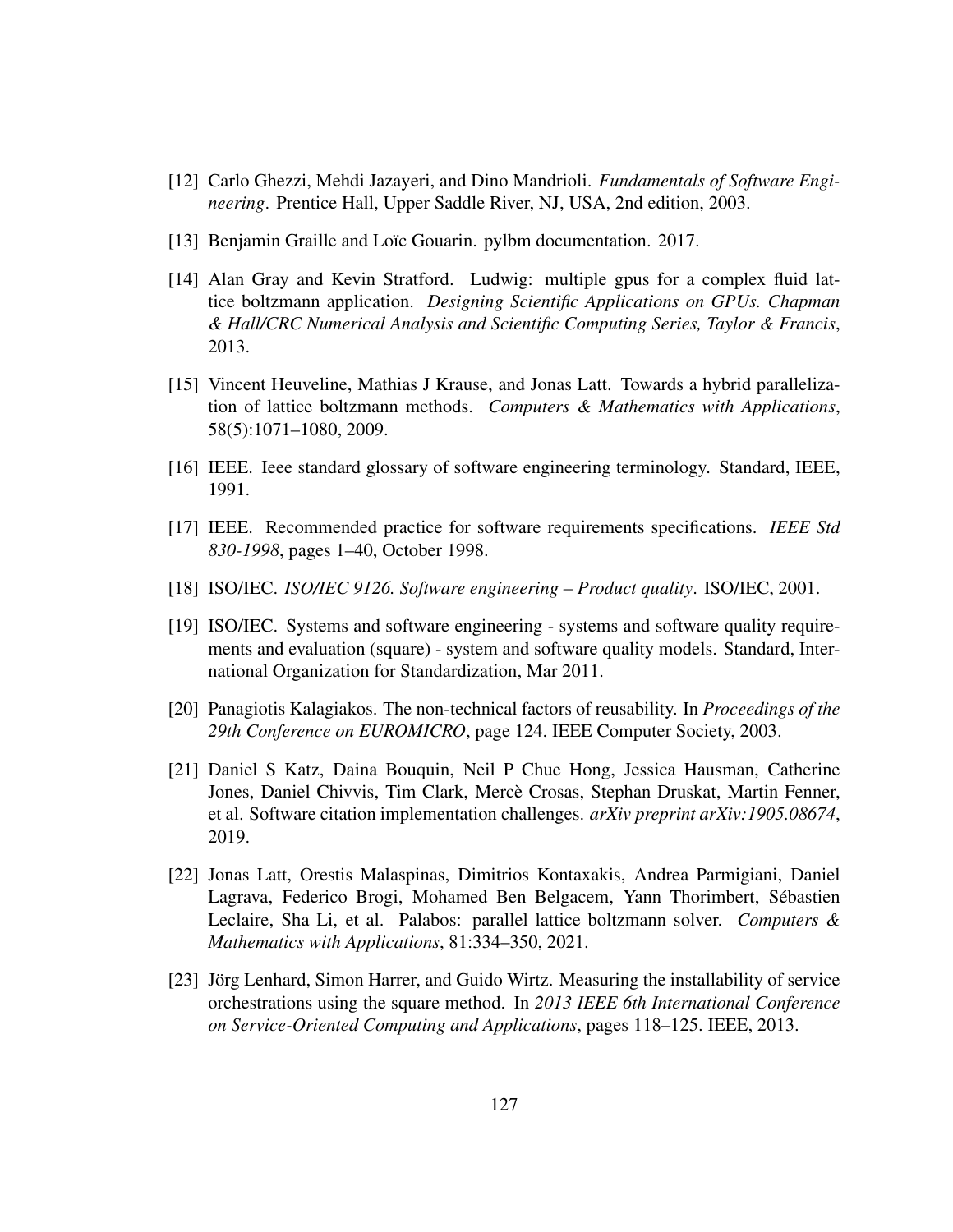- [24] Marco D Mazzeo and Peter V Coveney. Hemelb: A high performance parallel latticeboltzmann code for large scale fluid flow in complex geometries. *Computer Physics Communications*, 178(12):894–914, 2008.
- [25] J. McCall, P. Richards, and G. Walters. *Factors in Software Quality*. NTIS AD-A049- 014, 015, 055, November 1977.
- [26] JD Musa, Anthony Iannino, and Kazuhira Okumoto. Software reliability: prediction and application, 1987.
- [27] Jakob Nielsen. Usability 101: Introduction to usability, 2012.
- [28] David Lorge Parnas. On the design and development of program families. *IEEE Transactions on Software Engineering*, (1):1–9, 1976.
- [29] Mariusz Rutkowski, Wojciech Gryglas, Jacek Szumbarski, Christopher Leonardi, and Łukasz Łaniewski-Wołłk. Open-loop optimal control of a flapping wing using an adjoint lattice boltzmann method. *Computers & Mathematics with Applications*, 79(12):3547–3569, 2020.
- [30] Judith Segal. End-user software engineering and professional end-user developers. In *Dagstuhl Seminar Proceedings*. Schloss Dagstuhl-Leibniz-Zentrum fr Informatik, 2007.
- [31] Arfon M Smith, Daniel S Katz, and Kyle E Niemeyer. Software citation principles. *PeerJ Computer Science*, 2:e86, 2016.
- [32] Spencer Smith. Systematic development of requirements documentation for general purpose scientific computing software. In *14th IEEE International Requirements Engineering Conference (RE'06)*, pages 209–218. IEEE, 2006.
- [33] Spencer Smith, Jacques Carette, Olu Owojaiye, Peter Michalski, and Ao Dong. Methodology for assessing the state of the practice for domain x.
- [34] Spencer Smith, Jacques Carette, Olu Owojaiye, Peter Michalski, and Ao Dong. Quality definitions of qualities.
- [35] Spencer Smith, Lei Lai, and Ridha Khedri. Requirements analysis for engineering computation: A systematic approach for improving reliability. *Reliable Computing*, 13(1):83–107, 2007.
- [36] Spencer Smith, Yue Sun, and Jacques Carette. State of the practice for developing oceanographic software. *McMaster University, Department of Computing and Software*, 2015.